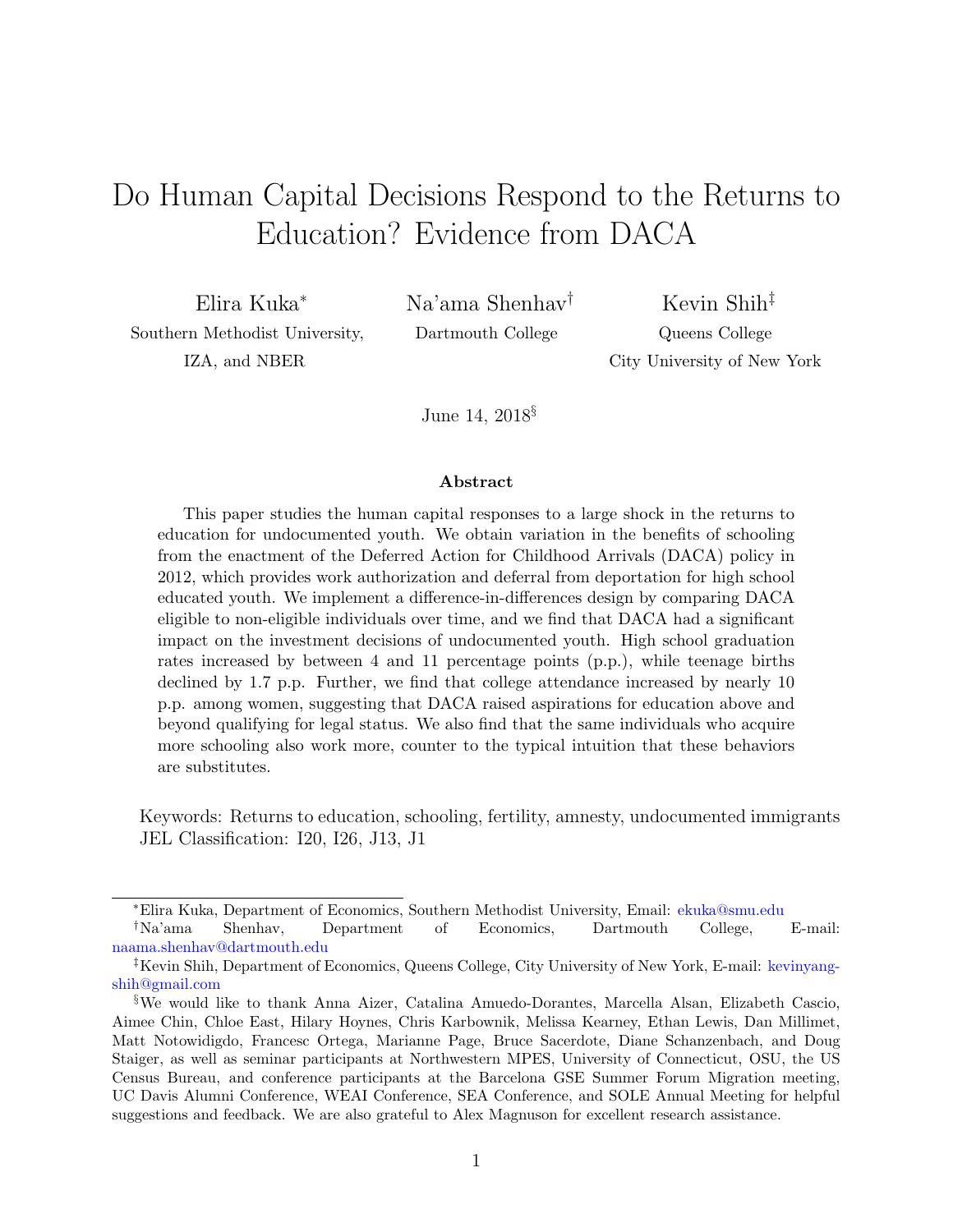### 1 Introduction

The canonical model of human capital predicts that individuals respond to returns to education, as with any investment [\(Becker,](#page-32-0) [1964\)](#page-32-0). However, even as the earnings gap between college- and non-college educated workers continues to grow, the high school and college completion rate of many communities remains  $\text{low}^1$  $\text{low}^1$ . Undocumented youth, who account for 1.5% of the population of US minors, stand out in particular in this regard, with between 15% and 40% of young adults not having completed high school.[2](#page-0-0) Survey responses of this population suggest that the absence of legal status may inhibit investments in education [\(Wong et al.,](#page-36-0) [2016\)](#page-36-0), but also at play may be liquidity constraints, high opportunity costs of schooling, or misperceptions of the returns to education.<sup>[3](#page-0-0)</sup> In this paper, we examine how the availability and design of legalization policies impact youth investments in human capital. As countries grapple with an increasing presence of non-permanent residents like the undocumented population, it is critical to discern how the design of legal protections shapes the education of the labor force.

We take advantage of an ongoing policy "experiment" in the US, the institution of the Deferred Action for Childhood Arrivals program (DACA), which granted temporary legal status for undocumented youth and in doing so provided a salient shock to the returns to education. Enacted in August 2012, DACA extended temporary relief from deportation and work authorization – two years, initially, subject to renewal – to undocumented youth that were in school or had completed high school, and met other criteria based on age and year of arrival. DACA receipt thus generates a discrete increase in the benefits associated with completing high school and higher education. By lowering the deportation risk nearly to 0 – from roughly 7.3 (1.5) percentage points for men (women) in a year – DACA increases the number of years an individual could expect to earn US wages.<sup>[4](#page-0-0)</sup> Additionally, work authorization provides access to higher wages and possibly greater returns to education earned by those with legal status.<sup>[5](#page-0-0)</sup>

Undocumented youth are a population of interest for several reasons. First, similar to

<sup>&</sup>lt;sup>1</sup>See, e.g. [Bailey and Dynarski](#page-32-1)  $(2011)$ ; [Murnane](#page-35-0)  $(2013)$ .

<sup>2</sup>Estimates of completed education vary by due to different methods of identifying undocumented youth. A range of estimates are provided in [Erisman and Looney](#page-33-0) [\(2007\)](#page-33-0) and [Passel](#page-35-1) [\(2003\)](#page-35-1).

<sup>3</sup>For misperceptions see [Bleemer and Zafar](#page-32-2) [\(2015\)](#page-32-2); [Jensen](#page-34-0) [\(2010\)](#page-34-0); [Hastings, Neilson and Zimmerman](#page-34-1) [\(2015\)](#page-34-1); for liquidity constraints see the review in [Deming and Dynarski](#page-33-1) [\(2009\)](#page-33-1), and discussion in Section [7.](#page-21-0)

<sup>4</sup>We calculate deportation risk as the total number of deportations over our estimated number of undocumented individuals, for ages 18 to 39. See Section [2](#page-6-0) for details.

<sup>5</sup>[Borjas](#page-33-2) [\(2017\)](#page-33-2); [Bratsberg, Ragan and Nasir](#page-33-3) [\(2002\)](#page-33-3); [Rivera-Batiz](#page-36-1) [\(1999\)](#page-36-1); [Kossoudji and Cobb-Clark](#page-34-2) [\(2002\)](#page-34-2) empirically estimate the labor market effects of legalization utilizing cross-sectional differences and exploiting the 1986 Immigration Reform and Control Act (IRCA), and find that legalization raises wages between 6 to 14 percent and raise the wage returns to years of schooling.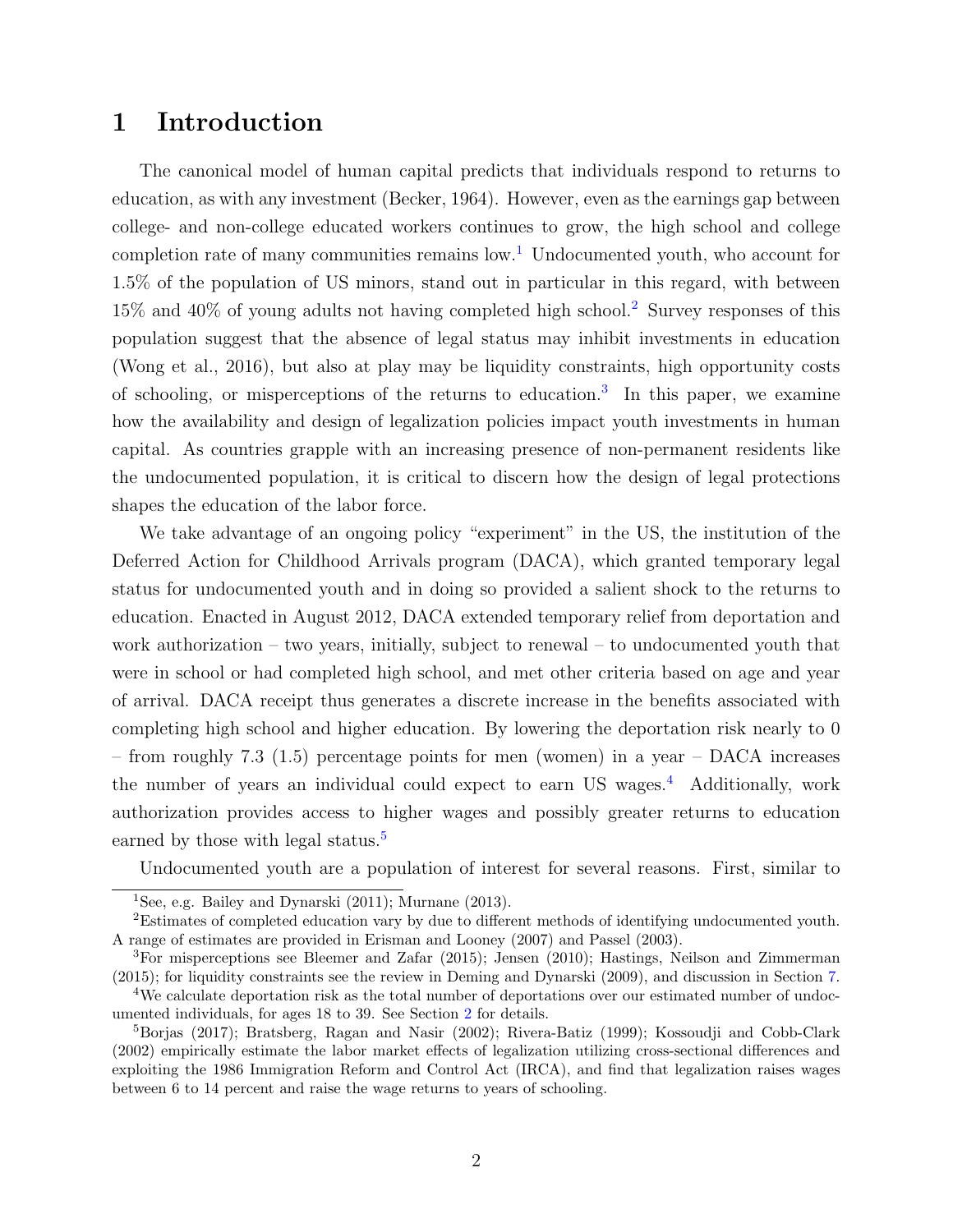other under-resourced populations, they face several disincentives to acquire human capital, such as lack of information about college applications, uncertainty over the costs and returns to schooling, and reduced access to credit markets [\(Amuedo-Dorantes and Bansak,](#page-32-3) [2006;](#page-32-3) [Osili and Paulson,](#page-35-2) [2009\)](#page-35-2). Understanding the role of expected benefits of schooling for this population may elucidate the education choices of other low-income youth. Second, the fact that undocumented children have persistently low rates of high school graduation is worthy of attention in itself, as high school dropouts fare worse along multiple measures of health, family life, and economic success. Since this likely reflects, in part, uncertainty over employment and lower wage returns to education, policies that target these returns could improve a constellation of behaviors [\(Borjas,](#page-33-2) [2017\)](#page-33-2). Third, given the large size of the migrant and refugee population both in the US and in Europe and the intense policy debates on immigration reform, fully understanding the effects of DACA is crucial for evaluating the benefits and costs of future immigration policies.

We navigate several empirical challenges to identify the causal response to DACA. First, there are no available data over this period that contain information on legal status and education for a large sample of youth. As a result, we follow the literature and rely on the absence of US citizenship combined with country of origin as a second-best measure of undocumented status.<sup>[6](#page-0-0)</sup> Second, while non-eligible undocumented youth might ex-ante be a sensible comparison group, we show that the early age of arrival (before 16) and year of arrival (before 2007) required for DACA make eligible youth significantly more predisposed to stay in school relative to non-eligible undocumented youth. Instead, we use foreign-born citizens with identical age and year of arrival profiles as our comparison group. Third, we limit our attention to individuals that arrived before age 10 to address compositional issues, which we clarify in our empirical methodology.

Hence, our difference-in-difference framework compares immigrant non-citizens (treated) to immigrant citizens (comparison) over time using the 2005 to 2015 American Community Surveys (ACS). This empirical design is similar in spirit to other recent policy evaluations that identify treatment effects by utilizing counterfactuals that vary along demographic traits, such as income, nationality, age, and/or year of arrival [\(Jackson, Johnson and Persico,](#page-34-3) [2016;](#page-34-3) [Kleven et al.,](#page-34-4) [2013;](#page-34-4) Marie and Zölitz, [2017\)](#page-35-3). The data provide strong support for the identifying assumptions. We show that the average school attendance and high school completion of the treated and control groups tracked each other closely for seven years prior to DACA, and that there is an apparent closing of the gap in these outcomes after 2012. We then demonstrate that a large set of observable characteristics do not predict a differential

 ${}^{6}$ Related work by [Kaushal](#page-34-5) [\(2006\)](#page-34-5), [Pope](#page-36-2) [\(2016\)](#page-32-4) and [Amuedo-Dorantes and Antman](#page-32-4) (2016) similarly use non-citizen Hispanic or Mexicans to approximate the undocumented population.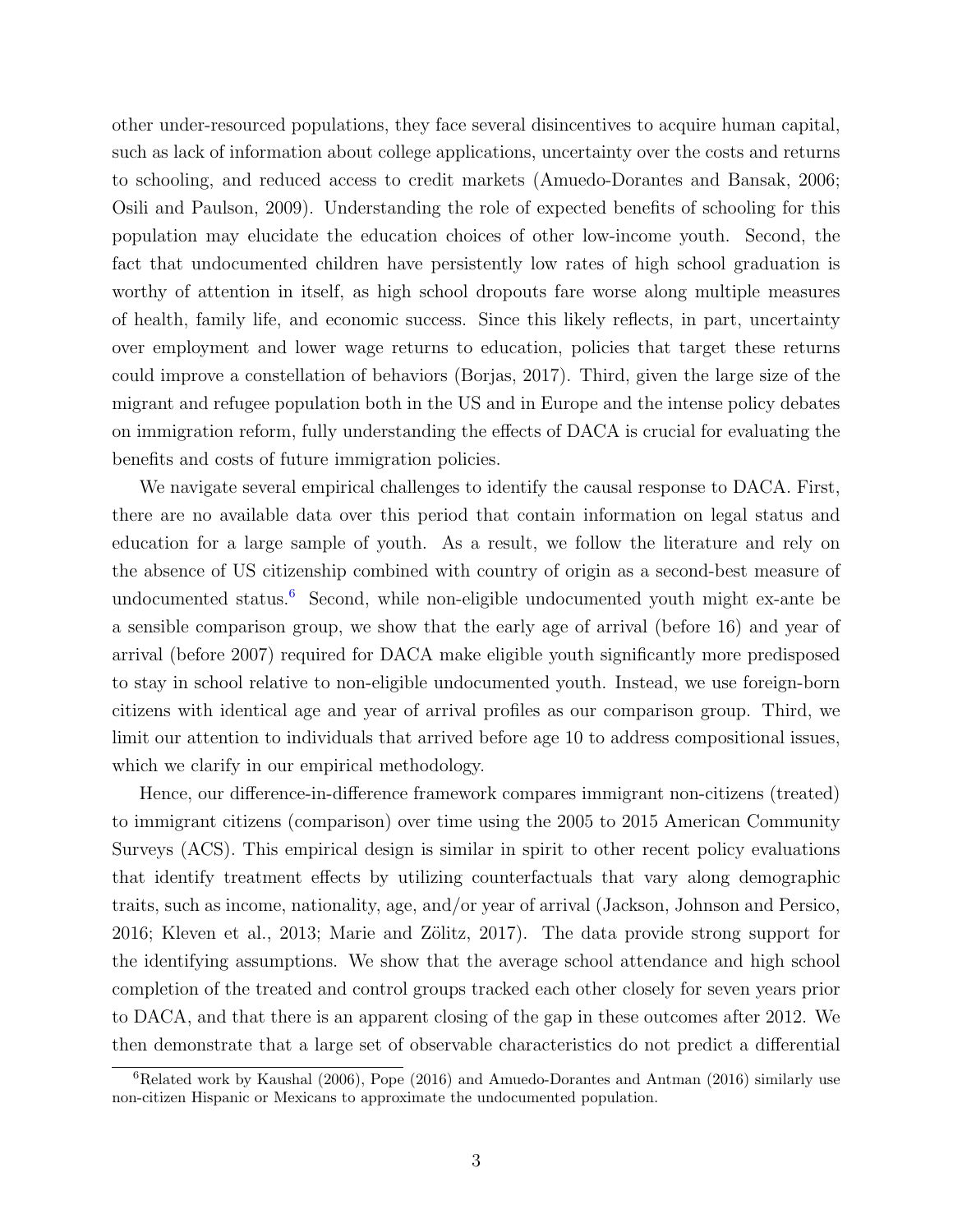improvement in schooling of the eligible population after DACA. As a result, our findings are largely insensitive to using alternative control groups or specifications, including propensity score methods.

We find that DACA had a significant impact on adolescents' schooling, fertility, and work decisions. Our preferred estimates for Hispanics show that DACA led to a 3.3 percentage point (p.p.) increase in the school attendance of 14 to 18 year olds and an 11.4 p.p. increase in the high school completion of 19 year olds, relative to a mean of 75 percent, with larger point estimates for Hispanic men. Our results imply that more than 49,000 additional Hispanic youth obtained a high school diploma because of DACA, and that the gap in high school graduation between citizens and non-citizens narrowed by 40%. Corresponding to these effects on teenage schooling, we also find that young women between the ages of 15 and 18 also were 1.7 p.p. less likely to give birth after DACA.

Moreover, despite the fact that post-secondary schooling was not required for DACA, we also find an increase along this margin, particularly among young Hispanic women. The college enrollment rate of 19 year old Hispanic females increased by 9.8 p.p., a 25 percent relative to the mean. The effects are smaller, though still positive, for individuals further from the typical college enrollment age, indicating that momentum may play a role in these decisions. We interpret these effects as evidence that young adults responded to the future wage returns to education offered by DACA, and not just the near-term benefits of qualifying for the program.

At the same time, we also observe increases in working among individuals that also exhibit increases in schooling. This is not necessarily surprising, since students may need to work in order to afford schooling or may try to reconcile competing incentives for work and school by doing both. However, it runs counter to the typical modeling choices and empirical implementation, which often treat work and schooling as substitutes. Eligible individuals show a marked decline in being "idle" – neither in school nor working – indicating that the program generated a large boost in economic activity.

To gain additional insight into these results, we show the effect of DACA on test scores and youth sexual behavior by exploiting variation in the geographic concentration of eligible youth. Using administrative data from California, we show that DACA may have induced the undocumented to exert greater schooling effort, as demonstrated by a higher share of high school students passing a mandatory high stakes test for graduation (the California High School Exit Exam). This allows us to rule out that the increases in schooling that we observe were only a response on the part of teachers or schools to graduate more students after DACA. Additional evidence from the Youth Risk Behavior Factor Surveillance Survey (YRBSS) indicates that eligible teens were more likely to use pregnancy prevention methods,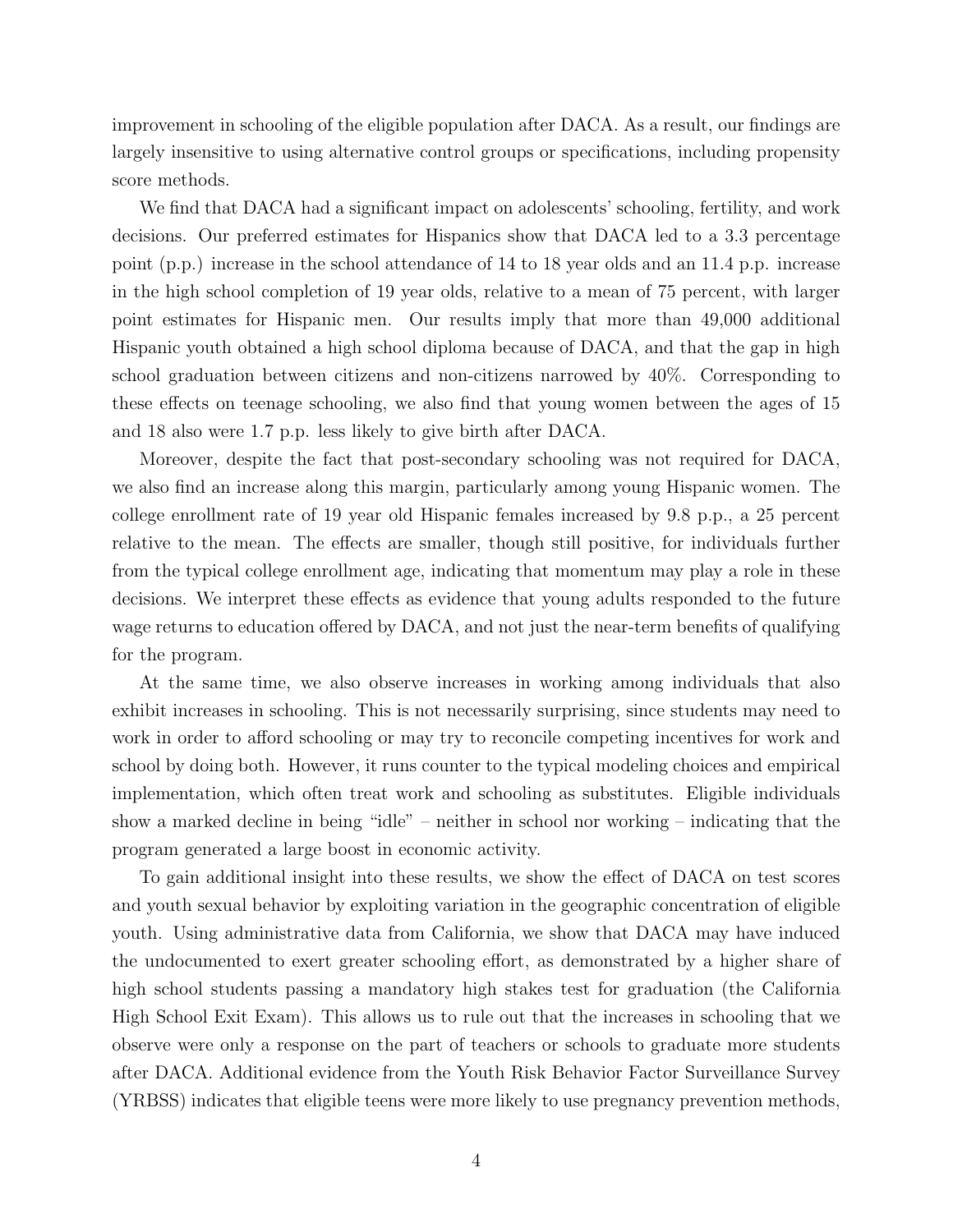revealing that the reduction in fertility was a result of concerted efforts to delay motherhood.

Why are youth so responsive to DACA? Overall, the data are most consistent with youths responding proportionally to the magnitude of the expected lifetime benefits of DACA, which we calculate using estimates of the reduction in the sex-specific average risk of deportation, skill-specific earnings in the US and abroad, and the difference between legal and non-legal earnings in the US. In particular, while the point estimates for high school completion appear larger for men than women, scaling by the estimated wage benefits of DACA reveals elasticities of high school that are quite similar for men and women (0.11), and comparable to estimates from other studies [\(Black, McKinnish and Sanders,](#page-32-5) [2005;](#page-32-5) [Abramitzky and Lavy,](#page-32-6) [2014\)](#page-32-6). The elasticity of college attendance of women (0.67) is noticeably larger than that of men (0.15), which is consistent with the college-going decision of women being more sensitive than men [\(Carrell and Sacerdote,](#page-33-4) [2017;](#page-33-4) [Evans et al.,](#page-33-5) [2017;](#page-33-5) [Angrist, Lang and Oreopoulos,](#page-32-7) [2009\)](#page-32-7). Moreover, we show that our effects are not concentrated among youth who live in states with very high baseline deportation rates, suggesting that the response was not solely driven by immediate risks of deportation.

Our findings speak to central questions in education and immigration policy. First, we provide compelling evidence that a large share of the gap in high school graduation, college attendance and teenage pregnancy of undocumented youth is attributable to the uncertain and limited returns to schooling. Previous papers show increases in the opportunity cost of schooling can exacerbate dropout rates contemporaneously [\(Black, McKinnish and Sanders,](#page-32-5) [2005;](#page-32-5) [Cascio and Narayan,](#page-33-6) [2015;](#page-33-6) [Charles, Hurst and Notowidigdo,](#page-33-7) [2015;](#page-33-7) [Atkin,](#page-32-8) [2016;](#page-32-8) [Shah](#page-36-3) [and Steinberg,](#page-36-3) [2017\)](#page-36-3). However, responses to higher wage returns in the future would not necessarily mirror these effects, since obtaining a degree, unlike dropping out, requires individuals to put forth effort, patience, and be sufficiently forward-looking [\(Oreopoulos and](#page-35-4) [Salvanes,](#page-35-4) [2011\)](#page-35-4). Prior work finds evidence for this behavior by exploiting novel, though often context- or skill-specific interventions, such as foreign firm entry, communal income-sharing, or experimental information treatments [\(Oster and Steinberg,](#page-35-5) [2013;](#page-35-5) [Abramitzky and Lavy,](#page-32-6) [2014;](#page-32-6) [Jensen,](#page-34-0) [2010;](#page-34-0) [Wiswall and Zafar,](#page-36-4) [2014\)](#page-36-4).<sup>[7](#page-0-0)</sup> We move these findings to a more general, national policy setting, and produce direct policy implications for raising the human capital of a large population of youth.

We also provide novel evidence of the response to a *conditional* and potentially *temporary* amnesty, whereas the majority of the literature focuses on unconditional amnesties, such as IRCA. Unconditional amnesties have been shown to improve labor market outcomes [\(Rivera-](#page-36-1)

<sup>7</sup>[Changing the cost of college, and, hence, the returns, through financial aid has also been found to increase](#page-36-1) [post-secondary attainment; but there has been little evidence that aid enters into longer-term planning, such](#page-36-1) [as by affecting the high school graduation decision \(Deming and Dynarski,](#page-36-1) [2009\)](#page-33-1).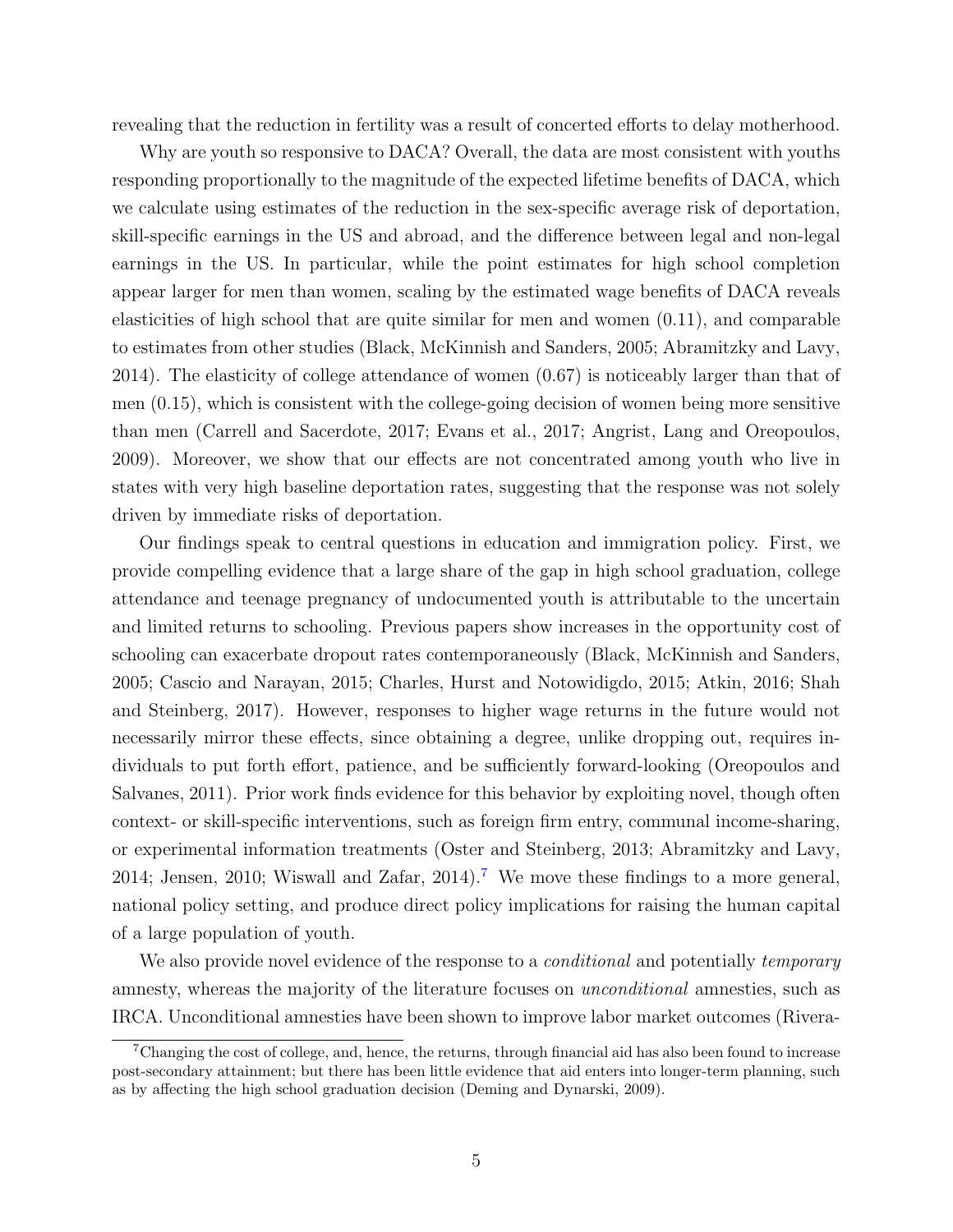[Batiz,](#page-36-1) [1999;](#page-36-1) [Kossoudji and Cobb-Clark,](#page-34-2) [2002;](#page-34-2) [Kaushal,](#page-34-5) [2006;](#page-34-5) [Steigleder and Sparber,](#page-36-5) [2017\)](#page-36-5), decrease crime [\(Pinotti,](#page-36-6) [2017\)](#page-36-6), and increase EITC receipt and payroll tax payments [\(Cascio](#page-33-8) [and Lewis,](#page-33-8) [2016;](#page-33-8) Monras, Vázquez-Grenno and Elias Moreno, [2017\)](#page-35-6). Among this literature, [Cortes](#page-33-9) [\(2013\)](#page-33-9) is the only study, that we are aware of, that studies the effects of an unconditional amnesty (IRCA) on education,<sup>[8](#page-0-0)</sup> and finds that college attendance substantially increases with amnesty. However, the conclusions drawn in that study are difficult to interpret, as potential biases from changes in selection into migration, or differences in respondent age and age of immigration pre- and post-IRCA remain unresolved.[9](#page-0-0) We identify and address a variety of threats to estimation, allowing us to document that the legal protections of DACA encouraged individuals to undertake human capital investments, even when the duration of these protections remained uncertain.

Relative to previous research on DACA, we show that the program had significant positive effects on high school attainment and college attendance. Earlier studies use high school graduation as a criteria for DACA eligibility, which precludes them from examining effects on high school enrollment or graduation, and find zero or negative effects on postsecondary schooling [\(Pope,](#page-36-2) [2016;](#page-36-2) [Amuedo-Dorantes and Antman,](#page-32-9) [2017;](#page-32-9) [Hsin and Ortega,](#page-34-6) [2017\)](#page-34-6). However, in light of our findings that DACA strongly increases high school completion, a potential concern is that these findings could be contaminated by selection bias. We make two important distinctions relative to these studies. First, we focus on a more narrow range of ages around typical high school graduation and college enrollment, an age group that we show is more responsive to DACA. Second, we capture the total impact of DACA on college attendance, which includes the effect on the rate of college-eligibility (i.e. graduating from high school), attendance conditional on eligibility, and persistence. Earlier studies omit effects on at least one of these margins. These new findings should inform the current debate on immigration policy, which has until now ignored the role for a path to legalization in producing an educated immigrant workforce.

Further, our research enriches past work that has shown links between mandatory school-

<sup>8</sup>Additionally, [Liscow and Woolston](#page-35-7) [\(2016\)](#page-35-7) and [Felfe, Rainer and Saurer](#page-33-10) [\(2016\)](#page-33-10) analyze the impact of citizenship on childhood and teenage schooling by exploiting variation in sibling citizenship within mixedcitizen families in the US and the introduction of birthright citizenship in Germany, respectively. However, the effect of citizenship may be quite different than a temporary or permanent amnesty, and mixed-citizen families are not necessarily representative of all undocumented youth.

<sup>&</sup>lt;sup>9</sup>These issues stem from using year of immigration for variation in IRCA eligibility, which has a mechanical relationship with age and age of immigration. More generally, it is difficult to find a credible design to study the causal effect of IRCA on education with available data. After the policy went into effect, many of the legalized immigrants became citizens [\(Cascio and Lewis,](#page-33-8) [2016\)](#page-33-8), which then makes this group difficult to distinguish in survey data from immigrants that have legal status for other reasons. Additionally, there are no large datasets that track the outcomes of formerly undocumented youth immediately before and after the policy.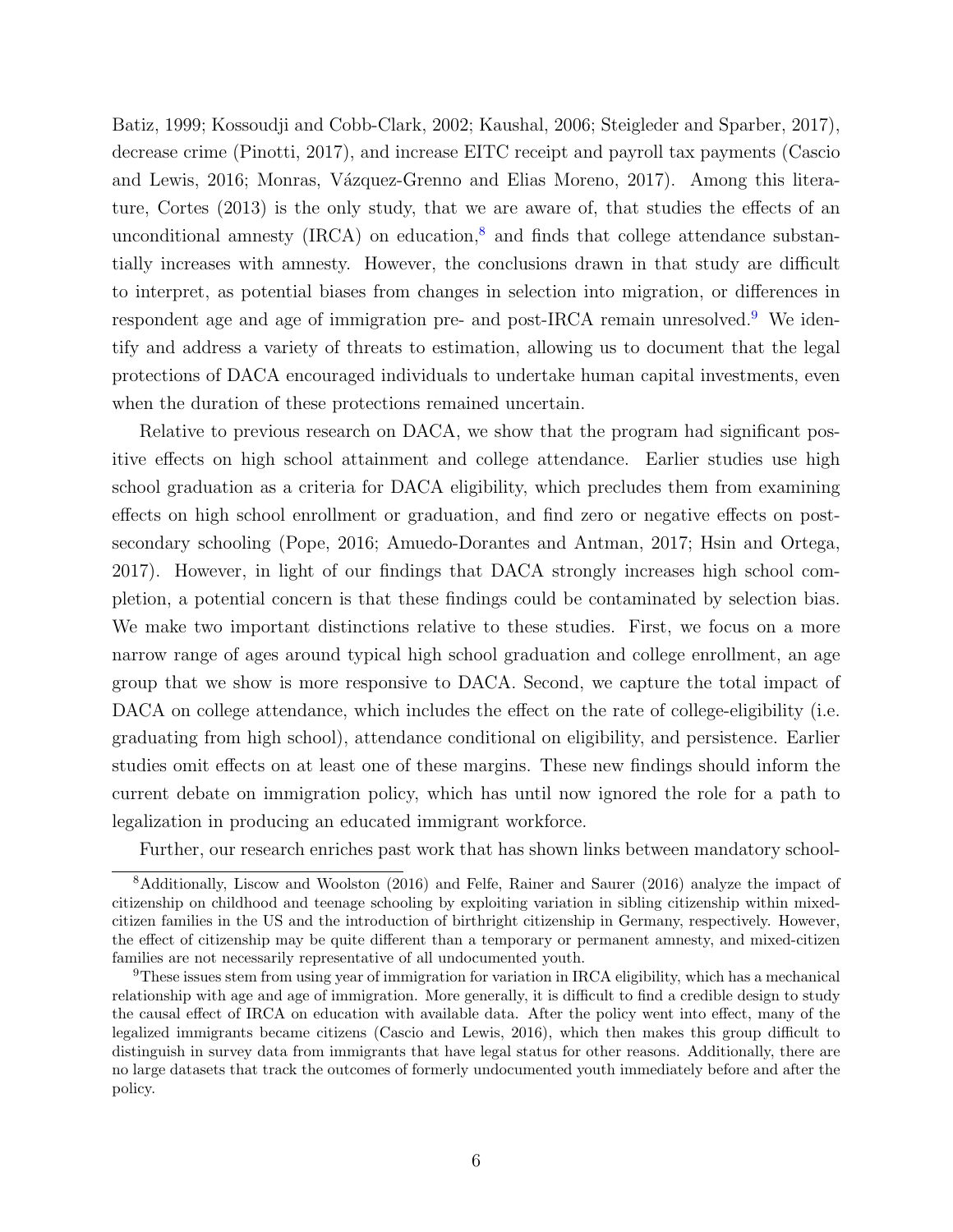ing requirements and fertility decisions [\(McCrary and Royer,](#page-35-8) [2011;](#page-35-8) [Black, Devereux and Sal](#page-32-10)[vanes,](#page-32-10) [2008;](#page-32-10) [Geruso and Royer,](#page-34-7) [2018\)](#page-34-7). Our results show that fertility also responds strongly to the perception of future opportunities. Hence, we provide causal evidence to support earlier claims that the prevalence of teenage births among disadvantaged communities is at least in part a reaction to a lack of incentive to remain in school [\(Kearney and Levine,](#page-34-8) [2014,](#page-34-8) [2012\)](#page-34-9).

The paper continues as follows. We provide further detail regarding the implementation and institutional details of DACA in Section [2.](#page-6-0) In Section [3](#page-8-0) we examine the incentives of DACA and generate empirical predictions for education and teenage fertility responses. We discuss our data and empirical strategies in Sections [4](#page-10-0) and [5.](#page-12-0) Sections [6](#page-17-0) and [7](#page-21-0) presents results on schooling attendance, fertility, and working, and Section [8](#page-24-0) provides evidence on exit exam performance and sexual behavior. We include sensitivity exercises in Section [9,](#page-26-0) discuss implied schooling elasticities in Section [10,](#page-28-0) and conclude in Section [11.](#page-30-0)

### <span id="page-6-0"></span>2 Institutional Background and Take-up of DACA

Prior to DACA, there were multiple attempts at federal legislation to create a unifying policy for undocumented youth, frequently referred to as DREAMers [\(Olivas,](#page-35-9) [2004\)](#page-35-9). The DREAM Act put forth in 2001 was the most prominent of these efforts, proposing a pathway to legalization for undocumented childhood immigrants conditional on meeting minimum education requirements. Momentum for the DREAM Act dissipated in 2010, however, after opposing political parties failed to come to a resolution. This legislative inaction led to the enactment of DACA by Executive Order in June 2012, with the first applications being accepted in August 2012.

DACA provides two types of benefits to recipients. First, deportation is deferred for two years initially, allowing beneficiaries to reside legally in the US. Since there are no available estimates of the deportation risk for undocumented youth, we try to approximate the size of this benefit using tabulations of removals for the population between age 18 and 39 by sex in 2012 from the Department of Homeland Security [\(Simanski and Sapp,](#page-36-7) [2012\)](#page-36-7). On average, the annual deportation risk is 5%, however, there is significant variation in the risk across sex, as men account for almost 90% of all deportations. This implies that the deportation risk is closer to 1.5% for women and 7.3% for men, taking differences in the size of the respective populations into account.<sup>[10](#page-0-0)</sup> It is worth noting that for both men and women, the perceived

 $10$ Tabulations on deportations from 2011 would be ideal, but only more aggregate statistics were available for that year. The overall annual deportation risk is calculated as 341,448 removals divided by an estimated population of 6.6 million (56%) of 11.9 million undocumented immigrants. Deportation rates by gender are calculated as the rate of 18 to 39 removals (81.4%) times the share of male (female) deportations, 89.3%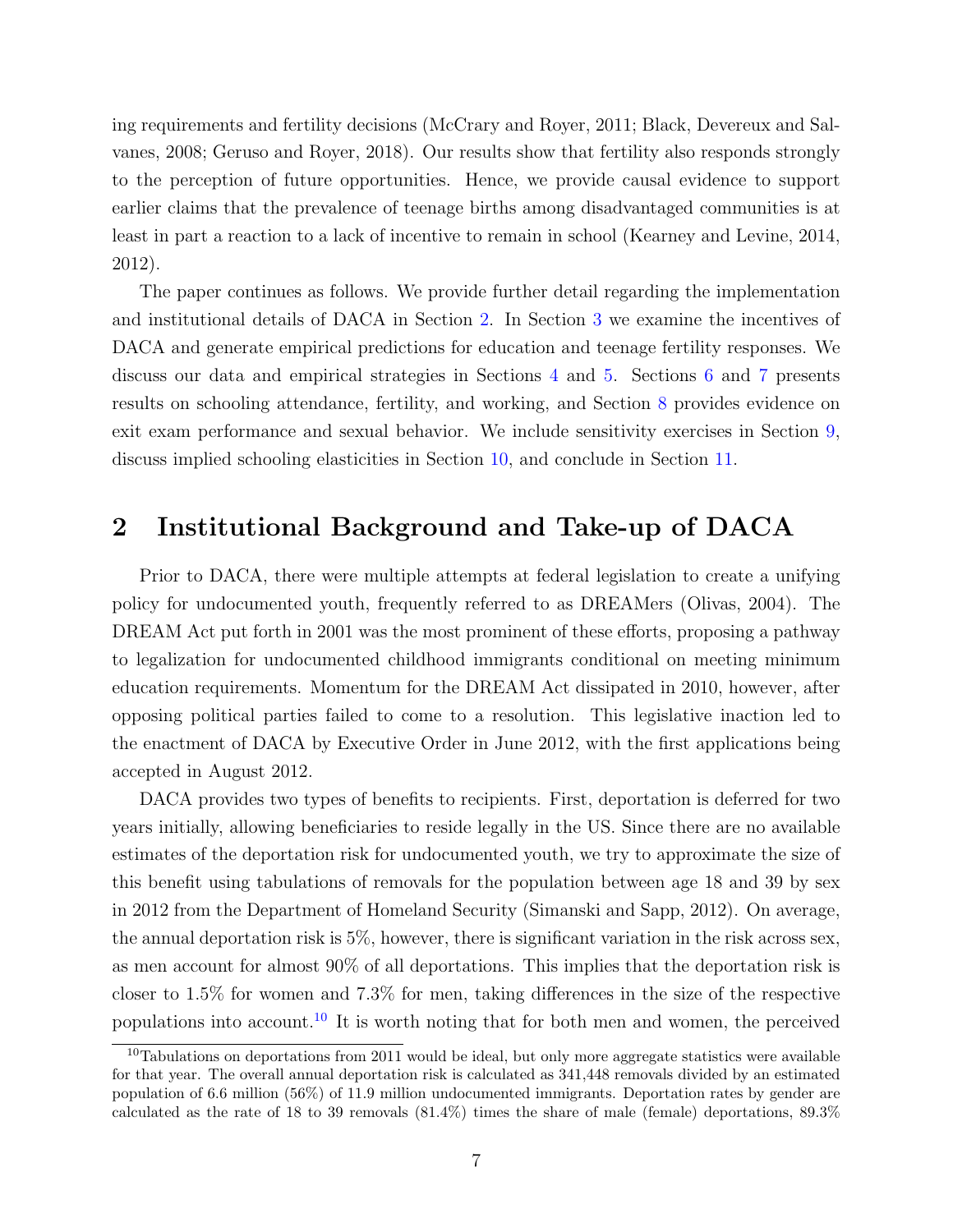risk of deportation is likely to be much higher than the actual risk. While we estimate the aggregate risk to be 5%, a recent survey found that 59% of foreign-born Hispanics are somewhat or significantly concerned about the risk of deportation [\(Lopez et al.,](#page-35-10) [2013\)](#page-35-10).

Second, beneficiaries receive an Employment Authorization Document (EAD), commonly referred to as a work permit, which grants recipients work authorization. Possession of an EAD also allows individuals to apply for a Social Security number, which opens the possibility of obtaining a state identification card or driver's license (in many states), and can reduce the frictions to applying for a credit card, bank account, or loan.

Application requests are initially granted for two years, but recipients may request an extension through a renewal process. During our sample period, roughly 93% of recipients applied for renewal after the initial two-year period (Hipsman, Gómez-Aguiaga and Capps, [2016\)](#page-34-10). The prevalence of renewals could reflect an expectation among recipients that the program would persist beyond two years. $11$  Efforts to expand the reach of DACA, though never passed, could have further added to expectations of the program's longevity.<sup>[12](#page-0-0)</sup>

DACA applicants must meet a suite of immigration, education, and criminal requirements for approval, in addition to paying a \$465 fee. The first set of requirements are based on age and date of arrival in the US and age at the time of DACA's enactment. We use these criteria to determine treatment status in our empirical analysis: (i) under 31 by June 15, 2012, (ii) entered the US before age 16, (iii) continuous residence in the U.S since June 15, 2007, and present at the time of application. Applicants must also be at least 15 years old, though we do not use this restriction as a condition for our analysis sample since young teenagers may age into eligibility. Second, applicants are not eligible if they have been convicted of a serious crime. Third, applicants must currently be in school, have graduated high school or obtained a general education development (GED) certificate.<sup>[13](#page-0-0)</sup> We do not use these last two criteria to determine treatment as they are potential outcomes of the program.

US Citizenship and Immigration Services (USCIS) began accepting applications for DACA

<sup>(10.7%),</sup> times 419,384 alien removals - a total of 304,851 (36,527) deportations - divided by an estimated population of 4.1M (2.5M), 35% (21%) of 11.9 million unauthorized immigrants [\(Passel and Cohn,](#page-35-11) [2009;](#page-35-11) [Passel,](#page-35-12) [2005\)](#page-35-12).

<sup>&</sup>lt;sup>11</sup>An interview with a DACA recipient in 2015 revealed that she "wasn't concerned that DACA is only ... temporary ... since recipients can ... renew every two years" [\(Nevarez,](#page-35-13) [2015\)](#page-35-13). Note that renewal applicants must satisfy the same criteria as initial applications, although the renewal form does not contain questions about schooling completion as in the initial application.

<sup>&</sup>lt;sup>12</sup>In November 2014, President Obama announced an expanded DACA program which would make individuals residing in the United States prior to January 1, 2010 eligible, but that version of the program was never implemented due to legal challenges. See [https://obamawhitehouse.archives.gov/the-press-office/](https://obamawhitehouse.archives.gov/the-press-office/2014/11/20/remarks-president-address-nation-immigration) [2014/11/20/remarks-president-address-nation-immigration](https://obamawhitehouse.archives.gov/the-press-office/2014/11/20/remarks-president-address-nation-immigration).

<sup>&</sup>lt;sup>13</sup>Applicants may substitute veteran status for this requirement, though in practice this seems to be rare, as a survey of DACA recipients revealed 100 percent had at least a high school diploma (2.9% did not respond to the question) [\(Wong et al.,](#page-36-0) [2016\)](#page-36-0).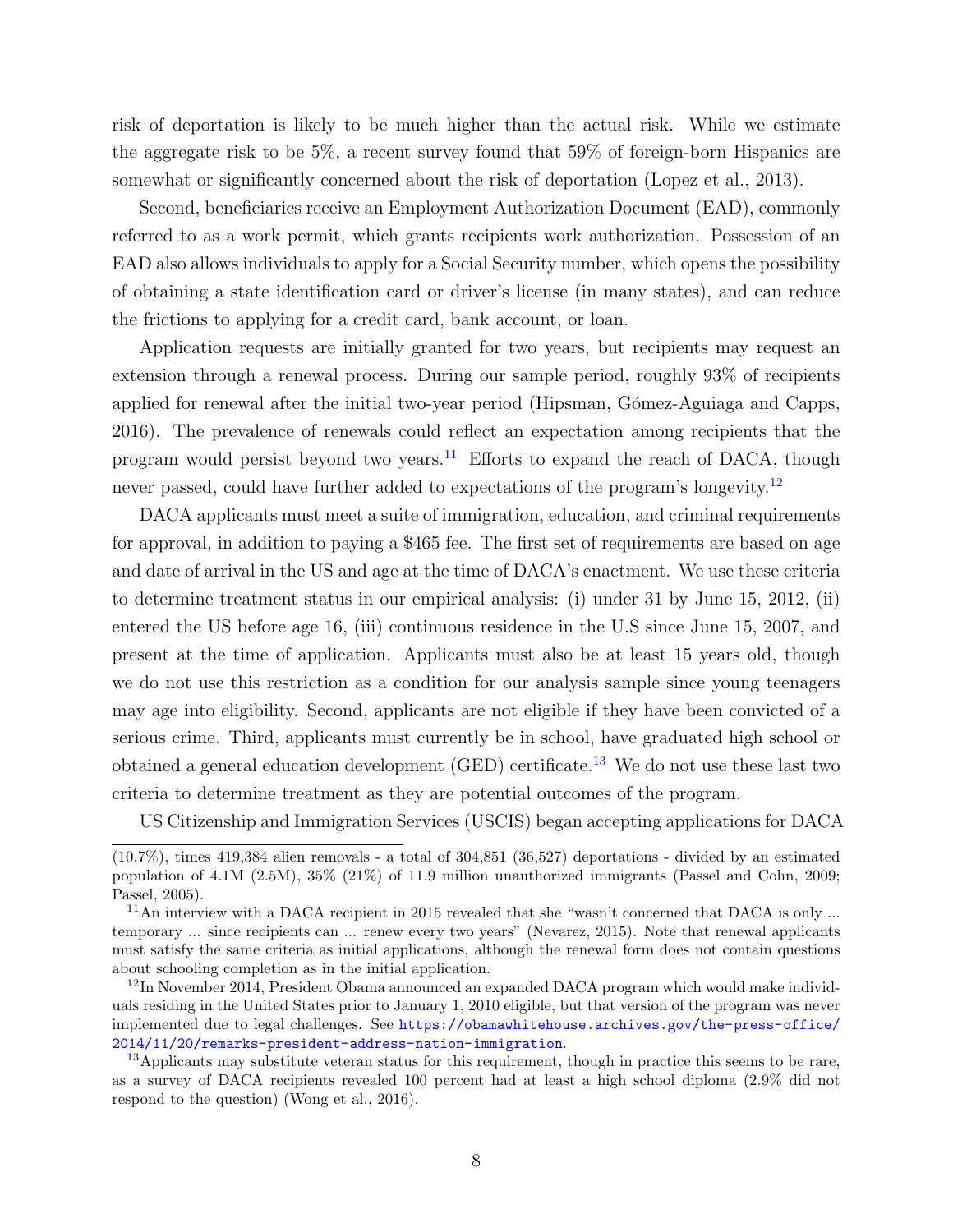on August 15, 2012, which was met by an immediate surge in applications. Figure [1](#page-37-0) displays total initial applications and initial approvals by quarter from implementation through 2016. USCIS received nearly 150,000 applications in the fourth quarter of 2012, and 525,000 applications within 1 year – roughly  $30\%$  of the estimated eligible population of 1.7 million [\(Passel and Lopez,](#page-35-14) [2012\)](#page-35-14). The rate of applications slowed beginning in 2013; USCIS received a total of 901,000 applications by the end of 2016. On September 5, 2017, President Trump ordered an end to DACA, leading to an immediate halt in the acceptance of new applications and renewals.[14](#page-0-0) However, ongoing challenges in court, which continue to be under way as of the writing of this paper, have resulted in a continuation of renewals.

The geographic distribution of DACA applications reflects the concentration of undocumented populations in a handful of states. Appendix Figure [A.1](#page-51-0) displays cumulative initial DACA applications through 2016 by state. California alone accounts for over 237,000 DACA applications, with Texas in second at 138,000. Illinois, New York, and Florida each account for roughly 40,000 applicants. These five states constitute 52% of the total number of applications.

The majority of applicants are from Latin America, with 600,000 applications from Mexico alone. Behind Mexico, El Salvador, Guatemala and Honduras are the next highest applicant countries. Outside of Latin America, the largest sources of applicants are in Asia (South Korea and the Philippines) and the Caribbean (Jamaica and the Dominican Republic), although each of these countries contributed less than  $5,000$  total applications.<sup>[15](#page-0-0)</sup>

# <span id="page-8-0"></span>3 DACA Incentives for Education and Fertility

To motivate our empirical analysis, we utilize a simple human capital investment framework to examine how DACA might impact high school completion, college attendance, and childbearing of undocumented youths. For brevity, we present the basic intuition here and include further details in Appendix Section [C.](#page-66-0) The key insight of the framework is that human capital decisions for undocumented youth are not only a function of the wages they face in the US; they also reflect the risk of deportation and the wages they face if deported.<sup>[16](#page-0-0)</sup>

We consider the schooling decision of an undocumented young adult in his final year of high school prior to DACA. If he leaves school, he will work full time and obtain an

 $14$ To assist with the transition, renewals continued to be accepted until Oct 5, 2017 for individuals whose benefits would expire by March 2018.

<sup>&</sup>lt;sup>15</sup>Qualitative evidence suggests that DACA application rates among Asians were low due to significant stigma associated with undocumented status, distrust towards authorities and the uncertain nature of the program, and lack of information about DACA through ethnic media [\(Singer, Svajlenka and Wilson,](#page-36-8) [2015\)](#page-36-8).

<sup>&</sup>lt;sup>16</sup>Similar models that examine human capital decisions under uncertainty include [Altonji](#page-32-11) [\(1993\)](#page-32-11), [Altonji,](#page-32-12) [Blom and Meghir](#page-32-12) [\(2012\)](#page-32-12) and [Jayachandran and Lleras-Muney](#page-34-11) [\(2009\)](#page-34-11).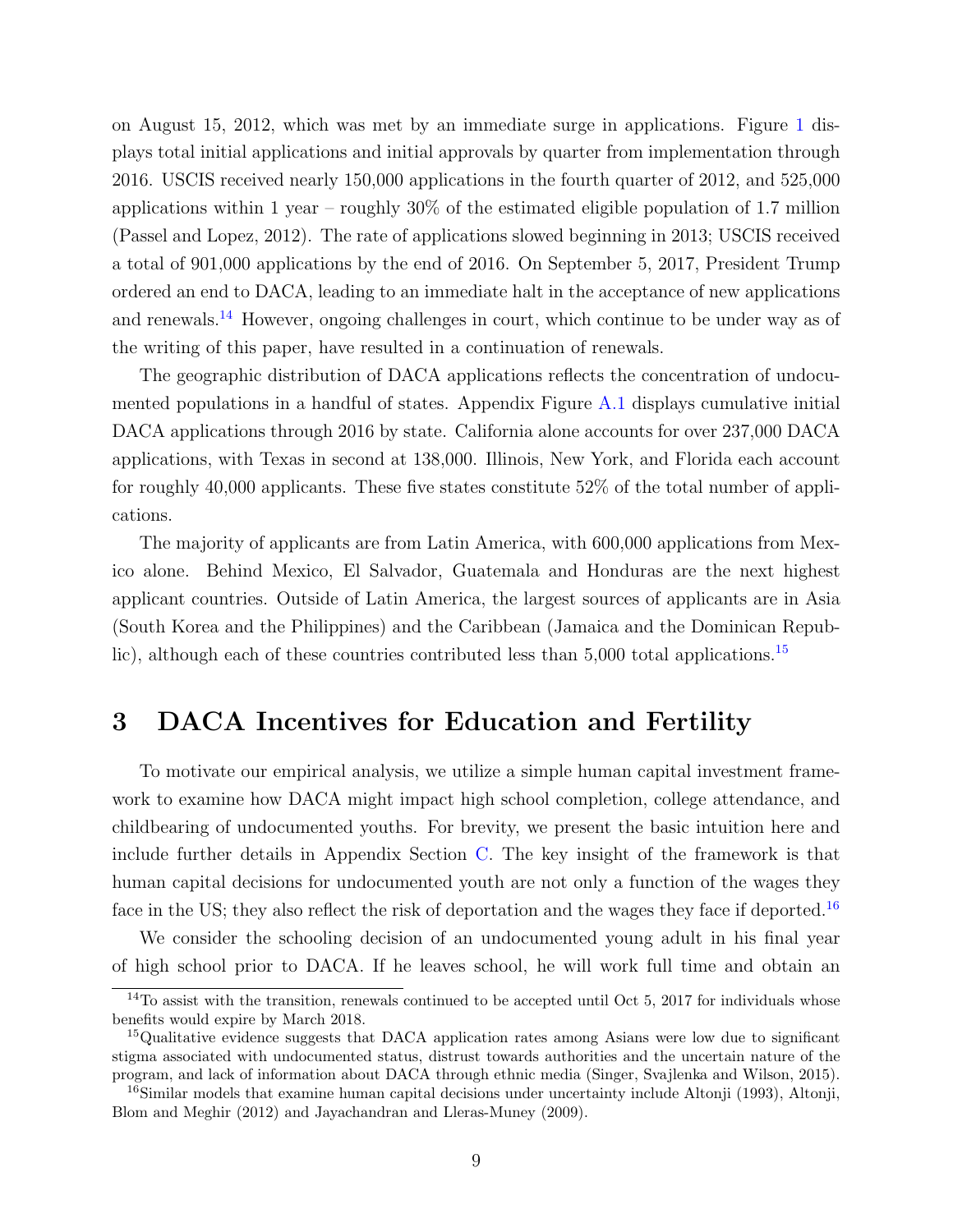annual wage corresponding to his current legal status and schooling level.<sup>[17](#page-0-0)</sup> Given that he is undocumented, he will earn a lower wage relative to a worker with legal status that has the same skill level because of an unauthorized "wage penalty."[18](#page-0-0) If he remains in school, he foregoes current earnings, but will earn a higher wage with every year of additional schooling completed. Since undocumented youth are in the US illegally, he may be deported at any time, in which case he would be required to return to his country of origin, and would instead work there.

Given these options, he chooses the level of education - dropout, high school graduate, or some college - that maximizes his lifetime expected earnings. For each level of education, this is given by the discounted sum of the US wages earned over the years in the US after completing his schooling and the discounted total earnings of in his country of origin earned over the remainder of his working years. His optimal education choice will therefore depend on the wage for each schooling level in the US, the wages in his country of origin, and how many years he expects to remain in the US.

By conferring legal status and reducing the risk of deportation, DACA raises the expected wage earned in the US – from the non-legal to the legal wage – and increases the expected number of years in the US. Since eligibility depends on having a high school diploma, this generates a discrete jump in the earnings function when one attains a high school degree. The size of this jump increases proportionally to the reduction in the deportation risk – which extends the number of years one expects to spend in the  $US -$  and to the wage gain from remaining in the US, without legal status, instead of returning to one's country of origin.<sup>[19](#page-0-0)</sup> It also increases with the unauthorized wage penalty among high-school-educated workers, since this determines the size of the increase in wages when one obtains legal work authorization through DACA. Assuming that the opportunity cost of high school (i.e. the drop-out wage) is unchanged, this generates a clear prediction that high school completion will increase.

In addition, DACA increases expected college earnings, but since the opportunity cost of college also rises, as discussed above, the effect on the return to college and college attendance is ambiguous. All else equal, the lifetime return to a college education will increase after DACA if the unauthorized wage penalty for college-educated workers is larger than for high-

<sup>&</sup>lt;sup>17</sup>In our data, 65% of young (age 16 to 22), dropout, Hispanic non-citizen males were employed, typically working 30 hours per week, prior to DACA; similar women have lower rates of working and hours of work.

<sup>18</sup>See, [Rivera-Batiz](#page-36-1) [\(1999\)](#page-36-1); [Kossoudji and Cobb-Clark](#page-34-2) [\(2002\)](#page-34-2); [Borjas](#page-33-2) [\(2017\)](#page-33-2), among others.

 $19$ Conditional on education, [Clemens, Montenegro and Pritchett](#page-33-11) [\(2016\)](#page-33-11) show the PPP-adjusted wages are higher in the US compared to 42 developing countries (Table 5 of the paper). They do not analyze the wage differential for undocumented workers, but given the costs of migration, it is not unreasonable to think a similar principle would hold.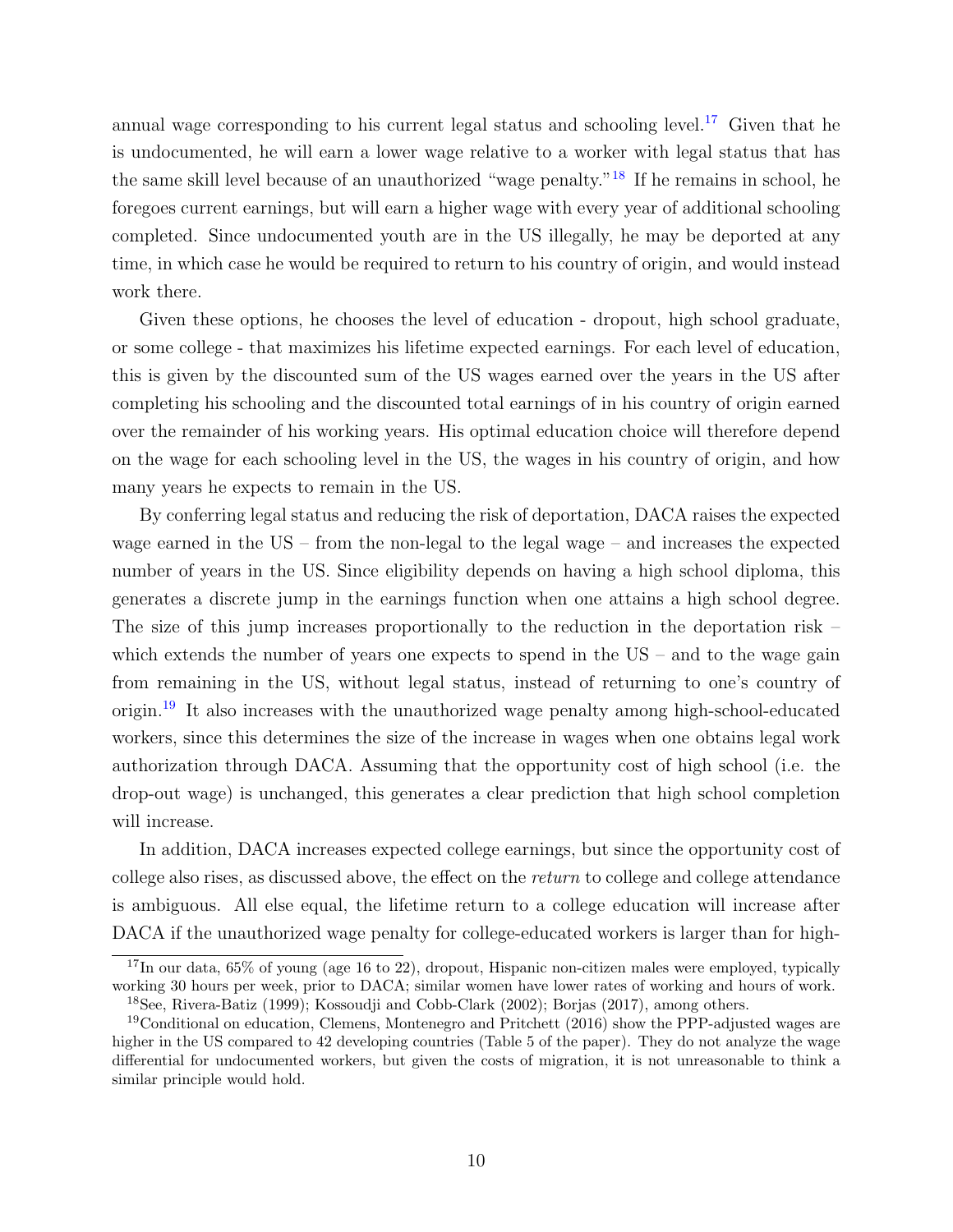school-educated workers, which has been documented in cross-sectional data [\(Borjas,](#page-33-2) [2017\)](#page-33-2),  $20$ It could also increase if the return to college in the US is higher than in the country of origin, since DACA ensures that more years will be spent in the US reaping those returns.<sup>[21](#page-0-0)</sup> If these conditions are satisfied, DACA should encourage college attendance.

Changes in schooling decisions then could have direct effects on fertility, as evidence suggests that greater economic opportunity may in fact be the most important factor for reducing teen pregnancy [\(Kearney and Levine,](#page-34-8) [2014,](#page-34-8) [2012\)](#page-34-9). In raising the economic benefit of completing high school, DACA also significantly increases the opportunity cost of a teenage birth. If fertility is responsive to these benefits, as we hypothesize, then DACA will cause teenage fertility to decline.

While we have thus far focused on the benefits of DACA that arise through expected wages, we acknowledge there are likely significant non-pecuniary benefits of DACA. For example, undocumented youth may have an incentive to finish high school just to avoid deportation, as they may strongly identify as Americans and have a preference for remaining in the U.S. [\(Vargas,](#page-36-9) [2012\)](#page-36-9). Moreover, while completing high school young women may learn "safe sex" practices or have reduced opportunities to engage in risky behavior, including sexual activity, often referred to as an "incapacitation" effect [\(Black, Devereux and Salvanes,](#page-32-10) [2008\)](#page-32-10). Also, relief from deportation may reduce urgency of having children to guarantee their US citizenship. Note, however, that if the non-pecuniary benefits of avoiding deportation were the only incentives of DACA, observing any effects on the college margin would be unlikely.[22](#page-0-0)

### <span id="page-10-0"></span>4 Data

We use data from the IPUMS ACS [\(Ruggles et al.,](#page-36-10) [2017\)](#page-36-10) for the period 2005 through 2015 to examine the education and fertility of eligible and ineligible individuals. The ACS is a yearly survey that collects demographic educational, and, for ages 16 and up, employment information for a 1 percent representative sample of the US population. Included among these variables are year of immigration and citizenship status, which we use together with

<sup>20</sup>Cross-sectional estimates suggest legal status raises the returns to education by 1.8% [\(Borjas,](#page-33-2) [2017;](#page-33-2) [Rivera-Batiz,](#page-36-1) [1999\)](#page-36-1).

<sup>&</sup>lt;sup>21</sup>While in general the *percent* increase in earnings for an additional year of education are often higher in the origin countries of the DACA-eligible population [\(Hanson,](#page-34-12) [2006;](#page-34-12) [Clemens, Montenegro and Pritchett,](#page-33-11) [2016\)](#page-33-11), the level increase in earnings is almost certainly much higher in the US. We show this is the case for Mexico in Appendix Section [C.](#page-66-0)

<sup>&</sup>lt;sup>22</sup>Avoiding deportation could lead to increased college only if remaining in high school through graduation provided new information that the net benefits of college were larger than previously believed.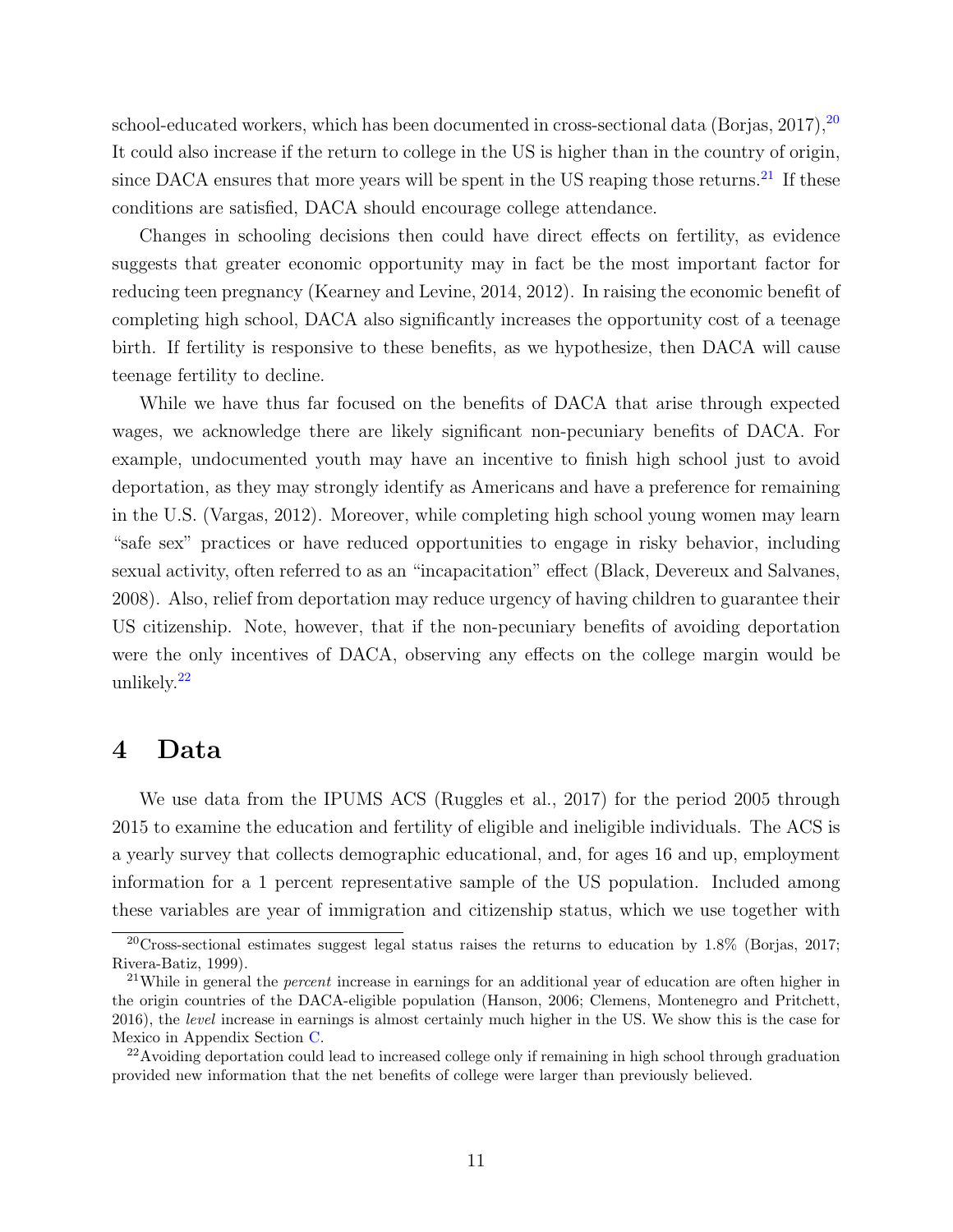year of birth to determine eligibility for DACA, as discussed in Section  $5.^{23}$  $5.^{23}$  $5.^{23}$  $5.^{23}$  Since age is not reported in the survey, we assign current age as the difference between survey year and year of birth.

Importantly, the ACS collects information on all households living in the US, irrespective of their citizenship or legal status. [Pope](#page-36-2) [\(2016\)](#page-36-2) details that the sampling procedure for the ACS draws from the universe of addresses, and is therefore likely to be representative of the unauthorized immigrant population. As discussed in [Liscow and Woolston](#page-35-7) [\(2016\)](#page-35-7), the Census Bureau takes several steps to encourage responses to the ACS. The Bureau is not permitted to share personal information with other government agencies, and communicates this confidentiality policy in the survey. It also performs outreach to Hispanic organizations, and makes the survey available in Spanish.

To further enrich our analysis we utilize alternative data sources that allow deeper insight into changes in education and fertility. As California has the largest undocumented population among all states and accounts for nearly 30% of DACA-recipients, we obtain administrative data on student achievement from the California Department of Education (CA DOE), which contain aggregate results from the California High School Exit Examination (CAHSEE). The data include average test scores, the number of test takers, and the number of students passing the exam by test subject, county and race/ethnicity. To hone in on DACA treatment effects, we utilize variation across counties in the share eligible among the Hispanic youth population and focus on the county average outcomes of Hispanic students and from the full span of the CAHSEE, which began in 2006 and was retired in  $2016<sup>24</sup>$  $2016<sup>24</sup>$  $2016<sup>24</sup>$ 

We also examine teenage sexual behavior using the Youth Risk Behavior Surveillance System (YRBSS) data. The YRBSS is fielded biennially by the Centers for Disease Control and Prevention for a nationally representative sample of high school students, and asks about sexual behaviors, alcohol and other drug use, tobacco use, unhealthy dietary behaviors, and inadequate physical activity. To obtain state-representative estimates, we obtained data for 22 states that separately administered the survey from 2005 to  $2015<sup>25</sup>$  $2015<sup>25</sup>$  $2015<sup>25</sup>$  Since the survey is only given to high school students, we note that the composition of students that respond may be affected if DACA raises the share of youths in school. However, this type of selection

<sup>&</sup>lt;sup>23</sup>Year of immigration comes from the response to the question, "When did this person come to live in the United States?" [Redstone and Massey](#page-36-11) [\(2004\)](#page-36-11) show that the ambiguity in the wording of this question leads to various interpretations in reporting, which may cause us to misassign treatment in some cases. We assume that this misinterpretation is not discontinuous after 2012.

<sup>&</sup>lt;sup>24</sup>Publicly available educational records from other states with large undocumented populations, such as New York, Florida and Texas, do not provide separate information for Hispanics, and are thus not feasible for studying DACA.

<sup>25</sup>These states include Alaska, Alabama, Arkansas, Arizona, Connecticut, Delaware, Florida, Kentucky, Maryland, Maine, Michigan, Montana, North Carolina, North Dakota, New Hampshire, New York, Oklahoma, Rhode Island, South Carolina, Tennessee, West Virginia, Wyoming.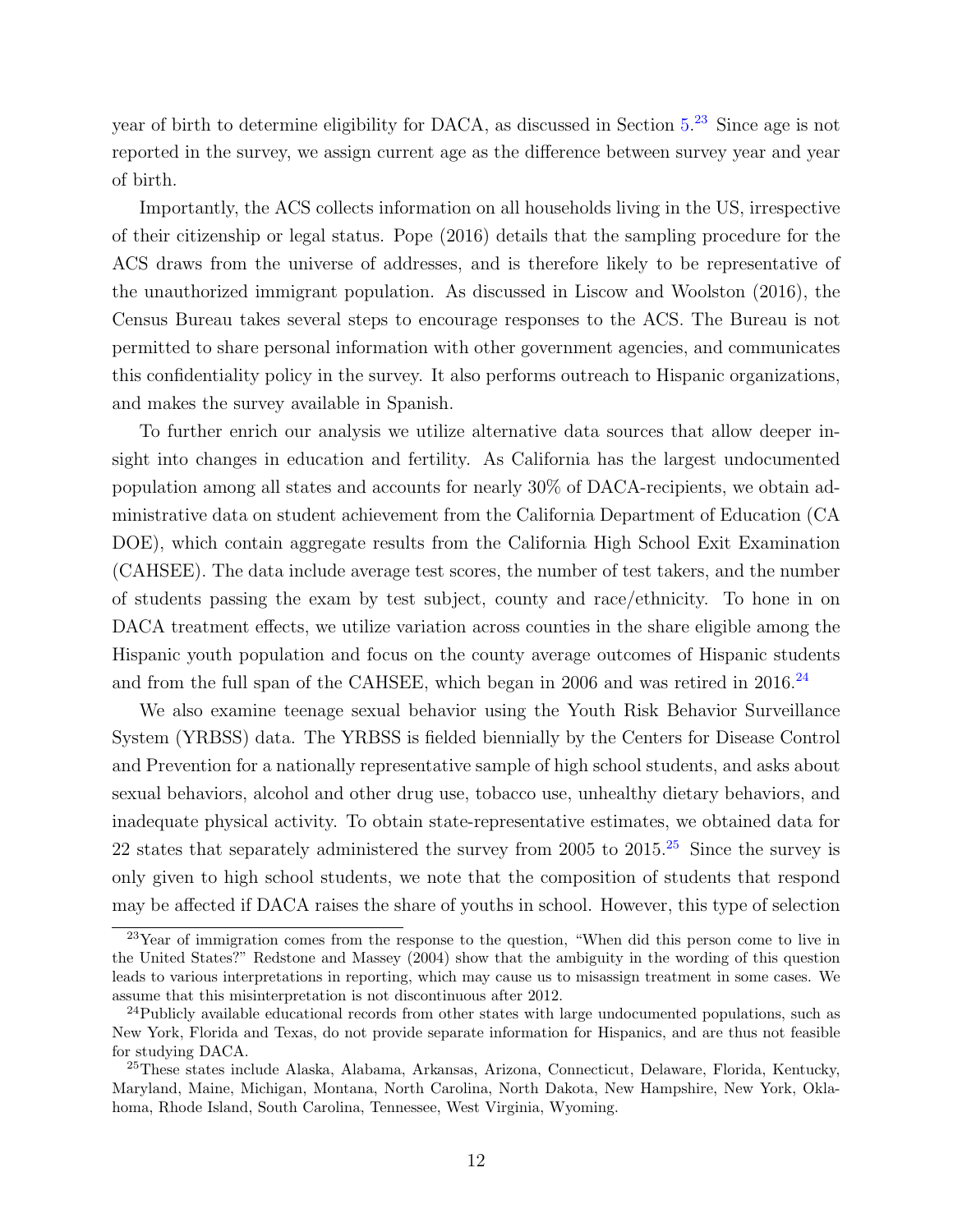would likely bias our results towards finding increased risky behaviors.<sup>[26](#page-0-0)</sup>

# <span id="page-12-0"></span>5 Empirical Strategy

The infeasible, ideal identification would randomly assign eligibility for DACA within undocumented youth, and then track a rich set of subsequent outcomes after the enactment of DACA. In this spirit, we identify the effect of DACA in the ACS by comparing the education and fertility outcomes of DACA-eligible immigrant youth to the outcomes of non-eligible immigrant youth using a difference-in-differences strategy. We first sketch the outline of this approach and later discuss several refinements that we make to achieve cleaner identification. Our difference-in-difference framework is implemented with the estimating equation

$$
Y_{igst} = \alpha_0 + \alpha_1 Eligible_g + \alpha_2 (Eligible_g * Post_t) + \rho t X_{ig} + \gamma_{st} + \phi_{ag} + \epsilon_{igst}
$$
 (1)

<span id="page-12-1"></span>where  $Eligible<sub>g</sub>$  is an indicator for whether an individual is among the eligible group (indexed by g) and  $Post<sub>t</sub>$  is an indicator that equals 1 beginning in the year 2012. We include a vector of individual controls (dummies for sex, age, race/ethnicity, and citizenship),  $X_{iq}$ , state-by-year fixed effects  $\gamma_{st}$ , and age-of-arrival-by-eligibility fixed effects,  $\phi_{ag}$ , to account for potential differences in the composition of the eligible and control group populations that may influence schooling decisions. All regressions are weighted using sampling weights and standard errors are clustered at the state level.<sup>[27](#page-0-0)</sup>

To account for differential linear pre-trends in the outcome by eligibility status, we model and adjust for such trends prior to estimating Equation [1.](#page-12-1) This first step fits a linear time trend for eligible and non-eligible for each outcome and control using only the pre-period (2005-2011), and then estimates residuals for the full sample period. Equation [1](#page-12-1) is then estimated on the de-trended data, adjusting standard errors to account for the estimated parameters in the first step. We favor this approach, rather than including a linear trend in Equation [1,](#page-12-1) because in the presence of dynamic treatment effects, this two-step approach will perform better [\(Wolfers,](#page-36-12) [2006;](#page-36-12) [Lee and Solon,](#page-35-15) [2011;](#page-35-15) [Borusyak and Jaravel,](#page-33-12) [2016;](#page-33-12) [Goodman-](#page-34-13)[Bacon,](#page-34-13) [2016\)](#page-34-13), and because the identification of the pre-trend is more transparent. Our

<sup>&</sup>lt;sup>26</sup>Other data sources like the National Survey of Family Growth also contain information on sexual behavior and responses are not contingent on being in school, but there are too few teens in the survey to provide power for our analysis.

<sup>27</sup>As an alternative approach to constructing p-values, we follow [Agarwal et al.](#page-32-13) [\(2015\)](#page-32-13) and [Conley and](#page-33-13) [Taber](#page-33-13) [\(2010\)](#page-33-13) and compare our estimates of the effect of DACA with placebo policies implemented at randomly specified years. Since in our main analysis we have four "treated" years, we assign a placebo DACA policy to four randomly chosen years drawn without replacement, and the remaining seven years serve as the pre-period. The results, shown in Appendix [A,](#page-51-1) confirm that our effects on schooling are statistically significant.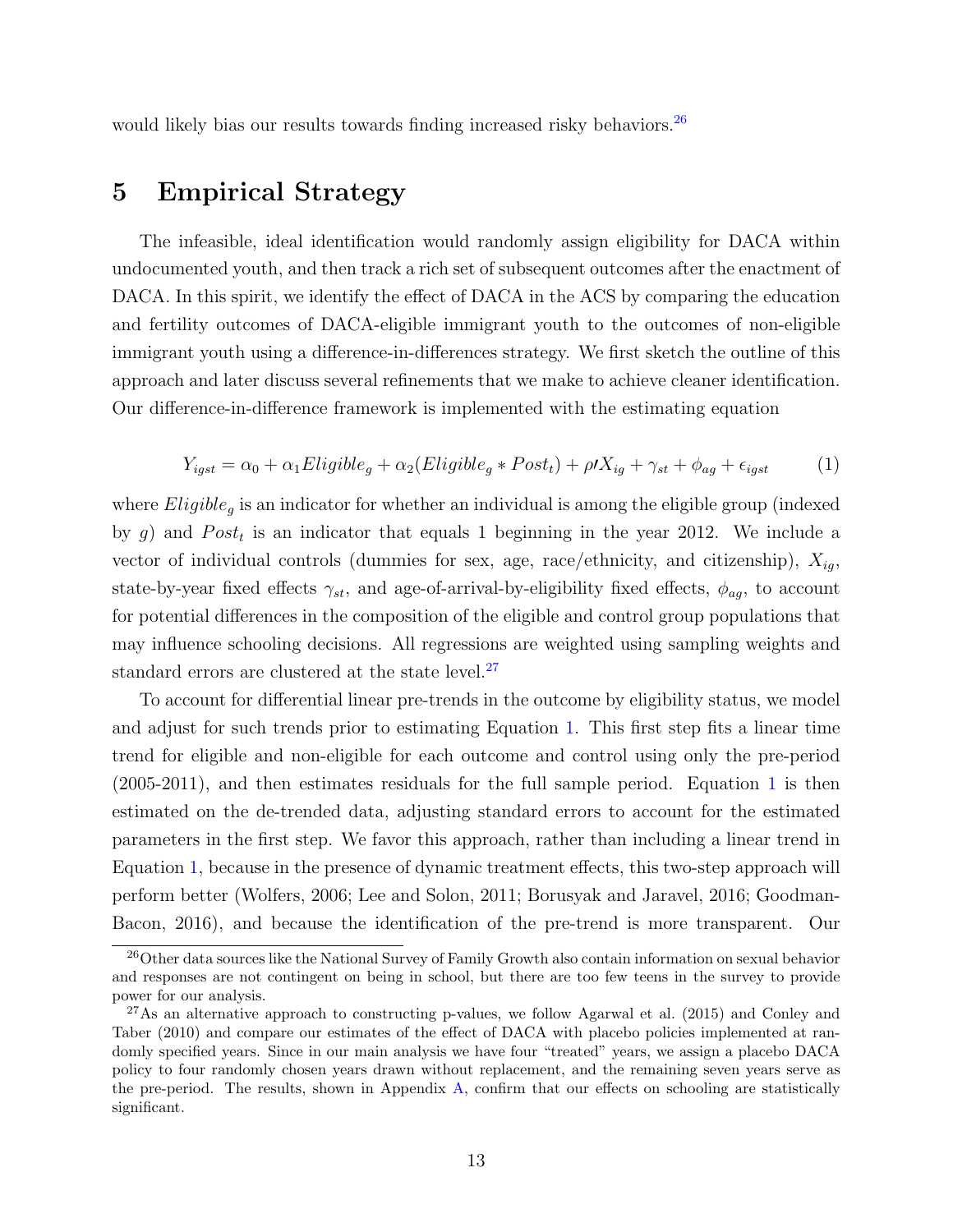qualitative results are unchanged by including these trends, as discussed in Section [9.2](#page-27-0) (see Appendix Table [A.4](#page-61-0) and Appendix Figure [A.6\)](#page-56-0).

The interaction between *Eligible* and Post, captured by  $\alpha_2$ , provides the average effect of DACA after 2012. If individuals are unable to adjust education decisions immediately, this estimate will provide an attenuated estimate of the policy effect. Therefore, our preferred specification replaces  $Post<sub>t</sub>$  with indicators for each year to estimate dynamic treatment effects. This event study approach additionally allows us to visually observe any differences between the eligible and ineligible groups before and after the policy went into effect, which provides a strong test of the identification strategy.

We conduct our analyses on various subgroups of youth, reflecting the distinct ages at which different decisions are taken. We perform the analysis of current school attendance on children aged 14 to 22, high school completion and college enrollment on young adults aged 19 to 22, fertility outcomes of teenagers aged 15 to 18, and labor market decisions on teenagers aged 16 to 22.

### 5.1 Determining Eligibility

Our analysis tracks the behavior of likely-DACA-eligible youth. The eligible group we focus on consists of foreign-born non-citizens who arrived by age 10 and by year 2007. In what follows we motivate how this focus helps us obtain identification.<sup>[28](#page-0-0)</sup>

#### 5.1.1 Undocumented Status

A primary task to assign DACA eligibility is to identify undocumented youth. Since information on legal status is not available in the ACS or other surveys, we identify likely undocumented youth using the absence of citizenship. Eligibility is thus measured with noise, as non-citizens include green card holders and temporary visa holders. This causes our estimated effects of DACA eligibility to be a "scaled-down" estimate of the true intent to treat (ITT) effect due to the possible inclusion of individuals who are not undocumented.

To estimate the scope of this mismeasurement, we perform back-of-the-envelope calculations to obtain the share of non-citizens – particularly non-citizen youth – that are undocumented. Source numbers are in Sections [10](#page-28-0) and Appendix [B.](#page-62-0) This yields that 55% of all US non-citizens and 45% of young adults between the ages of 18 and 24 are legal residents. As a result, our difference-in-difference estimates for the whole sample are likely to under-estimate the true effect of DACA by 45%.

<sup>28</sup>Our focus on youth always satisfies the eligibility criteria that individuals must be under 31.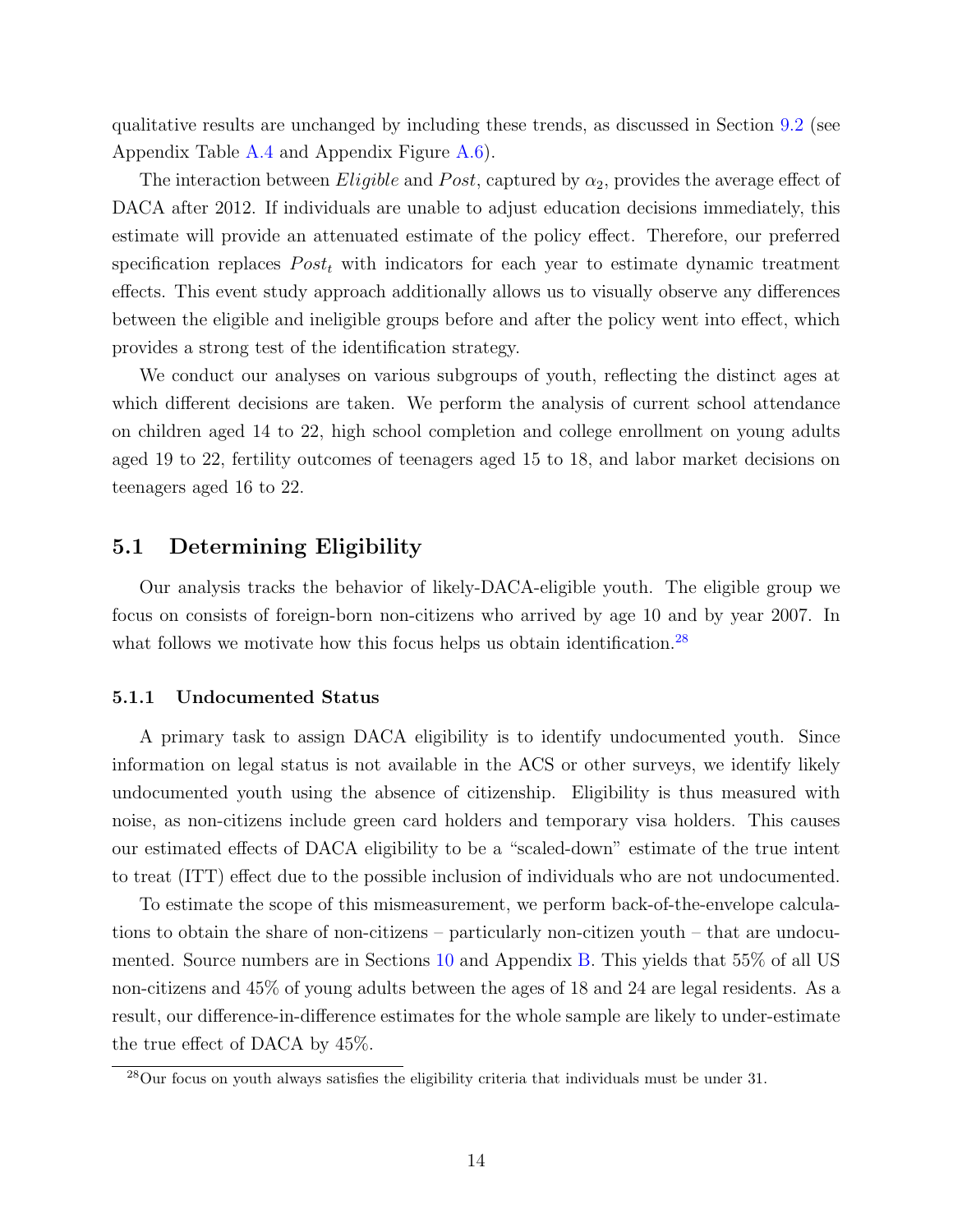To get closer to the true ITT effect, we separately analyze groups that have a higher share of undocumented individuals among those that we assign eligibility. We first analyze treatment effects among Hispanics. Our best estimates suggest that Hispanics comprise 78% of undocumented immigrants and that 72% of all Hispanic non-citizens are undocumented, which, given our earlier estimates, is likely to be a lower bound on the share undocumented among non-citizen Hispanic youth. Second, we analyze individuals from countries that have a DACA take-up rate above 30% ("high take-up"), which, due to the overlap with the Hispanic subgroup, have a high share of undocumented, but may have greater familiarity with DACA.<sup>[29](#page-0-0)</sup> While there is substantial overlap between our Hispanic and high take-up samples, these two groups are not identical. Among foreign born Hispanics ages 14 to 22, 86% of respondents come from high take-up countries, and among individuals born in high take-up countries, 93% are Hispanic.

In Section [8,](#page-24-0) we use a complementary approach which assigns eligibility at the geographic area, and therefore does not rely on the demanding requirement of accurately assigning individual eligibility. Additionally, we utilize administrative data on local school enrollment and testing, which improves our measurement of schooling outcomes.

#### 5.1.2 Age of Arrival

In addition to undocumented status, DACA also required individuals to have arrived in the US by age 16 and by year 2007. Analyzing youth subject to these constraints requires a further refinement – we restrict our analysis to foreign-born individuals who arrived in the US at age 10 and prior. This restriction helps correct for a mechanical compositional shift, whereby moving forward in survey time causes the age of arrival distribution among eligible youth to shift towards younger ages.

To fix ideas, consider the sample of eligible 18 year olds in the ACS. In 2011, everyone in this group would have immigrated by age 14 (in order to have arrived by 2007), while by 2015, everyone in this group would have immigrated by age 10. As age of arrival has been shown to be an important factor in educational and fertility decisions [\(Bleakley and Chin,](#page-32-14) [2010\)](#page-32-14), failure to account for this compositional issue may confound treatment effects.

This identification restriction implies that our baseline estimates omit any effect on undocumented teens that immigrated at older ages, who account for roughly 40% of 14 to 18 year old non-citizens. This may be problematic for drawing policy inferences if the incen-

<sup>29</sup>These countries are El Salvador, Mexico, Uruguay, Honduras, Bolivia, Brazil, Peru, Ecuador, Jamaica, Guatemala, Venezuela, Dominican Republic, and Colombia. Statistics are based on the Migration Policy Institute's (MPI) estimates of the DACA-eligible population and application rates by country, available at [http://www.migrationpolicy.org/programs/data-hub/](http://www.migrationpolicy.org/programs/data-hub/deferred-action-childhood-arrivals-daca-profiles) [deferred-action-childhood-arrivals-daca-profiles](http://www.migrationpolicy.org/programs/data-hub/deferred-action-childhood-arrivals-daca-profiles) (accessed 8/16/2017).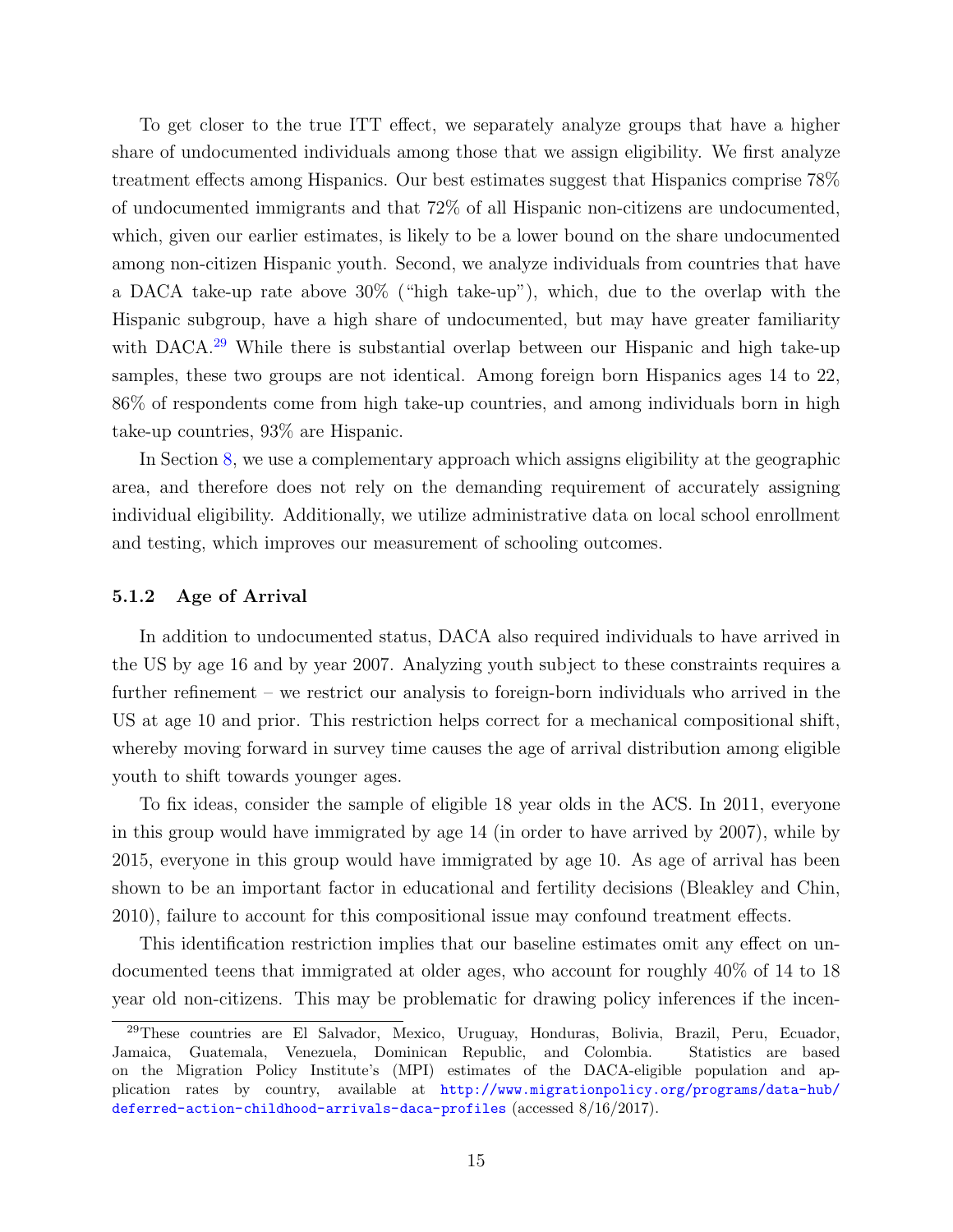tives of DACA differentially impacted older immigrants. In sensitivity analyses, we show that the results are qualitatively similar, with slightly larger treatment effects, when we include individuals who arrived between the ages of 11 and 16.

### 5.2 Comparison Group

We select the comparison group based on two criteria. First, we limit the sample to individuals born outside of the fifty US states to avoid the strong cultural, institutional, and structural divisions between natives and immigrants [\(LaLonde and Topel,](#page-35-16) [1992;](#page-35-16) [Borjas,](#page-33-14) [1985,](#page-33-14) [2017\)](#page-33-2). Second, we limit the comparison group to individuals who arrived before age 10 and before 2007, matching the composition of eligible individuals. Our control group is thus composed of immigrants who arrived by 2007 and by age 10, and are ineligible for DACA due to current legal status (proxied by citizenship). For subgroup analyses, we stratify the comparison group along the same dimensions as the treatment group.

To give a sense of the demographic make-up of this group, Appendix Table [A.1](#page-58-0) provides descriptive statistics of the Hispanic treatment and control groups at baseline (from 2005 to 2011). Roughly 24% of the control group were born in US territories, primarily Puerto Rico, 19% were born abroad to American parents, and 57% gained citizenship through naturalization. Relative to the treatment group, high-school-aged youths in the comparison group are more likely to have health insurance coverage, English fluency, and parental college, and are less likely to be in poverty; but are also more likely to have a single mother and similarly likely to have had a recent birth.

Importantly for our identification strategy, these characteristics do not predict changes in schooling after DACA. Moreover, using propensity score methods to generate balance in demographics across our treated and comparison groups does not alter our results – see Sections [5.3](#page-16-0) and [9.4](#page-27-1) for more detail.

As a final note, we point out that while other youth immigrants could feasibly serve as a comparison group, the schooling behavior of such immigrants is vastly different than eligible population. Appendix Figure [A.2](#page-52-0) shows that other ineligible immigrants, namely non-citizens not meeting the age and/or year of arrival criteria, each exhibit different trends in schooling than eligible immigrants. This reinforces our intuition that the age and year of arrival of immigrants strongly influence school attendance and that the comparison group should match these characteristics of the eligible population.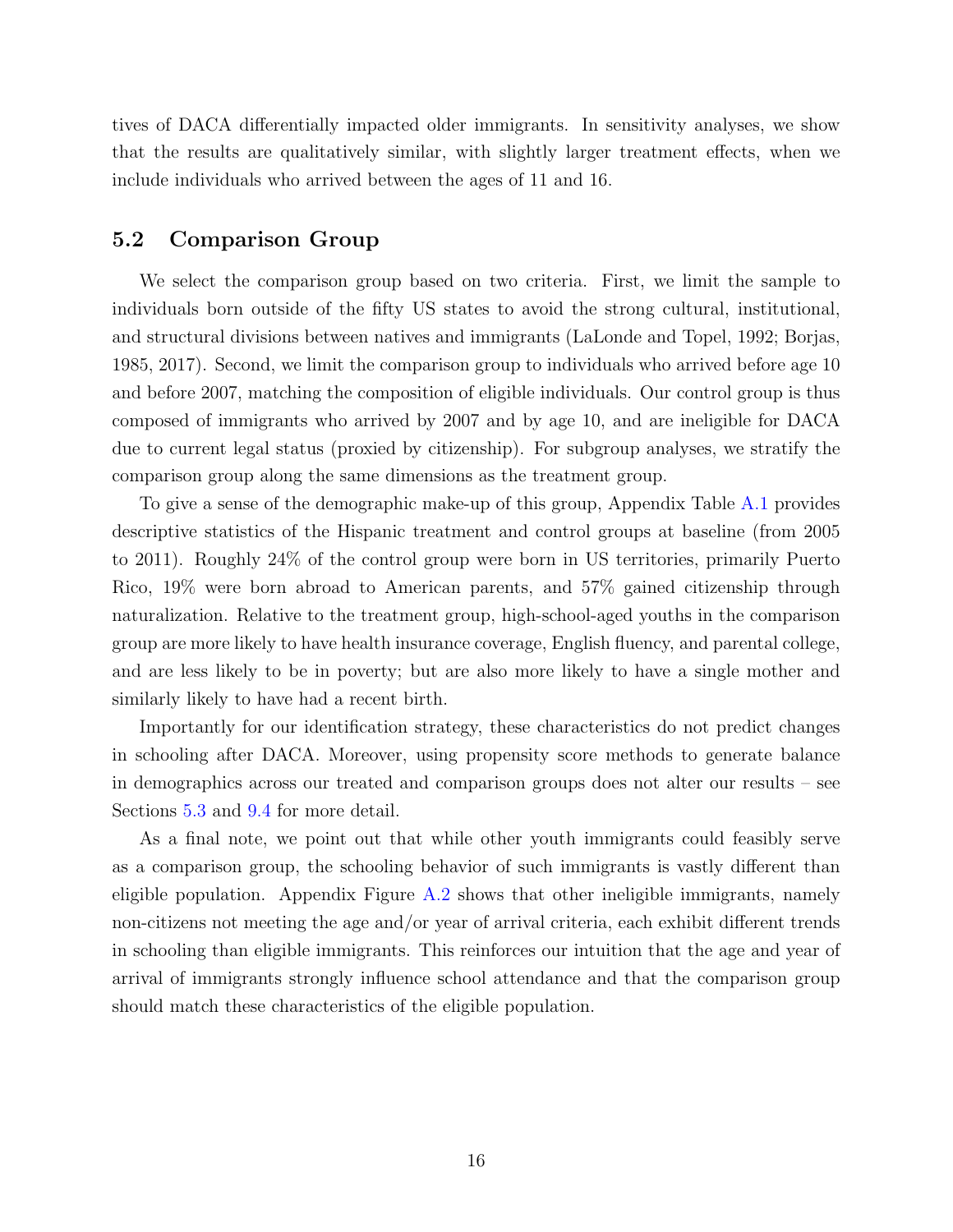### <span id="page-16-0"></span>5.3 Descriptive Evidence and Validity of Identification

Our identification relies on the assumption that in the absence of DACA, the comparison youth (citizen immigrants) would have exhibited similar trends to the treated group (non-citizen immigrant youth).<sup>[30](#page-0-0)</sup> We provide two pieces of evidence in favor of this assumption. First, while the control and treated groups differ in the levels of a few observable characteristics at baseline, this relationship is stable over time and the covariates do not predict an increase in schooling after 2012. We demonstrate this by regressing outcomes (school attendance and high school completion) on a large number of demographic characteristics for the 2005-2011 pre-period.<sup>[31](#page-0-0)</sup> We then generate fitted values for the whole period. By pooling these predictors together, instead of testing them individually, we avoid multiple hypothesis testing, give appropriately more weight to factors that are more predictive of schooling, and increase the power of our test.

Panels (a) and (b) of Figure [2](#page-37-1) present the coefficients from event study regressions of Equation [1](#page-12-1) where the outcomes are these fitted values. They show that based on observables, eligible individuals are not expected to change the likelihood of being in school or of completing high school after 2012. This suggests that our estimated effects will not reflect a change in the composition of the sample, but rather a change in behavior among non-citizens relative to citizens.

Second, as further evidence of the parallel trends in schooling across these groups, Figure [3](#page-38-0) plots average school attendance of our eligible and control groups among Hispanic teens. We include a vertical line demarcating the implementation of DACA. It clearly shows that the educational trajectories of these two groups tracked each other closely from 2005 to 2011, with a constant gap of roughly 4 percentage points over this period. Strikingly, after 2012, the difference narrows by half, as attendance of the eligible group increases by over 2 percentage points. These patterns provide support for common trends as well as suggestive evidence of a DACA treatment effect on education decisions.

Nonetheless, there are a few years in which the trends in the groups appear to deviate, such as the relative increase in non-citizen high school completion between 2010 and 2011. This would be a concern for our identification if the reason that the groups diverged was

<sup>&</sup>lt;sup>30</sup>We also require there to be no other simultaneous policies targeting undocumented youth. We have not come across any such policies.

<sup>&</sup>lt;sup>31</sup>We divide these characteristics into two subsets. The first includes indicators for age, race, sex, age and year of immigration, citizenship status, birthplace, language, state, metropolitan status. The second includes health insurance coverage, presence of mother and father in the household, parental college attendance, family size, number of siblings, household poverty status, and the presence of a food stamp recipient in the household. While we use both sets of observables in our prediction to be as comprehensive as possible, we acknowledge that the second set could also be considered outcomes affected by DACA. The results are similar, and more precise, if we only use the first set of variables.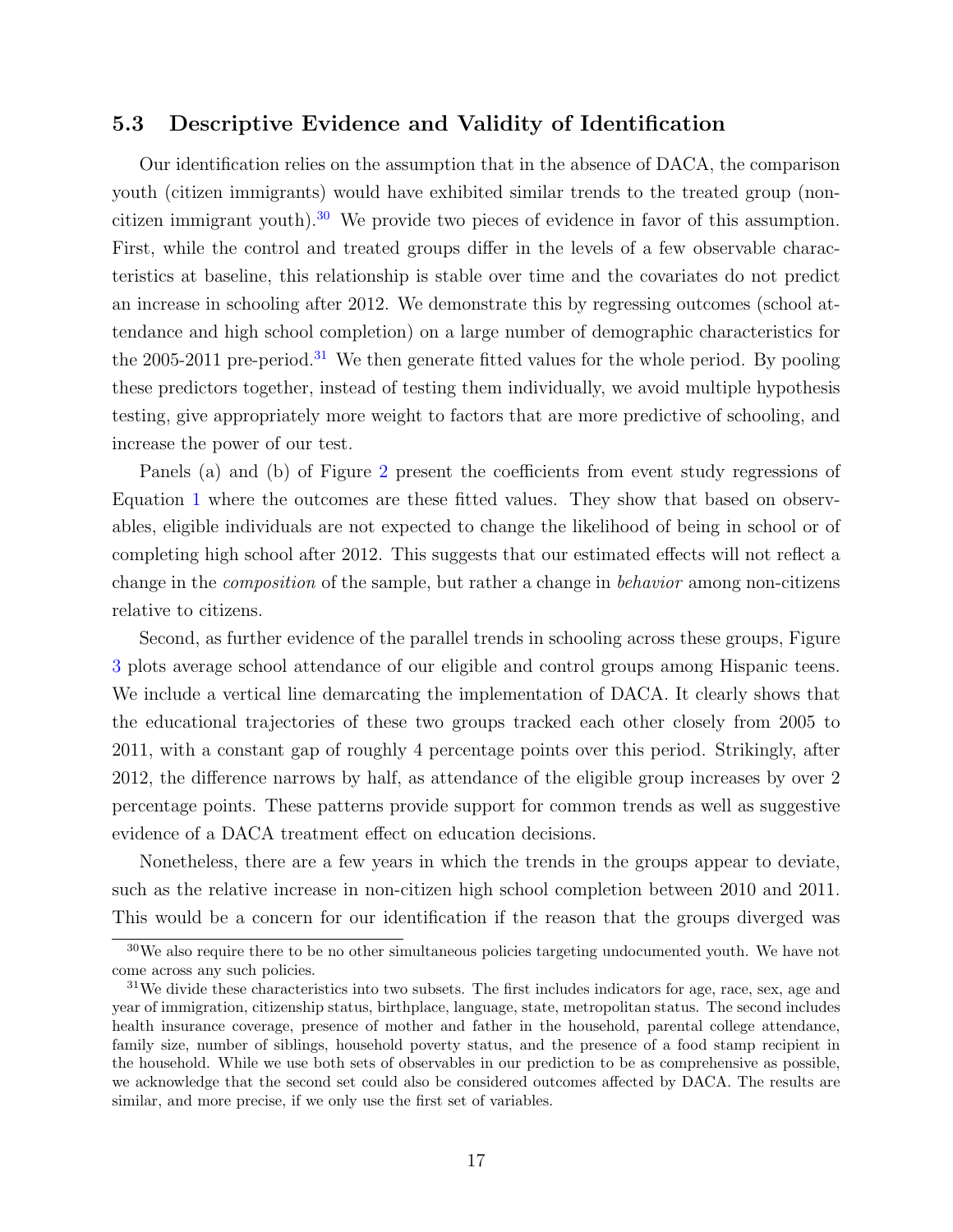due to unobservable factors, such as changes in preferences. However, as can be seen in Figure [2,](#page-37-1) the 2010-11 rise in non-citizen high school graduation is predictable by our set of observable characteristics. This gives us further confidence that, once we condition on individual covariates, the schooling trends of non-citizens and citizens evolved in parallel prior to DACA.[32](#page-0-0)

### <span id="page-17-0"></span>6 Results

#### 6.1 School Attendance

We first test the hypothesis that DACA implementation led to increased school attendance and high school completion. Figure [4](#page-39-0) presents the event studies for school attendance of adolescents ages 14 to 18. The estimates for the whole sample, shown in Panel (a), do not indicate a pre-existing trend between our eligible and control groups: the difference prior to 2012 is small, statistically insignificant, and generally constant. After DACA's enactment in 2012, however, the eligible youth experience an immediate and persistent 2.5 p.p. increase in school attendance. Panels (b) and (c) show that when we analyze Hispanics and the high take-up sample, whose eligible individuals are more likely to resemble undocumented youth, we find a similar pattern of results with slightly larger increases in school attendance after DACA was implemented.

The difference-in-difference results appear in Panel (a) of Table [1.](#page-43-0) Confirming the event study estimates, we find that DACA led to statistically significant increases in school attendance, with a 2.6, a 3.3 and a 4.1 p.p. increase in school attendance among all, Hispanics and the high take-up sample, respectively, equivalent to between 2.8 and 4.6 percent effects relative to the means. To give a sense of the magnitude, these point estimates are slightly higher than the within-sibling effect of citizenship status on school attendance [\(Liscow and](#page-35-7) [Woolston,](#page-35-7) [2016\)](#page-35-7). The estimates indicate that populations most likely to apply for DACA saw large increases in school attendance, commensurate with the educational requirements of the program.

Panel (b) shows the effect of DACA among college-aged individuals, ages 19 to 22, who could have been affected by DACA through multiple channels. Similar to younger individuals, legalization could have increased their returns to schooling and incentivized them to go back to school in order to be eligible for DACA. On the other hand, DACA provides

<sup>&</sup>lt;sup>32</sup>As another example, while Panel (b) shows high school graduation rates among non-citizens fall relative to citizens between 2009-10, this reflects unexpectedly negative selection into the survey in that year (see Panel (b) of Figure [2\)](#page-37-1), which we control for in the event studies. Once controls are included there is essentially no change in the gap in Hispanic high school graduation between 2009-10 or 2010-11.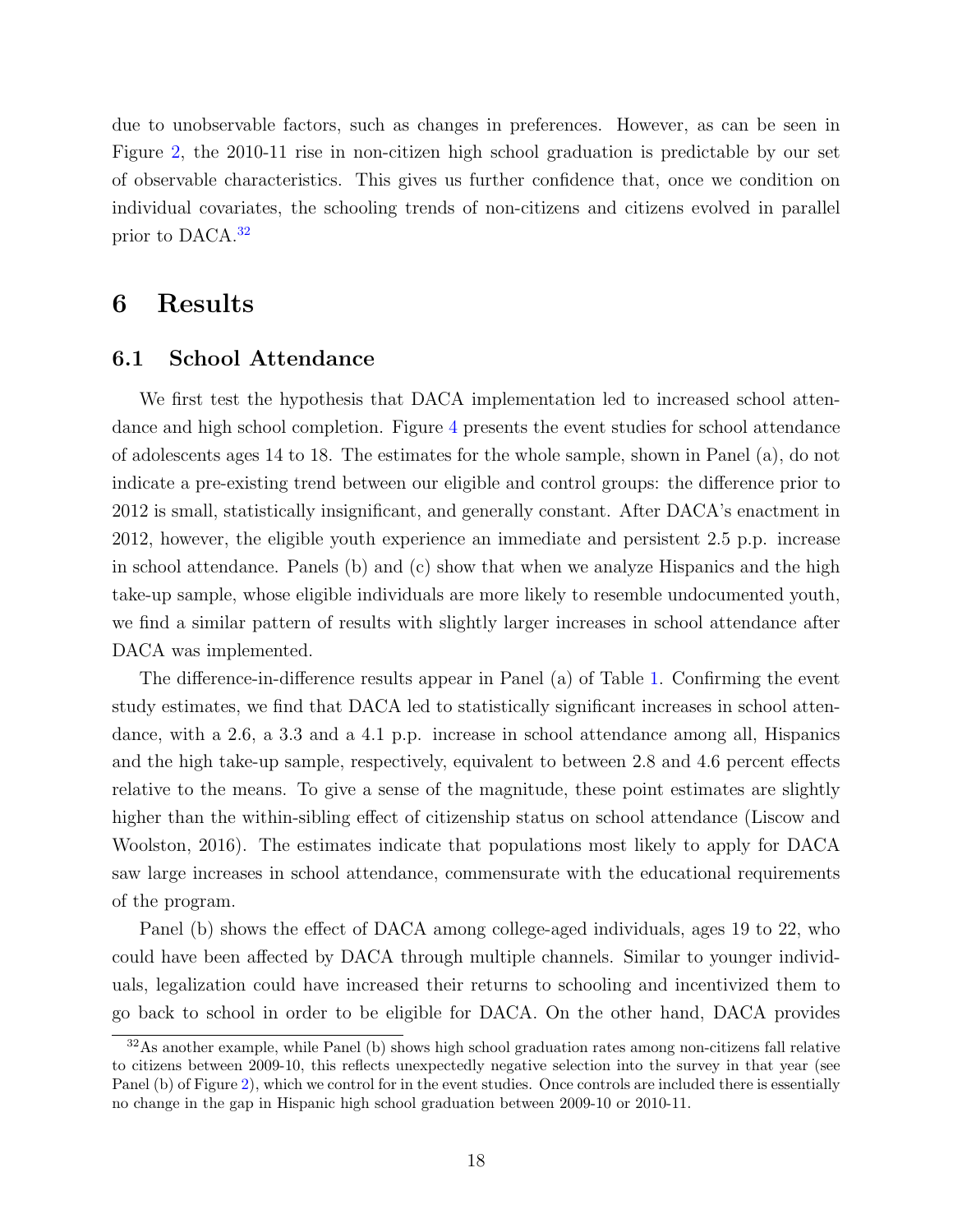work authorization, which could incentivize young adults to drop out of school - for this group, likely post-secondary education - in order to work. Our results show that DACA led to increased school attendance for this group, with effects that are larger in size to those among teenagers.

### 6.2 High School Completion and College Attendance

We next examine whether increases in school-going resulted in a higher rate of high school completion and college attendance. We first focus on high school completion, defined by either earning a high school diploma or GED.<sup>[33](#page-0-0)</sup> Our preferred specification focuses on 19 year olds because individuals age 20 or above may have already made the decision to drop out by the time DACA was enacted, and would arguably be less likely to return to complete high school compared with individuals that had not yet dropped out.

These results, presented in Figure [5](#page-40-0) and Panel (a) of Table [2,](#page-44-0) show that DACA increased high school completion by 3.8 p.p. overall, with Hispanics and the high take-up sample experiencing an 11 p.p. increase in high school graduation. The event study indicates that the effects were immediate after DACA's enactment and fairly stable over the post period, though the confidence intervals are wide, allowing for an increase in the effects over time. $^{34}$  $^{34}$  $^{34}$ This represents a sizable increase in the likelihood of completing high school, both in absolute terms and relative to other interventions, particularly given the low 75% completion among eligible individuals.

Panel (b) of Table [2](#page-44-0) shows that when we expand our sample to slightly older individuals, 19 to 22, to allow more time for high school completion, we find a smaller 5.9 p.p. impact among Hispanics and similar effects for the high take-up sample. This attenuation is reasonable given that this sample includes individuals that left high school prior to DACA (e.g. age 22 in 2012). Effects among 23 to 30 year olds, who are likely to have work or family commitments that would pose a barrier returning to school, are even more muted. We find a marginally significant 1.9 p.p. effect among Hispanics, and a statistically insignificant effect among the high take-up sample.

To put our findings into perspective, multiplying the 830,700 eligible Hispanics age 19-22

 $33\text{We would like to be able to separately estimate the effect on diploma and GED, but we only have}$ information on the type of high school degree for a selected sample of individuals that have completed no more than high school.

 $34$ In Appendix [D,](#page-72-0) we look into the plausibility of an effect on high school graduation following either DACA's announcement in June or enactment in August, by examining the incidence of obtaining a diploma between July and December. Using the National Longitudinal Study of Youth 1997 (NLSY97), we show that one quarter of students that complete high school in 5 years obtain a diploma in these months. Further, this could be a lower bound on the scope for completing in the first semester, if those who do not return to complete a degree are only deficient one semester of work.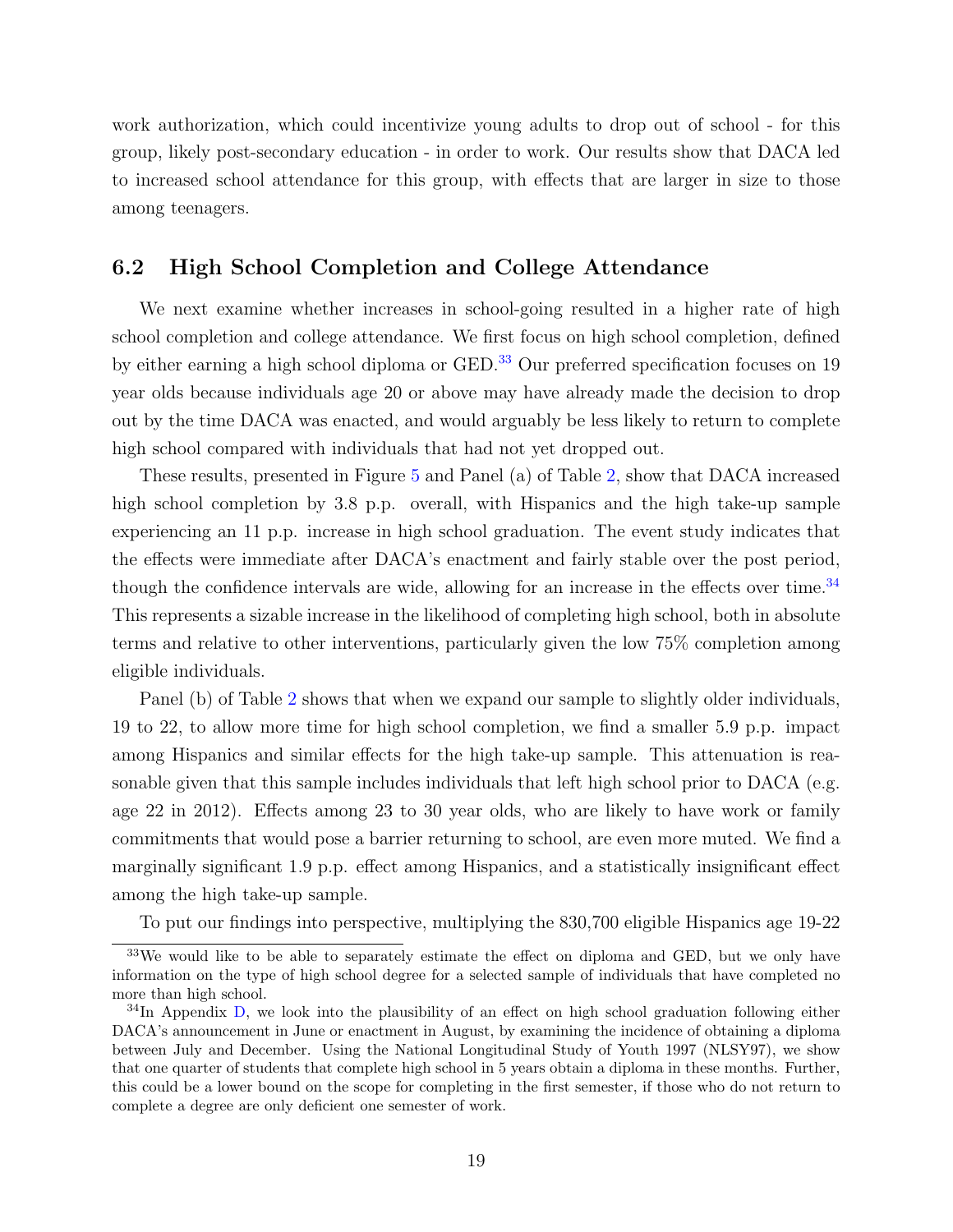represented in the ACS by our estimated 5.9 p.p. increase in high school graduation implies that DACA led to more than 49,000 additional high school graduates. As a result, the 15 percentage point gap in high school completion between Hispanic undocumented youth and their citizen immigrant peers - which is roughly the same when we adjust for observable characteristics - narrowed by 40%.

We now examine impacts on college-going, which we define as including any post-secondary schooling, recalling that the theoretical effects on this margin of schooling are ambiguous. The last three columns of Table [2](#page-44-0) and Appendix Figure [A.4](#page-54-0) show that a moderate share of young adults took up more college, despite the fact that this was not required for DACA eligibility. The effects are once again largest for 19 year olds, the most recent graduates of high school, indicative of a role for momentum in the college decision. College attendance of Hispanics in this group rose by 7.6 p.p., advancing their post-secondary attendance by 22 percent. Among 19 to 22 year old Hispanics, college-going increases 4.1 p.p., 10 percent of the mean. These effects accord with the results from surveys of DACA recipients, in which 43% of respondents report attending some post-secondary schooling, largely pursuing a bachelor's degree or advanced degree [\(Wong et al.,](#page-36-0) [2016\)](#page-36-0).

By comparison, prior studies find zero or negative effects of DACA on college attendance [\(Pope,](#page-36-2) [2016;](#page-36-2) [Amuedo-Dorantes and Antman,](#page-32-9) [2017;](#page-32-9) [Hsin and Ortega,](#page-34-6) [2017\)](#page-34-6). However, the estimates in these earlier studies offer an incomplete picture of the effect on post-secondary schooling. For instance, [Pope](#page-36-2) [\(2016\)](#page-36-2) measures no effect on average school attendance, but studies an older population of high school graduates, ages 18 to 35, and shows evidence of differential pre-trends for this outcome. [Hsin and Ortega](#page-34-6) [\(2017\)](#page-34-6) find increases in dropping out of four-year colleges within a set of urban universities, but they do not study entry into college. Instead, our strategy hones in on young adults – whose schooling decisions appear to be more malleable to this intervention – and captures the total effect of DACA on the college attendance, which includes increased college-eligibility from high school graduation, enrollment conditional on high school graduation, and dropping out.

### 6.3 Fertility

We next examine effects on teenage (ages 15 to 18) childbearing. Teenage motherhood among this population, and Hispanics in particular, has persistently been above that of other groups, and thus are of strong interest for policy [\(Kearney and Levine,](#page-34-9) [2012\)](#page-34-9). Since there is a nine-month lag between changes in fertility behavior and observed childbearing, we redefine the "post" period to begin in 2013.

Table [3](#page-45-0) provides estimates for all, Hispanics and the high take-up sample, and we include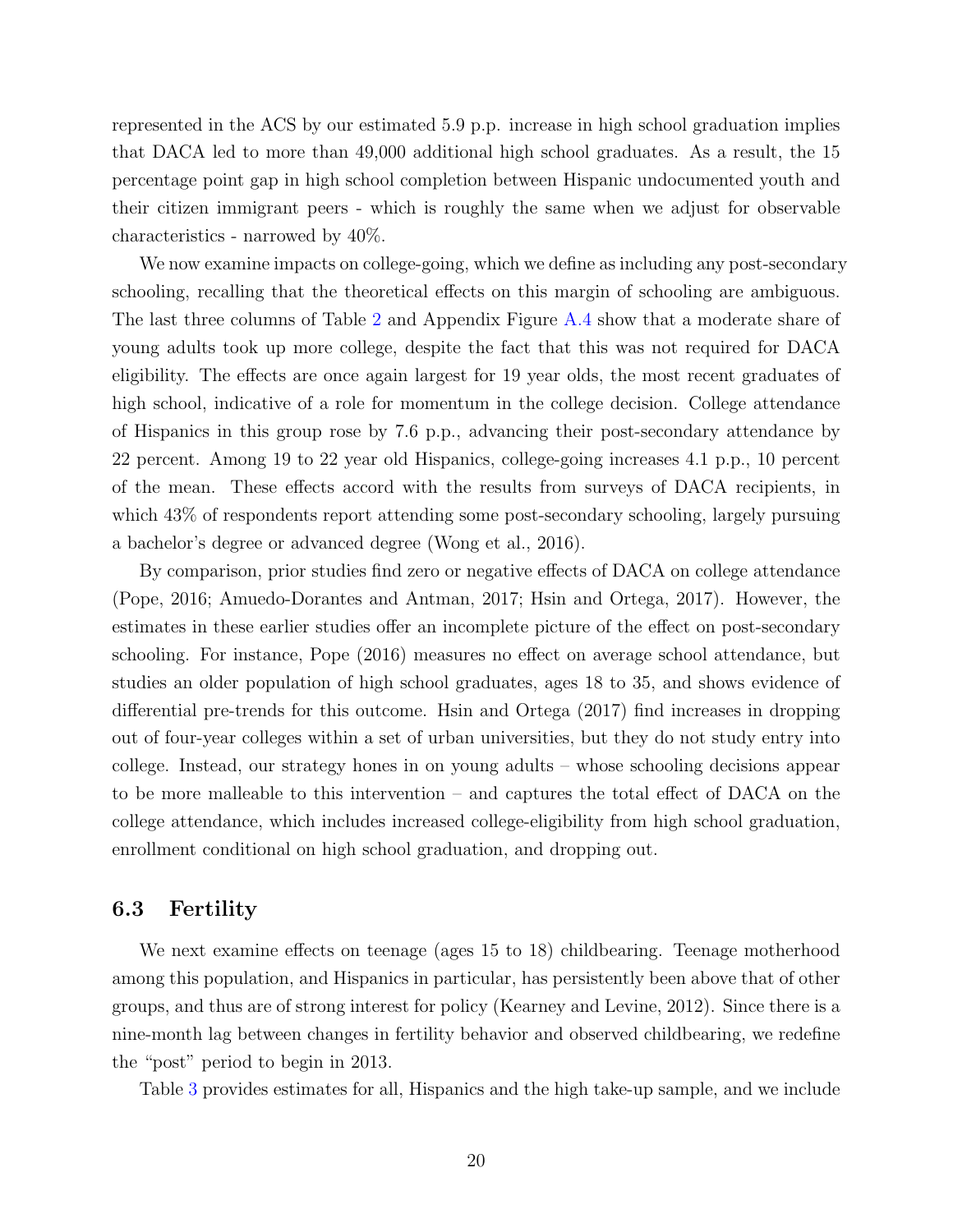the corresponding event studies for Hispanics in Figure [6.](#page-41-0) [35](#page-0-0) The results show that DACA led to a large decline in the likelihood of being teenage mother. We find a 1.7 p.p. decline in Hispanic females' likelihood of having a child in the previous year, a 45 percent reduction relative to the mean. We note that the 95% confidence interval allows for an effect as small as 0.5 p.p., a 14 percent effect, which is still an economically meaningful reduction. The reduction in fertility appears to be concentrated among teens on the margin of a first birth, as we find a similar-sized 1.9 p.p. increase in the likelihood of having no children. This translates into a significant decrease in the number of children among teenage girls.

We gain information about the role of the "incapacitation" effect of high school in Appendix Table [A.3,](#page-60-0) which investigates whether fertility declines extended to women ages 19 to 30. This population was likely to have already completed high school, and therefore would have experienced similar employment incentives from DACA, but are not subject to the constraints of attending high school. We find no decline in childbearing among women ages 19 to 22, and find some increases in the number of children among women ages 23 to 30, which we suspect could be due to DACA-induced improvements in income.

The fact that we only find reductions in fertility among teenage girls is potentially explained by two possibilities. First, the decline in childbearing may reflect an intertemporal substitution in order to complete high school, consistent with an incapacitation effect. The absence of an increase in childbearing among women ages 19 to 22 provides weak evidence against this form of short-term substitution, though the estimates are not precise enough to entirely rule this out. Second, DACA may have had a particularly strong effect on young women, which could have generated a more permanent shift in expectations. We would expect this to cause a decrease in fertility also at later ages if these expectations were maintained, although this seems doubtful given the halting of the program. Nonetheless, until more time has passed, this hypothesis cannot be verified.

#### 6.4 Idleness and Working

Given that DACA increased schooling among teenagers and young adults, we now assess how greater schooling interacts with time spent working and "idleness," not working and not attending school. In Table [4](#page-46-0) we analyze detailed work and schooling choices among individuals ages 16 to 18 and 19 to 22 for the Hispanic and high take-up samples.

We find several striking results. First, we find a large decline in idleness for every subgroup. These effects were largest among high school ages, where DACA reduced the likelihood of being idle by 45 to 60 percent, but also substantial for college ages, with a 17 to 29

<sup>&</sup>lt;sup>35</sup>The event studies for the high take-up sample look very similar and therefore for brevity are included in the Appendix, Figure [A.5.](#page-55-0)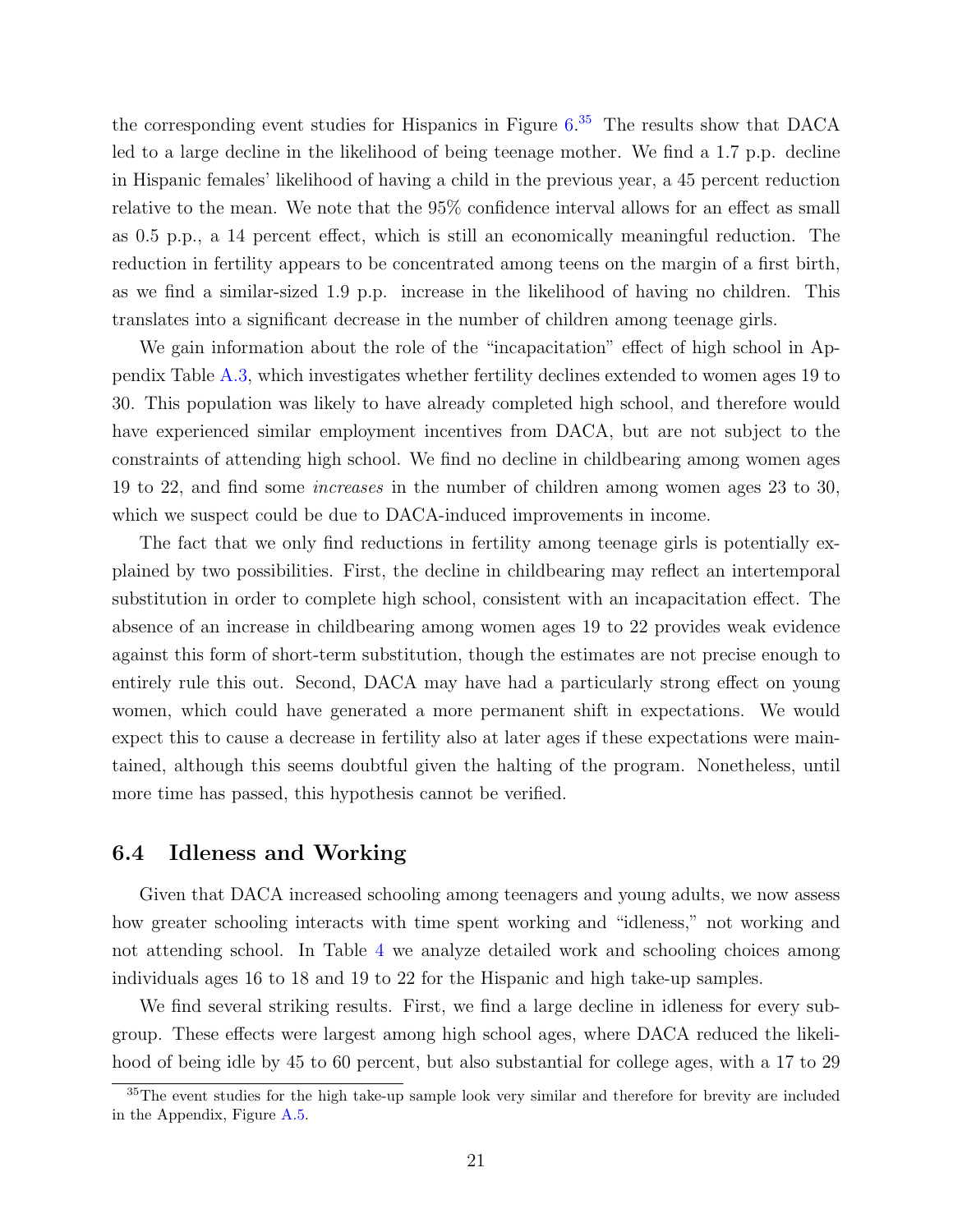percent effect. Second, we find that these young adults instead attended school and worked more, often at the same time. This upends the notion that work and school must necessarily be substitutes when opportunity costs increase. In our setting, labor and human capital development are not "either/or", but "and." In response to DACA, individuals respond both to increasing work incentives and greater returns to schooling.

# <span id="page-21-0"></span>7 Heterogeneous Responses to DACA

Having demonstrated a strong educational response to DACA in line with our expected effects, we now intend to test three more nuanced hypotheses: (1) Given the stark differences in deportation risk across men and women, does the schooling of men rise more than the schooling of women? (2) Do educational responses align with local deportation risk? (3) Are schooling costs a factor in college attendance?

#### 7.1 Differential Effects on Men and Women

The effects for high school and college attendance are quite distinct when we stratify the sample by sex. Table [5,](#page-47-0) which focuses on the most responsive subgroup, 19 year olds, shows that the effects for high school completion are almost four times as large for young men as for young women. In contrast, we find that women respond much more on the college attendance margin (up to 10 p.p.), and are unable to reject that men do not increase college attendance at all.[36](#page-0-0) These differences are quite striking, and warrant further investigation.

#### 7.1.1 Opportunity Cost of High School and Returns to Legal Status

There are several possible explanations for these gender patterns. First, these effects are consistent with the disparity across men and women in the national deportation risk, which in turn affects the returns to schooling. Another possibility is that the opportunity cost of attending high school for male dropouts is lower than for women. If this was the case, we might expect that men would substitute from relatively low-opportunity-cost activities (leisure or idleness) towards high school. We would expect to see a smaller decline among men in the likelihood of dropping out to work, since average annual earnings are 2.6 times larger for males (\$6,005) than females, assuming that leisure is valued similarly across sexes.<sup>[37](#page-0-0)</sup>

Figure [7,](#page-42-0) which presents difference-in-difference estimates for men and women, suggests this is an unlikely explanation. It shows that DACA reduced the likelihood of being idle

<sup>36</sup>These patterns by sex are very similar when we examine 19 to 22 year olds.

 $37$ Annual earnings estimated using Hispanic non-citizens in the ACS. See Section [10](#page-28-0) for more detail.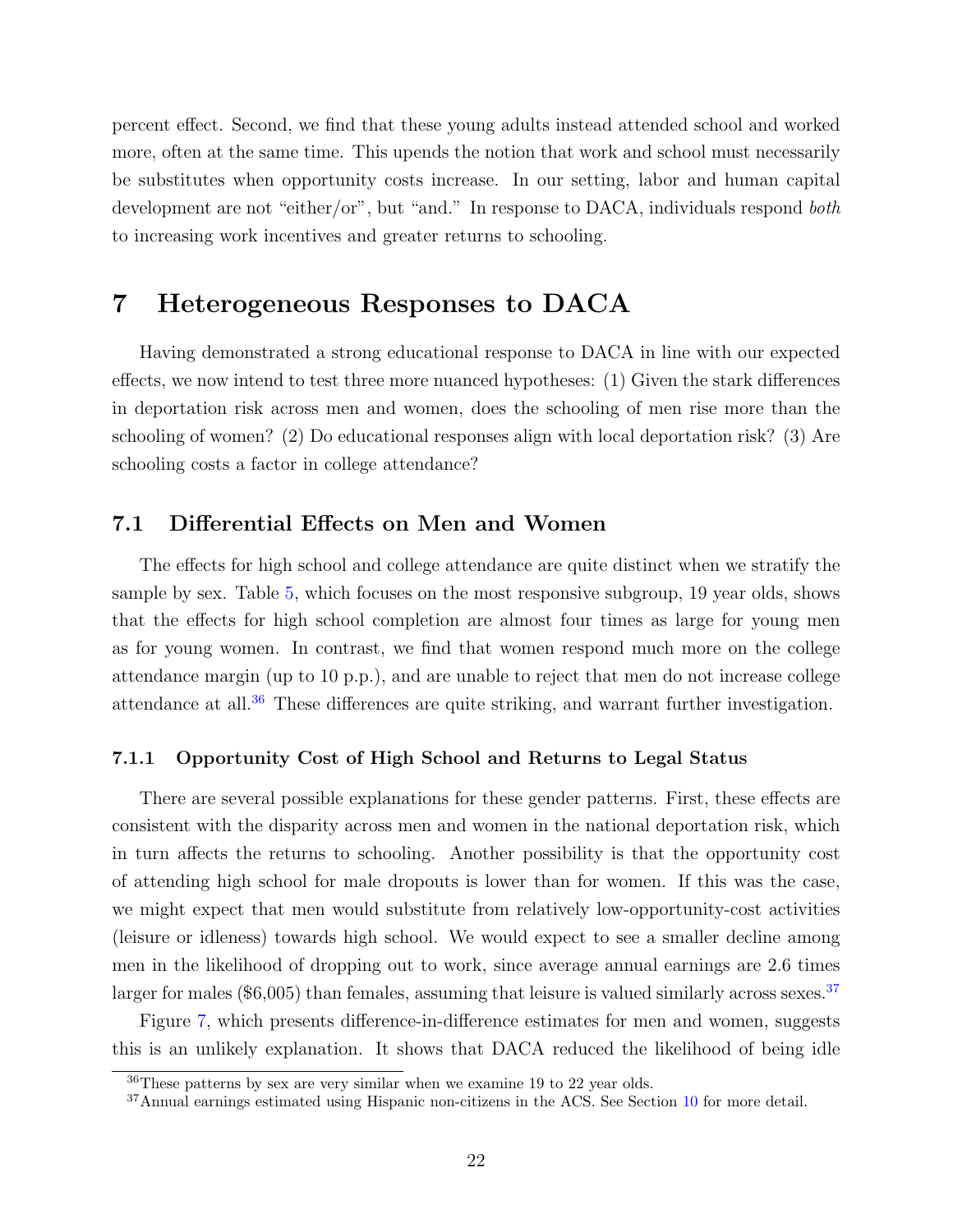by roughly 5 percentage points for both men and women, but only men also reduced the likelihood of working as dropouts. Hence, men perceived the gains of DACA to be valued at least as highly as the lost wages from less time in the labor market, while women were drawn primarily from non-market work or leisure into schooling. Further analysis shows that these effects are not driven by men that in the absence of DACA would have been employed in a subset of occupations or industries, such as construction, agriculture, cleaning, and food preparation. This is more consistent with men obtaining greater benefits from DACA than having a lower opportunity cost. In further support of this, we find that when we take into account the magnitude of labor market benefits from DACA, we obtain similar elasticities of high school for men and women. We discuss the details of this calculation in Section [10.](#page-28-0)

#### 7.1.2 Explaining College Attendance

But then, why don't men continue to college at the same rates as women? We join a string of recent studies in making the observation that the entry and persistence of women in post-secondary schooling may be more responsive to costs, broadly defined [\(Carrell and](#page-33-4) [Sacerdote,](#page-33-4) [2017;](#page-33-4) [Evans et al.,](#page-33-5) [2017;](#page-33-5) [Angrist, Lang and Oreopoulos,](#page-32-7) [2009\)](#page-32-7). A candidate explanation for this in our setting is that undocumented men experience lower wage returns to completing some college and therefore perceive college to be less important for advancing one's career [\(Carrell and Sacerdote,](#page-33-4) [2017\)](#page-33-4). However, even when we condition on the expected returns to college post-DACA, we find that men attend college less than women (estimates in Section [10\)](#page-28-0). There may also be a delay in men's college attendance, which would attenuate our estimates. Figure [7](#page-42-0) shows that the impact of DACA on male high school attendance is fairly constant from age 16 to age 23, which are less typical high school ages. The impact on male college attendance is therefore lagged, positive from age 20 on and statistically significant at ages 22 to 23.

#### 7.2 Threat of Deportation

Earlier we hypothesized that youth may remain in school due to the non-negligible national deportation risk, which no doubt shapes the risk perceived by youth. A further question is whether this schooling response varies with the *likely* or *immediate* threat of deportation, which we measure using the deportation rate in one's state of residence. To explore this possibility, we estimate a flexible regression that allows the difference-in-difference coefficient to vary for each state and then plot the coefficients against the pre-DACA deportation rate in the state from Immigration and Customs Enforcement,  $38$  together with the

<sup>38</sup>Details regarding this data are available in Appendix [B.](#page-62-0)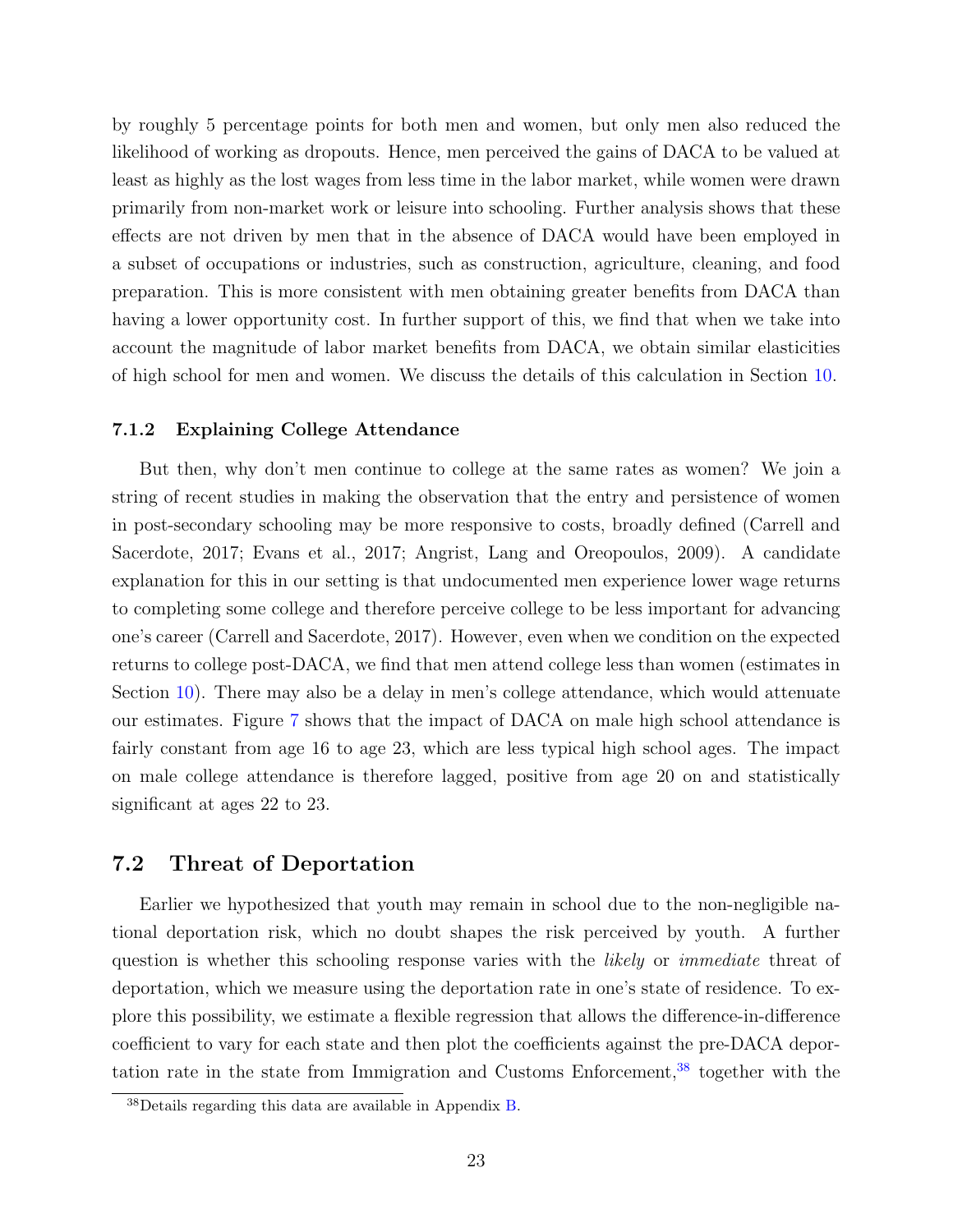best-fit line.

Figure [B.2](#page-52-0) shows no systematic relationship between the state deportation risk and the DACA-induced increase in schooling. For instance, we find similar-sized effects on teenage schooling in Louisiana and Alabama – which have comparable numbers of undocumented youth – despite the fact that we estimate the deportation risk to be over 30 times higher in Louisiana. This result is robust to alternative specifications, such as a linear interaction between the impact of DACA and the deportation rate.

One possible interpretation of this is that undocumented youth are likely to be responding to the perception of deportation risk rather than actual risk. This would be consistent with the fact that the prevalence of concern over deportations do not appear to mirror the deportation threat, as we discussed earlier. Another possibility is that youth place little value on the reduction in deportation risk from DACA and instead are responding only to the expected wage increase from legal status. This seems less likely given the stated concerns over deportation, but the available data do not allow us to fully rule this out.

### 7.3 Affordability of College

Another important factor that drives college enrollment are costs, and although DACA did not directly alter tuition fees or access to federal aid, our effects on college enrollment could differ depending on the affordability of college.<sup>[39](#page-0-0)</sup> To explore this, we allow effects to differ depending on whether the individual lives in a state that grants undocumented students eligibility for in-state tuition rates. We revise our main equation to include an indicator for the presence of in-state tuition for undocumented students in the state of residence together with the interaction of the indicator with *Eligible* and  $Post^{40}$  $Post^{40}$  $Post^{40}$  Appendix Table [A.2](#page-59-0) shows that the effects of DACA tend to be larger in states that offered in-state tuition for the undocumented. Intuitively, the college response to DACA is more muted when college is less affordable.

<sup>39</sup>While our paper studies human capital responses to changes in the returns to education, related studies have examined whether affordability has affected schooling, specifically in the context of higher education. With respect to undocumented youth, several papers found positive effects on college enrollment from policies granting undocumented students eligibility for in-state tuition subsidies (e.g. [Kaushal](#page-34-14) [\(2008\)](#page-34-14); [Flores](#page-34-15) [\(2010\)](#page-34-15); [Amuedo-Dorantes and Sparber](#page-32-15) [\(2014\)](#page-32-15); [Darolia and Potochnick](#page-33-15) [\(2015\)](#page-33-15); [Koohi](#page-34-16) [\(2017\)](#page-34-16)). Note [Chin and Juhn](#page-33-16) [\(2011\)](#page-33-16) are a notable exception who do not find significant increases in enrollment. [Conger and Turner](#page-33-17) [\(2017\)](#page-33-17) also find strong declines in degree attainment of undocumented students following a price hike at the City University of New York Colleges.

<sup>&</sup>lt;sup>40</sup>We collect information on states that passed laws allowing undocumented students to pay in-state college tuition fees from [Mendoza and Shaikh](#page-35-17) [\(2015\)](#page-35-17). As of 2015, twenty states offered in-state tuition to unauthorized immigrants, including four states where the state University system offered in-state tuition (Hawaii, Michigan, Oklahoma and Rhode Island).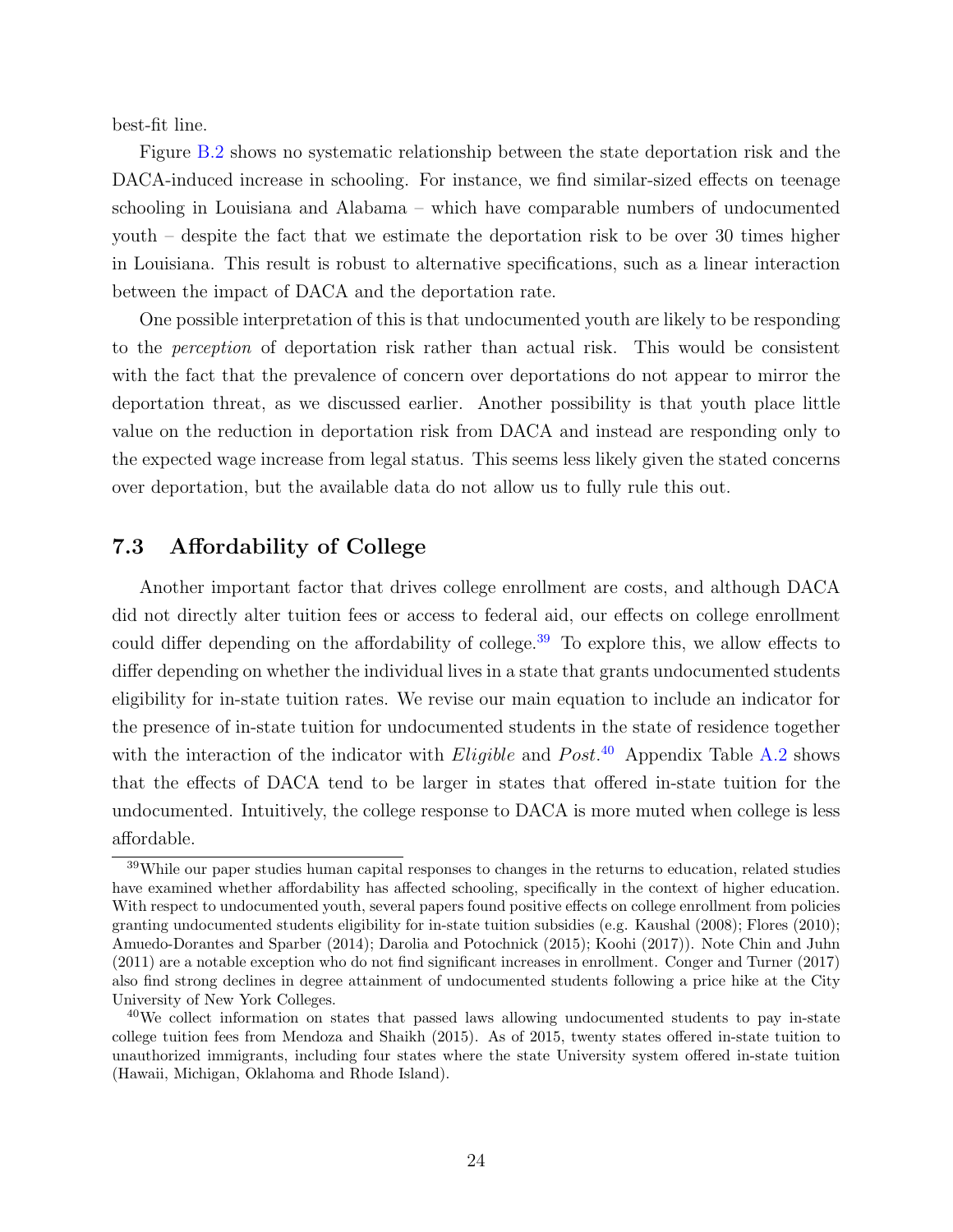# <span id="page-24-0"></span>8 Additional Evidence using Geographic Variation

In this section we aim to further understand the reasons behind the estimated schooling and fertility adjustments. For example, did DACA also cause individuals to increase effort in school? Were declines in fertility simply due to a mechanical substitution of time towards schooling and away from sexual activity, or do they reflect changes in contraceptive behavior by young adults? We proceed by using datasets from the California Department of Education and the YRBSS to help shed light on these issues.

Since these data do not contain information on legal status (or citizenship), year of arrival, or age of arrival, we implement a variation on the previous empirical strategy which exploits geographic variation in the concentration of eligible youth. This approach is similar to that of [Cascio and Lewis](#page-33-8) [\(2016\)](#page-33-8), who also utilize variation in the geographic concentration of unauthorized immigrants in the absence of individual-level information on legal status. In particular, we analyze the change in outcomes of Hispanic youth in geographic areas that have high share of eligible Hispanics compared with outcomes in areas with a low share of eligible Hispanics. We assign a binary indicator for "high-eligibility" to geographic areas where the average share of eligible individuals among the Hispanic population ages 14 to 18 from 2005-2011 was above the median of the sample.<sup>[41](#page-0-0)</sup> The geographic unit is the county of school attendance for the California analysis, and the state of residence for the YRBSS analysis.[42](#page-0-0) The California analysis is restricted to the 34 counties that are identified in the ACS.

We use the estimating equation:

$$
Y_{ict} = \alpha + \beta HisbareElig_c \times Post_t + \gamma_c + \gamma_t + \epsilon_{ct}
$$
\n(2)

where  $HiShareElig<sub>c</sub>$  is an indicator for having above-median share eligible among Hispanics ages 14-18, roughly the schooling population of interest, in geographic area (county or state) c between 2005 and 2011. As before, we replace  $Post<sub>t</sub>$  with year indicators to estimate treatment effects over time. CAHSEE data provides student outcomes as county-aggregates, and so  $Y_{ct}$ , the share of the Hispanic population taking and passing the CAHSEE, replaces  $Y_{ict}$  in that analysis.<sup>[43](#page-0-0)</sup> We use the same two-step process for absorbing linear pre-trends.

We first validate this empirical approach by replicating our main results for school at-

<sup>41</sup>Utilizing a binary indicator mitigates measurement error in the county- (or state-) level share Hispanic in an area.

<sup>42</sup>States with a high share of eligible Hispanics include: Alabama, Arizona, Arkansas, Delaware, Florida, Kentucky, Maryland, North Carolina, Oklahoma, Rhode Island, South Carolina, and Tennessee.

<sup>&</sup>lt;sup>43</sup>Shares are defined using the average population of Hispanics ages 14-18 between 2005 and 2011 as the denominator, matching the relevant high school enrollment population. Note that dropouts are not counted in the CAHSEE as it only tracks test-takers.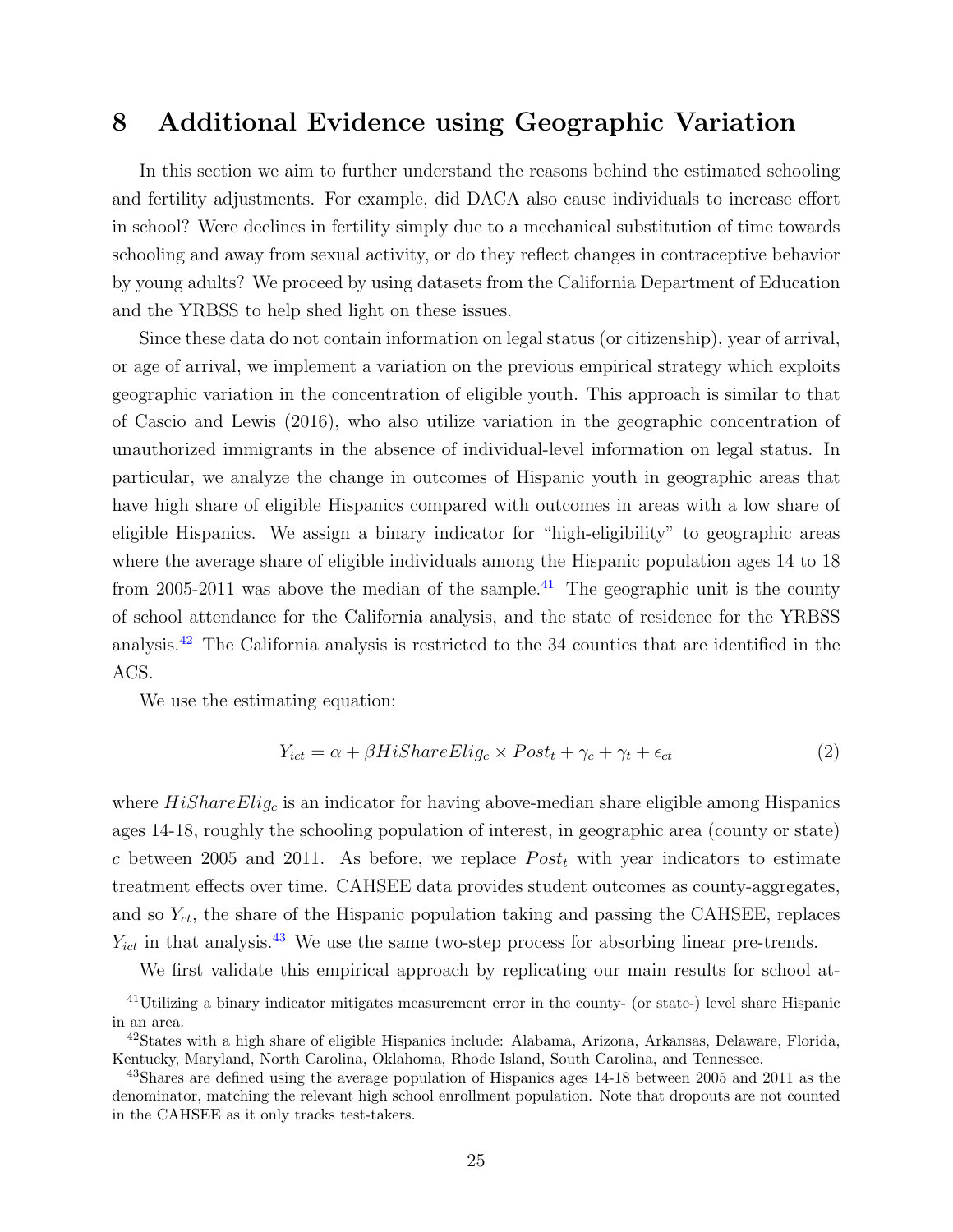tendance using county-level variation in eligibility in California. Appendix Figure [E.1](#page-51-0) shows a positive and significant impact on school attendance among teenagers. This raises our confidence that this geographic variation can be used to examine the effect of DACA on other outcomes.

#### 8.1 School Performance: Examining California

First, we analyze whether students put forth greater effort in response to incentives. If schools or teachers practice social promotion, high school enrollment could have translated into graduation with minimal student effort. We probe this possibility by analyzing student performance on a high-stakes state-level test required for graduation.

California provides a useful environment for studying this question because it has the largest DACA-eligible population and administered a mandatory examination for graduation, the CAHSEE, between 2006 and 2016. The CAHSEE exam consists of two parts, a mathematics test and an english language arts (ELA) test, and passing both is required to graduate. Students are able to take the CAHSEE (one or both sections) multiple times, if necessary. All students take the exam for the first time in  $10^{th}$  grade, and those that do not pass take the exam again in  $11^{th}$  and/or  $12^{th}$  grades.

Table [6](#page-48-0) presents the effects on CAHSEE test performance, which are corroborated by event studies in Appendix Figure [E.4.](#page-54-0) The results show significant increases in the share of Hispanic students taking and passing the exam. Counties with a high share of eligible Hispanics saw a 0.8 p.p. increase in the share of  $10^{th}$  grade test takers in both the Math and ELA exams, consistent with increased enrollment after DACA. Moreover, we also find increased passing rates – after DACA, the "treated" counties saw an increase in the share of Hispanics passing the test on both exams by 0.6 to 0.8 p.p. on a baseline pass rate of roughly 13%.

While the share of students passing improves, the effects on average test score performance are mixed. Among  $10^{th}$  graders, DACA does not lead to significant changes in math scores but it leads to small decreases in ELA scores. This may suggest that marginal undocumented students – those induced to stay in school due to DACA – are on average less prepared for the exam and lower-scoring. Interestingly, average test scores rise for repeat test-takers in  $12^{th}$  grade, who are are approaching their final opportunity to graduate high school. The positive results suggest that they increase effort to pass the exam.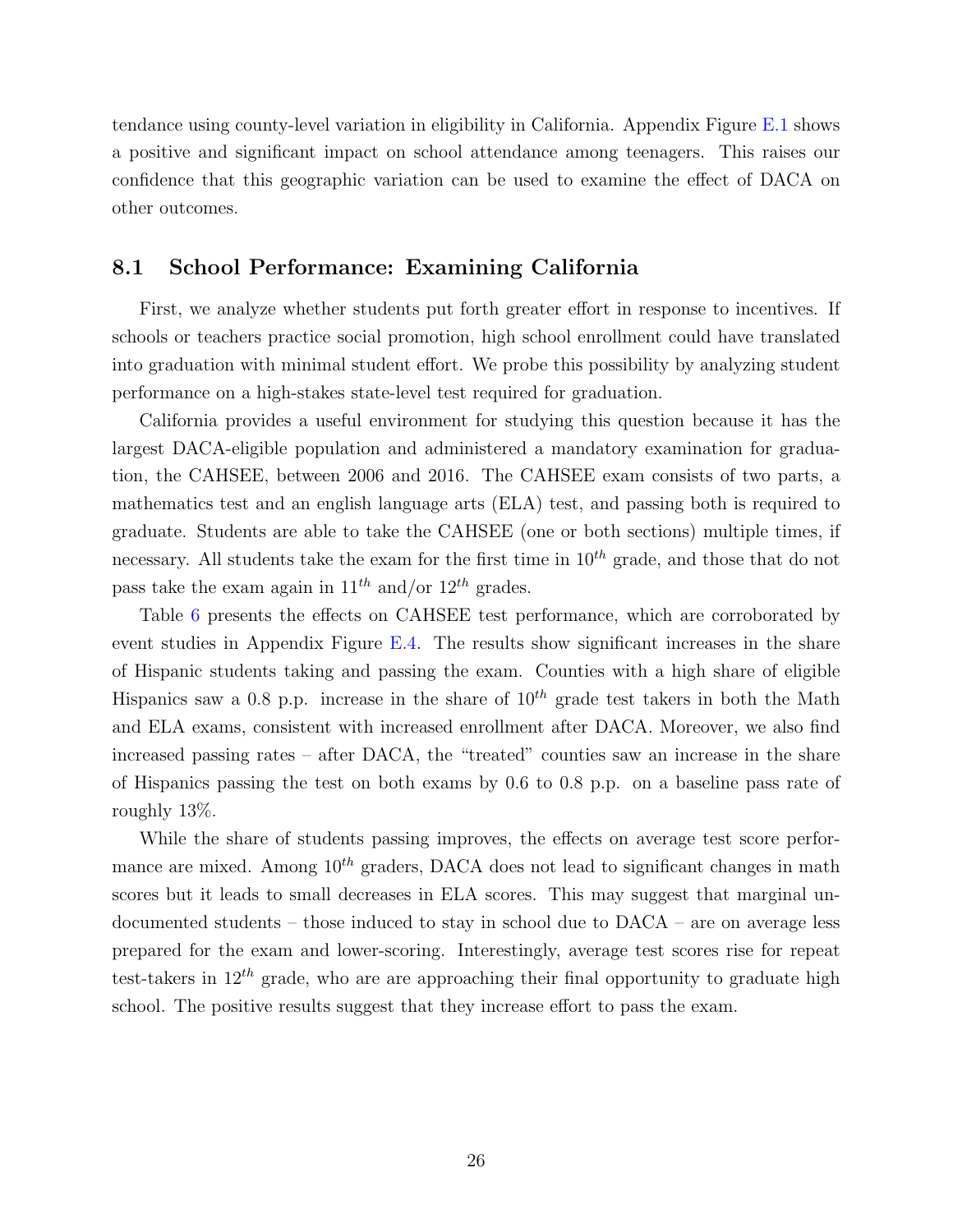#### 8.2 Exploring Reasons for Changes in Fertility with YRBSS

Table [7](#page-49-0) provides results of the effect of DACA on the sexual behavior of Hispanic high school students ages 14 to 18. DACA led to a 4.8 percentage point decline in unprotected sex among Hispanic high school students, a reduction of over 20%. Among specific pregnancy prevention methods asked about in the survey, students report an increase in use of condoms, decrease in IUD's/shots, and an increase in withdrawal. At the same time, we find no change in the likelihood of having sex. These results suggest that DACA led to a reduction in teenage pregnancy through a greater attention towards practicing safe sex, and not purely an "incapacitation" effect.

### <span id="page-26-0"></span>9 Robustness

### 9.1 Alternative Sample Restrictions

We now test the sensitivity of our main findings to alternative sample selection criteria and refinements. The first column of Table [8](#page-49-1) presents our baseline results, for school attendance, high school completion, college attendance and fertility, in Panels (a) to (d), respectively. In columns (2) and (3) we restrict the sample to those who arrived in the US by age 6 and by age 16, respectively, and show that our baseline results are not sensitive to the age of arrival restriction. The fourth to sixth columns of Table [8](#page-49-1) consecutively add other individuals that are not eligible for DACA to the control group. We start by first adding foreign born individuals, including citizens and non-citizens, who arrived in the US after turning 16 in column (4), then we add individuals who arrived after 2007 in column (5). Again, the results are not sensitive to the inclusion of these individuals. While all our analyses thus far have restricted the sample to only foreign born individuals to avoid comparisons with natives, we relax this restriction in the sixth column and include individuals that were born in the US. While the magnitudes are smaller, the pattern of the effects are similar to the baseline estimates.

Finally, to further ensure that our results are not affected by the presence of legal immigrants in the eligible group, we refine our baseline definition of DACA eligibility by removing non-citizens that may be more likely to have legal status. Hence, following [Liscow and Wool](#page-35-7)[ston](#page-35-7) [\(2016\)](#page-35-7), we restrict eligibility to non-citizens who do not live in households with veterans or with positive Social Security or welfare receipt. Reassuringly, the estimated effects in the last column of Table [8](#page-49-1) are similar in magnitude to our baseline effects.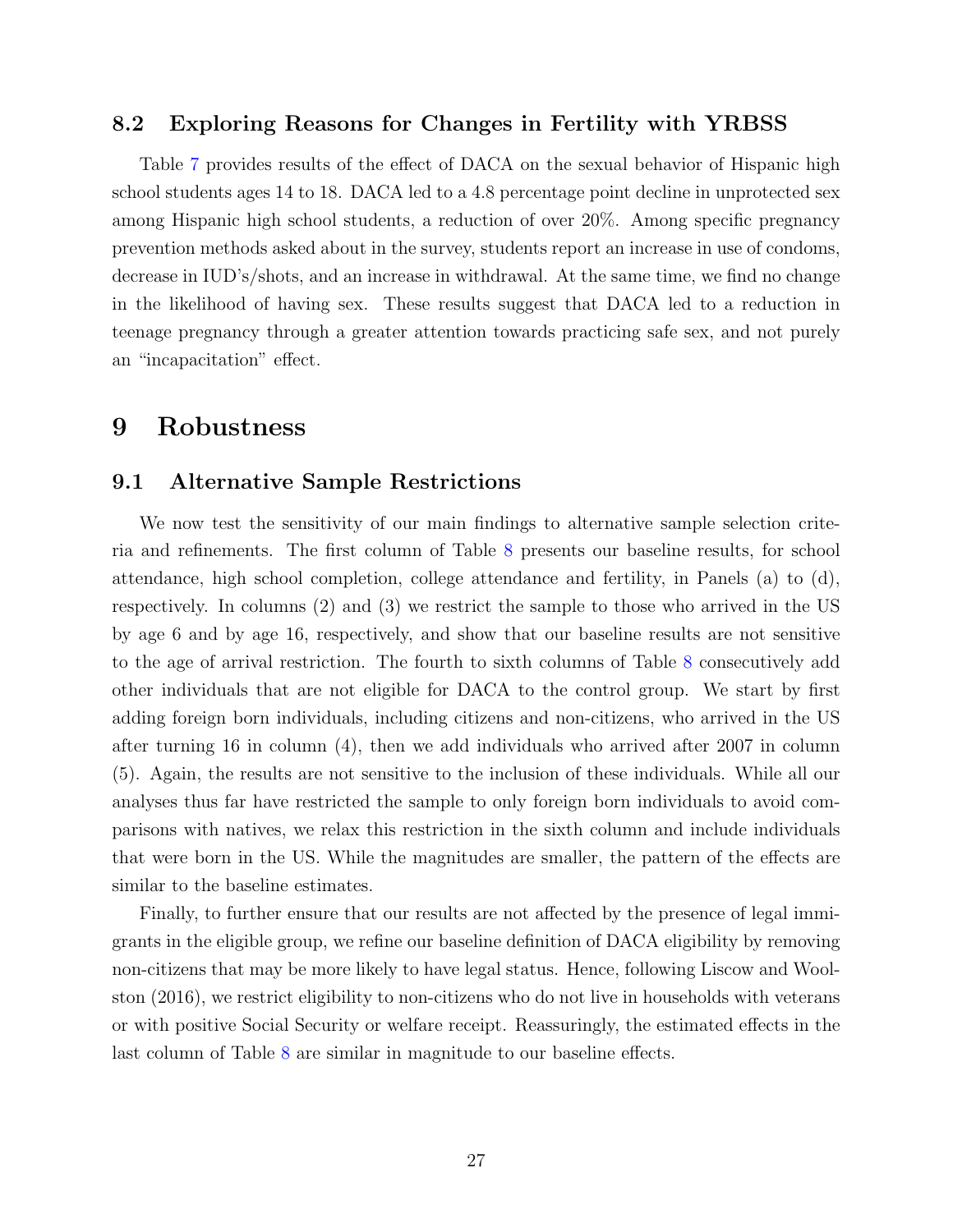### <span id="page-27-0"></span>9.2 Accounting for Time Trends

In this section we consider two alternatives to the two-step method we use to control for differential time trends by eligibility status: not accounting for for differential trends by eligibility status and including linear time trends directly in Equation [1.](#page-12-1) Appendix Table [A.4](#page-61-0) shows the difference-in-differences estimates across these three different specifications, and Appendix Figure [A.6](#page-56-0) shows a comparison of event study coefficients estimated with and without trends. Our results show that while the magnitude of the effects can vary across specifications, our qualitative findings that DACA led to improvements in schooling and fertility are not particularly sensitive to whether or how we account for trends. The event studies for school attendance and high school graduation are particularly robust to these assumptions, as there is no visible trend in the outcomes of interest net of the control variables. We maintain that the two-step detrending procedure is preferable in our setting, however, since it allows us to absorb pre-existing differences across the treatment and comparison groups, but circumvents the concerns raised with including linear trends in the main specification.

#### 9.3 Survey Response and Population Changes

Since our analysis relies on survey data, one could be concerned that DACA might lead to changes in survey responses that could drive the estimated effects. For example, legalization and work authorization could decrease the likelihood that undocumented youth return to their country of origin, or change their willingness and ability to participate in the survey. If these changes in survey participation are correlated with educational outcomes, the measured effect of DACA on schooling may be biased by changes in sample composition. If this was the case, we would expect to see a change in observable characteristics, which would be picked up in Figure [2.](#page-37-1) The event studies indeed show that changes in observables across eligible and non-eligible groups cannot explain our findings.

#### <span id="page-27-1"></span>9.4 Inverse Propensity Score Reweighting

Although we have shown evidence of the validity of our identification strategy, there may remain concerns that differences in background characteristics still bias our results. As a result, we also present propensity score estimates as an additional method of controlling for omitted variable bias. We predict the likelihood of being eligible for each subsample and age group using a probit regression with the demographic characteristics from Equation [1,](#page-12-1) household poverty, and dummies for whether individual primarily speaks English, primarily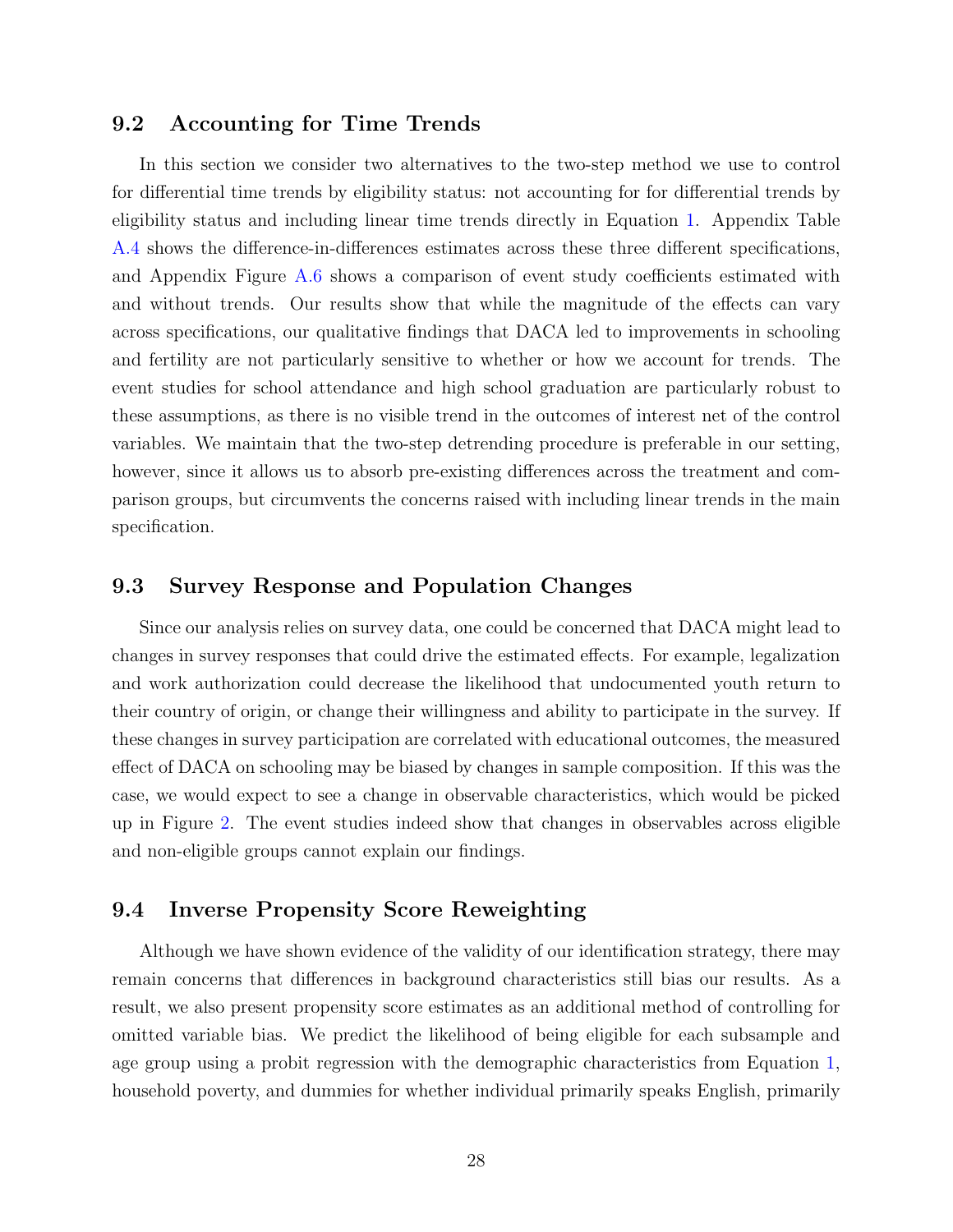speaks Spanish, is fluent in English, and lives in a metropolitan area. For regressions of schooling attendance between ages 14 to 18 and teen fertility, we also include additional controls for family composition. $44$  We then re-estimate our regressions of schooling attendance and high school completion using inverse-propensity score weighting. Summary tables in Appendix Section [F](#page-77-0) show that summary statistics using this weighting produces balanced characteristics across eligible and ineligible individuals. Moreover, the regression estimates are generally the same as when we do not use this reweighting, though the standard errors are larger for fertility outcomes, indicating that the estimates are on the whole robust to this method of bias correction.

### <span id="page-28-0"></span>10 Discussion

In this section we convert our difference-in-differences estimates to the intent to treat (ITT) effects of DACA, and use these estimates to obtain the range of elasticities of schooling to lifetime earnings consistent with our results.

First, to recover the ITT effect of DACA we need to rescale our treatment effects to account for the fact that the eligible group includes unauthorized and authorized individuals. We do so using the strategy employed in [Pope](#page-36-2) [\(2016\)](#page-36-2) applied to our populations of interest. According to the Department of Homeland Security [\(Baker and Rytina,](#page-32-16) [2013\)](#page-32-16), there were 1.4 million undocumented youth between the ages of 18 and 24 in 2012. At the same time, there were 2.55 million non-citizens of the same ages in the 2012 ACS [\(Acosta, Larsen and Grieco,](#page-32-17) [2014\)](#page-32-17). This implies that 55% of our sample of eligible teens is likely to be unauthorized. Thus, the ITT effect of DACA for the whole sample is approximately 1.8 times as large as our difference-in-difference estimates. A similar calculation for the Hispanic sample, the details of which are in [B,](#page-62-0) indicates that at least 72% of Hispanic youth are undocumented. Thus, the ITT effect of DACA for Hispanics is at most 1.39 times as large as our estimates.

To estimate the elasticity of schooling choices from these estimates, we need to consider what the wage benefits of DACA - both real and perceived - could be. To do this, we calculate the expected life time earnings for each level of education before and after DACA, using the formalization of our conceptual framework in Appendix [C.](#page-66-0) We do not attempt to monetize the non-pecuniary benefits of DACA, such that our wage estimates are thus a lower bound of the total benefits of DACA, which makes the estimated elasticity an upper bound on the sensitivity of schooling to total schooling returns.

We calculate the change in lifetime earnings after DACA for high school and college as the

<sup>44</sup>These include dummies for family size, number of siblings, whether mom is present, and whether dad is present.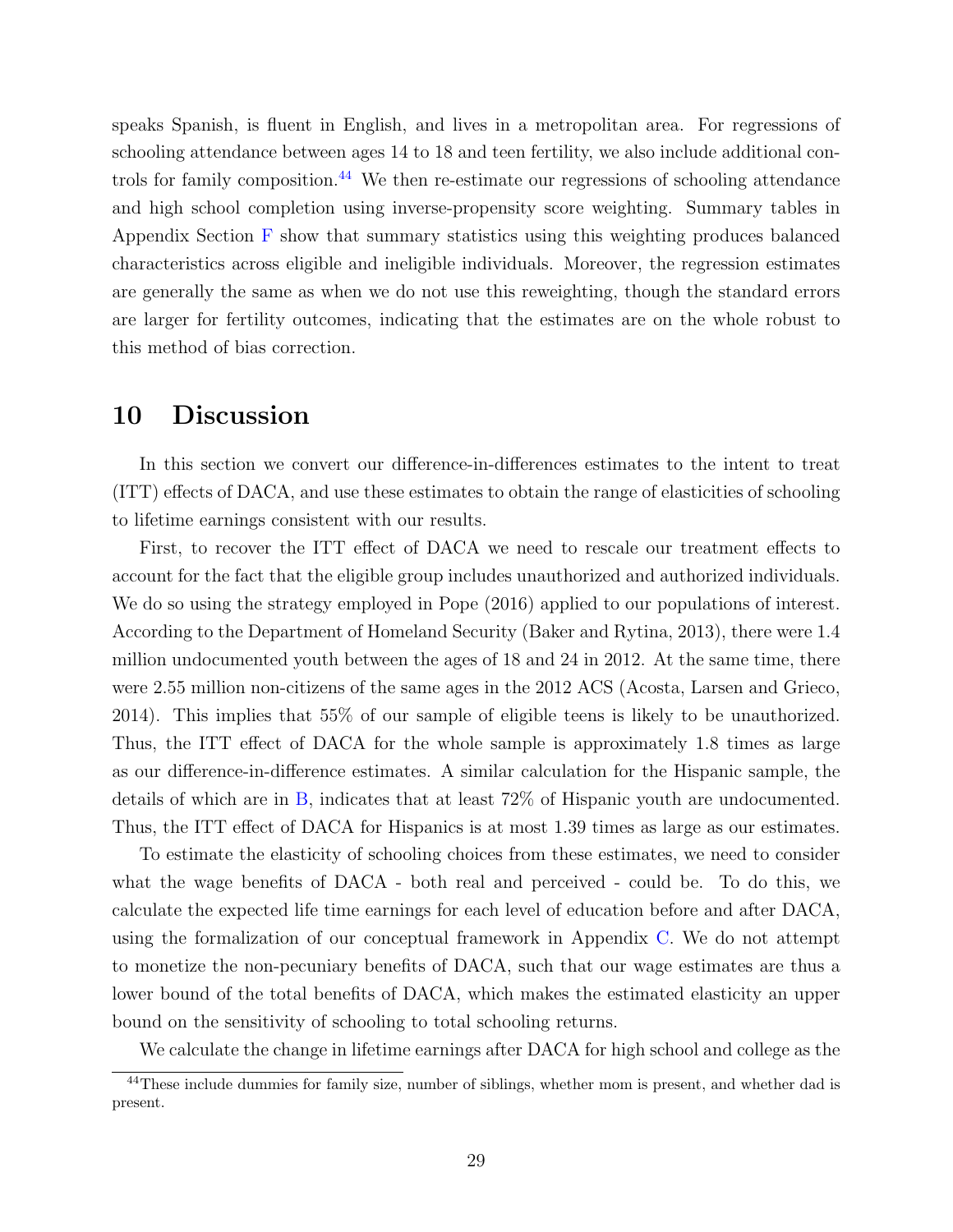difference in the lifetime earnings for that level of schooling. We abstract from discounting to simpify notation, but account for this in our calculations of earnings, as we discuss in Appendix [C.](#page-66-0) We denote the lifetime earnings before DACA ( $\tau = 0$ ) as  $\omega_0$  and after DACA  $(\tau = 1)$  as  $\omega_1$ . Lifetime earnings are given by the sum of earnings over the expected number of post-schooling years spent in the US,  $Y_{\tau}^{US}$ , and the expected number of post-schooling years spent in country of origin O,  $Y^O_\tau$ . Wages, w in the US are a function of legal status (n for non-legal/undocumented or  $\ell$  for legal) and schooling level s, while wages in O only depend on s. Hence, we estimate the lifetime earnings before and after DACA are:

$$
\omega_0^s = w^{O,s} \cdot Y_0^O + w^{n,s} \cdot Y_0^{US} \tag{3}
$$

$$
\omega_1^s = w^{O,s} \cdot Y_1^O + w^{\ell,s} \cdot Y_1^{US} \tag{4}
$$

We draw on a variety of sources to calculate expected life time earnings before and after DACA, and discuss a range of estimates. To calculate the number of years working in the US, we subtract the cumulative probability of deportation for each age and sex from the total number of working years. We calculate this deportation risk for each age and sex prior to DACA using the number of removals from the US in 2012 [\(Simanski and Sapp,](#page-36-7) [2012\)](#page-36-7) divided by the estimated population of undocumented immigrants. We conservatively assume the probability of deportation only declines to 0.5 p.p. after DACA.

We assign the US wages for each legal status and education as the average wages of foreign-born individuals who arrived in the US by age 10 and year 2007, and who are between the ages of 18 and 60 year old individuals in the 2009-2011 ACS. Since the vast majority of the DACA-eligible population was born in Mexico, we proxy the wage in the country of origin as the average wage in Mexico by education and sex calculated from the IPUMS 2010 Mexico Census [\(Minnesota Population Center,](#page-35-18) [2018\)](#page-35-18).

Finally, we consider three time horizons over which eligible individuals may have expected DACA benefits to last; 4 years, 6 years, or permanent. Although there is no data on these expectations, we surmise that 4 years may be the minimum expectation, given that the Obama administration was re-elected for a 4 year term soon after the passage of DACA. We summarize these inputs in Appendix Table [C.1.](#page-58-0)

Table [9](#page-50-0) shows the elasticity of high school completion and college attendance estimates under each of these scenarios using the rescaled (ITT) schooling estimates for Hispanics. Intuitively, under a four year expectation, the elasticity is large, particularly for college, since the wage benefits over four years are moderate relative to the sizable educational response, especially when we consider that during the first to two years individuals enrolled in college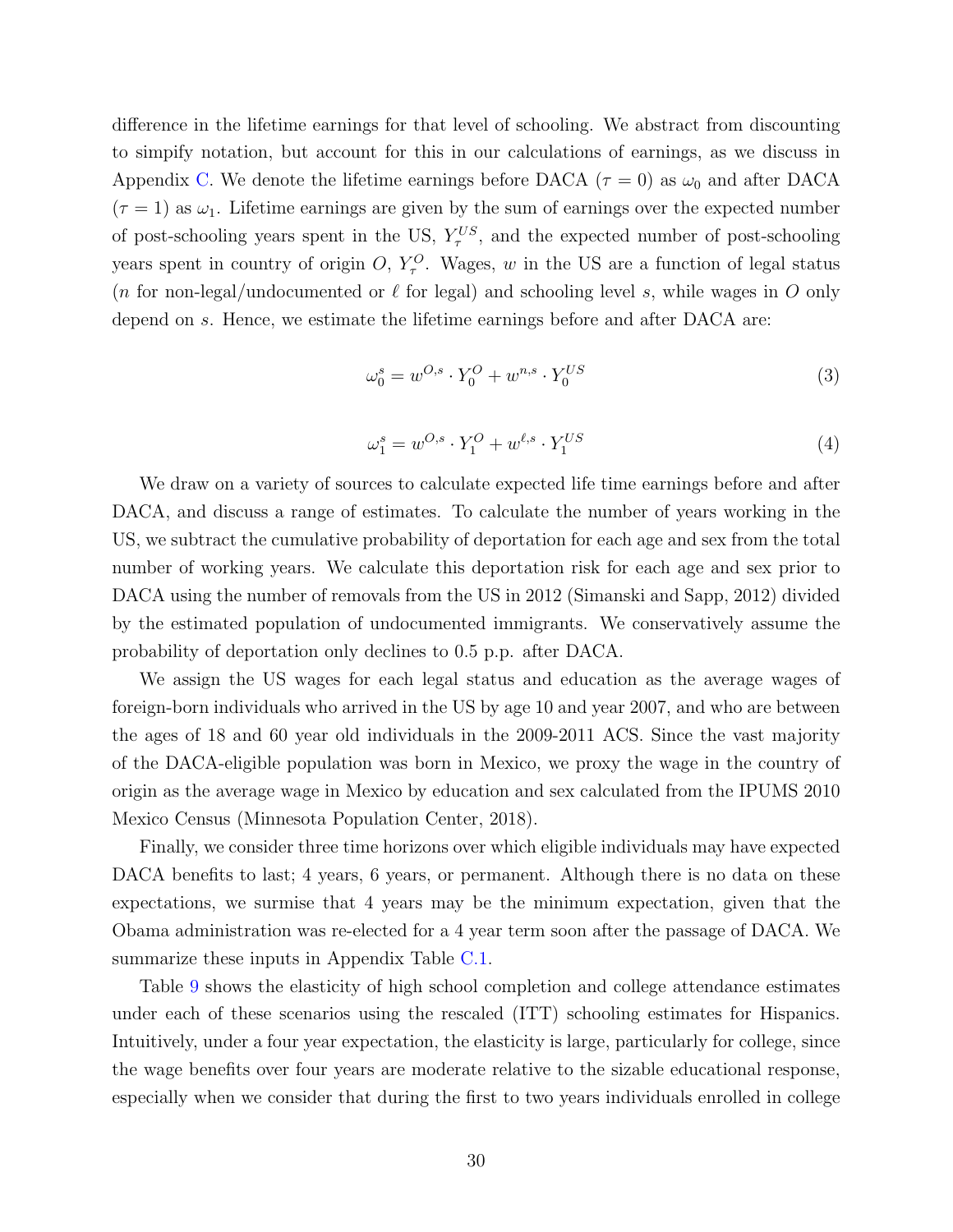cannot reap the benefits of DACA. Our preferred elasticities rely on six years of duration, the actual duration of DACA. Under these assumptions the elasticity of high school completion is around 0.11, while that of college is between 0.15 and 0.67. The high school estimates are in the ballpark but smaller in absolute value than estimates of the elasticity of high school nonenrollment with respect to dropout wages –  $-0.54$  to 0.72 [\(Black, McKinnish and Sanders,](#page-32-5)  $2005$  – and the elasticity of high school completion in Israeli kibbutzes – 0.44 [\(Abramitzky](#page-32-6) [and Lavy,](#page-32-6) [2014\)](#page-32-6). Males and females exhibit similar responsiveness with respect to high school decisions, which means that the differential point estimates are proportional to differences in the change in high-school-educated earnings. The elasticities for college enrollment, instead, are larger for females relative to males, consistent with prior work showing that women are more likely to enroll in college.

### <span id="page-30-0"></span>11 Conclusion

In this paper, we quantify the education and fertility response of undocumented youth to a large shock in the returns to education. We obtain variation in the returns to education from the enactment of DACA, which provided temporary deferral from deportation and work authorization to this population. Using a difference-in-difference design, we show that DACA altered the education, work, and fertility behaviors of undocumented youth.

We find that this policy increased high school graduation rates between 4 to 11 p.p., an effect that was more pronounced among Hispanic men, and reduced teenage births by 1.7 p.p. Further, we estimate that DACA led to a 9.8 p.p. higher rate of college enrollment among young Hispanic women, and had a smaller impact on men's college decisions, at least over the short term that we are able to measure. Working also increased alongside schooling, counter to the typical modeling assumption that assumes these pursuits are mutually exclusive. Auxiliary analyses show that undocumented youth are likely to have increased effort in school, as measured by an increased share passing a high-stakes exit exam, and increased their utilization of pregnancy prevention methods.

These results have significant policy implications. First, they show that a substantial part of the gap in educational attainment between undocumented and citizen youth is due to the low benefits of schooling associated with lack of legal status. Hence, policies that increase real or perceived economic opportunities of disadvantaged youth may lead to a more educated workforce. Second, immigration policy is currently at the center of the public debate, both in the U.S. and in Europe, with many fearing that undocumented immigrants may bring undesirable attributes to communities – for example, low levels of education and high levels of teenage births. Our findings suggest that immigration policies that include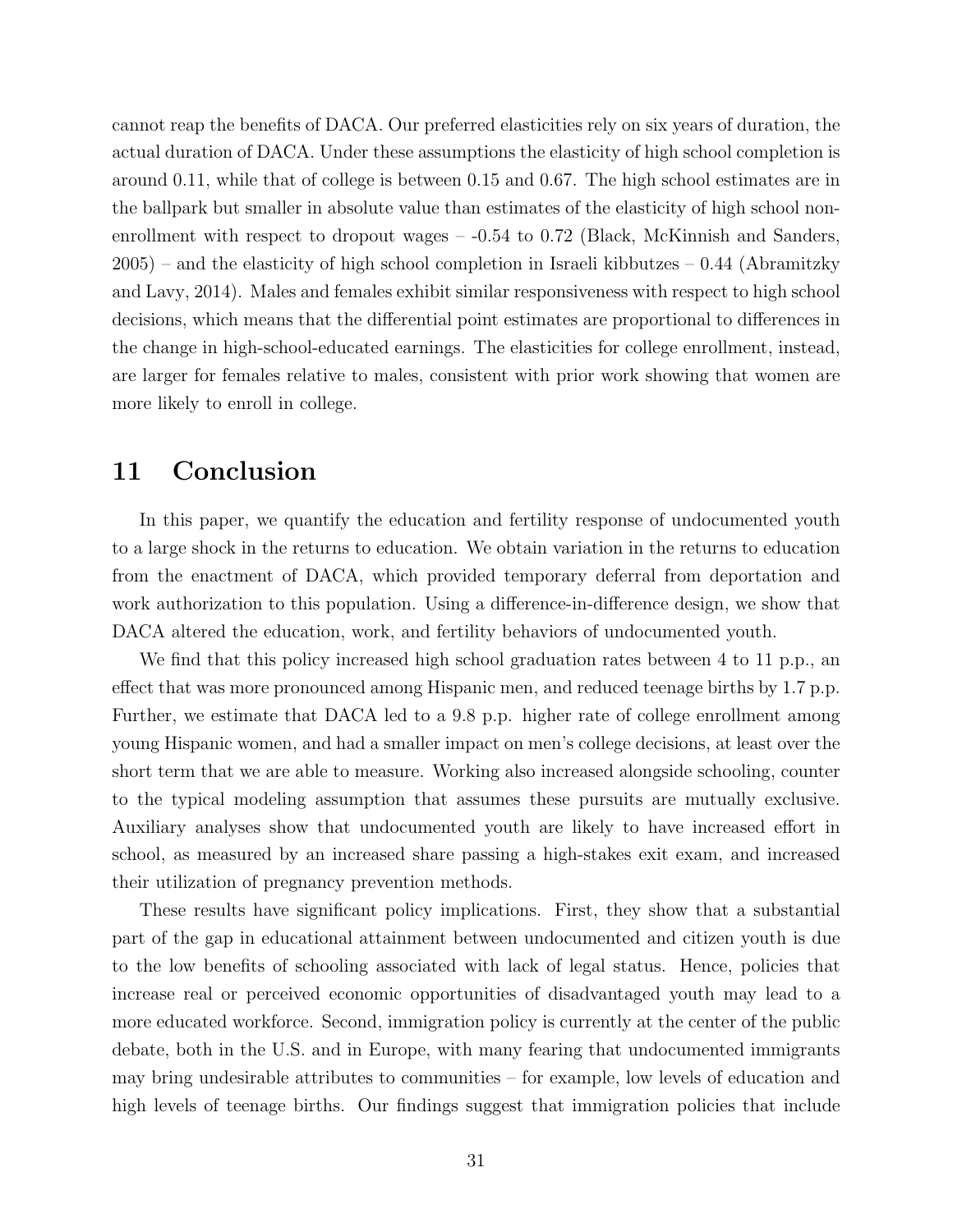incentives for education and reduce uncertainty over employment can lead to improvements in each of these areas of concern.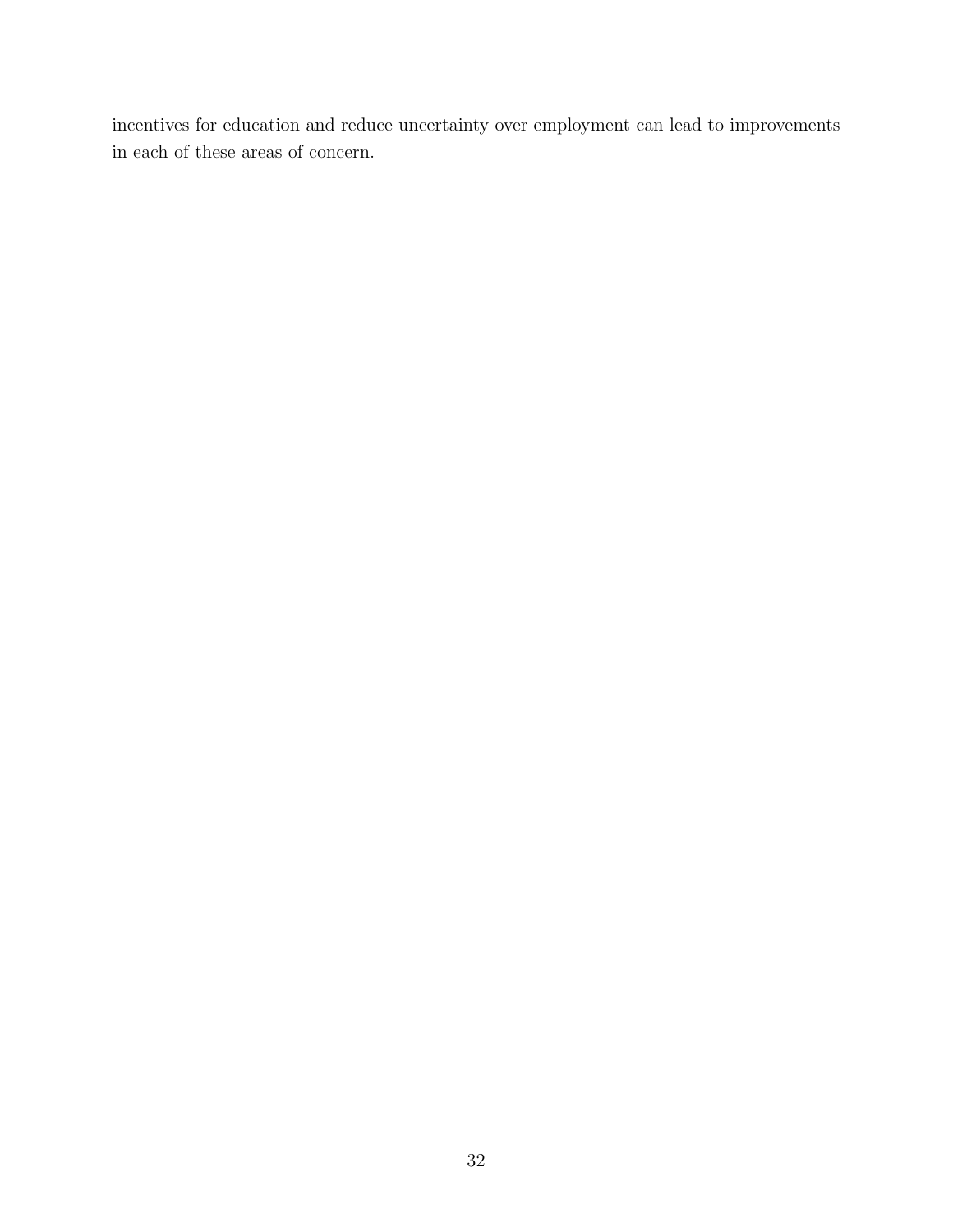# References

- <span id="page-32-6"></span>Abramitzky, Ran, and Victor Lavy. 2014. "How responsive is investment in schooling to changes in redistributive policies and in returns?" Econometrica, 82(4): 1241–1272.
- <span id="page-32-17"></span>Acosta, Yesenia D, Luke J. Larsen, and Elizabeth M. Grieco. 2014. "Noncitizens Under Age 35: 2010-2012." United States Census Bureau.
- <span id="page-32-13"></span>Agarwal, Sumit, Souphala Chomsisengphet, Neale Mahoney, and Johannes Stroebel. 2015. "Regulating Consumer Financial Products: Evidence from Credit Cards \*." The Quarterly Journal of Economics, 130(1): 111–164.
- <span id="page-32-11"></span>Altonji, Joseph G. 1993. "The demand for and return to education when education outcomes are uncertain." Journal of Labor Economics, 11(1, Part 1): 48–83.
- <span id="page-32-12"></span>Altonji, Joseph G, Erica Blom, and Costas Meghir. 2012. "Heterogeneity in human capital investments: High school curriculum, college major, and careers." Annu. Rev. Econ., 4(1): 185–223.
- <span id="page-32-15"></span>Amuedo-Dorantes, Catalina, and Chad Sparber. 2014. "In-state tuition for undocumented immigrants and its impact on college enrollment, tuition costs, student financial aid, and indebtedness." Regional Science and Urban Economics, 49: 11–24.
- <span id="page-32-3"></span>Amuedo-Dorantes, Catalina, and Cynthia Bansak. 2006. "Money transfers among banked and unbanked Mexican immigrants." Southern Economic Journal, 374–401.
- <span id="page-32-4"></span>Amuedo-Dorantes, Catalina, and Francisca Antman. 2016. "Can authorization reduce poverty among undocumented immigrants? Evidence from the Deferred Action for Childhood Arrivals program." Economics Letters, 147: 1–4.
- <span id="page-32-9"></span>Amuedo-Dorantes, Catalina, and Francisca Antman. 2017. "Schooling and Labor Market Effects of Temporary Authorization: Evidence from DACA." Journal of Population Economics, 30(1): 339–373.
- <span id="page-32-7"></span>Angrist, Joshua, Daniel Lang, and Philip Oreopoulos. 2009. "Incentives and Services for College Achievement: Evidence from a Randomized Trial." American Economic Journal: Applied Economics, 1(1): 136–163.
- <span id="page-32-8"></span>Atkin, David. 2016. "Endogenous Skill Acquisition and Export Manufacturing in Mexico." The American Economic Review, 106(8): 2046–2085.
- <span id="page-32-1"></span>Bailey, Martha J., and Susan M. Dynarski. 2011. "Inequality in Postsecondary Education." In Whither Opportunity?. , ed. Greg J. Duncan and Richard J. Murnane. Russell Sage Foundation.
- <span id="page-32-16"></span>Baker, Bryan, and Nancy Rytina. 2013. "Estimates of the Unauthorized Immigrant Population Residing in the United States: January 2012." Department of Homeland Security, Office of Immigration Statistics.
- <span id="page-32-0"></span>Becker, Gary Stanley. 1964. Human Capital. University of Chicago Press.
- <span id="page-32-5"></span>Black, Dan A, Terra G McKinnish, and Seth G Sanders. 2005. "Tight labor markets and the demand for education: Evidence from the coal boom and bust." ILR Review, 59(1): 3–16.
- <span id="page-32-10"></span>Black, Sandra E, Paul J Devereux, and Kjell G Salvanes. 2008. "Staying in the classroom and out of the maternity ward? The effect of compulsory schooling laws on teenage births." The Economic Journal, 118(530): 1025–1054.
- <span id="page-32-14"></span>Bleakley, Hoyt, and Aimee Chin. 2010. "Age at arrival, English proficiency, and social assimilation among US immigrants." American Economic Journal. Applied Economics, 2(1): 165.
- <span id="page-32-2"></span>Bleemer, Zachary, and Basit Zafar. 2015. "Intended college attendance: evidence from an experiment on college returns and costs."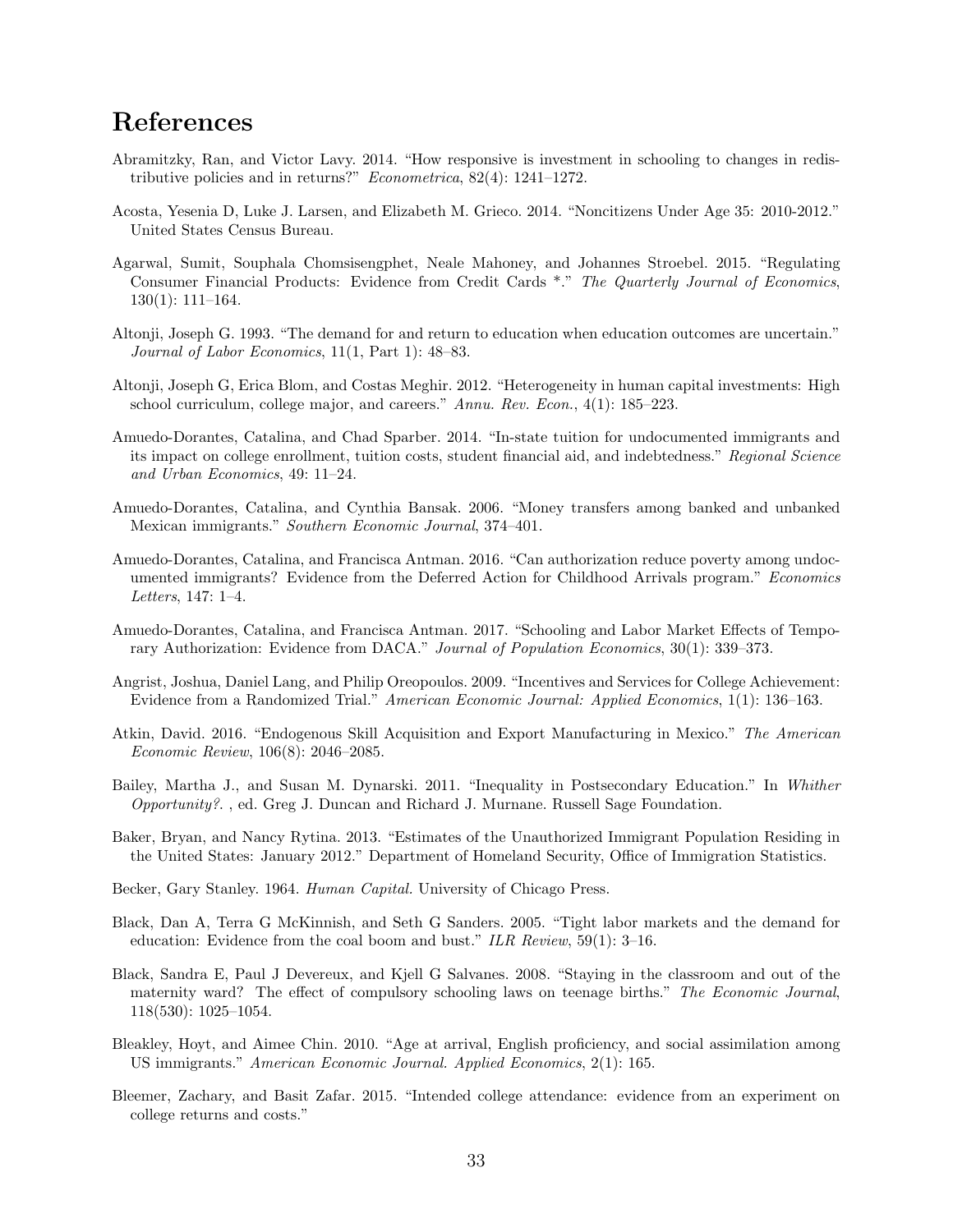- <span id="page-33-14"></span>Borjas, George J. 1985. "Assimilation, changes in cohort quality, and the earnings of immigrants." Journal of Labor Economics, 3(4): 463–489.
- <span id="page-33-2"></span>Borjas, George J. 2017. "The Earnings of Undocumented Immigrants." National Bureau of Economic Research Working Paper 23236.
- <span id="page-33-12"></span>Borusyak, Kirill, and Xavier Jaravel. 2016. "Revisiting Event Study Designs."
- <span id="page-33-3"></span>Bratsberg, Bernt, James F Ragan, Jr, and Zafar M Nasir. 2002. "The effect of naturalization on wage growth: A panel study of young male immigrants." Journal of Labor Economics, 20(3): 568–597.
- <span id="page-33-4"></span>Carrell, Scott, and Bruce Sacerdote. 2017. "Why Do College-Going Interventions Work?" American Economic Journal: Applied Economics, 9(3): 124–151.
- <span id="page-33-8"></span>Cascio, Elizabeth, and Ethan Lewis. 2016. "How Much Does Amnesty Stretch the Safety Net? Evidence from the Immigration Reform and Control Act of 1986."
- <span id="page-33-6"></span>Cascio, Elizabeth U, and Ayushi Narayan. 2015. "Who needs a fracking education? the educational response to low-skill biased technological change." National Bureau of Economic Research.
- <span id="page-33-7"></span>Charles, Kerwin Kofi, Erik Hurst, and Matthew J Notowidigdo. 2015. "Housing booms and busts, labor market opportunities, and college attendance." National Bureau of Economic Research.
- <span id="page-33-16"></span>Chin, Aimee, and Chinhui Juhn. 2011. Does reducing college costs improve educational outcomes for undocumented immigrants? Evidence from state laws permitting undocumented immigrants to pay in-state tuition at state colleges and universities. Springer.
- <span id="page-33-11"></span>Clemens, Michael A., Claudio E. Montenegro, and Lant Pritchett. 2016. "Bounding the Price Equivalent of Migration Barriers." Social Science Research Network SSRN Scholarly Paper ID 2839518, Rochester, NY.
- <span id="page-33-17"></span>Conger, Dylan, and Lesley J Turner. 2017. "The effect of price shocks on undocumented students' college attainment and completion." Journal of Public Economics, 148: 92–114.
- <span id="page-33-13"></span>Conley, Timothy G., and Christopher R. Taber. 2010. "Inference with Difference in Differences with a Small Number of Policy Changes." The Review of Economics and Statistics, 93(1): 113–125.
- <span id="page-33-9"></span>Cortes, Kalena E. 2013. "Achieving the DREAM: The Effect of IRCA on Immigrant Youth Postsecondary Educational Access." American Economic Review, 103(3): 428–432.
- <span id="page-33-15"></span>Darolia, Rajeev, and Stephanie Potochnick. 2015. "Educational" When,"" Where," and" How" Implications of In-State Resident Tuition Policies for Latino Undocumented Immigrants." The Review of Higher Education, 38(4): 507–535.
- <span id="page-33-1"></span>Deming, David, and Susan Dynarski. 2009. "Into College, Out of Poverty? Policies to Increase the Postsecondary Attainment of the Poor." National Bureau of Economic Research Working Paper 15387.
- <span id="page-33-0"></span>Erisman, Wendy, and Shannon Looney. 2007. "Opening the Door to the American Dream: Increasing Higher Education Access and Success for Immigrants." Institute for Higher Education Policy.
- <span id="page-33-5"></span>Evans, William N., Melissa S. Kearney, Brendan C. Perry, and James X. Sullivan. 2017. "Increasing Community College Completion Rates among Low-Income Students: Evidence from a Randomized Controlled Trial Evaluation of a Case Management Intervention." National Bureau of Economic Research Working Paper 24150.
- <span id="page-33-10"></span>Felfe, Christina, Helmut Rainer, and Judith Saurer. 2016. "Why Birthright Citizenship Matters for Immigrant Children: Impacts on Parental Educational Choices."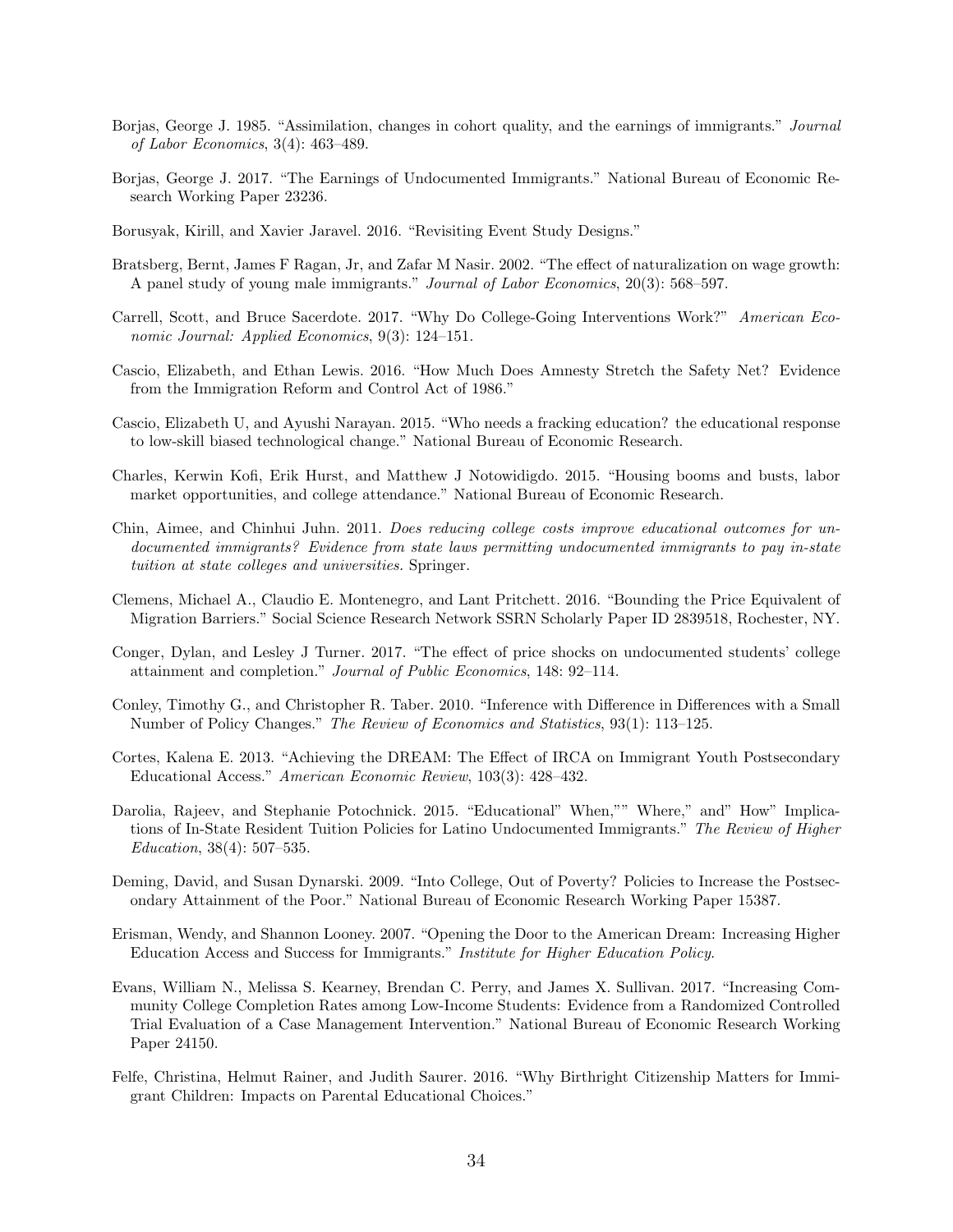Flores, Antonio. 2017. "How the U.S. Hispanic population is changing."

- <span id="page-34-15"></span>Flores, Stella M. 2010. "State dream acts: The effect of in-state resident tuition policies and undocumented Latino students." The Review of Higher Education, 33(2): 239–283.
- <span id="page-34-7"></span>Geruso, Michael, and Heather Royer. 2018. "The impact of education on family formation: quasiexperimental evidence from the UK." National Bureau of Economic Research.
- <span id="page-34-13"></span>Goodman-Bacon, Andrew. 2016. "The Long-Run Effects of Childhood Insurance Coverage: Medicaid Implementation, Adult Health, and Labor Market Outcomes." National Bureau of Economic Research Working Paper 22899.
- <span id="page-34-12"></span>Hanson, Gordon H. 2006. "Illegal Migration from Mexico to the United States." Journal of Economic Literature, 44(4): 869–924.
- <span id="page-34-1"></span>Hastings, Justine, Christopher A. Neilson, and Seth D. Zimmerman. 2015. "The Effects of Earnings Disclosure on College Enrollment Decisions." National Bureau of Economic Research Working Paper 21300.
- <span id="page-34-10"></span>Hipsman, Faye, B´arbara G´omez-Aguiaga, and Randy Capps. 2016. "DACA at Four: Participation in the Deferred Action Program and Impacts on Recipients."
- <span id="page-34-6"></span>Hsin, Amy, and Francesc Ortega. 2017. "The Effects of Deferred Action for Childhood Arrivals on the Educational Outcomes of Undocumented Students." IZA Institute of Labor Economics Working Paper 11078.
- <span id="page-34-3"></span>Jackson, C. Kirabo, Rucker C. Johnson, and Claudia Persico. 2016. "The Effects of School Spending on Educational and Economic Outcomes: Evidence from School Finance Reforms." The Quarterly Journal of Economics, 131(1): 157.
- <span id="page-34-11"></span>Jayachandran, Seema, and Adriana Lleras-Muney. 2009. "Life Expectancy and Human Capital Investments: Evidence from Maternal Mortality Declines." The Quarterly Journal of Economics, 124(1): 349–397.
- <span id="page-34-0"></span>Jensen, Robert. 2010. "The (perceived) returns to education and the demand for schooling." The Quarterly Journal of Economics, 125(2): 515–548.
- <span id="page-34-5"></span>Kaushal, Neeraj. 2006. "Amnesty programs and the labor market outcomes of undocumented workers." Journal of Human Resources, 41(3): 631–647.
- <span id="page-34-14"></span>Kaushal, Neeraj. 2008. "In-state tuition for the undocumented: Education effects on Mexican young adults." Journal of Policy Analysis and Management, 27(4): 771–792.
- <span id="page-34-9"></span>Kearney, Melissa S., and Phillip B. Levine. 2012. "Why Is the Teen Birth Rate in the United States So High and Why Does It Matter?" Journal of Economic Perspectives, 26(2): 141–163.
- <span id="page-34-8"></span>Kearney, Melissa S., and Phillip B. Levine. 2014. "Income Inequality and Early Nonmarital Childbearing." Journal of Human Resources, 49(1): 1–31.
- <span id="page-34-4"></span>Kleven, Henrik Jacobsen, Camille Landais, Emmanuel Saez, and Esben Schultz. 2013. "Migration and wage effects of taxing top earners: Evidence from the foreigners tax scheme in Denmark." The Quarterly Journal of Economics, 129(1): 333–378.
- <span id="page-34-16"></span>Koohi, Shiva. 2017. "College prospects and risky behavior among Mexican immigrant youth: The effects of in-state tuition policies on schooling and childbearing." Economics of Education Review, 58: 162–174.
- <span id="page-34-2"></span>Kossoudji, Sherrie A, and Deborah A Cobb-Clark. 2002. "Coming out of the shadows: Learning about legal status and wages from the legalized population." Journal of Labor Economics, 20(3): 598–628.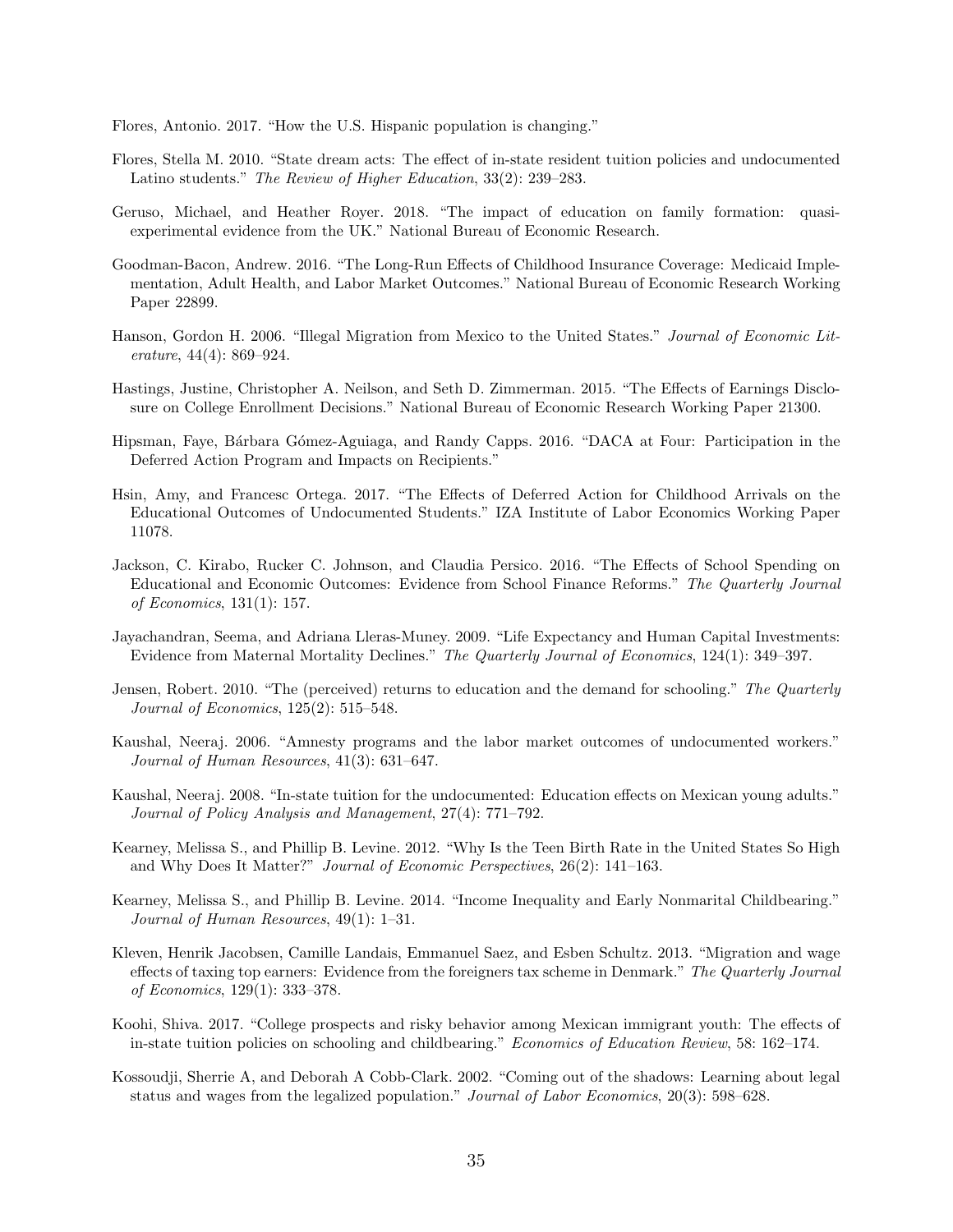- <span id="page-35-16"></span>LaLonde, Robert J, and Robert H Topel. 1992. "The assimilation of immigrants in the US labor market." In Immigration and the workforce: Economic consequences for the United States and source areas. 67–92. University of Chicago Press.
- <span id="page-35-15"></span>Lee, Jin Young, and Gary Solon. 2011. "The Fragility of Estimated Effects of Unilateral Divorce Laws on Divorce Rates." The B.E. Journal of Economic Analysis & Policy, 11(1).
- <span id="page-35-7"></span>Liscow, Zachary, and William Gui Woolston. 2016. "Does Legal Status Affect Educational Attainment in Immigrant Families?"
- <span id="page-35-10"></span>Lopez, Mark Hugo, Paul Taylor, Cary Funk, and Ana Gonzalez-Barrera. 2013. "On Immigration Policy, Deportation Relief Seen As More Important Than Citizenship."
- <span id="page-35-3"></span>Marie, Olivier, and Ulf Zölitz. 2017. "High Achievers? Cannabis Access and Academic Performance." The Review of Economic Studies, 84(3): 1210–1237.
- <span id="page-35-8"></span>McCrary, Justin, and Heather Royer. 2011. "The Effect of Female Education on Fertility and Infant Health: Evidence from School Entry Policies Using Exact Date of Birth." American Economic Review, 101(1): 158– 195.
- <span id="page-35-17"></span>Mendoza, Gilberto, and Noor Shaikh. 2015. "Tuition benefits for immigrants."

<span id="page-35-18"></span>Minnesota Population Center. 2018. "Integrated Public Use Microdata Series, International: Version 7.0."

- <span id="page-35-6"></span>Monras, Joan, Javier Vázquez-Grenno, and Ferran Elias Moreno. 2017. "Understanding the Effects of Legalizing Undocumented Immigrants."
- <span id="page-35-0"></span>Murnane, Richard J. 2013. "U.S. High School Graduation Rates: Patterns and Explanations." Journal of Economic Literature, 51(2): 370–422.
- <span id="page-35-13"></span>Nevarez, Griselda. 2015. "American Dream: After Qualifying For DACA, Young Immigrants Buy Homes."
- NW, 1615 L. St, Suite 800 Washington, and DC 20036 USA202-419-4300 | Main202-419-4349 | Fax202-419- 4372 | Media Inquiries. 2015. "Chapter 5: U.S. Foreign-Born Population Trends."
- <span id="page-35-9"></span>Olivas, Michael A. 2004. "IIRIRA, the Dream Act, and undocumented college student residency." Immigr. & Nat'lity L. Rev., 25: 323.
- <span id="page-35-4"></span>Oreopoulos, Philip, and Kjell G. Salvanes. 2011. "Priceless: The Nonpecuniary Benefits of Schooling." Journal of Economic Perspectives, 25(1): 159–184.
- <span id="page-35-2"></span>Osili, Una Okonkwo, and Anna L Paulson. 2009. "Immigrants access to financial services and asset accumulation." Insufficient funds: Savings, assets, credit, and banking among low-income households, 285–317.
- <span id="page-35-5"></span>Oster, Emily, and Bryce Millett Steinberg. 2013. "Do IT service centers promote school enrollment? Evidence from India." Journal of Development Economics, 104: 123–135.
- <span id="page-35-14"></span>Passel, Jeffrey, and Mark Hugo Lopez. 2012. "Up to 1.7 million unauthorized immigrant youth may benefit from new deportation rules." Washington, DC: Pew Hispanic Center.
- <span id="page-35-1"></span>Passel, Jeffrey S. 2003. "Further demographic information relating to the DREAM Act." Washington, DC: The Urban Institute.
- <span id="page-35-12"></span>Passel, Jeffrey S. 2005. "Estimates of the Size and Characteristics of the Undocumented Population."
- <span id="page-35-11"></span>Passel, Jeffrey S., and DVera Cohn. 2009. "A Portrait of Unauthorized Immigrants in the United States."
- Passel, Jeffrey S., and DVera Cohn. 2014. "Chapter 2: Birthplaces of U.S. Unauthorized Immigrants."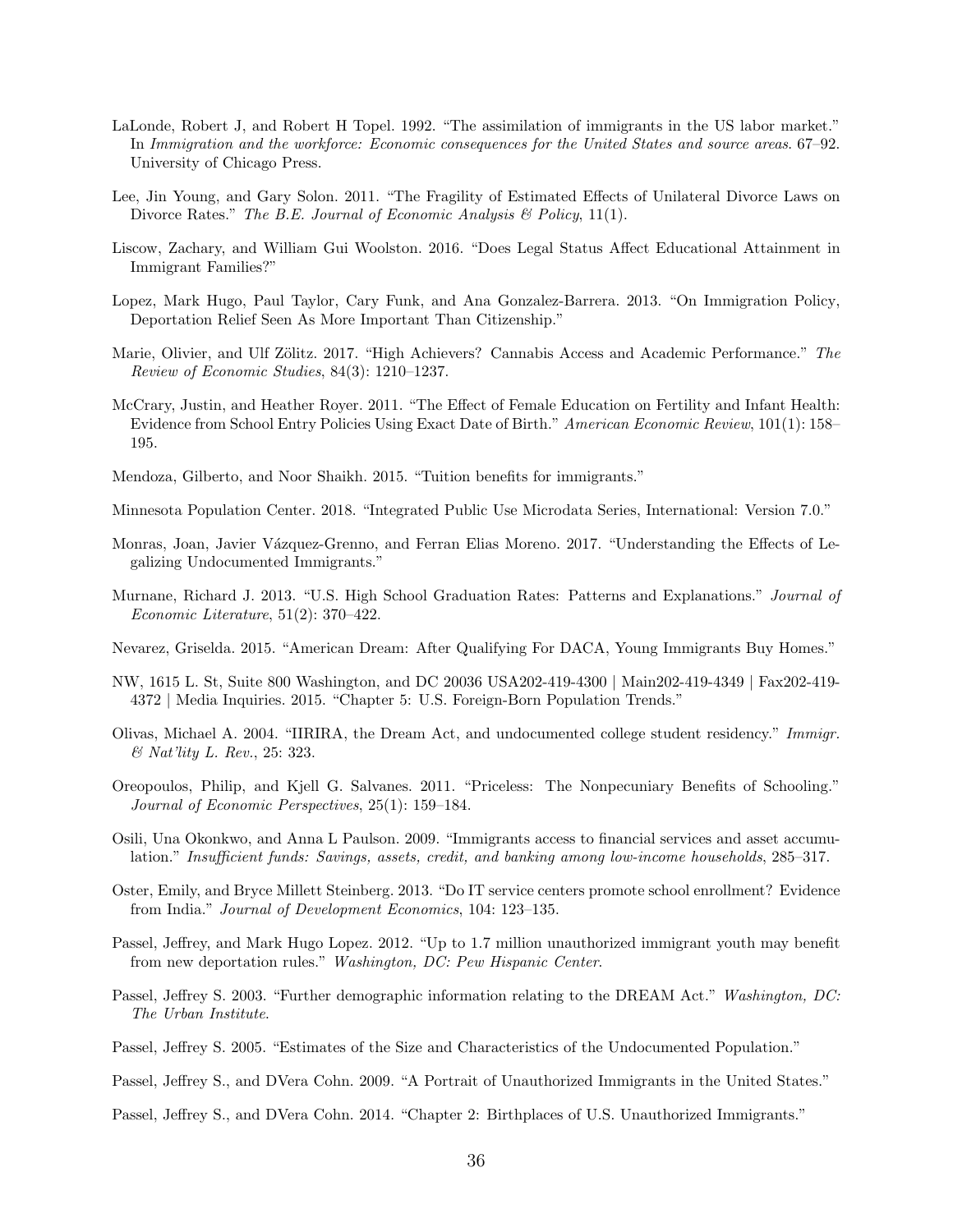- Pinotti, Paolo. 2017. "Clicking on heaven's door: The effect of immigrant legalization on crime." The American Economic Review, 107(1): 138–168.
- Pope, Nolan G. 2016. "The Effects of DACAmentation: The Impact of Deferred Action for Childhood Arrivals on Unauthorized Immigrants." Journal of Public Economics, 143: 98–114.
- Redstone, Ilana, and Douglas S. Massey. 2004. "Coming To Stay: An Analysis of the U.S. Census Question On Immigrants Year of Arrival." Demography, 41(4): 721–738.
- Rivera-Batiz, Francisco L. 1999. "Undocumented workers in the labor market: An analysis of the earnings of legal and illegal Mexican immigrants in the United States." Journal of Population Economics, 12(1): 91– 116.
- Ruggles, Steven, Katie Genadek, Ronald Goeken, Josiah Grover, and Matthew Sobek. 2017. "Integrated Public Use Microdata Series: Version 7.0." University of Minnesota, Minneapolis.
- Shah, Manisha, and Bryce Millett Steinberg. 2017. "Drought of Opportunities: Contemporaneous and Long-Term Impacts of Rainfall Shocks on Human Capital." Journal of Political Economy, 125(2): 527–561.
- Simanski, John F., and Lesley Sapp. 2012. "Immigration Enforcement Actions: 2012." Department of Homeland Security.
- Singer, Audrey, Nicole Prchal Svajlenka, and Jill H Wilson. 2015. "Local Insights From DACA for Implementing Future Programs for Unauthorized Immigrants."
- Steigleder, Quinn, and Chad Sparber. 2017. "The effect of legal status on immigrant wages and occupational skills." Applied Economics Letters, 24(2): 80–84.
- Vargas, Jose Antonio. 2012. "How Obamas New Policy Affects Undocumented Youth and Me." Time.
- Wiswall, Matthew, and Basit Zafar. 2014. "Determinants of college major choice: Identification using an information experiment." The Review of Economic Studies, 82(2): 791–824.
- Wolfers, Justin. 2006. "Did Unilateral Divorce Laws Raise Divorce Rates? A Reconciliation and New Results." American Economic Review, 96(5): 1802–1820.
- Wong, Tom K., Greisa Martinez Rosas, Adrian Reyna, Ignacia Rodriguez, Patrick OShea, Tom Jawetz, and Philip E. Wolgin. 2016. "New Study of DACA Beneficiaries Shows Positive Economic and Educational Outcomes."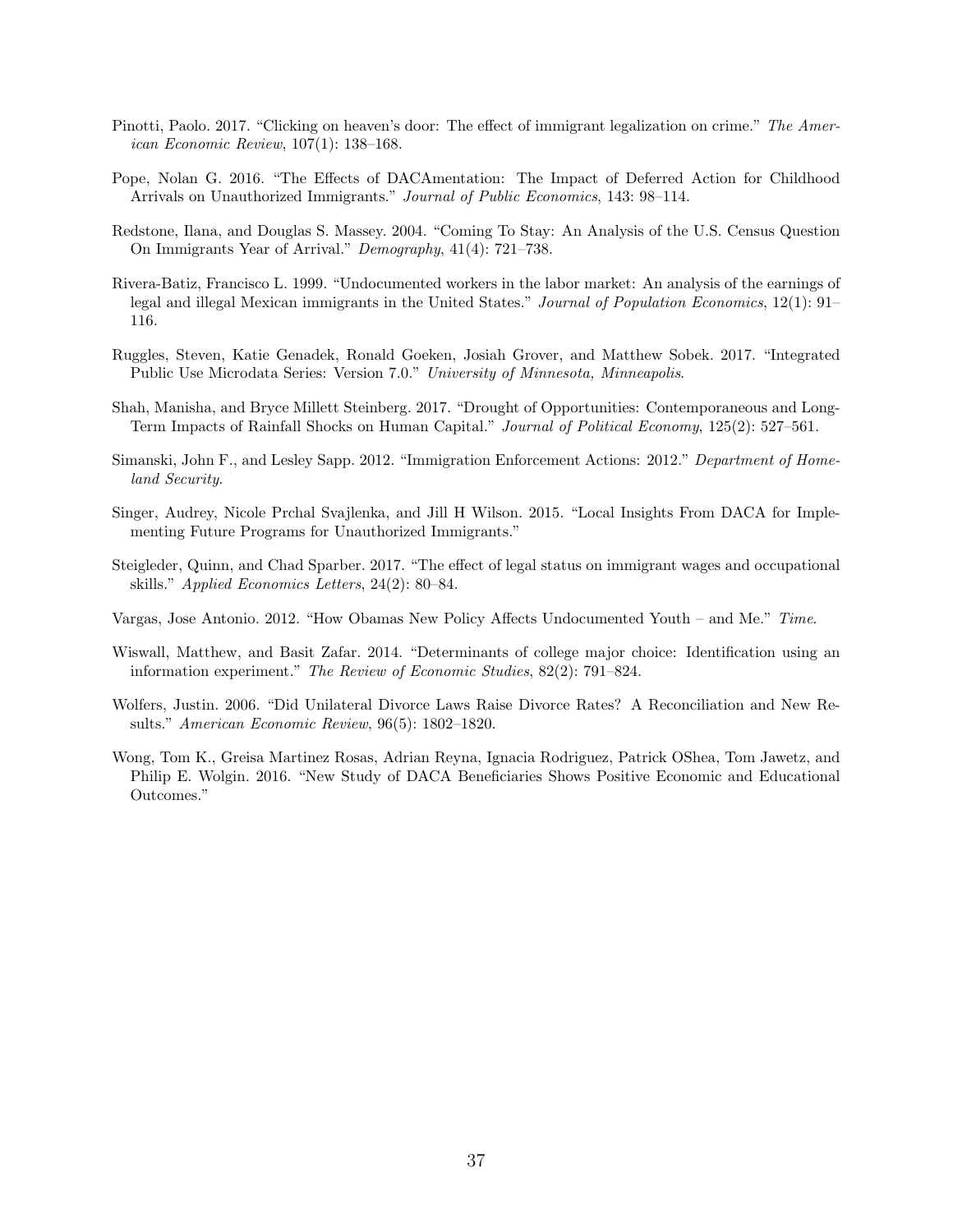### 12 Figures



Figure 1: Initial DACA Applications and Approvals by Quarter

Notes: Figure shows first-time DACA application counts and the number approved in each quarter through 2016. Data comes from publicly available records from United States Citizenship and Immigration Services. See [https://www.uscis.gov/tools/reports-studies/immigration-forms-data/data-set](https://www.uscis.gov/tools/reports-studies/immigration-forms-data/data-set-form-i-821d-deferred-action-childhood-arrivals)[form-i-821d-deferred-action-childhood-arrivals.](https://www.uscis.gov/tools/reports-studies/immigration-forms-data/data-set-form-i-821d-deferred-action-childhood-arrivals)





Notes: Data are from the 2005–2015 American Community Survey (ACS), and the sample is composed of foreign born Hispanics that immigrated by age 10 and by 2007. Outcomes are the fitted values of likelihood of being in school and high school completion from a regressions on demographic variables using data from 2005 to 2011. See text for details. Each point represents coefficients from event study regressions that separately estimate interactions between year and eligibility indicators. Year 2011 is the omitted category, and the vertical dashed line indicates the enactment of DACA. We also provide 95% confidence intervals, calculated with standard errors that are clustered by state and adjusted for three additional degrees of freedom. The results are weighted by the survey sampling weights.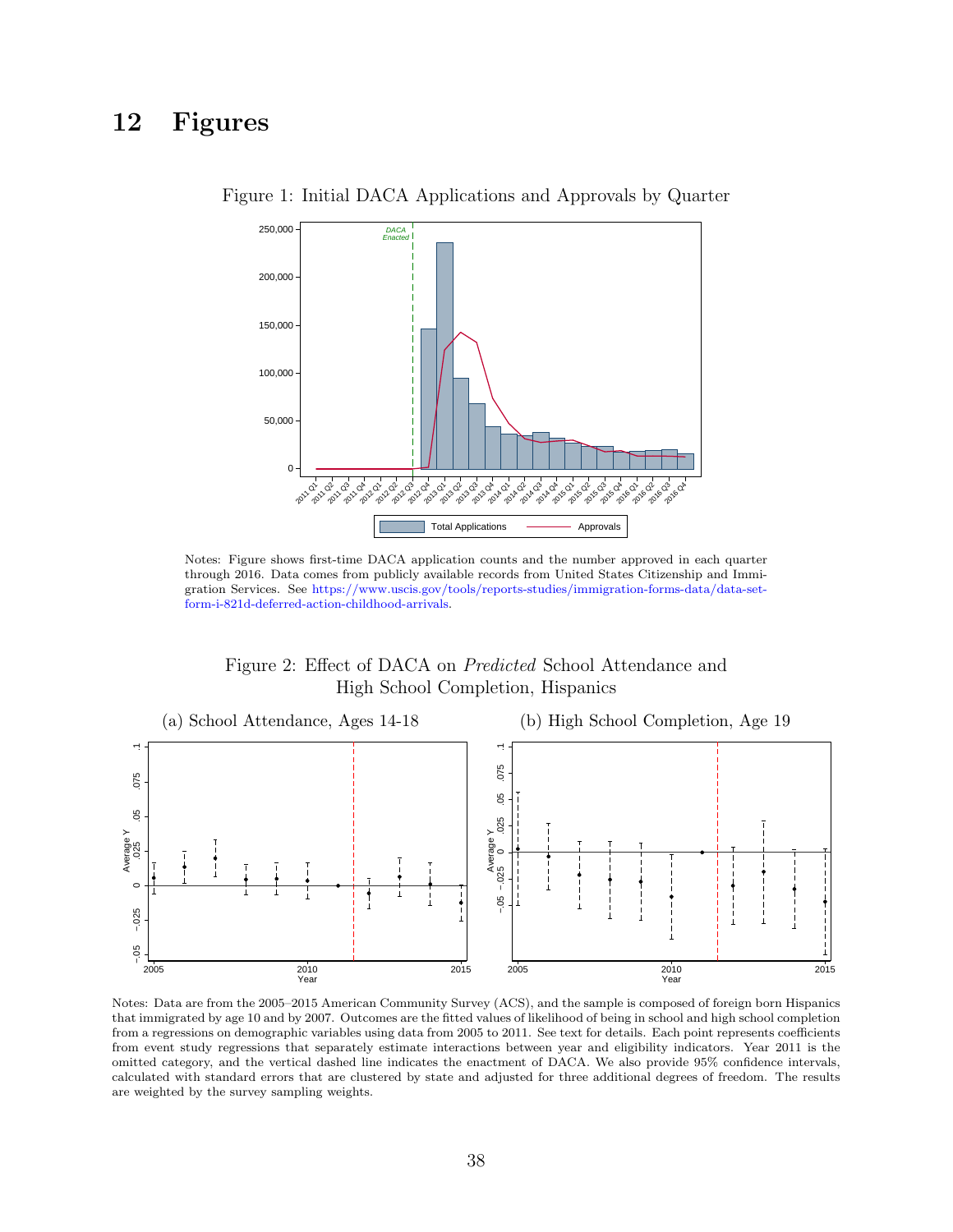



Notes: Data are from the 2005–2015 American Community Survey (ACS), and the sample is composed of foreign born Hispanics that immigrated by age 10 and by 2007. This figure shows average school attendance and high school completion rates for Hispanic immigrants ages 14-18 and ages 19-22. The red line demarcates the implementation of DACA.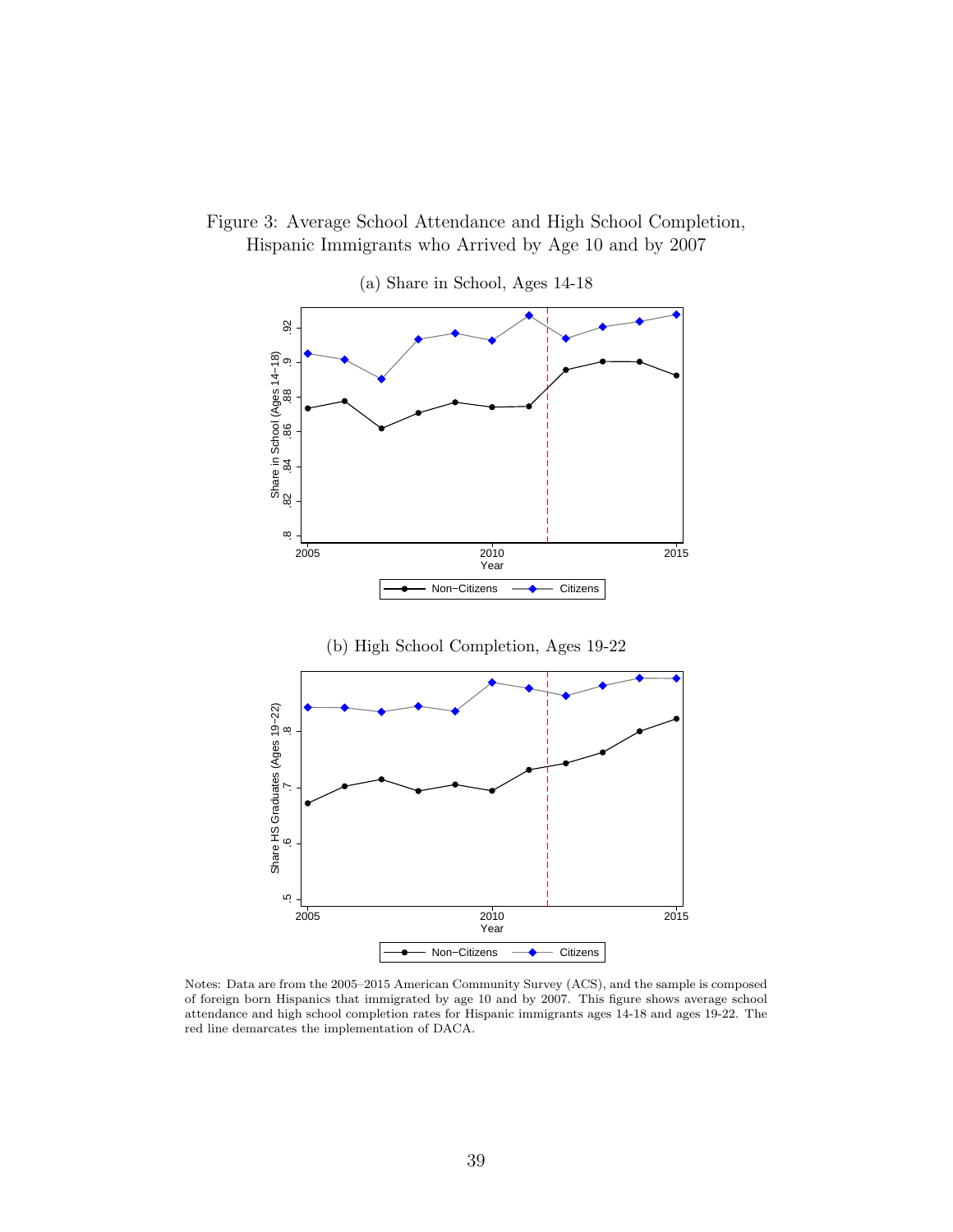



Notes: Data are from the 2005–2015 American Community Survey (ACS), and the sample is composed of foreign born individuals that immigrated by age 10 and by 2007. High take-up includes individuals born in countries that have a DACA-eligible take-up rate above 30%. See text for details. Each point represents a coefficient from event study regressions that separately estimate interactions between year and eligibility indicators. Year 2011 is the omitted category, and the vertical dashed line indicates the enactment of DACA. We also provide 95% confidence intervals, calculated with standard errors that are clustered by state and adjusted for three additional degrees of freedom. All regressions include flexible controls for year of immigration, age of immigration-by-citizenship status, demographic characteristics, and state-by-year fixed effects. We apply a two-step adjustment, where the first step fits a trend to the pre-period data (2005-2011) and removes this trend from the full data; and the second step performs estimation on the de-trended data. The results are weighted by the survey sampling weights.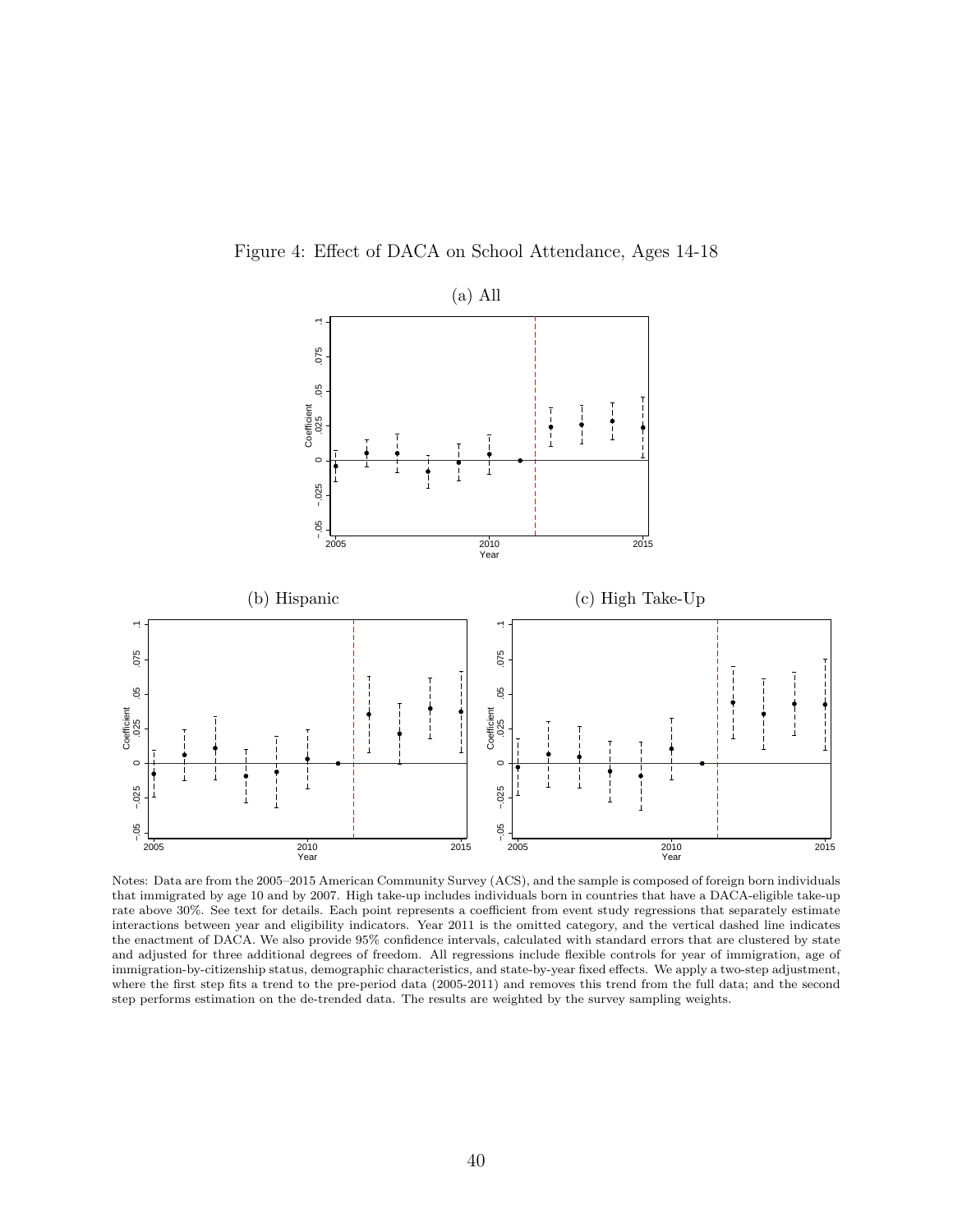Figure 5: Effect of DACA on High School Completion, Age 19



Notes: Data are from the 2005–2015 American Community Survey (ACS), and the sample is composed of foreign born individuals that immigrated by age 10 and by 2007. High take-up includes individuals born in countries that have a DACA-eligible take-up rate above 30%. See text for details. Each point represents a coefficient from event study regressions that separately estimate interactions between year and eligibility indicators. Year 2011 is the omitted category, and the vertical dashed line indicates the enactment of DACA. We also provide 95% confidence intervals, calculated with standard errors that are clustered by state and adjusted for three additional degrees of freedom. All regressions include flexible controls for year of immigration, age of immigration-by-citizenship status, demographic characteristics, and state-by-year fixed effects. We apply a two-step adjustment, where the first step fits a trend to the pre-period data (2005-2011) and removes this trend from the full data; and the second step performs estimation on the de-trended data The results are weighted by the survey sampling weights.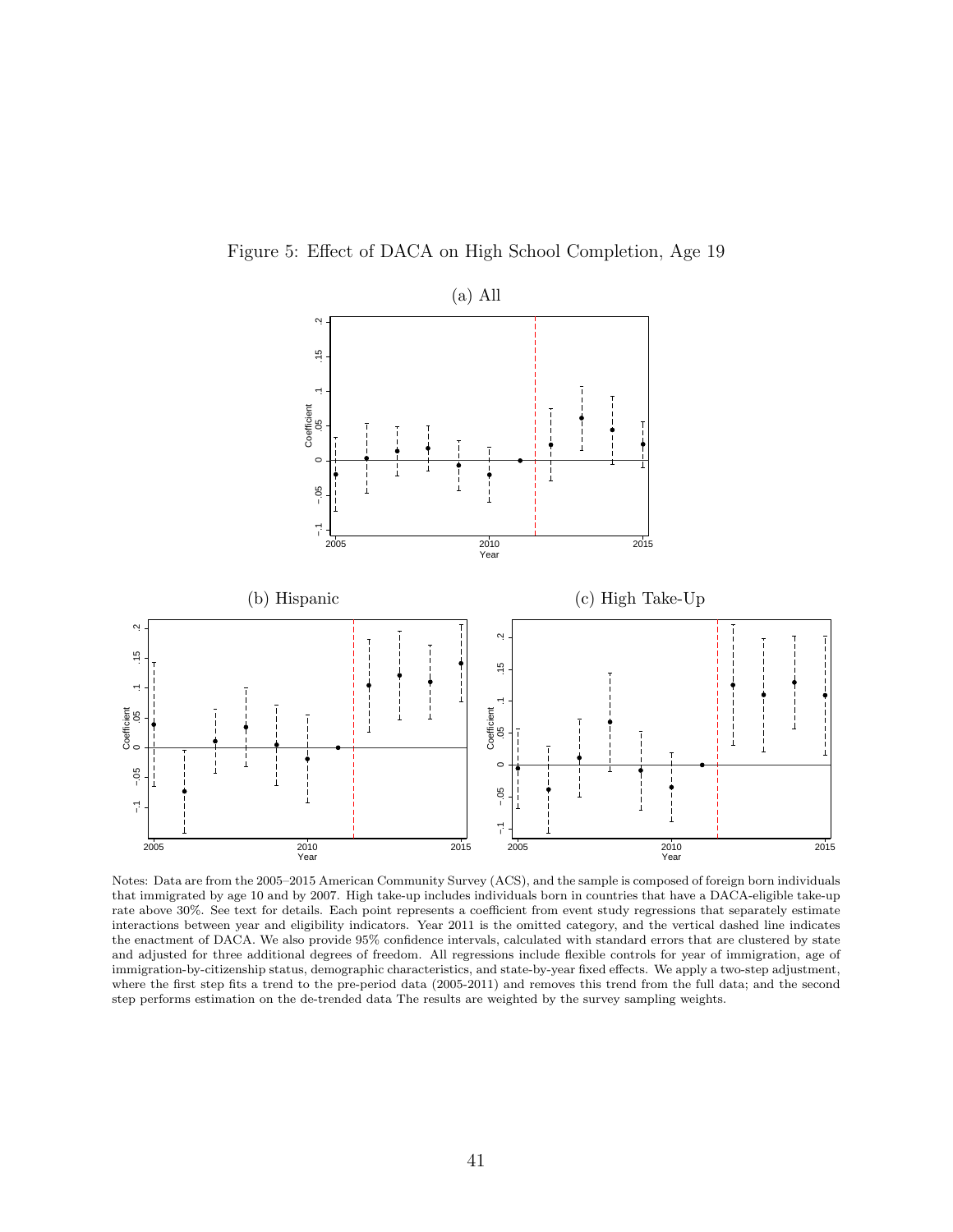

Figure 6: Effect of DACA on Fertility, Hispanics Ages 15-18

Notes: Data are from the 2005–2015 American Community Survey (ACS), and the sample is composed of foreign born females that immigrated by age 10 and by 2007. Note that when analyzing fertility behavior, we consider 2013 and onward to be post treatment years. This is due to the fact that fertility decisions are made 9 months prior to reporting. Each point represents a coefficient from event study regressions that separately estimate interactions between year and eligibility indicators. Year 2013 is the omitted category, and the vertical dashed line indicates the enactment of DACA. We also provide 95% confidence intervals, calculated with standard errors that are clustered by state and adjusted for three additional degrees of freedom. All regressions include flexible controls for year of immigration, age of immigration-by-citizenship status, demographic characteristics, and state-by-year fixed effects. We apply a two-step adjustment, where the first step fits a trend to the pre-period data (2005-2012) and removes this trend from the full data; and the second step performs estimation on the de-trended data. The results are weighted by the survey sampling weights.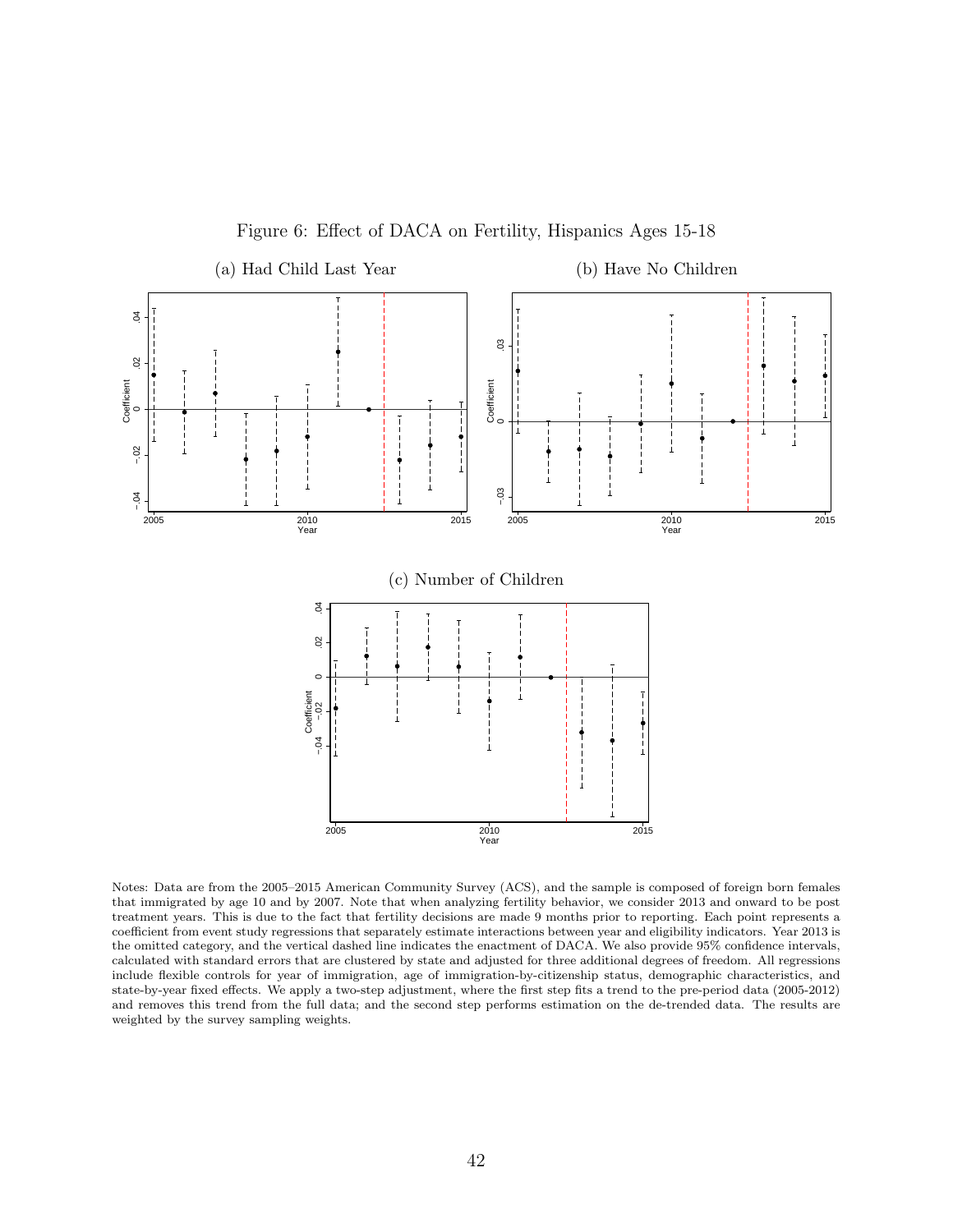Figure 7: Effect of DACA on Idleness, Dropping out to Work, and Schooling



(a) Hispanic Men

Notes: Data are from the 2005–2015 American Community Survey (ACS), and the sample is composed of foreign born Hispanics that immigrated by age 10 and by 2007. Each point is the difference-in-difference coefficient from regressions run separately for each two-year age bin and gender. We also provide 95% confidence intervals, calculated with standard errors that are clustered by state and adjusted for three additional degrees of freedom. All regressions include flexible controls for year of immigration, age of immigration-by-citizenship status, demographic characteristics, and state-by-year fixed effects. We apply a two-step adjustment, where the first step fits a trend to the pre-period data (2005-2012) and removes this trend from the full data; and the second step performs estimation on the de-trended data. The results are weighted by the survey sampling weights.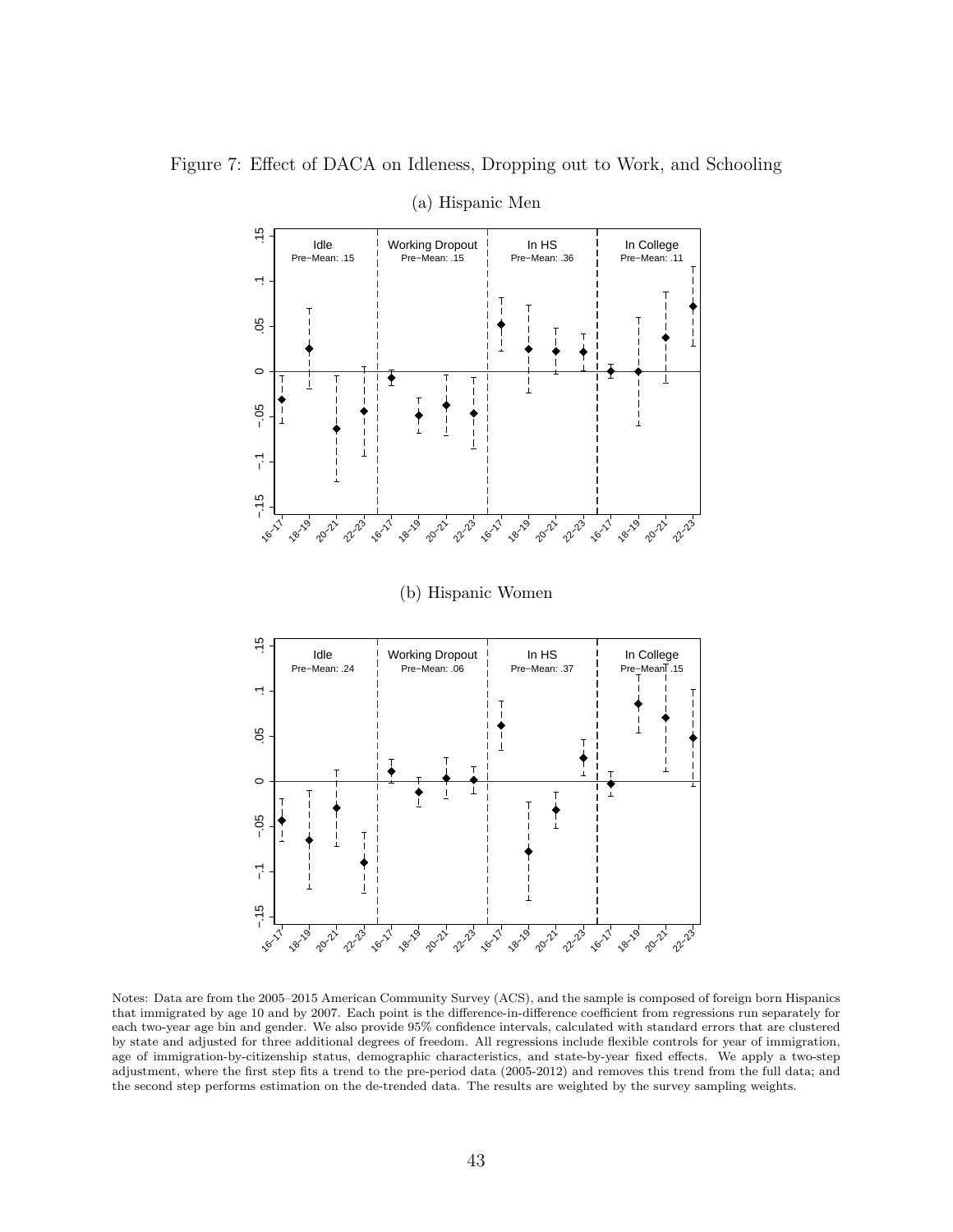### 13 Tables

|                | All        | Hispanic   | High Take-Up |
|----------------|------------|------------|--------------|
| $A: Age 14-18$ |            |            |              |
| Eligible*Post  | $0.026***$ | $0.033***$ | $0.041***$   |
|                | (0.004)    | (0.008)    | (0.007)      |
| Mean Y         | 0.921      | 0.891      | 0.889        |
| Individuals    | 114453     | 54015      | 48359        |
| B: Age 19-22   |            |            |              |
| Eligible*Post  | $0.046***$ | $0.055***$ | $0.055***$   |
|                | (0.010)    | (0.015)    | (0.017)      |
| Mean Y         | 0.547      | 0.405      | 0.401        |
| Individuals    | 82077      | 38704      | 34768        |

Table 1: Effect of DACA on School Attendance

Notes: Data are from the 2005–2015 American Community Survey (ACS), and the sample is composed of foreign born individuals that immigrated by age 10 and by 2007. High take-up includes individuals born in countries that have a DACA-eligible take-up rate above 30%. See text for details. We apply a two-step adjustment, where the first step fits a trend to the pre-period data (2005-2011) and removes this trend from the full data; and the second step performs estimation on the de-trended data. The dependent variable is current school attendance, and post is an indicator for 2012 or after. All regressions include flexible controls for year of immigration, age of immigrationby-citizenship status, demographic characteristics, and state-by-year fixed effects. The results are weighted by the survey sampling weights. Standard errors, shown in parentheses, are clustered by state and adjusted for three additional degrees of freedom. \* p<0.10, \*\* p<0.05, \*\*\*  $p<0.01$ .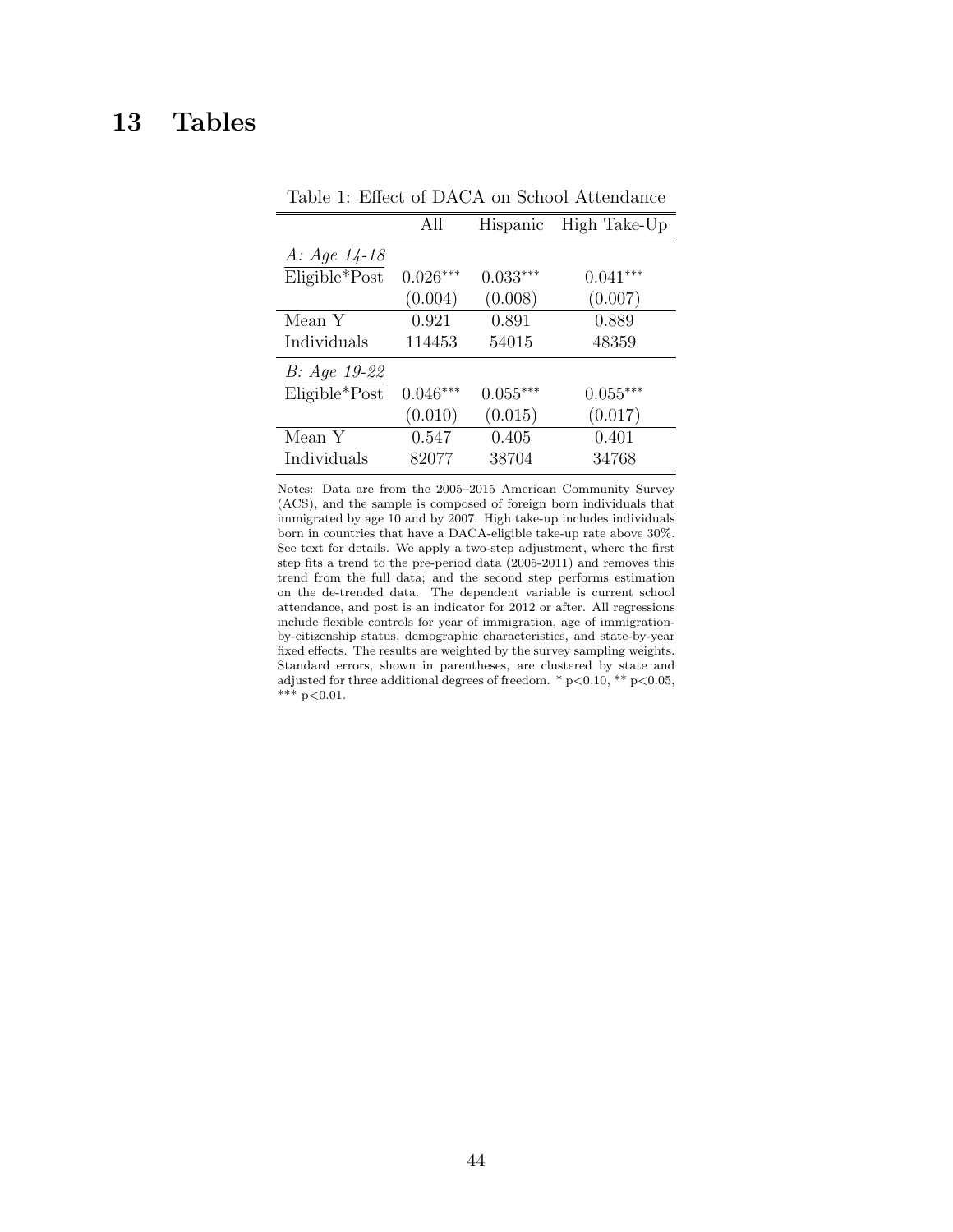|                 |            | High School Completion |              |            | Some College |              |
|-----------------|------------|------------------------|--------------|------------|--------------|--------------|
|                 | All        | Hispanic               | High Take-Up | All        | Hispanic     | High Take-Up |
| A: Age~19       |            |                        |              |            |              |              |
| Eligible*Post   | $0.038**$  | $0.114***$             | $0.118***$   | 0.001      | $0.076**$    | $0.099***$   |
|                 | (0.014)    | (0.025)                | (0.029)      | (0.018)    | (0.032)      | (0.033)      |
| Mean Y          | 0.824      | 0.747                  | 0.741        | 0.468      | 0.350        | 0.343        |
| Individuals     | 22153      | 10252                  | 9173         | 22153      | 10252        | 9173         |
| $B: Age 19-22$  |            |                        |              |            |              |              |
| Eligible*Post   | $0.041***$ | $0.059***$             | $0.063***$   | $0.022*$   | $0.041***$   | $0.047***$   |
|                 | (0.007)    | (0.010)                | (0.009)      | (0.012)    | (0.015)      | (0.015)      |
| Mean Y          | 0.858      | 0.781                  | 0.775        | 0.544      | 0.407        | 0.399        |
| Individuals     | 82077      | 38704                  | 34768        | 82077      | 38704        | 34768        |
| $C: Age 23-30$  |            |                        |              |            |              |              |
| $Eligible*Post$ | $0.022***$ | $0.019*$               | 0.005        | $0.044***$ | $0.054***$   | $0.044***$   |
|                 | (0.008)    | (0.011)                | (0.006)      | (0.009)    | (0.013)      | (0.015)      |
| Mean Y          | 0.875      | 0.785                  | 0.782        | 0.634      | 0.466        | 0.460        |
| Individuals     | 124184     | 54964                  | 48042        | 124184     | 54964        | 48042        |

Table 2: Effect of DACA on High School Completion and College Enrollment

Notes: Data are from the 2005–2015 American Community Survey (ACS), and the sample is composed of foreign born individuals that immigrated by age 10 and by 2007. High take-up includes individuals born in countries that have a DACA-eligible take-up rate above 30%. See text for details. We apply a two-step adjustment, where the first step fits a trend to the pre-period data (2005-2011) and removes this trend from the full data; and the second step performs estimation on the de-trended data. The dependent variables are high school completion and enrollment in post-secondary schooling, and post is an indicator for 2012 or after. All regressions include flexible controls for year of immigration, age of immigration-by-citizenship status, demographic characteristics, and state-by-year fixed effects. The results are weighted by the survey sampling weights. Standard errors, shown in parentheses, are clustered by state and adjusted for three additional degrees of freedom.  $*$  p $< 0.10, **$  $p<0.05$ , \*\*\*  $p<0.01$ .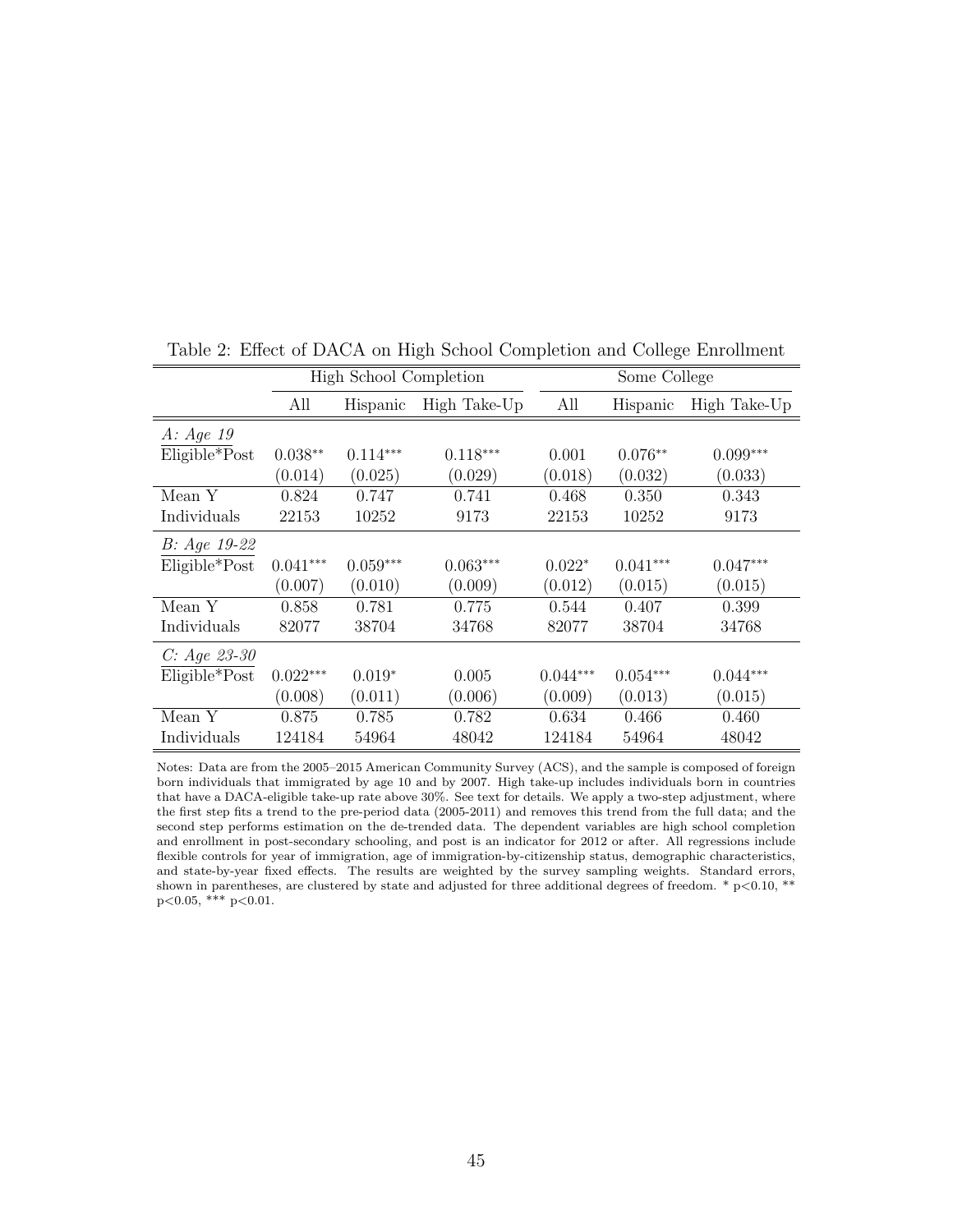|                 |             | Indicator   | Continuous    |
|-----------------|-------------|-------------|---------------|
|                 | Child LY    | No Children | Num. Children |
| A: All          |             |             |               |
| $Eligible*Post$ | $-0.011***$ | $0.016***$  | $-0.025***$   |
|                 | (0.004)     | (0.003)     | (0.004)       |
| Mean Y          | 0.022       | 0.974       | 0.032         |
| Individuals     | 45032       | 45148       | 45148         |
| B: Hispanic     |             |             |               |
| $Eligible*Post$ | $-0.017***$ | $0.019***$  | $-0.032***$   |
|                 | (0.006)     | (0.007)     | (0.010)       |
| Mean Y          | 0.035       | 0.957       | 0.051         |
| Individuals     | 20768       | 20845       | 20845         |
| C: High Take Up |             |             |               |
| $Eligible*Post$ | $-0.018***$ | $0.027***$  | $-0.043***$   |
|                 | (0.006)     | (0.008)     | (0.012)       |
| Mean Y          | 0.035       | 0.955       | 0.055         |
| Individuals     | 18544       | 18614       | 18614         |

Table 3: Effect of DACA on Teenage Fertility, Ages 15-18

Notes: Data are from the 2005–2015 American Community Survey (ACS), and the sample is composed of foreign born females that immigrated by age 10 and by 2007. High take-up includes individuals born in countries that have a DACA-eligible take-up rate above 30%. See text for details. Note that when analyzing fertility behavior, we consider 2013 and onward to be post treatment years. This is due to the fact that fertility decisions are made 9 months prior to reporting. We apply a two-step adjustment, where the first step fits a trend to the pre-period data (2005- 2012) and removes this trend from the full data; and the second step performs estimation on the de-trended data. The dependent variables are indicators for having had a child last year, having no children, and total number of children, and post is an indicator for 2013 or after. All regressions include flexible controls for year of immigration, age of immigration-by-citizenship status, demographic characteristics, and state-by-year fixed effects. The results are weighted by the survey sampling weights. Standard errors, shown in parentheses, are clustered by state and adjusted for three additional degrees of freedom. \*  $p<0.10$ , \*\*  $p<0.05$ ,  $^{\ast\ast\ast}$  p<0.01.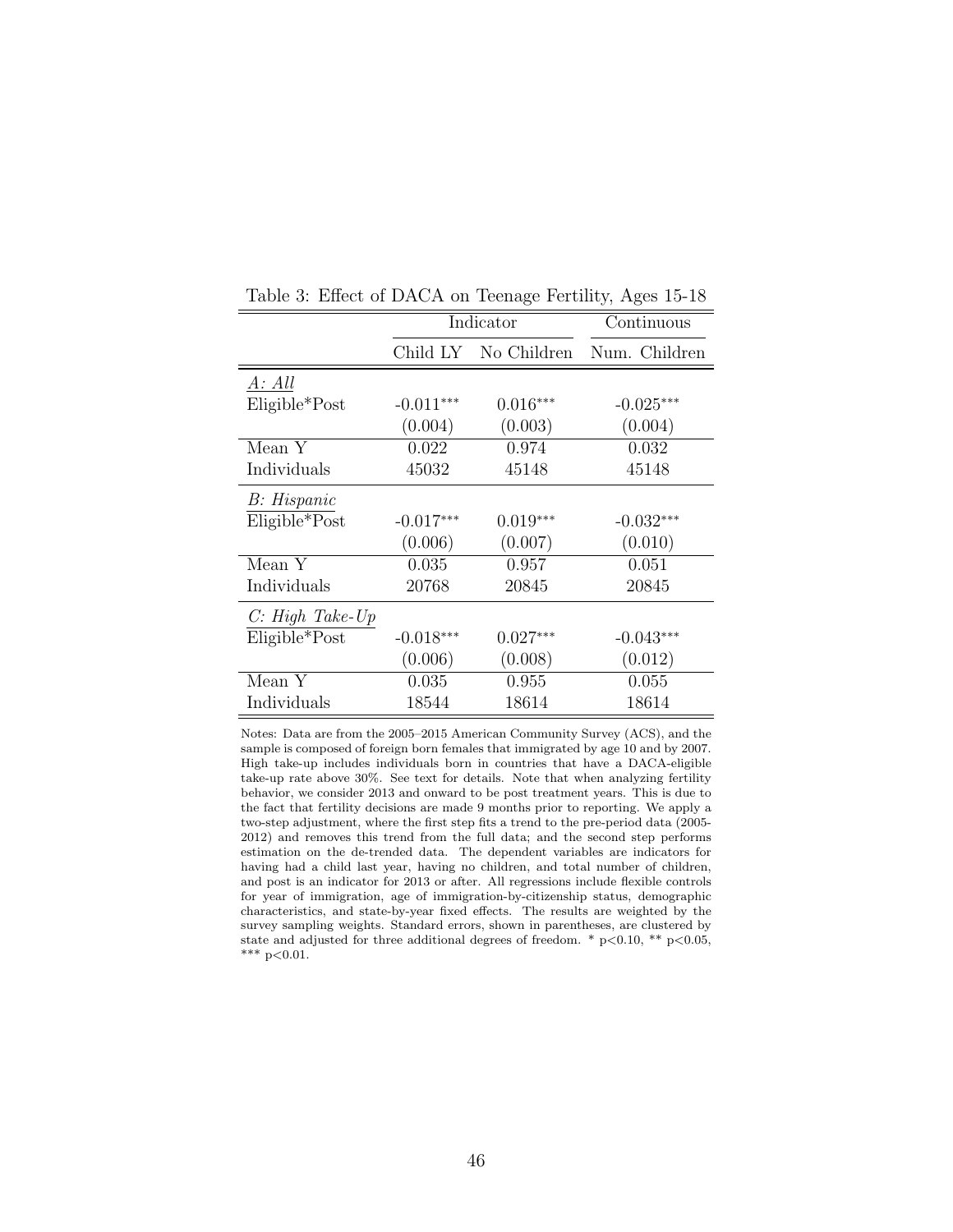|                          |                 | Overall    |             |               |             |           |
|--------------------------|-----------------|------------|-------------|---------------|-------------|-----------|
|                          | School          | Work       | Idle        | School & Work | School Only | Work Only |
| A: Hispanic 16-18        |                 |            |             |               |             |           |
| Eligible*Post            | $0.042***$      | $0.021**$  | $-0.041***$ | $0.022**$     | 0.020       | $-0.000$  |
|                          | (0.012)         | (0.009)    | (0.011)     | (0.009)       | (0.015)     | (0.005)   |
| MeanY                    | 0.843           | 0.200      | 0.091       | 0.134         | 0.709       | 0.066     |
| Individuals              | 32888           | 32888      | 32888       | 32888         | 32888       | 32888     |
|                          |                 |            |             |               |             |           |
| $B$ : High Take-Up 16-18 |                 |            |             |               |             |           |
| Eligible*Post            | $0.057***$      | $0.036***$ | $-0.054***$ | $0.039***$    | $0.018*$    | $-0.003$  |
|                          | (0.010)         | (0.008)    | (0.008)     | (0.009)       | (0.010)     | (0.007)   |
| Mean $\overline{Y}$      | 0.842           | 0.201      | 0.089       | 0.132         | 0.710       | 0.069     |
| Individuals              | 29458           | 29458      | 29458       | 29458         | 29458       | 29458     |
|                          |                 |            |             |               |             |           |
| $C: Hispanic 19-22$      |                 |            |             |               |             |           |
| Eligible*Post            | $0.055^{***}\,$ | $0.084***$ | $-0.061***$ | $0.078***$    | $-0.023**$  | 0.006     |
|                          | (0.015)         | (0.009)    | (0.013)     | (0.013)       | (0.009)     | (0.015)   |
| Mean Y                   | 0.405           | 0.589      | 0.218       | 0.212         | 0.193       | 0.377     |
| Individuals              | 38704           | 38704      | 38704       | 38704         | 38704       | 38704     |
|                          |                 |            |             |               |             |           |
| D: High Take-Up $19-22$  |                 |            |             |               |             |           |
| Eligible*Post            | $0.055^{***}\,$ | $0.032***$ | $-0.038***$ | $0.049***$    | 0.006       | $-0.017$  |
|                          | (0.017)         | (0.011)    | (0.009)     | (0.017)       | (0.009)     | (0.018)   |
| MeanY                    | 0.401           | 0.594      | 0.214       | 0.210         | 0.192       | 0.385     |
| Individuals              | 34768           | 34768      | 34768       | 34768         | 34768       | 34768     |

Table 4: Effect of DACA on Work and Idleness

Notes: Data are from the 2005–2015 American Community Survey (ACS), and the sample is composed of foreign born individuals that immigrated by age 10 and by 2007. High take-up includes individuals born in countries that have a DACA-eligible take-up rate above 30%. See text for details. We apply a two-step adjustment, where the first step fits a trend to the pre-period data (2005-2011) and removes this trend from the full data; and the second step performs estimation on the de-trended data. Post is an indicator for 2012 or after. All regressions include flexible controls for year of immigration, age of immigration-by-citizenship status, demographic characteristics, and state-by-year fixed effects. The results are weighted by the survey sampling weights. Standard errors, shown in parentheses, are clustered by state and adjusted for three additional degrees of freedom.  $*$  p $< 0.10$ ,  $**$  p $< 0.05$ ,  $**$  p $< 0.01$ .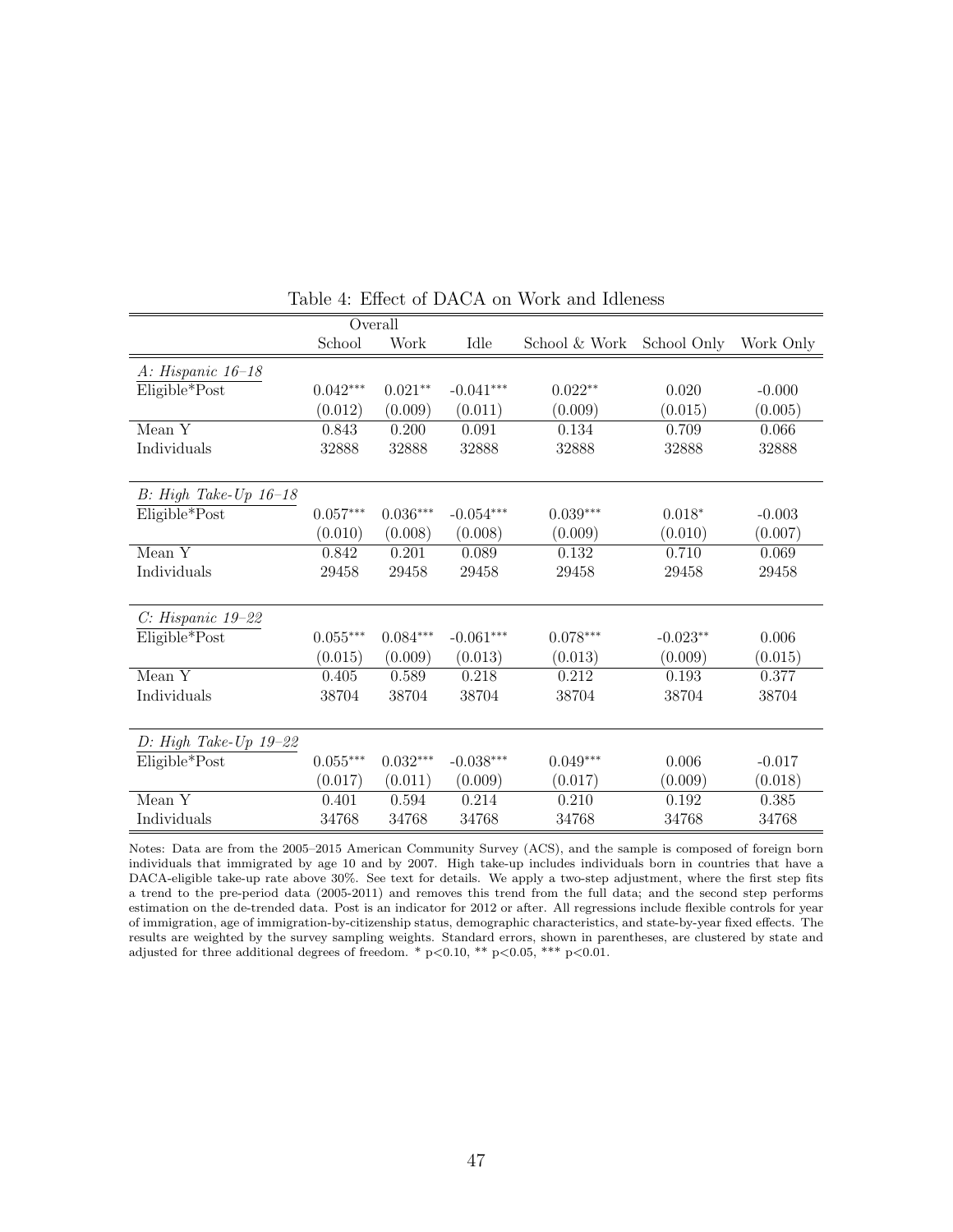|                    |            | High School Completion |            |            | Some College |         |  |  |
|--------------------|------------|------------------------|------------|------------|--------------|---------|--|--|
|                    | All        | Female                 | Male       | All        | Female       | Male    |  |  |
| A: Hispanic        |            |                        |            |            |              |         |  |  |
| Eligible*Post      | $0.114***$ | 0.053                  | $0.192***$ | $0.076**$  | $0.098***$   | 0.050   |  |  |
|                    | (0.025)    | (0.037)                | (0.025)    | (0.032)    | (0.034)      | (0.048) |  |  |
| Mean Y             | 0.747      | 0.776                  | 0.721      | 0.350      | 0.388        | 0.316   |  |  |
| Individuals        | 10252      | 4888                   | 5364       | 10252      | 4888         | 5364    |  |  |
| $B: High Take$ -Up |            |                        |            |            |              |         |  |  |
| $Eligible*Post$    | $0.118***$ | 0.053                  | $0.190***$ | $0.099***$ | $0.102***$   | 0.062   |  |  |
|                    | (0.029)    | (0.036)                | (0.031)    | (0.033)    | (0.037)      | (0.052) |  |  |
| Mean Y             | 0.741      | 0.770                  | 0.714      | 0.343      | 0.376        | 0.312   |  |  |
| Individuals        | 9173       | 4388                   | 4785       | 9173       | 4388         | 4785    |  |  |

Table 5: Effect of DACA on High School Completion and College Enrollment – By Sex

Notes: Data are from the 2005–2015 American Community Survey (ACS), and the sample is composed of 19 year old foreign born individuals that immigrated by age 10 and by 2007. High take-up includes individuals born in countries that have a DACA-eligible take-up rate above 30%. See text for details. We apply a two-step adjustment, where the first step fits a trend to the pre-period data (2005-2011) and removes this trend from the full data; and the second step performs estimation on the de-trended data. The dependent variables are high school completion and enrollment in post-secondary schooling, and post is an indicator for 2012 or after. All regressions include flexible controls for year of immigration, age of immigration-by-citizenship status, demographic characteristics, and state-by-year fixed effects. The results are weighted by the survey sampling weights. Standard errors, shown in parentheses, are clustered by state and adjusted for three additional degrees of freedom. \* p<0.10, \*\* p<0.05, \*\*\* p<0.01.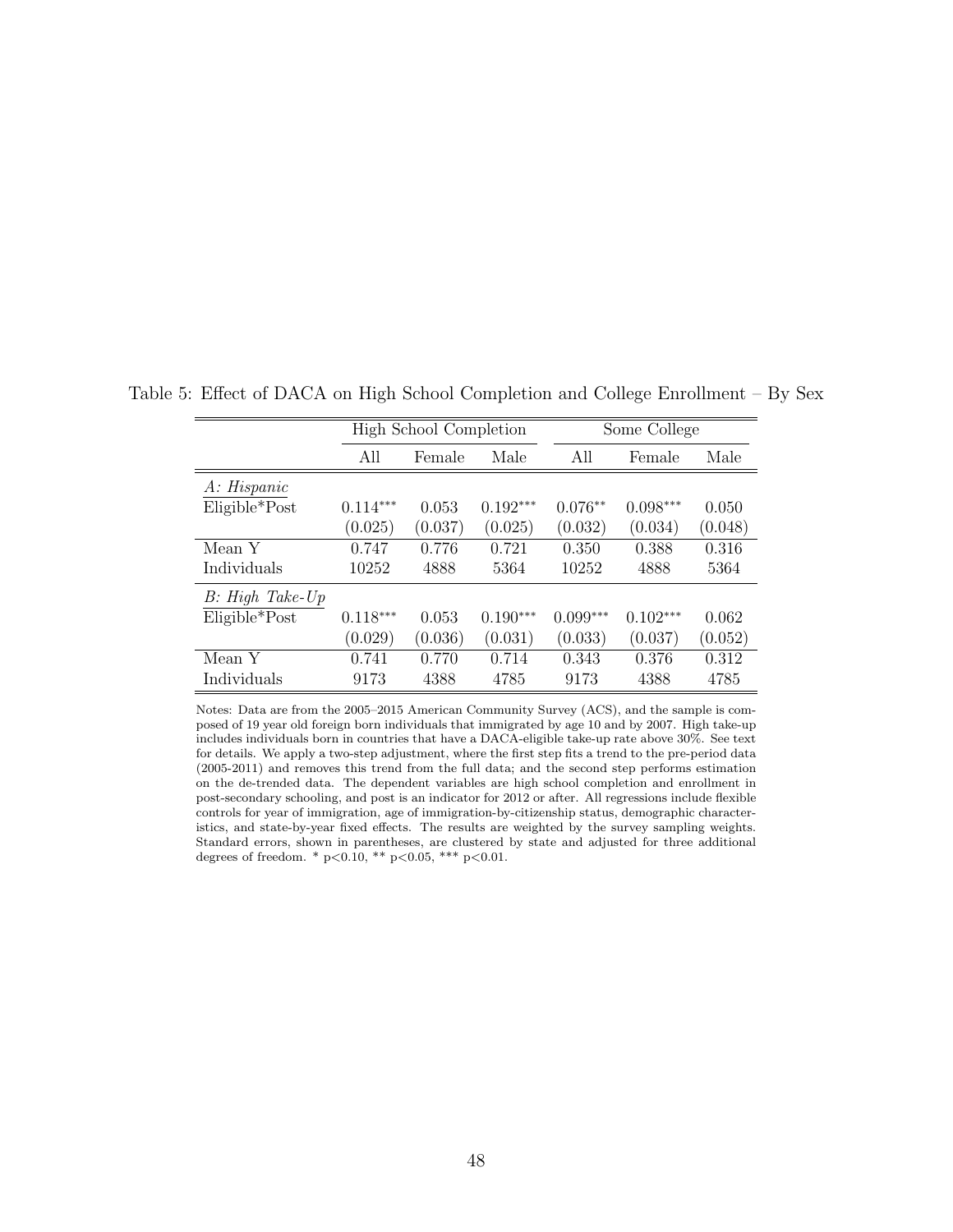|                                 |            | Math Test  | Math Score |           | <b>ELA</b> Test |           | <b>ELA</b> Score |             |
|---------------------------------|------------|------------|------------|-----------|-----------------|-----------|------------------|-------------|
|                                 | $%$ Take   | $%$ Pass   | Level      | Log       | $%$ Take        | $%$ Pass  | Level            | Log         |
| A: Grade 10                     |            |            |            |           |                 |           |                  |             |
| High Share DACA Eligible * Post | $0.008*$   | $0.008**$  | 0.242      | 0.001     | $0.008*$        | 0.006     | $-0.931**$       | $-0.002***$ |
|                                 | (0.004)    | (0.003)    | (0.604)    | (0.002)   | (0.004)         | (0.003)   | (0.343)          | (0.001)     |
| Mean Y                          | 0.181      | $0.135\,$  | 374.196    | 5.925     | 0.182           | 0.134     | 370.634          | $5.915\,$   |
| Observations                    | 340        | 340        | 340        | 340       | 340             | 340       | 340              | 340         |
|                                 |            |            |            |           |                 |           |                  |             |
| B: Grade 11                     |            |            |            |           |                 |           |                  |             |
| High Share DACA Eligible * Post | 0.000      | $-0.001*$  | $-0.495$   | $-0.002$  | 0.002           | $-0.000$  | $-0.938$         | $-0.003$    |
|                                 | (0.001)    | (0.001)    | (0.461)    | (0.001)   | (0.001)         | (0.000)   | (0.591)          | (0.002)     |
| Mean $Y$                        | 0.071      | 0.023      | 340.773    | 5.831     | 0.072           | 0.024     | 338.029          | 5.823       |
| Observations                    | 340        | 340        | 340        | 340       | 340             | 340       | 340              | 340         |
|                                 |            |            |            |           |                 |           |                  |             |
| C: Grade 12                     |            |            |            |           |                 |           |                  |             |
| High Share DACA Eligible * Post | $0.006***$ | $0.002***$ | $0.864**$  | $0.002**$ | $0.004**$       | $0.001**$ | 0.136            | 0.000       |
|                                 | (0.001)    | (0.000)    | (0.380)    | (0.001)   | (0.002)         | (0.000)   | (0.482)          | (0.001)     |
| Mean Y                          | $0.056\,$  | $0.015\,$  | 337.294    | 5.821     | 0.059           | 0.014     | 332.414          | 5.806       |
| Observations                    | 340        | 340        | 340        | 340       | 340             | 340       | 340              | 340         |
|                                 |            |            |            |           |                 |           |                  |             |
| D: All Grades                   |            |            |            |           |                 |           |                  |             |
| High Share DACA Eligible * Post | $0.016**$  | $0.009**$  | $-0.305$   | $-0.001$  | $0.015**$       | 0.007     | $-0.539$         | $-0.002$    |
|                                 | (0.007)    | (0.004)    | (0.462)    | (0.001)   | (0.006)         | (0.004)   | (0.543)          | (0.001)     |
| Mean Y                          | 0.316      | 0.175      | 359.939    | 5.886     | 0.321           | 0.176     | 356.000          | 5.875       |
| Observations                    | 340        | 340        | 340        | 340       | 340             | 340       | 340              | 340         |

Table 6: Effect of DACA on CAHSEE Math and ELA Exams

Notes: Data are from the California Department of Education and span 2006–2015. We apply <sup>a</sup> two-step adjustment, where the first step fits <sup>a</sup> trend to the pre-period data (2005-2011) and removes this trend from the full data; and the second step performs estimation on the de-trended data. The share of Hispanics aged 10-30 that are eligible, defined according to the "age-eligible" criteria discussed in the text, represent our treatment, and post is an indicator for 2012 or after. The results are weighted by the average county Hispanic population aged 14-18 from the 2005-2011 ACS. Standard errors, shown in parentheses, are clustered by county and adjusted for threeadditional degrees of freedom. \* <sup>p</sup><sup>&</sup>lt;0.10, \*\* <sup>p</sup><sup>&</sup>lt;0.05, \*\*\* <sup>p</sup><0.01.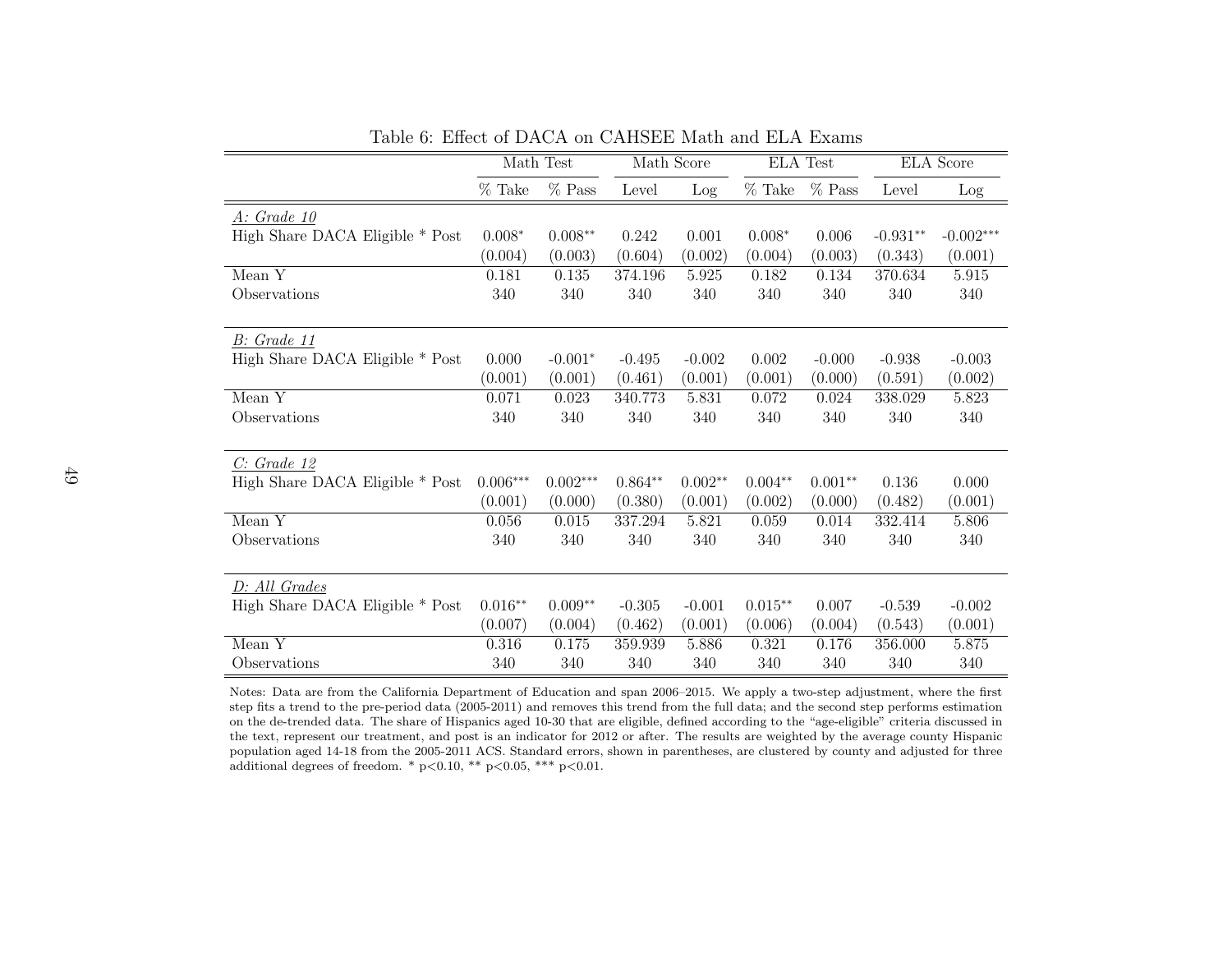|                                 |            | Last Time Had Sex, Pregnancy Protection: |            |                |               |          | Had Sex     |  |
|---------------------------------|------------|------------------------------------------|------------|----------------|---------------|----------|-------------|--|
|                                 | None       | Pill                                     | Condom     | $\rm IUD/Shot$ | Withdraw/Oth. | Ever     | Last 3 Mos. |  |
| High Share DACA Eligible * Post | $-0.048**$ | $-0.001$                                 | $0.050***$ | $-0.033***$    | $0.031**$     | $-0.009$ | 0.004       |  |
|                                 | (0.022)    | (0.017)                                  | (0.017)    | (0.011)        | (0.012)       | (0.018)  | (0.020)     |  |
| Eligible Mean                   | 0.189      | 0.103                                    | 0.543      | 0.039          | 0.125         | 0.470    | 0.328       |  |
| Individuals                     | 29332      | 29332                                    | 29332      | 29332          | 29332         | 67913    | 67100       |  |

Table 7: Effect of DACA on the Sexual Behavior of High School Students, Ages 14 to 18

Notes: Data from the 2005-2015 Youth Risk Behavior Surveillance Survey. Sample includes survey participants ages 14 to 18. The dependent variables provide various measures of pregnancy protection and recent sexual activity. The share of Hispanics aged 10-30 that are eligible, defined according to the "age-eligible" criteria discussed in the text, represent our treatment, and post is an indicator for 2012 or after. We apply a two-step adjustment, where the first step fits a trend to the pre-period data (2005-2011) and removes this trend from the full data; and the second step performs estimation on the de-trended data. Regressions include state and year fixed effects. The results are weighted by survey weights provided by YRBSS. Standard errors, shown in parentheses, are clustered by state and adjusted for three additional degrees of freedom. \*  $p < 0.10$ , \*\*  $p < 0.05$ , \*\*\*  $p < 0.01$ .

Table 8: Effect of DACA on Main Outcomes, Hispanics – Alternative Sample Restrictions

|                                   |                 |            | Arrived By |            | No Restriction on        | Add            | Refine      |
|-----------------------------------|-----------------|------------|------------|------------|--------------------------|----------------|-------------|
|                                   | <b>Baseline</b> | Age 6      | Age $16$   |            | Age Arrival Year Arrival | <b>Natives</b> | Eligibility |
| A: School Attendance, Ages 14-18  |                 |            |            |            |                          |                |             |
| Eligible*Post                     | $0.033***$      | $0.031***$ | $0.034***$ | $0.036***$ | $0.050***$               | $0.028***$     | $0.033***$  |
|                                   | (0.008)         | (0.009)    | (0.008)    | (0.009)    | (0.008)                  | (0.004)        | (0.009)     |
| Mean Y                            | 0.891           | 0.899      | 0.850      | 0.840      | 0.834                    | 0.912          | 0.892       |
| Individuals                       | 54015           | 37393      | 66981      | 68048      | 77474                    | 409095         | 50219       |
| B: High School Completion, Age 19 |                 |            |            |            |                          |                |             |
| $Eligible*Post$                   | $0.114***$      | $0.119***$ | $0.137***$ | $0.128***$ | $0.115***$               | $0.058***$     | $0.099***$  |
|                                   | (0.025)         | (0.035)    | (0.016)    | (0.016)    | (0.015)                  | (0.013)        | (0.023)     |
| $Mean\overline{Y}$                | 0.747           | 0.761      | 0.677      | 0.651      | 0.637                    | 0.762          | 0.756       |
| Individuals                       | 10252           | 6932       | 15131      | 16823      | 19316                    | 76508          | 9515        |
| C: College Enrollment, Age 19     |                 |            |            |            |                          |                |             |
| $Eligible*Post$                   | $0.076**$       | $0.092**$  | $0.089***$ | $0.078***$ | $0.047*$                 | 0.011          | $0.082**$   |
|                                   | (0.032)         | (0.042)    | (0.022)    | (0.023)    | (0.024)                  | (0.011)        | (0.035)     |
| Mean Y                            | 0.350           | 0.364      | 0.297      | 0.277      | 0.270                    | 0.396          | 0.357       |
| Individuals                       | 10252           | 6932       | 15131      | 16823      | 19316                    | 76508          | 9515        |
| D: Have No Children, Ages 15-18   |                 |            |            |            |                          |                |             |
| Eligible*Post                     | $0.019***$      | $0.018**$  | $0.029***$ | $0.030***$ | $0.029***$               | $0.023***$     | $0.021**$   |
|                                   | (0.007)         | (0.008)    | (0.007)    | (0.007)    | (0.005)                  | (0.003)        | (0.008)     |
| Mean Y                            | 0.957           | 0.961      | 0.949      | 0.948      | 0.948                    | 0.966          | 0.958       |
| Individuals                       | 20845           | 14222      | 25997      | 26364      | 29820                    | 157332         | 19318       |

Notes: Data are from the 2005–2015 American Community Survey (ACS). High take-up includes individuals born in countries that have a DACA-eligible take-up rate above 30%. See text for details. Columns (2) and (3) adjusts the sample to include only individuals that arrived by age 6 (more restrictive) and by 16 (more expansive), respectively. Column (4) adds foreign born individuals who arrived after age 16; (5) adds foreign born individuals who arrived after 2007; (6) adds individuals born in the US Column (7) refines the baseline specification, restricting eligibility to individuals that do not live in a household that receives government benefits or that has a veteran in it. We apply a two-step adjustment, where the first step fits a trend to the pre-period data (2005-2011) and removes this trend from the full data; and the second step performs estimation on the de-trended data. The dependent variable is shown in the panel heading, and post is an indicator for 2012 or after. All regressions include flexible controls for year of immigration, age of immigration-by-citizenship status, demographic characteristics, and state-by-year fixed effects. The results are weighted by the survey sampling weights. Standard errors, shown in parentheses, are clustered by state and adjusted for three additional degrees of freedom. \*  $p < 0.10$ , \*\*  $p < 0.05$ , \*\*\*  $p<0.01$ .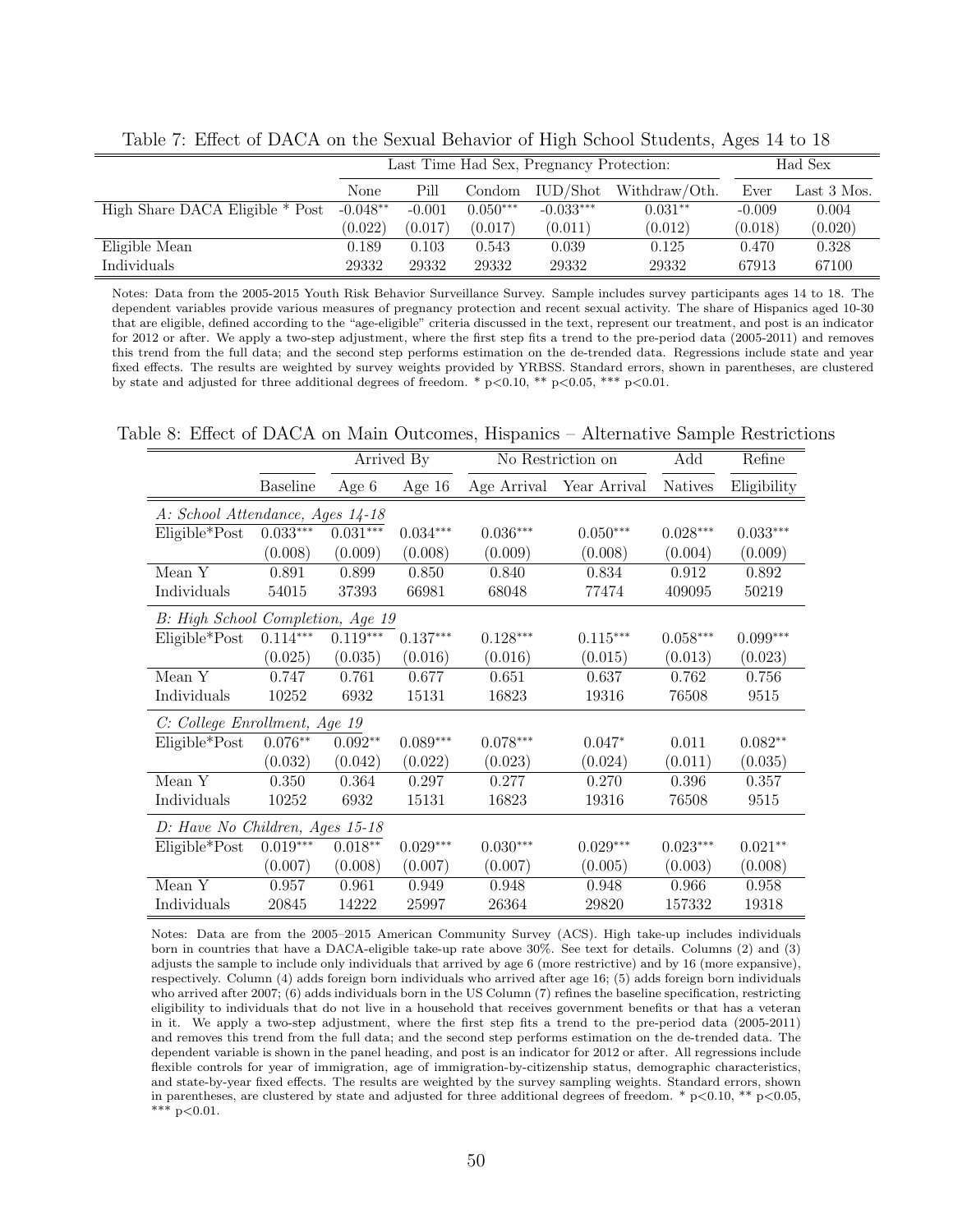<span id="page-50-0"></span>

|                            |       | HS, Age 19 College, Age 19-22 |
|----------------------------|-------|-------------------------------|
| $A: 4$ Years Exp. Duration |       |                               |
| Elasticity - All           | 0.173 | 0.891                         |
| Elasticity - Males         | 0.210 | 0.330                         |
| Elasticity - Females       | 0.204 | 1.778                         |
| B: 6 Years Exp. Duration   |       |                               |
| Elasticity - All           | 0.109 | 0.329                         |
| Elasticity - Males         | 0.114 | 0.145                         |
| Elasticity - Females       | 0.106 | 0.672                         |
| C: Permanent Exp. Duration |       |                               |
| Elasticity - All           | 0.037 | 0.052                         |
| Elasticity - Males         | 0.044 | 0.019                         |
| Elasticity - Females       | 0.038 | 0.120                         |

Table 9: Implied Elasticity of High School Graduation and College Enrollment to Wages

Notes: Estimates of the elasticity of high school and college for all, males, and female DACA-eligible youth, under various expecations of the duration of DACA duration of DACA; 4 years, 6 years, and permanent. Elasticity calculated using (1) the implied ITT effects of DACA for Hispanics (see Section [10\)](#page-28-0) and (2) estimates of the wage benefits of DACA using inputs from Table [C.1](#page-58-0) together with the framework for expected wages in Section [C.](#page-66-0)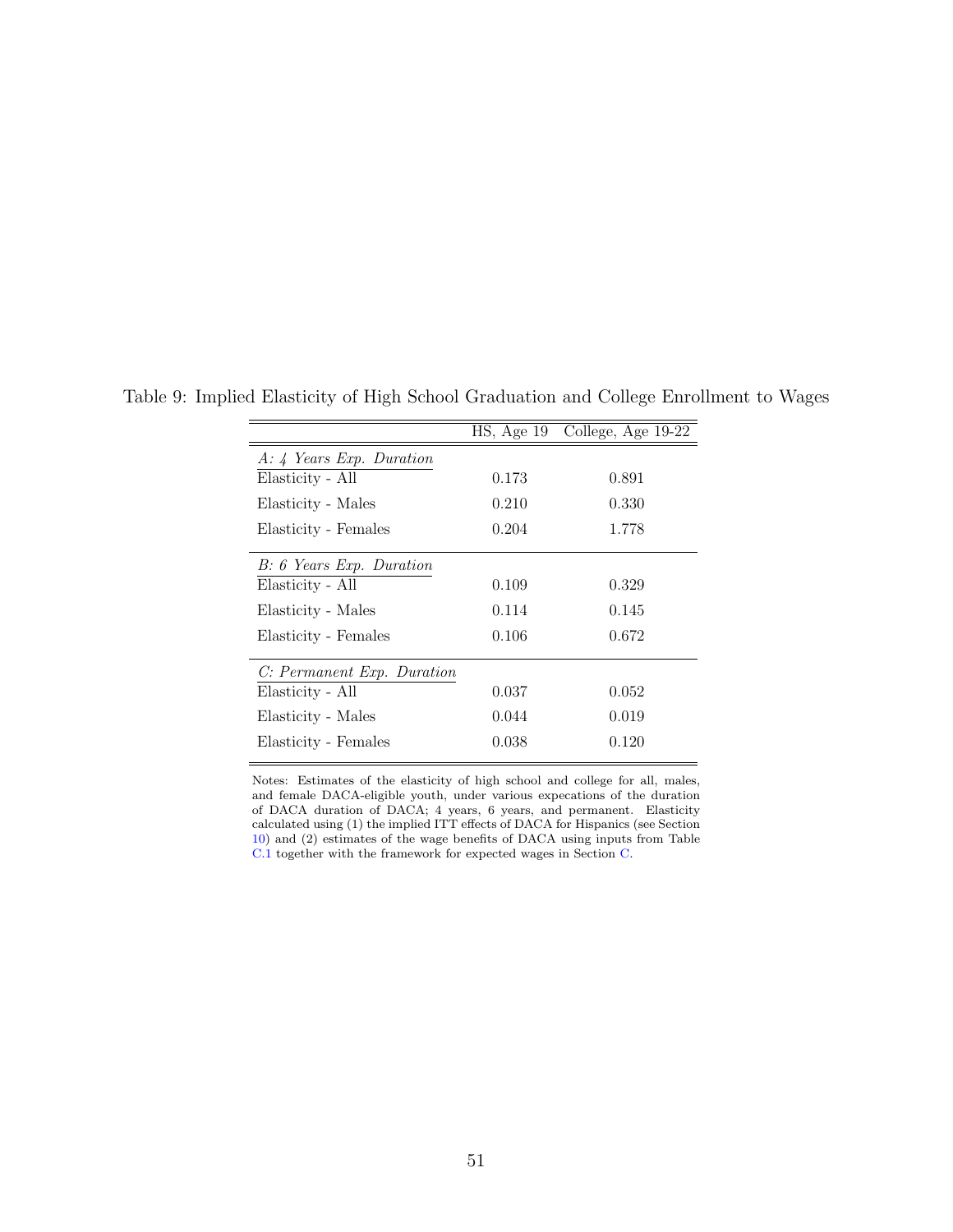## A Appendix: Supplementary Tables and Figures



<span id="page-51-0"></span>Figure A.1: Cumulative Initial DACA Applications by State as of Q4 2016

Notes: Figure shows first-time DACA application counts across states as of the fourth quarter of 2016. Data comes from publicly available records from United States Citizenship and Immigration Services. See [https://www.uscis.gov/tools/reports](https://www.uscis.gov/tools/reports-studies/immigration-forms-data/data-set-form-i-821d-deferred-action-childhood-arrivals)[studies/immigration-forms-data/data-set-form-i-821d-deferred-action-childhood-arrivals.](https://www.uscis.gov/tools/reports-studies/immigration-forms-data/data-set-form-i-821d-deferred-action-childhood-arrivals)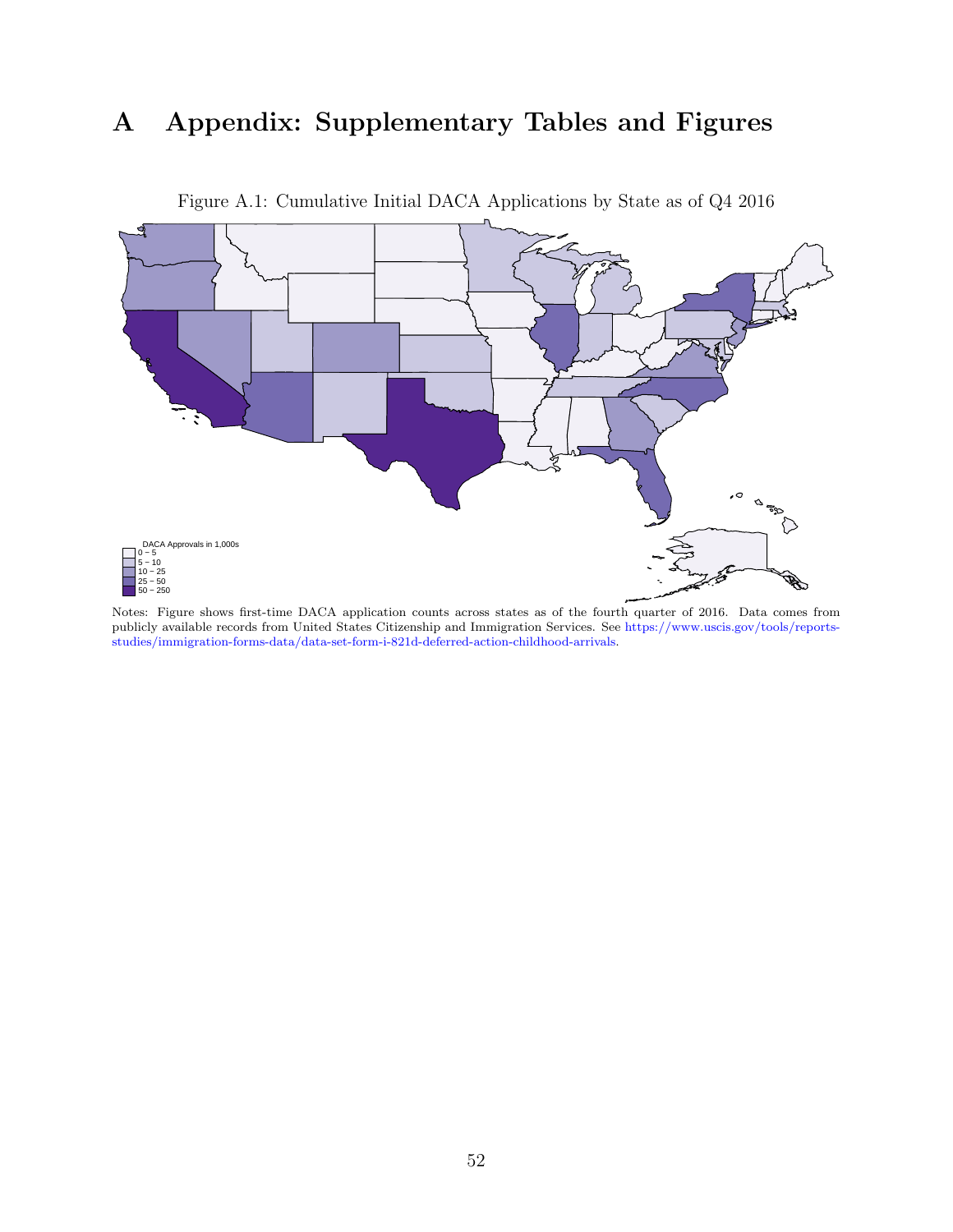Figure A.2: Trends in School Attendance Among Non-Chosen Control Groups, Hispanic Immigrant Non-Citizens Ages 14-18

<span id="page-52-0"></span>

Notes: This figure shows school attendance rates for Hispanic immigrant noncitizens aged 14-18 that immigrated by age 10 and by 2007, or that immigrated after 16 or 2007, with statistics calculated from the 2005-2015 American Community Surveys. The red line demarcates the implementation of DACA.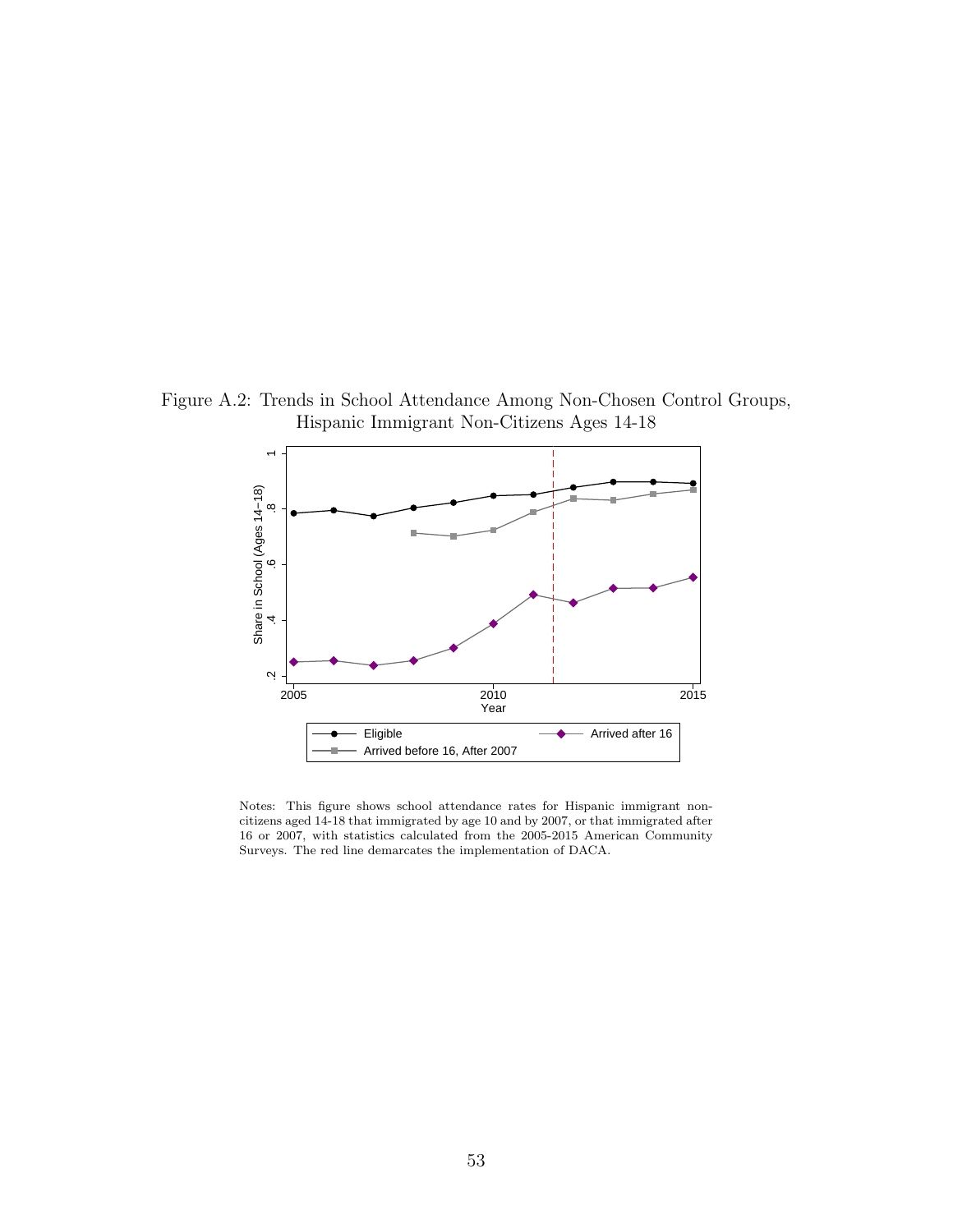



Notes: Data are from the 2005–2015 American Community Survey (ACS), and the sample is composed of foreign born individuals that immigrated by age 10 and by 2007. High take-up includes individuals born in countries that have a DACA-eligible take-up rate above 30%. See text for details. We apply a two-step adjustment, where the first step fits a trend to the pre-period data (2005-2011) and removes this trend from the full data; and the second step performs estimation on the de-trended data. Each point represents coefficients from event study regressions that separately estimate interactions between year and eligibility indicators. Year 2011 is the omitted category, and the vertical dashed line indicates the enactment of DACA. We also provide 95% confidence intervals, calculated with standard errors that are clustered by state and adjusted for three additional degrees of freedom. All regressions include flexible controls for year of immigration, age of immigration-by-citizenship status, demographic characteristics, and state-by-year fixed effects. The results are weighted by the survey sampling weights.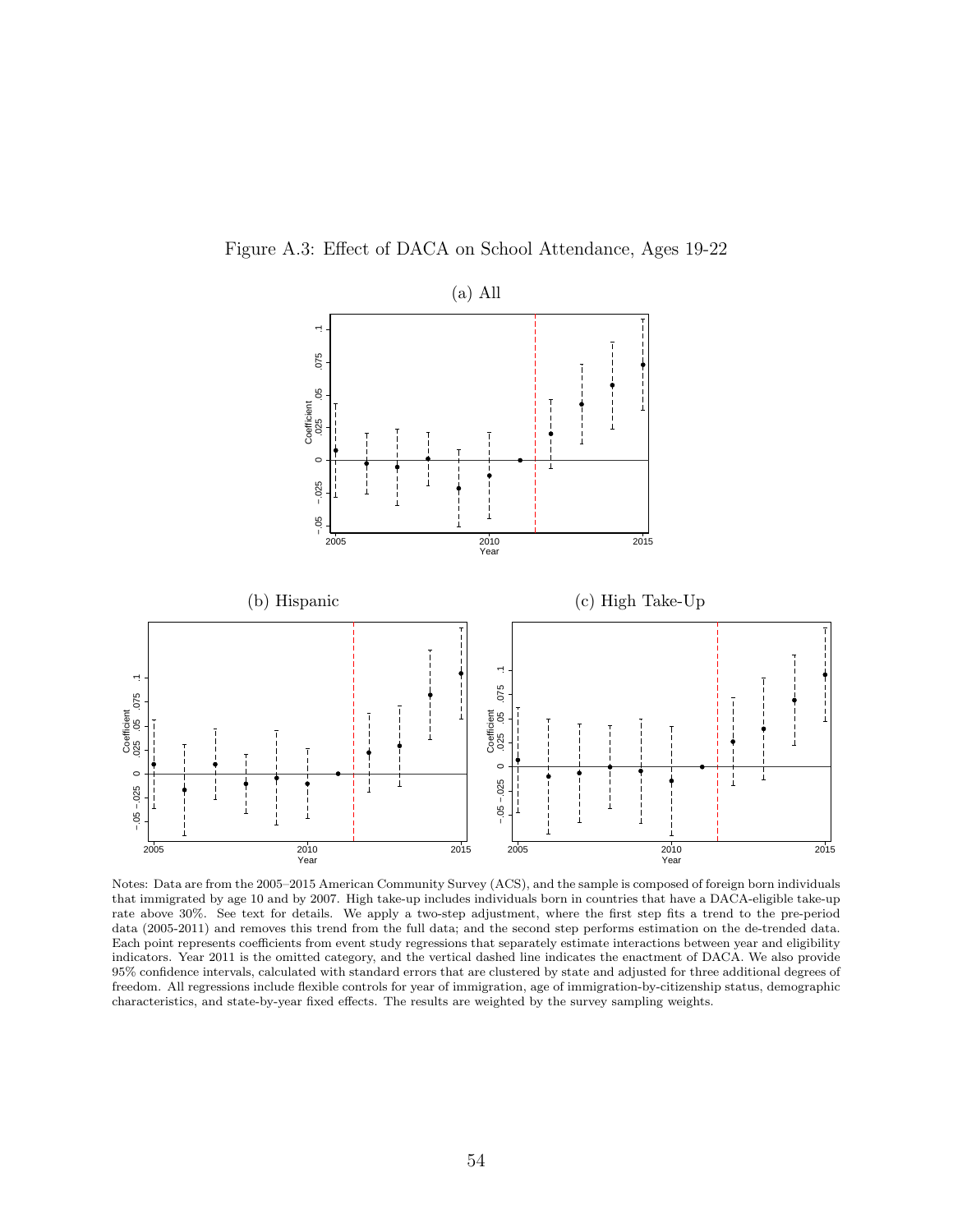



Notes: Data are from the 2005–2015 American Community Survey (ACS), and the sample is composed of foreign born individuals that immigrated by age 10 and by 2007. High take-up includes individuals born in countries that have a DACA-eligible take-up rate above 30%. See text for details. We apply a two-step adjustment, where the first step fits a trend to the pre-period data (2005-2011) and removes this trend from the full data; and the second step performs estimation on the de-trended data. Each point represents coefficients from event study regressions that separately estimate interactions between year and eligibility indicators. Year 2011 is the omitted category, and the vertical dashed line indicates the enactment of DACA. We also provide 95% confidence intervals, calculated with standard errors that are clustered by state and adjusted for three additional degrees of freedom. All regressions include flexible controls for year of immigration, age of immigration-by-citizenship status, demographic characteristics, and state-by-year fixed effects. The results are weighted by the survey sampling weights.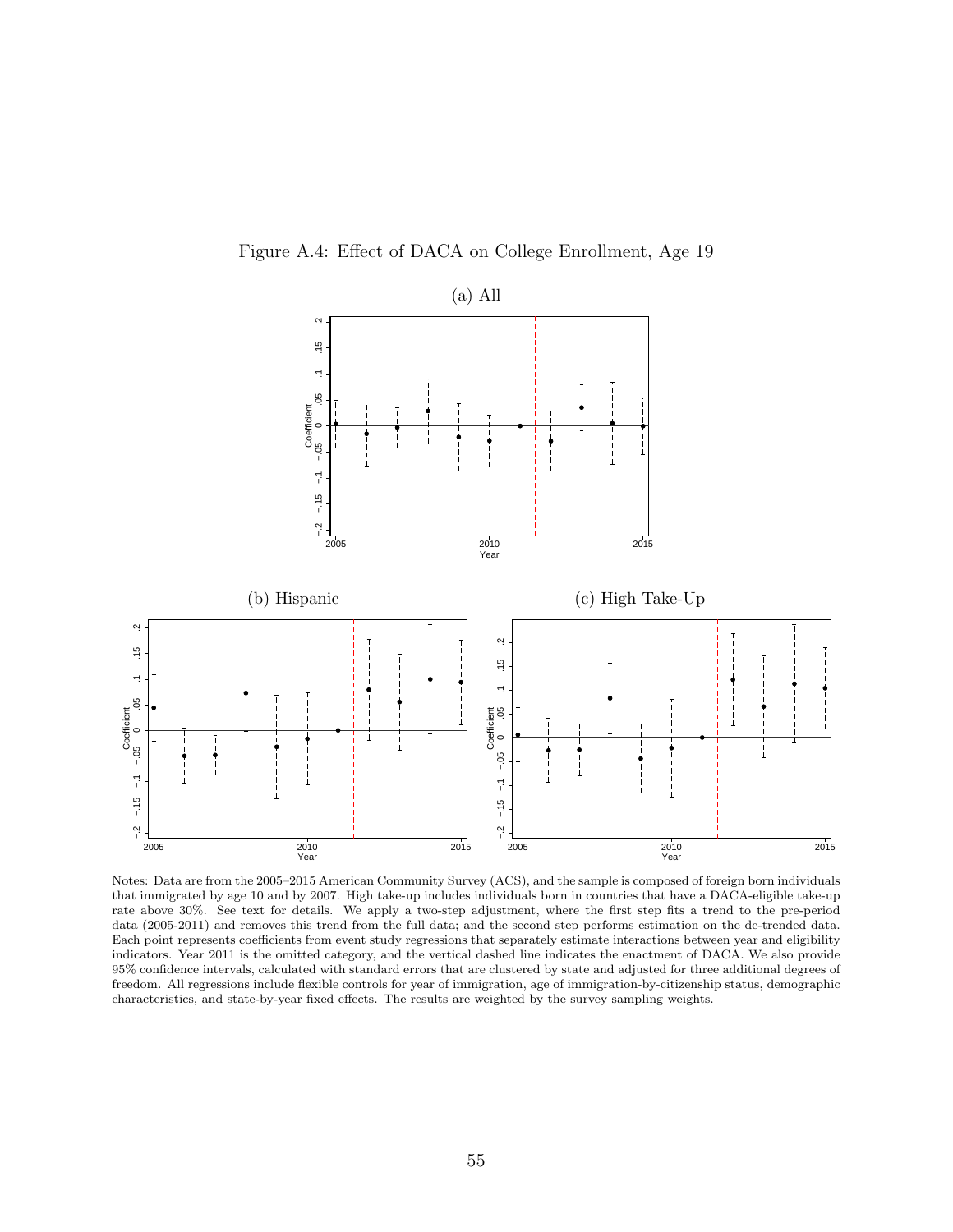

Figure A.5: Effect of DACA on Teenage Fertility, Ages 15-18 from High Take-Up Countries

Notes: Data are from the 2005–2015 American Community Survey (ACS), and the sample is composed of foreign born females that immigrated by age 10 and by 2007. High take-up includes individuals born in countries that have a DACA-eligible take-up rate above 30%. See text for details. We apply a two-step adjustment, where the first step fits a trend to the pre-period data (2005-2012) and removes this trend from the full data; and the second step performs estimation on the de-trended data. Each point represents coefficients from event study regressions that separately estimate interactions between year and eligibility indicators. Year 2013 is the omitted category, and the vertical dashed line indicates the enactment of DACA. We also provide 95% confidence intervals, calculated with standard errors that are clustered by state and adjusted for three additional degrees of freedom. All regressions include flexible controls for year of immigration, age of immigration-by-citizenship status, demographic characteristics, and state-by-year fixed effects. The results are weighted by the survey sampling weights.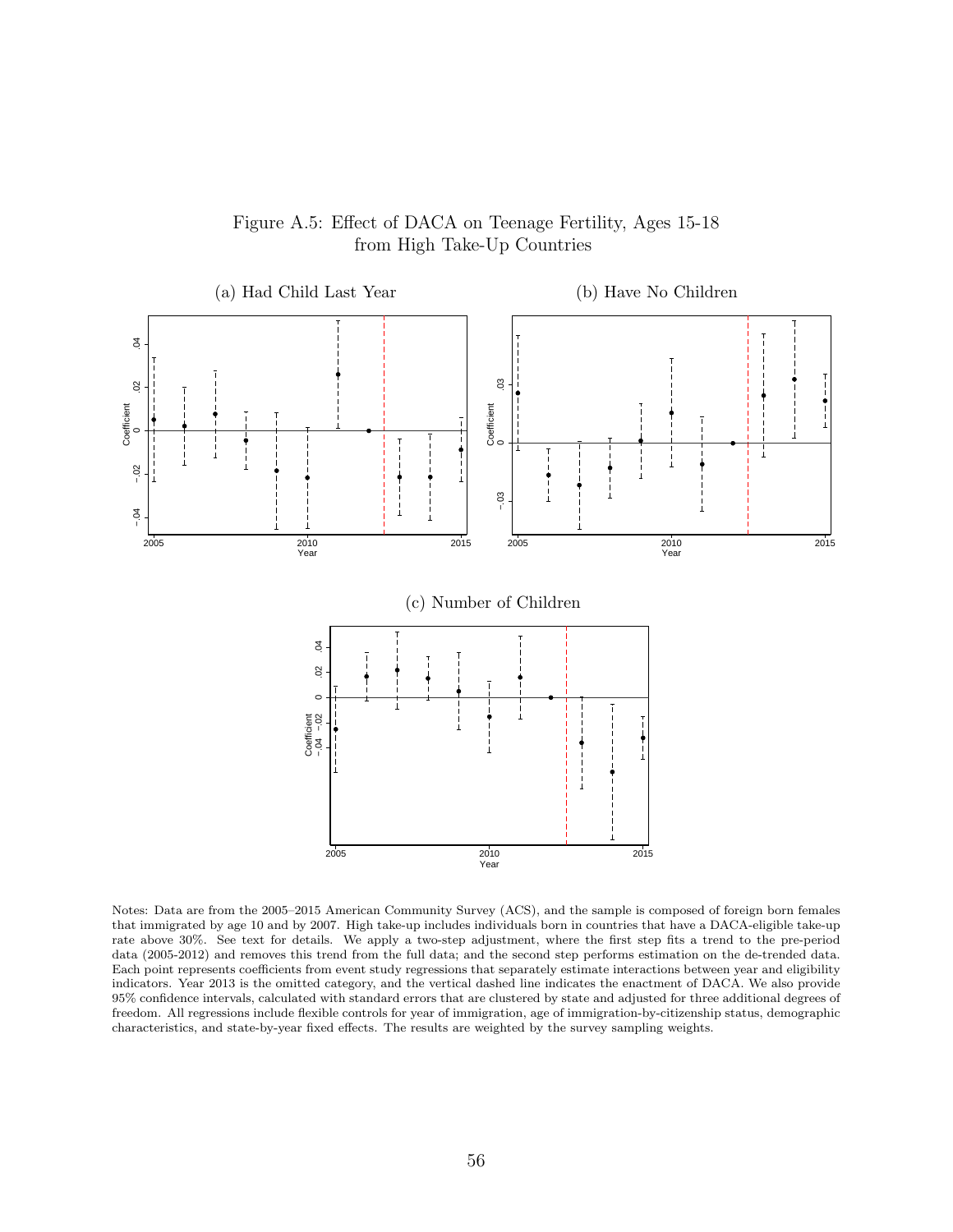

Figure A.6: Effect of DACA on Main Outcomes, Hispanics – Sensitivity to Trends

Notes: Data are from the 2005–2015 American Community Survey (ACS), and the sample is composed of foreign born individuals that immigrated by age 10 and by 2007. Each point represents coefficients from event study regressions that separately estimate interactions between year and eligibility indicators. Year 2011 is the omitted category, and the vertical dashed line indicates the enactment of DACA. Note that when analyzing fertility behavior, we consider 2013 and onward to be post treatment years. This is due to the fact that fertility decisions are made 9 months prior to reporting. We also provide 95% confidence intervals for our baseline (de-trended) specification, calculated with standard errors that are clustered by state and adjusted for three additional degrees of freedom. All regressions include flexible controls for year of immigration, age of immigration-by-citizenship status, demographic characteristics, and state-by-year fixed effects. The results are weighted by the survey sampling weights.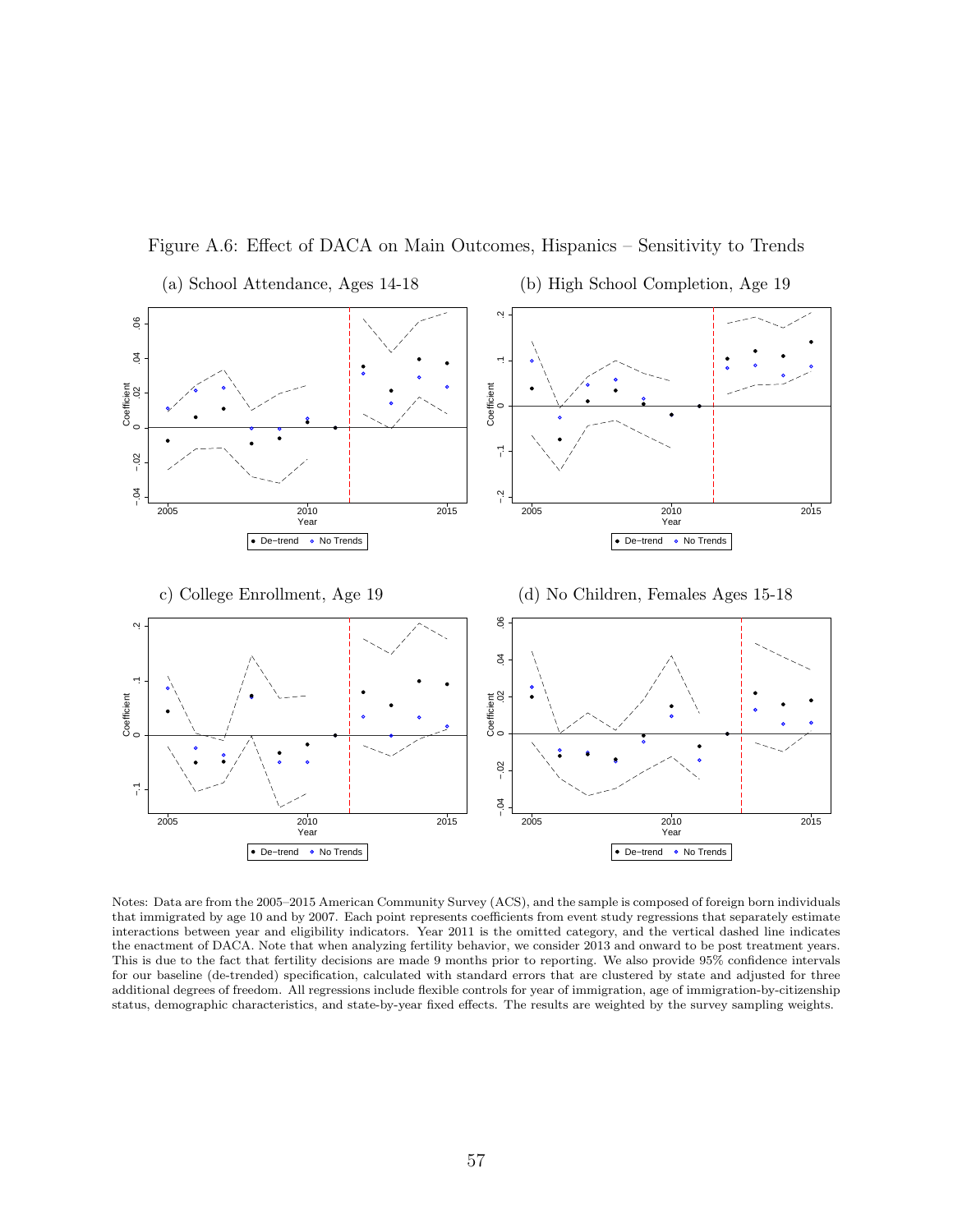Figure A.7: Permutation Tests of High School Completion and College Enrollment (a) High School Completion, Age 19



Notes: This figure shows two versions of permutation tests where we compare our estimated effect of DACA for the Hispanic sample (shown in the vertical red line) to placebo estimates from 1,000 samples where we randomly assign four years as "treated", and the remaining seven years as the pre-period. Version 1 estimates the real pre-trend using data from 2005-2011, removes this trend from the data, and then randomly assigns the four years of DACA. Version 2 first randomizes the four years of DACA, and then detrends the data using the seven years randomly assigned to be pre-treatment. The p-values from these two versions are 0.001 and 0.014 for high school completion, and 0.001 and 0.059 for college attendance.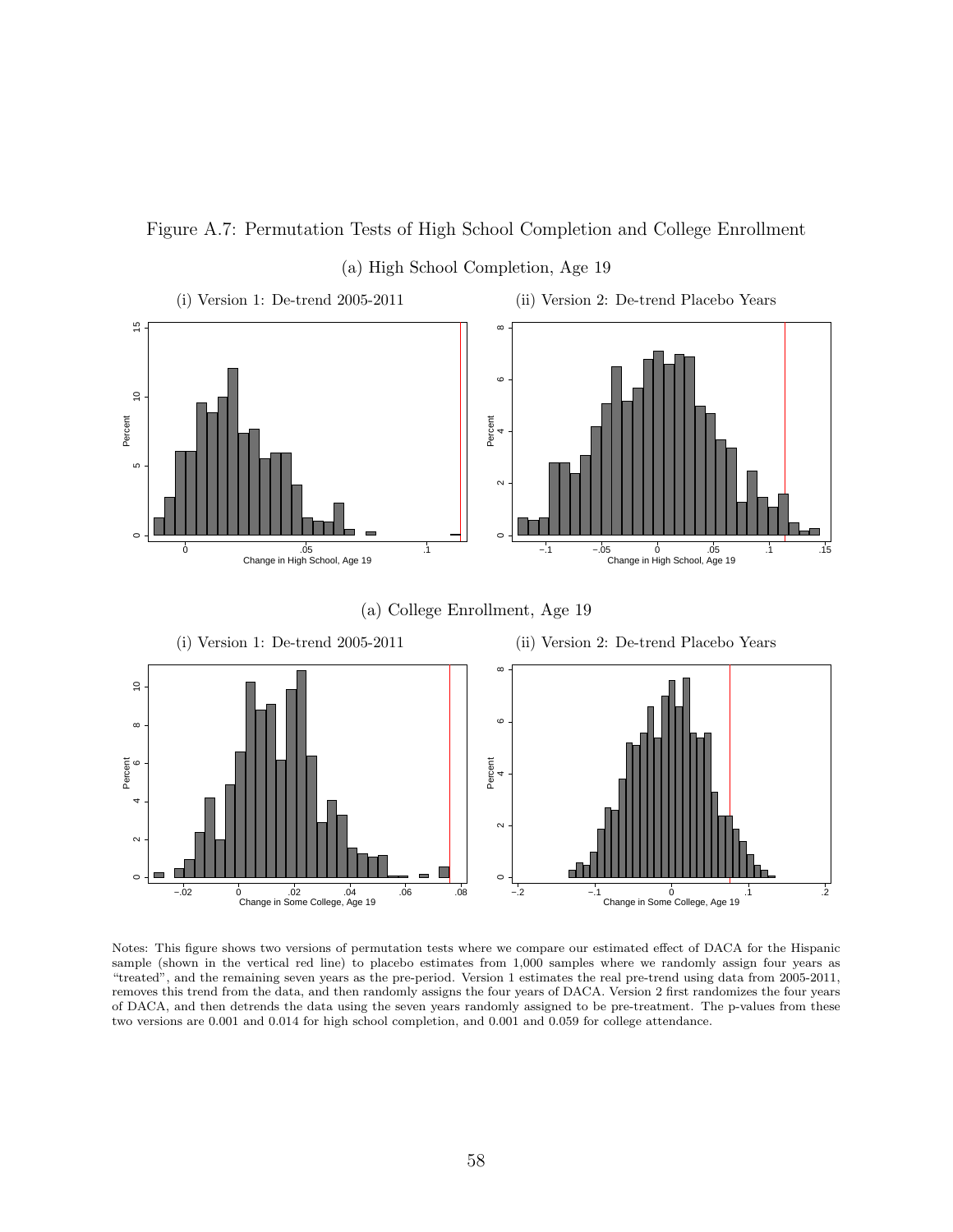|                                     | Eligible |         | Comparison Croups, riggs $14-22$ | Control           |             |
|-------------------------------------|----------|---------|----------------------------------|-------------------|-------------|
|                                     |          |         |                                  |                   |             |
|                                     | (1)      | (2)     | (3)                              | (4)               | (5)         |
|                                     | All      | All     | <b>US</b> Territories            | <b>US</b> Parents | Naturalized |
| A: Individual Characteristics       |          |         |                                  |                   |             |
| Female                              | 0.47     | 0.49    | 0.48                             | 0.50              | 0.50        |
| Current Age                         | 17.69    | 18.26   | 17.79                            | 17.90             | 18.57       |
| Age at Immigration                  | 5.13     | 3.81    | 4.17                             | 3.00              | 3.92        |
| Year of Immigration                 | 1995.57  | 1993.69 | 1994.62                          | 1993.43           | 1993.39     |
| Born in US Territory                | 0.00     | 0.24    | 1.00                             | 0.00              | 0.00        |
| Health Insurance                    | 0.24     | 0.42    | 0.49                             | 0.51              | 0.37        |
| English Primary Language            | 0.03     | 0.16    | 0.11                             | 0.36              | 0.12        |
| Poor English                        | 0.08     | 0.03    | 0.03                             | 0.02              | 0.04        |
| <b>B</b> : Family Characteristics   |          |         |                                  |                   |             |
| Parent(s) in HH, Ages $14-17$       | 0.92     | 0.93    | 0.92                             | $0.95\,$          | 0.94        |
| Single Mother HH, Ages 14-17        | 0.18     | 0.26    | 0.41                             | 0.21              | 0.20        |
| Parent(s) College                   | 0.07     | 0.19    | 0.14                             | 0.24              | 0.19        |
| Number of Siblings                  | 1.54     | 1.17    | 1.19                             | 1.08              | 1.20        |
| In Poverty                          | 0.32     | 0.22    | 0.36                             | 0.16              | 0.18        |
| Income to Poverty Ratio             | 1.64     | 2.26    | 1.82                             | 2.60              | 2.35        |
| Food Stamp Recipient in HH          | 0.18     | 0.19    | 0.37                             | 0.12              | 0.13        |
| C: Outcomes                         |          |         |                                  |                   |             |
| School Attendance, Ages 14-18       | 0.87     | 0.91    | 0.89                             | 0.93              | 0.91        |
| School Attendance, Ages 19-22       | 0.33     | 0.49    | 0.38                             | $0.55\,$          | 0.51        |
| High School Completion, Ages 19-22  | 0.70     | 0.85    | 0.75                             | 0.87              | 0.88        |
| College Enrollment, Ages 19-22      | 0.31     | 0.51    | 0.37                             | 0.57              | 0.55        |
| Had Child in Year Prior, Ages 15-18 | 0.02     | 0.02    | 0.02                             | 0.01              | 0.01        |
| Number of Children, Ages 15-18      | 0.04     | 0.02    | 0.02                             | 0.01              | 0.02        |
| Obs.                                | 39820    | 18714   | 4206                             | 3633              | 10875       |

<span id="page-58-0"></span>Table A.1: Pre-DACA Characteristics of Hispanic Treatment and Comparison Groups, Ages 14-22

Notes: Data are from the 2005–2011 American Community Survey (ACS). The sample is composed of Hispanic foreign born individuals ages 14 to 22 that immigrated by age 10 and by 2007. Average characteristics for DACA-eligible appear in column (1), the complete control group in column (2), the control group born in US territories in column (3), the control group born to American parents abroad in column (4), and the control group that gained citizenship through naturalization in column (5).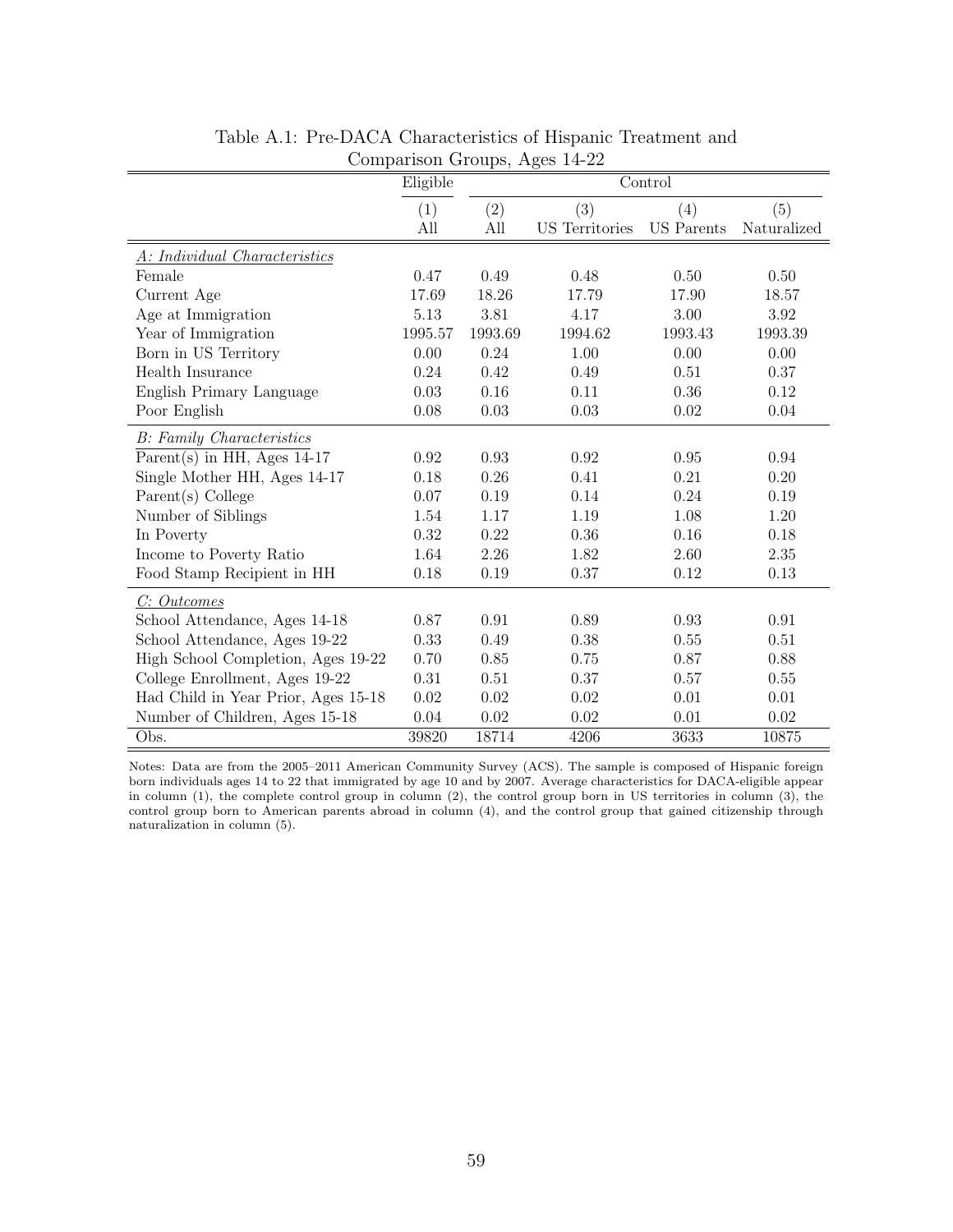|                                | Hispanic   |           | High Take-Up |          |
|--------------------------------|------------|-----------|--------------|----------|
| A: Age 19                      |            |           |              |          |
| Eligible*Post                  | $0.076**$  | 0.030     | $0.099***$   | 0.070    |
|                                | (0.032)    | (0.056)   | (0.033)      | (0.053)  |
| Eligible*Post*In State Tuition |            | 0.084     |              | 0.053    |
|                                |            | (0.071)   |              | (0.060)  |
| Individuals                    | 10252      | 10252     | 9173         | 9173     |
|                                |            |           |              |          |
| $B: Age 19-22$                 |            |           |              |          |
| $Eligible*Post$                | $0.041***$ | $-0.001$  | $0.047***$   | 0.005    |
|                                | (0.015)    | (0.017)   | (0.015)      | (0.025)  |
| Eligible*Post*In State Tuition |            | $0.058**$ |              | $0.055*$ |
|                                |            | (0.026)   |              | (0.030)  |
| Individuals                    | 38704      | 38704     | 34768        | 34768    |

Table A.2: Effect of DACA on College Enrollment – By Presence of In-State Tuition Policies

Notes: In-state tuition laws taken from [Mendoza and Shaikh](#page-35-0) [\(2015\)](#page-35-0). Data are from the 2005–2015 American Community Survey (ACS), and the sample is composed of foreign born individuals that immigrated by age 10 and by 2007. High take-up includes individuals born in countries that have a DACA-eligible take-up rate above 30%. See text for details. We apply a two-step adjustment, where the first step fits a trend to the pre-period data (2005-2011) and removes this trend from the full data; and the second step performs estimation on the detrended data. The dependent variable is college enrollment, and post is an indicator for 2012 or after. All regressions include flexible controls for year of immigration, age of immigrationby-citizenship status, demographic characteristics, and state-by-year fixed effects. The results are weighted by the survey sampling weights. Standard errors, shown in parentheses, are clustered by state and adjusted for three additional degrees of freedom. \*  $p<0.10$ , \*\*  $p<0.05$ , \*\*\*  $p<0.01$ .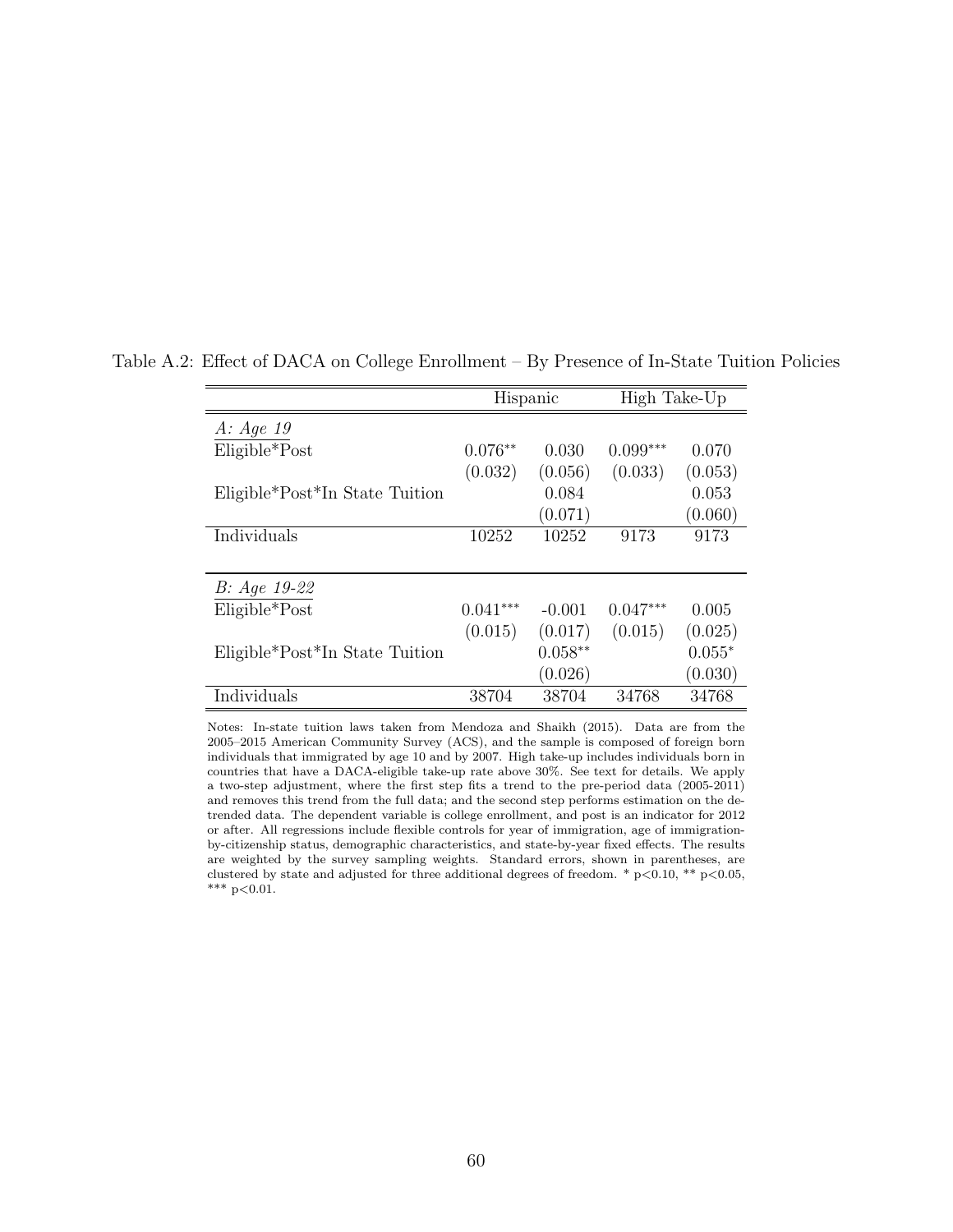|                 |          |             | Table 11.0. Entered to DITCIT on Terminal Three High Denote |              |             |               |  |
|-----------------|----------|-------------|-------------------------------------------------------------|--------------|-------------|---------------|--|
|                 |          | Hispanic    |                                                             | High Take-Up |             |               |  |
|                 | Child LY | No Children | Num. Children                                               | Child LY     | No Children | Num. Children |  |
| $A: Age 19-22$  |          |             |                                                             |              |             |               |  |
| $Eligible*Post$ | $-0.000$ | $-0.000$    | 0.026                                                       | 0.003        | 0.000       | 0.023         |  |
|                 | (0.010)  | (0.016)     | (0.024)                                                     | (0.011)      | (0.015)     | (0.023)       |  |
| Mean Y          | 0.109    | 0.748       | 0.362                                                       | 0.110        | 0.746       | 0.366         |  |
| Individuals     | 18433    | 18501       | 18501                                                       | 16510        | 16574       | 16574         |  |
| $B: Age 23-30$  |          |             |                                                             |              |             |               |  |
| $Eligible*Post$ | $-0.002$ | $-0.022*$   | 0.034                                                       | 0.008        | $-0.051***$ | $0.076**$     |  |
|                 | (0.011)  | (0.013)     | (0.041)                                                     | (0.010)      | (0.012)     | (0.033)       |  |
| Mean Y          | 0.116    | 0.463       | 1.054                                                       | 0.117        | 0.467       | 1.044         |  |
| Individuals     | 27671    | 27736       | 27736                                                       | 24170        | 24235       | 24235         |  |

Table A.3: Effect of DACA on Fertility After High School

Notes: Data are from the 2005–2015 American Community Survey (ACS). The sample is composed of foreign born females that immigrated by age 10 and by 2007. High take-up includes individuals born in countries that have a DACA-eligible take-up rate above 30%. See text for details. We apply a two-step adjustment, where the first step fits a trend to the pre-period data (2005-2012) and removes this trend from the full data; and the second step performs estimation on the de-trended data. The dependent variables are indicators for having had a child last year, having no children, and total number of children, and post is an indicator for 2013 or after. All regressions include flexible controls for year of immigration, age of immigration-by-citizenship status, demographic characteristics, and state-by-year fixed effects. The results are weighted by the survey sampling weights. Standard errors, shown in parentheses, are clustered by state and adjusted for three additional degrees of freedom. \* p<0.10, \*\* p<0.05, \*\*\* p<0.01.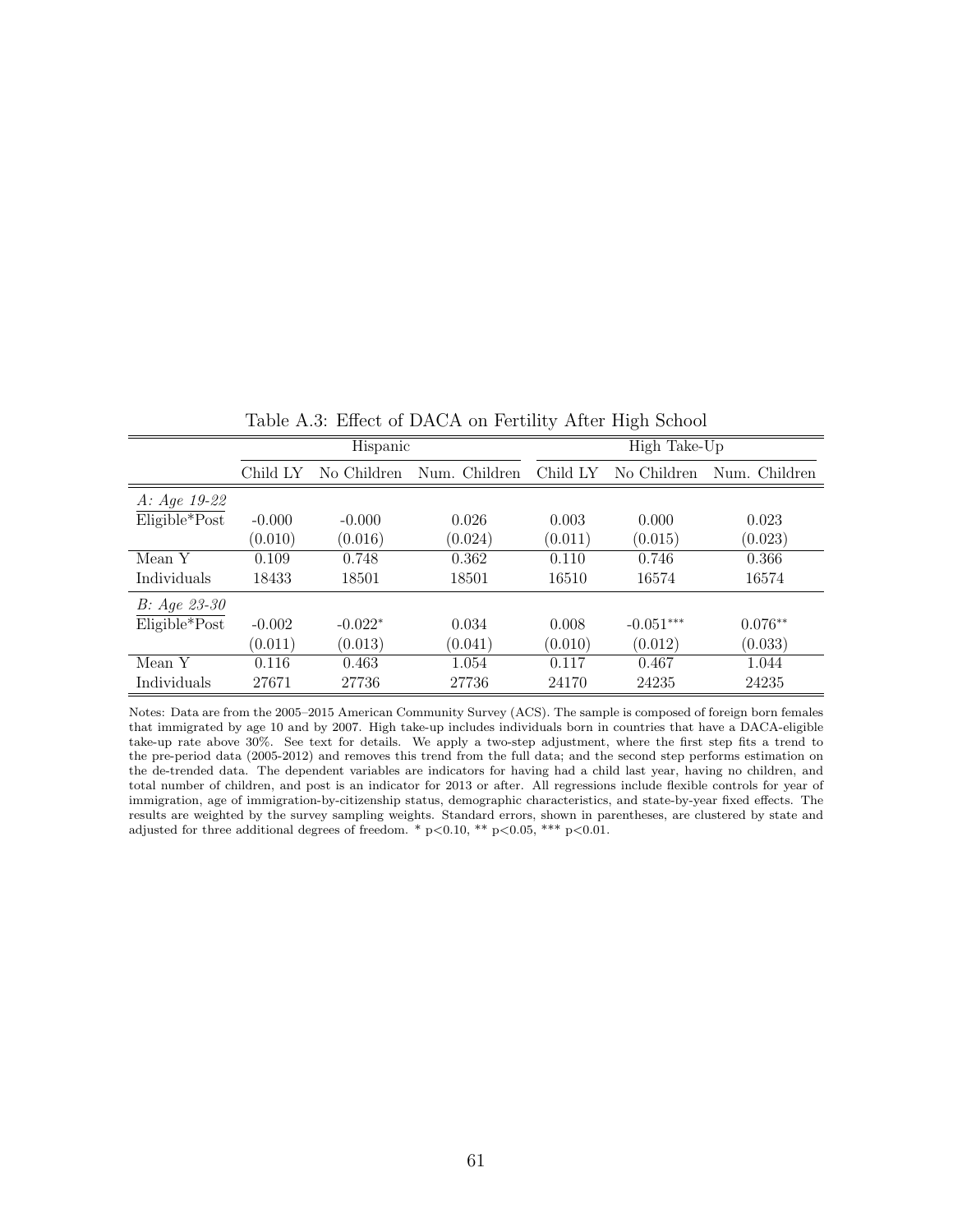|                                   | Hispanic   |              |            | High Take-Up |              |            |  |
|-----------------------------------|------------|--------------|------------|--------------|--------------|------------|--|
|                                   | De-Trend   | Linear Trend | No Trend   | De-Trend     | Linear Trend | No Trend   |  |
| A: School Attendance, Ages 14-18  |            |              |            |              |              |            |  |
| $Eligible*Post$                   | $0.033***$ | $0.031*$     | $0.016**$  | $0.041***$   | $0.041***$   | $0.025***$ |  |
|                                   | (0.008)    | (0.018)      | (0.007)    | (0.007)      | (0.015)      | (0.008)    |  |
| Mean Y                            | 0.891      | 0.891        | 0.891      | 0.889        | 0.889        | 0.889      |  |
| Individuals                       | 54015      | 54015        | 54015      | 48359        | 48359        | 48359      |  |
| B: High School Completion, Age 19 |            |              |            |              |              |            |  |
| Eligible*Post                     | $0.114***$ | $0.107*$     | $0.061***$ | $0.118***$   | $0.120**$    | $0.086***$ |  |
|                                   | (0.025)    | (0.058)      | (0.022)    | (0.029)      | (0.059)      | (0.024)    |  |
| Mean Y                            | 0.747      | 0.747        | 0.747      | 0.741        | 0.741        | 0.741      |  |
| Individuals                       | 10252      | 10252        | 10252      | 9173         | 9173         | 9173       |  |
| C: College Enrollment, Age 19     |            |              |            |              |              |            |  |
| $Eligible*Post$                   | $0.076**$  | 0.070        | 0.026      | $0.099***$   | 0.100        | $0.057*$   |  |
|                                   | (0.032)    | (0.068)      | (0.027)    | (0.033)      | (0.077)      | (0.029)    |  |
| Mean Y                            | 0.350      | 0.350        | 0.350      | 0.343        | 0.343        | 0.343      |  |
| Individuals                       | 10252      | 10252        | 10252      | 9173         | 9173         | 9173       |  |
| D: Have No Children, Ages 15-18   |            |              |            |              |              |            |  |
| $Eligible*Post$                   | $0.019***$ | $0.019*$     | 0.011      | $0.027***$   | $0.027*$     | $0.014*$   |  |
|                                   | (0.007)    | (0.011)      | (0.008)    | (0.008)      | (0.014)      | (0.008)    |  |
| Mean Y                            | 0.957      | 0.957        | 0.957      | 0.955        | 0.955        | 0.955      |  |
| Individuals                       | 20845      | 20845        | 20845      | 18614        | 18614        | 18614      |  |

Table A.4: Effect of DACA on Main Outcomes, Hispanics – Sensitivity to Trends

Notes: Data are from the 2005–2015 American Community Survey (ACS), and the sample is composed of foreign born individuals that immigrated by age 10 and by 2007. High take-up includes individuals born in countries that have a DACA-eligible take-up rate above 30%. See text for details. All regressions include flexible controls for year of immigration, age of immigration-by-citizenship status, demographic characteristics, and state-by-year fixed effects. The results are weighted by the survey sampling weights. Standard errors, shown in parentheses, are clustered by state and adjusted for three additional degrees of freedom.  $*$  p<0.10, \*\*  $p<0.05$ , \*\*\*  $p<0.01$ .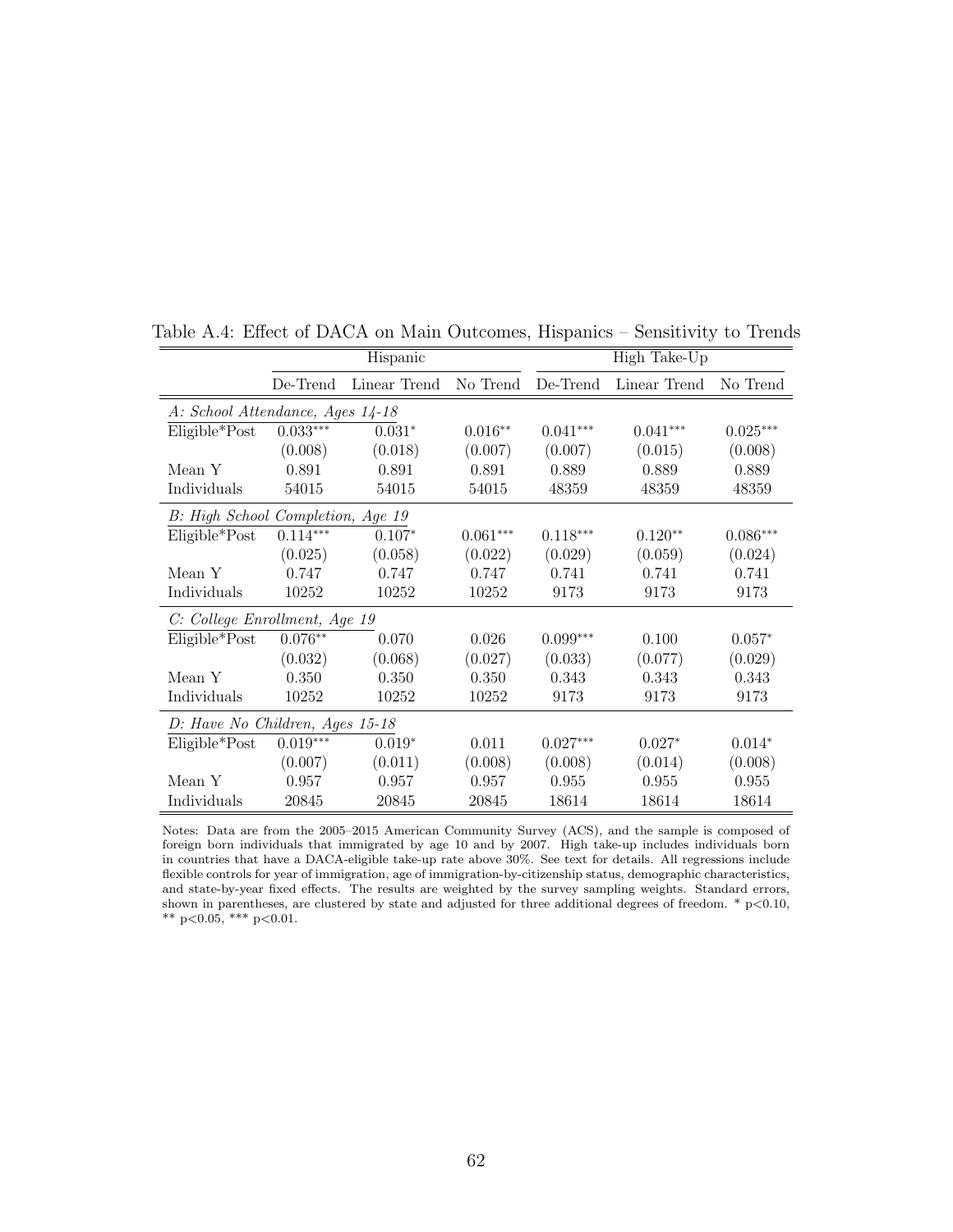# B Appendix: Calculation of Undocumented Population and Deportation Risk Analysis

### B.1 Back-of-the-Envelope Calculation of the Undocumented Population

Our goal in this section is primarily to understand the frequency with which non-citizens are undocumented among the Hispanic population. For context, we also calculate the share of non-citizens with legal status and the share of the undocumented that are Hispanic.

Unfortunately, data are not always available at the level of aggregation that we need for these calculations, therefore we must make a few approximations to get close to these statistics.

- 1. We use the number of non-citizen Hispanics from the fourteen most common countries of origin to approximate the total number of Hispanic non-citizens. Immigrants from these countries account for 95% of all Hispanics in the US [\(Flores,](#page-34-0) [2017;](#page-34-0) [Passel and](#page-35-1) [Cohn,](#page-35-1) [2014\)](#page-35-1).
- 2. We use the share of undocumented among non-citizens from Latin America (LA) (Central America, South America, and the Caribbean) to approximate the share of undocumented among Hispanic non-citizens. We estimate that Latin American immigrants account for at least 94% of all Hispanic immigrants [\(Flores,](#page-34-0) [2017;](#page-34-0) [Passel and Cohn,](#page-35-1)  $2014)$ .<sup>[45](#page-0-0)</sup>

Using these estimates, we calculate:

 $\circ$  72\% of Hispanic non-citizens are undocumented, as:  $\frac{8.75M \text{ undocumented from LA}}{12.2M \text{ non-citizens from LA}} = 0.72$ . Source: Hispanic Origin Profiles table of [Flores](#page-34-0) [\(2017\)](#page-34-0) and Table 2.1 of [Passel and Cohn](#page-35-1) [\(2014\)](#page-35-1).

 $\circ$  55% of non-citizens have legal status, as  $1 - \frac{11.2M \text{ undocumented}}{(42.5M \text{ foreign born}-17.8M \text{ citizens})} = 0.55$ . Source: Figure 5.8 of [NW, Washington and Inquiries](#page-35-2) [\(2015\)](#page-35-2).

 $\circ$  78% of the undocumented population are Hispanic, as  $\frac{8.75M \text{ undocumented from LA}}{11.2M \text{ undocumented}} = 0.78$ . Source: Table 2.1 of [Passel and Cohn](#page-35-1) [\(2014\)](#page-35-1).

<sup>&</sup>lt;sup>45</sup>We use data from the fourteen most common countries of origin for Hispanic immigrants to calculate this. Among this group, 99% of Hispanic immigrants are from Latin America.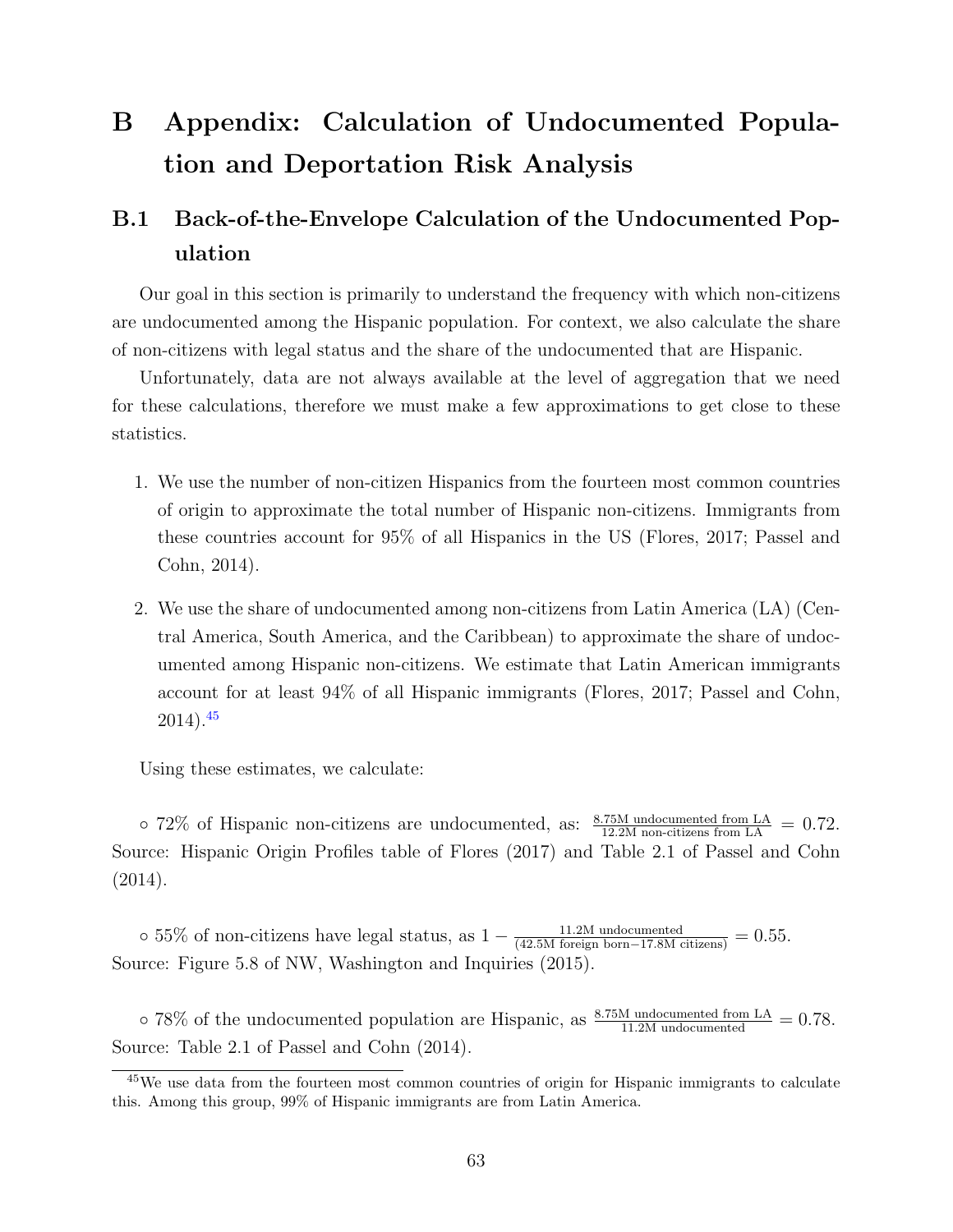#### B.2 Deportation Risk Analysis

To measure the risk of deportation in each state, we obtained publicly available Immigration and Customs Enforcement data on aggregate deportations maintained by the Transactional Records Access Clearinghouse.[46](#page-0-0) We obtain the annual deportation rate as the number of interior deportations by state of departure in each fiscal year from 2005-2011 divided by the noncitizen population aged 10-30 in each state, calculated from the ACS. We then take the average of the deportation rate over the 2005-2011 period to create a single pre-DACA measure of deportation risk that we assign to each individual in the ACS based on their current state of residence.

Figure [B.1](#page-51-0) ranks states according to this measure of deportation risk. A select few states have very large deportation rates; Louisiana (31%) being the highest, followed by Arizona, Washington DC, and Texas (8% to 12%). The remaining states have deportation rates deportation rates that fall between 0% and 3%. Because the variation in deportation risk is concentrated in a handful of states, we use a flexible estimation strategy in which we impose no parametric relationship between deportation risk and the impact of DACA, instead visually inspecting for such a relationship.

Our difference-in-difference estimator extends our baseline regression model to allow the coefficient on PostxEligible to vary for each. We also include the two-way interactions of state and eligibility indicators. We then plot state-specific treatment effects in order of the state deportation risk, along with 95% confidence intervals in Figure [B.2.](#page-52-0) Marker size is proportional to the size of the state's non-citizen population.

<sup>46</sup>Data retrieved from <http://trac.syr.edu/phptools/immigration/removehistory/>.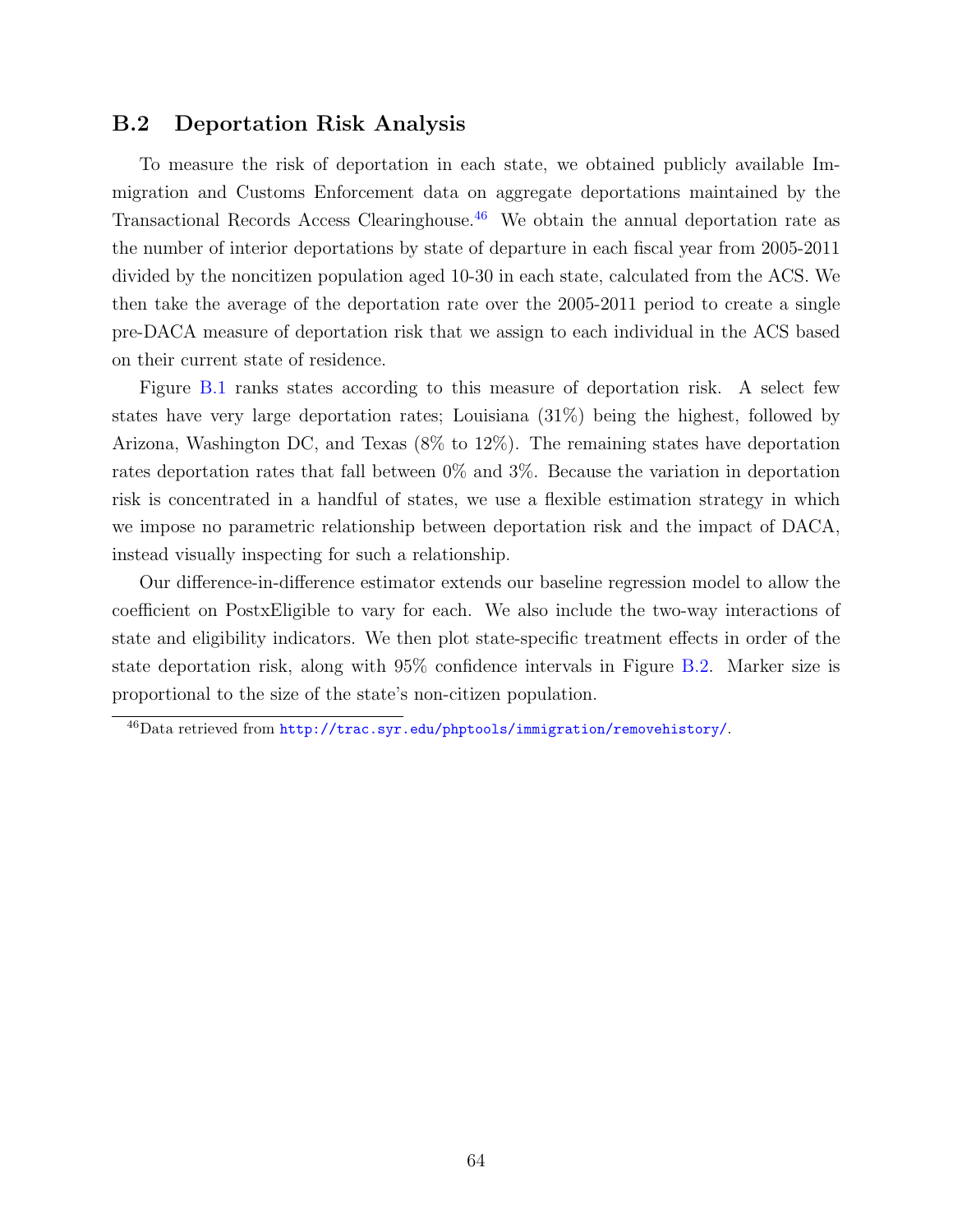

Figure B.1: Deportation Rate by State Prior to DACA

Notes: Figure shows the deportation rate within each state prior to DACA. We define the deportation rate as the number of interior deportations by state of departure in each fiscal year from 2005-2011, obtained from the Transactional Records Access Clearinghouse, divided by the noncitizen population aged 10-30 in each state, calculated from the ACS.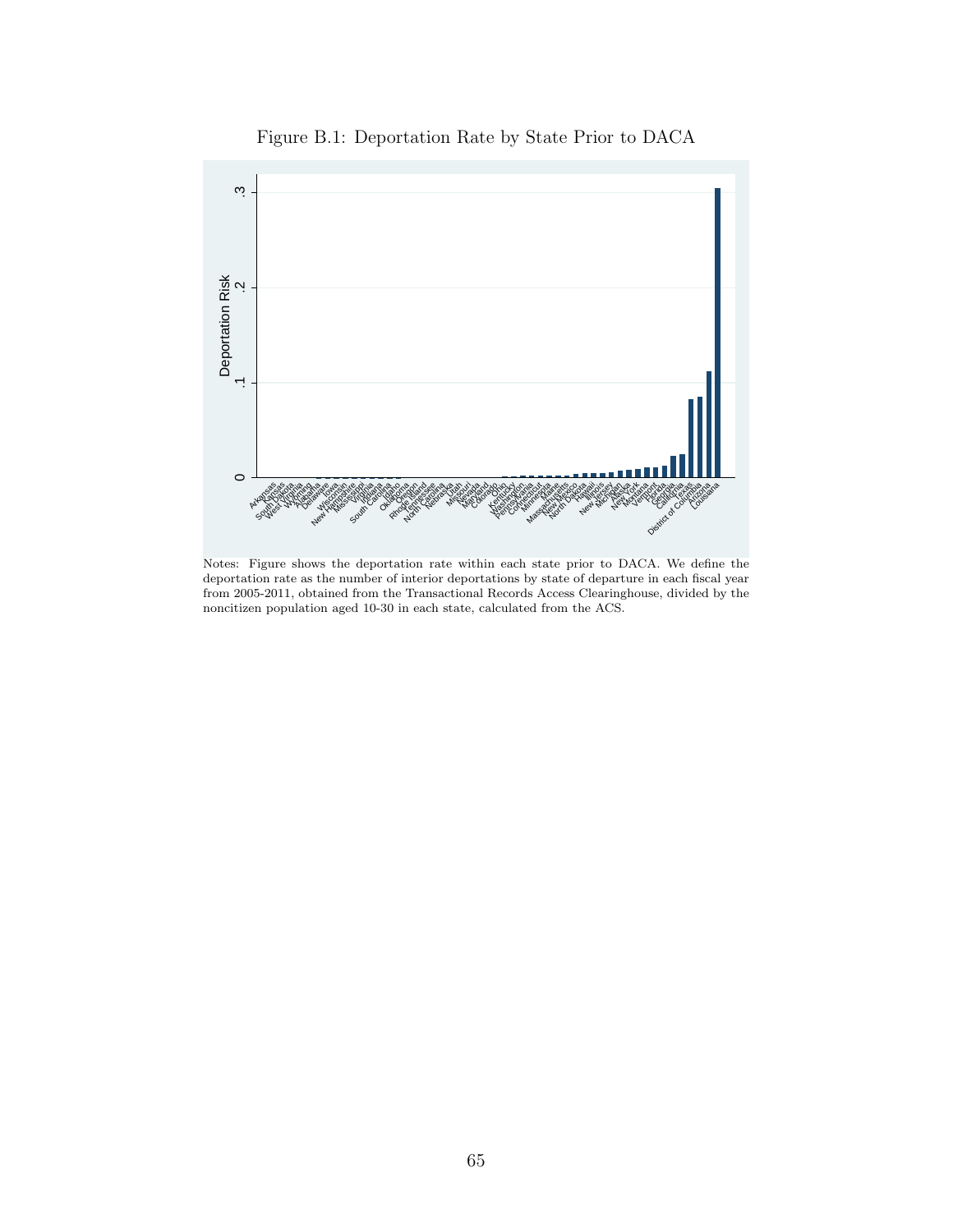Figure B.2: Does DACA have Larger Effects on Hispanic Schooling in States with Higher Deportation Risk?



Notes: Data are from the 2005–2015 American Community Survey (ACS), and the sample is composed of foreign born Hispanics that immigrated by age 10 and by 2007. We apply a two-step adjustment, where the first step fits a trend to the pre-period data (2005-2011) and removes this trend from the full data; and the second step performs estimation on the de-trended data. Each point represents coefficients from difference-in-difference regressions that estimate the coefficient on the interaction between eligibility, post, and state of residence. States are placed in ascending ordered according to their baseline deportation risk, which is calculated as the number of interior deportations by state of departure in each fiscal year from 2005-2011, obtained from the Transactional Records Access Clearinghouse, divided by the noncitizen population aged 10-30 in each state, calculated from the ACS. We also provide 95% confidence intervals, calculated with standard errors that are clustered by state and adjusted for three additional degrees of freedom. Regression includes flexible controls for year of immigration, age of immigration-bycitizenship status, demographic characteristics, state-by-year fixed effects, and state by eligibility fixed effects. The results are weighted by the survey sampling weights.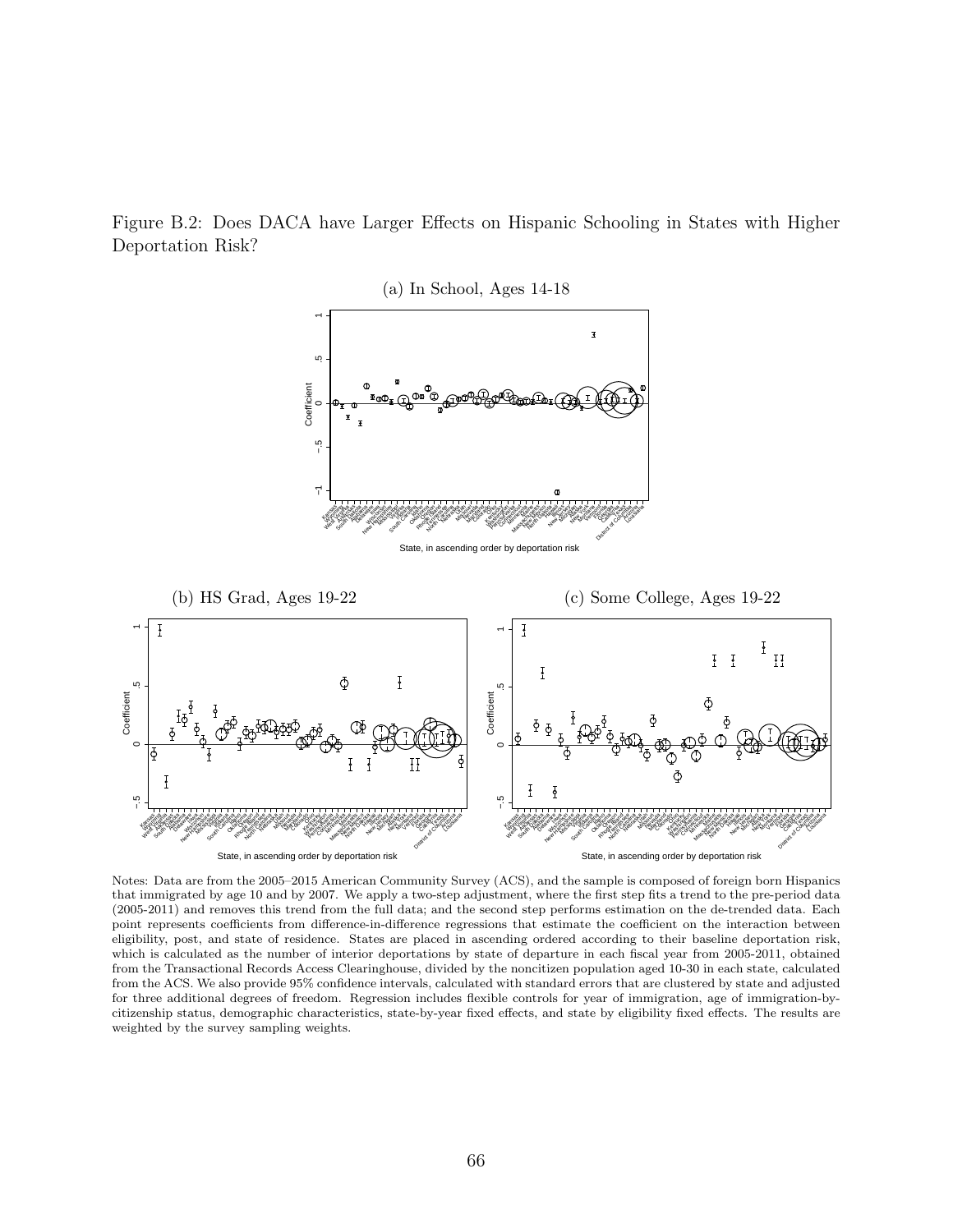## <span id="page-66-0"></span>C Appendix: Extended Conceptual Framework and Elasticity Estimation

In this section, we include a formal representation of the framework described briefly in Section [3](#page-8-0) and derive implications of the framework for education decisions. Schooling levels are denoted by s and include high school drop out  $(D)$ , high school diploma  $(HS)$ , and some college  $(C)$ , respectively. O represents the country of origin, and in the U.S. *n* indicates undocumented status, and  $\ell$  indicates legal status.

#### <span id="page-66-1"></span>C.1 Set-Up

Consider an undocumented youth deciding whether to drop out immediately, continue school for only one additional year and obtain a high school diploma, or to commit to enrolling in college after high school. Additionally, he anticipates two different states of the world during his working life: one in which he remains in the U.S. and another in which he is deported to his country of origin.

The expected lifetime earnings are the sum of yearly wages in the U.S. and yearly wages in their country of origin, weighted by the expected years of work in the U.S. versus expected years of work in the country of origin.<sup>[47](#page-0-0)</sup> If an individual drops out of high school, he works the maximum number of years, equal to the difference between retirement age and his current age, T; otherwise, his working years are equal to  $T - \alpha$ , where  $\alpha$  is the number of years spent in additional schooling. When we empirically estimate life time earnings, we assume  $T = 43$ , the difference between age 18 and 60,  $\alpha = 1$  if an individual chooses to complete high school, and  $\alpha = 2$  if an individual chooses to attend some college.<sup>[48](#page-0-0)</sup>

Given a deportation risk, d, the expected number of years spent working in the US is the cumulative probability that they are not deported, given by  $Y_{\tau}^{US} = \sum_{t=\alpha}^{T} (1 - d_{\tau})^t$ . The number of years spent working in one's country of origin is then  $T - \alpha - Y_{\tau}^{US}$ . For simplicity, we assume yearly wages are static and can hence describe expected lifetime earnings for different each status and schooling combination. We also abstract from discounting to have a more parsimonious model, but following the literature account for a 5% discount factor in our empirical estimates.<sup>[49](#page-0-0)</sup> The expected lifetime earnings before ( $\tau = 0$ ) and after ( $\tau = 1$ )

 $^{47}$ It is worth mentioning that we have not explicitly included the nontrivial tuition costs of college in this framework, but to the extent college tuition remains unchanged after DACA, introducing a fixed college tuition cost would lead to the same result.

<sup>&</sup>lt;sup>48</sup>We assign the wage associated with some college after one year of college to match our empirical work, where we will measure college attendance as having attended at least one year of college.

<sup>&</sup>lt;sup>49</sup>For example, to incorporate a discount rate r for wages prior to DACA we set  $\omega_0^s = \sum_{t=\alpha}^T \frac{w^{O,s}}{(1+r)}$  $\frac{w^{0,s}}{(1+r)^t} \cdot [1 (1-d_{\tau})^t$  +  $\frac{w^{n,s}}{(1+r)}$  $\frac{w^{n,s}}{(1+r)^t} \cdot (1-d_{\tau})^t.$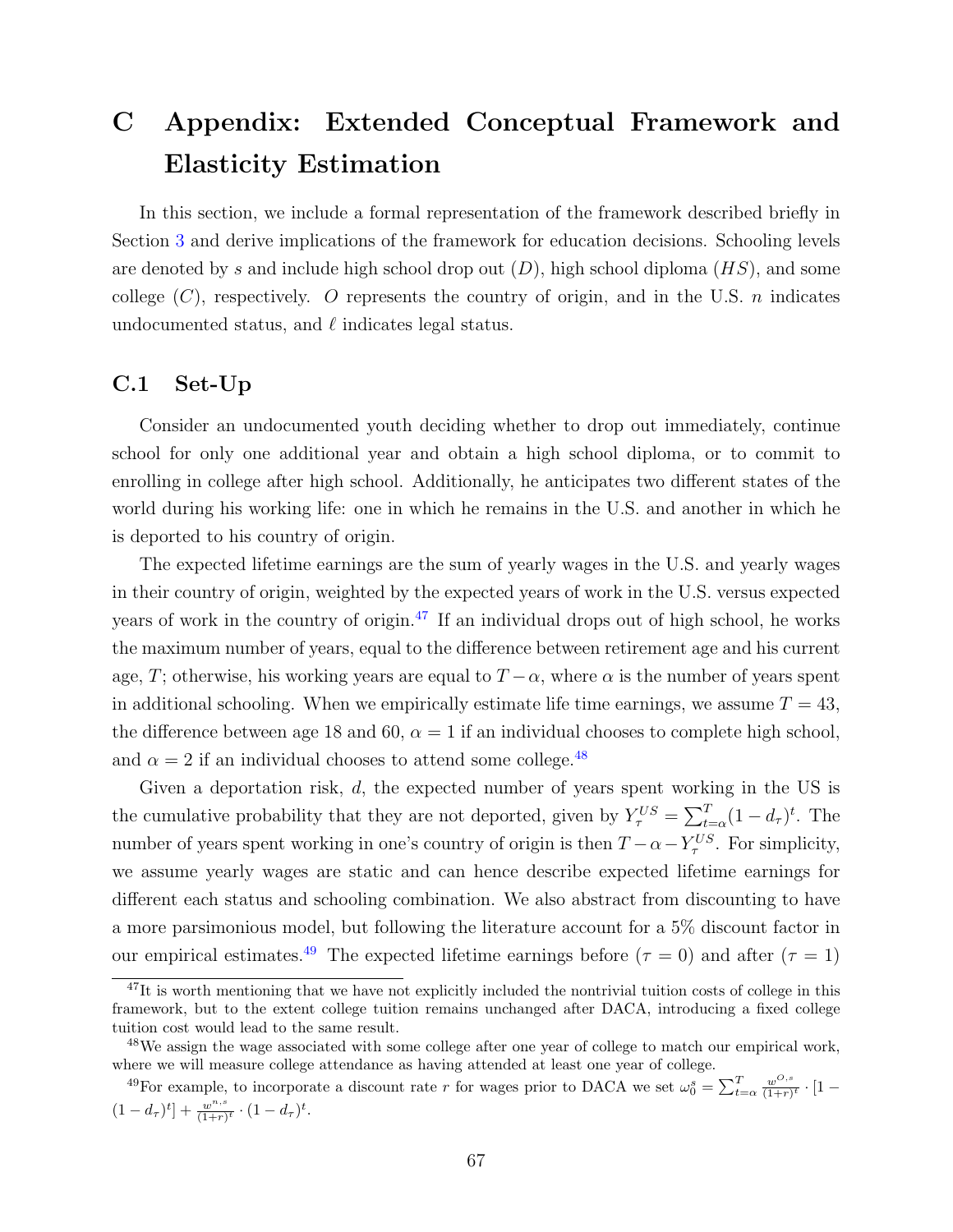DACA are:

$$
\omega_0^s = w^{O,s} \cdot Y_0^O + w^{n,s} \cdot Y_0^{US}
$$
  

$$
\omega_1^s = w^{O,s} \cdot Y_1^O + w^{\ell,s} \cdot Y_1^{US}
$$

We assume that the policy affected the anticipated years of work in the U.S. and in the origin country by lowering the deportation risk  $(Y_1^{US} > Y_0^{US})$ , and also allowing individuals to earn higher wages associated with legal status in the U.S.  $(w^{\ell,s} > w^{n,s})$ . We ignore any general equilibrium changes in market wages for any education level in either the U.S. or abroad. Additionally, we assume high school dropouts do not see any change in deportation risk and cannot access legal wages since choosing to they are ineligible for DACA. Hence, the expected lifetime wages of a high school dropout are equivalent before and after DACA,

$$
\omega_1^D = \omega_0^D = w^{O,D} \cdot Y_0^O + w^{n,D} \cdot Y_0^{US}
$$

The youth arrives at his decision by comparing expected lifetime earnings under each schooling decision and status, and choosing the option that yields the highest net benefit. Specifically, he decides to finish high school if  $\omega_{\tau}^{HS} - \omega_{\tau}^{D} > 0$ . He then enrolls in college if  $\omega_{\tau}^C - \omega_{\tau}^{HS} > 0.$ 

This setup allows us to conveniently analyze the expected impacts of DACA. First, DACA should increase the number of high school graduates if it increases the return to high school. In this simple framework, the return to high school is simply the difference between the dropout wage and the high school wage  $(\omega_{\tau}^{HS} - \omega_{\tau}^{D})$ . The *change* in the return to high school after DACA is,

$$
\begin{aligned} & (\omega_1^{HS} - \omega_1^D) - (\omega_0^{HS} - \omega_0^D) \\ & = (\omega_1^{HS} - \omega_0^D) - (\omega_0^{HS} - \omega_0^D), \text{ following from equation } C.1 \\ & = \omega_1^{HS} - \omega_0^{HS} \\ & = (w^{O,HS} \cdot Y_1^O + w^{\ell,HS} \cdot Y_1^{US}) - (w^{O,HS} \cdot Y_0^O + w^{n,HS} \cdot Y_0^{US}) \end{aligned}
$$

To further simply the expression we add and subtract  $Y_1^{US} \cdot w^{n,HS}$ ,

$$
= w^{O,HS} \cdot (Y_1^O - Y_0^O) + w^{n,HS} \cdot (Y_1^{US} - Y_0^{US}) + (w^{\ell,HS} - w^{n,HS}) \cdot Y_1^{US}
$$
  
=  $(w^{n,HS} - w^{O,HS}) \cdot (Y_0^O - Y_1^O) + (w^{\ell,HS} - w^{n,HS}) \cdot Y_1^{US}$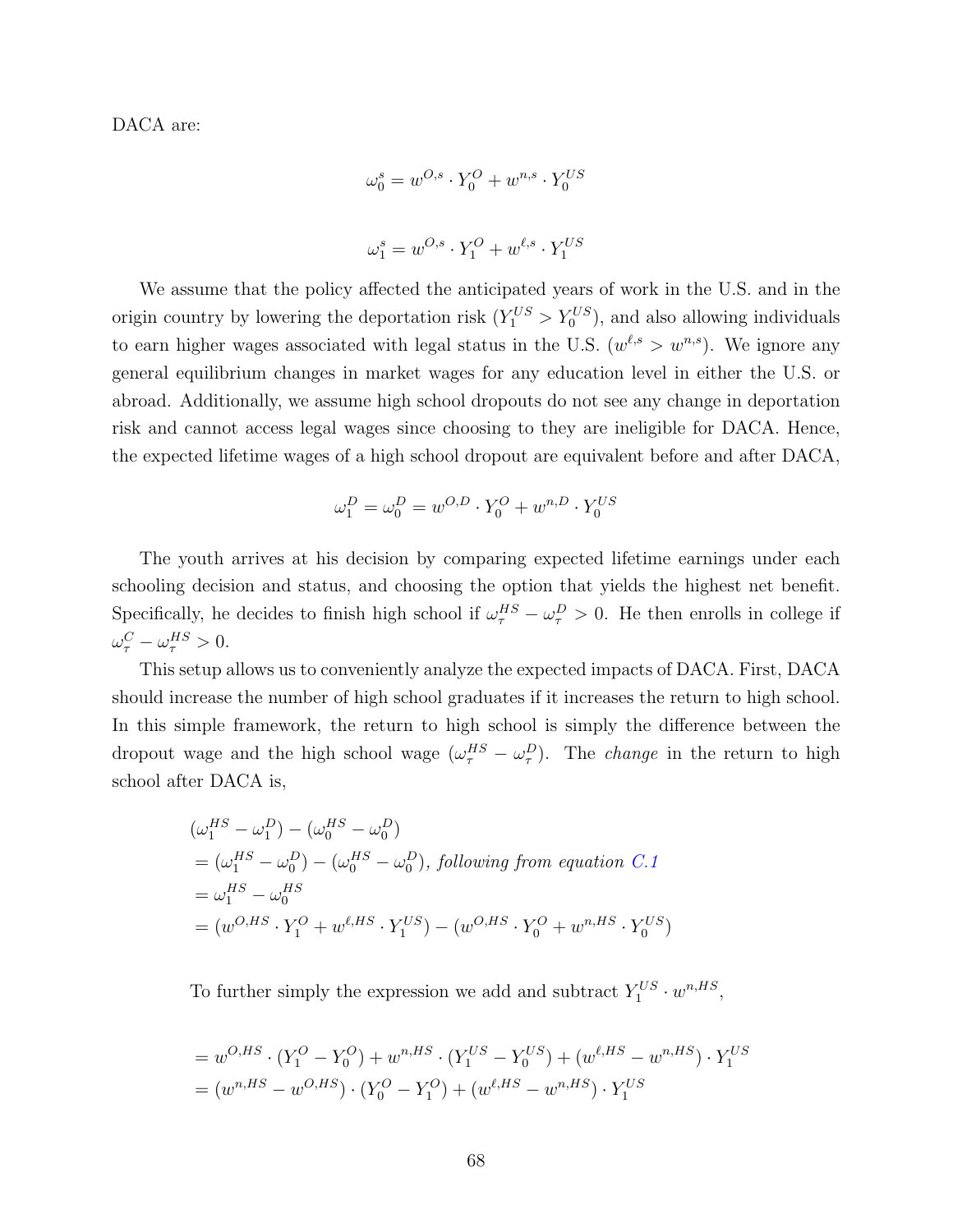The resulting expression elucidates two potential ways in which DACA may incentivize individuals to attain a high school diploma:

- 1. By changing the deportation risk, DACA affects the number of anticipated work years spent in the country of birth, and hence the number of expected years that undocumented individuals can earn U.S. wages rather than home country wages. DACA will thus incentivize high school graduation if  $Y_0^O - Y_1^O > 0$  and  $w^{n,HS} - w^{O,HS} > 0$ i.e. that individuals actually perceived a decline in deportation risk and decrease in expected work years abroad, and that the wages paid to undocumented high school graduates in the U.S. are greater than the wages they could earn as high school graduates abroad.
- 2. By providing work authorization, DACA allows individuals to earn the high school wages paid to those with legal status. This is a benefit that encourages high school graduation if  $w^{\ell,HS} - w^{n,HS} > 0$ .

Using the same framework, we can assess how DACA affects the decision to enroll in college. Specifically, we compare the returns to college – defined here as the difference between expected lifetime earnings associated with some college and a high school diploma – before and after DACA:

$$
(\omega_1^C - \omega_1^{HS}) - (\omega_0^C - \omega_0^{HS}) = (w^{O,C} \cdot Y_1^O + w^{\ell,C} \cdot Y_1^{US}) - (w^{O,HS} \cdot Y_1^O + w^{\ell,HS} \cdot Y_1^{US})
$$

$$
- (w^{O,C} \cdot Y_0^O + w^{n,C} \cdot Y_0^{US}) + (w^{O,HS} \cdot Y_0^O + w^{n,HS} \cdot Y_0^{US})
$$

$$
= (w^{O,C} - w^{O,HS}) \cdot Y_1^O + (w^{n,C} - w^{n,HS}) \cdot Y_1^{US}
$$

$$
- [(w^{O,C} - w^{O,HS}) \cdot Y_0^O + (w^{n,C} - w^{n,HS}) \cdot Y_0^{US}]
$$

Similar to before, we can further simplify the expression by adding and subtracting  $(w^{n, C}$  $w^{n,HS}$ )  $\cdot$   $Y_1^{US}$ ,

$$
= (w^{O,C} - w^{O,HS}) \cdot (Y_1^O - Y_0^O) + (w^{n,C} - w^{n,HS}) \cdot (Y_1^{US} - Y_0^{US})
$$
  
+ 
$$
[(w^{\ell,C} - w^{\ell,HS}) - (w^{n,C} - w^{n,HS})] \cdot Y_1^{US}
$$

$$
= [(w^{n,C} - w^{n,HS}) - (w^{O,C} - w^{O,HS})] \cdot (Y_0^O - Y_1^O)
$$
  
+ 
$$
[(w^{\ell,C} - w^{\ell,HS}) - (w^{n,C} - w^{n,HS})] \cdot Y_1^{US}
$$

Hence, simplification gives us a similar expression as before, where the last line follows from the fact that  $Y_1^{US} - Y_0^{US} = Y_0^O - Y_1^O$ .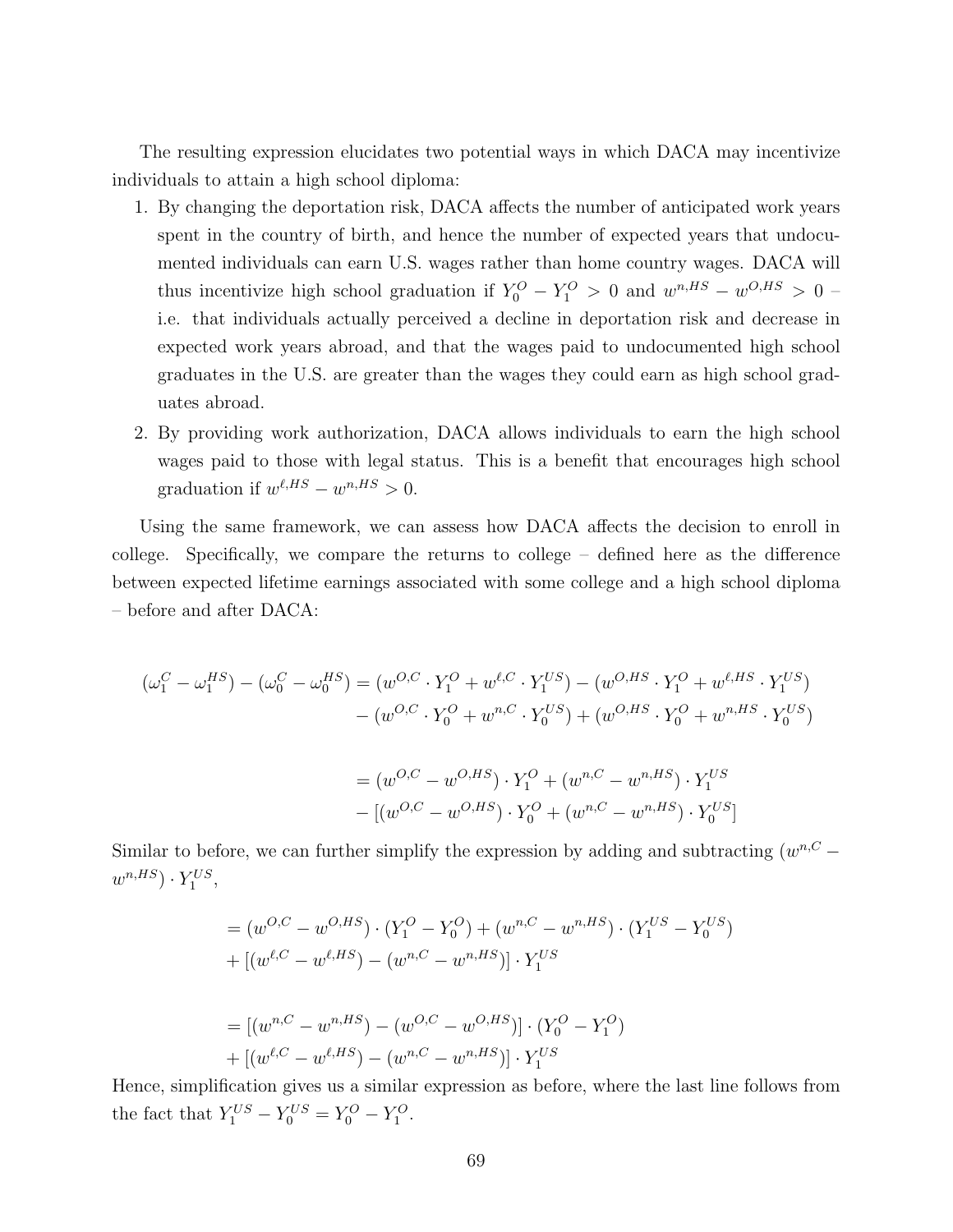We expect DACA to incentivize college enrollment in two distinct ways:

- 1. Similarly to above, DACA affects the number of expected years that undocumented individuals can earn the U.S. college wage premium. This will incentivize high school graduation if  $Y_0^O - Y_1^O > 0$  and  $(w^{n,C} - w^{n,HS}) - (w^{O,C} - w^{O,HS}) > 0$  - i.e. that individuals actually perceived a decline in deportation risk and decrease in expected work years abroad, and that the college wage premium paid to undocumented in the U.S. is greater than the college wage premium they could earn abroad.
- 2. By providing work authorization, DACA allows individuals to earn the college wage premium associated with legal status  $(w^{\ell,C} - w^{\ell,HS})$ , rather than the college wage premium associated with undocumented status  $(w^{n,C} - w^{n,HS})$ . This is a benefit that encourages college enrollment if  $(w^{\ell,C} - w^{\ell,HS}) - (w^{n,C} - w^{n,HS}) > 0$ .

To solidify this intuition, we illustrate the earnings-schooling profile before and after DACA in Figure [C.1.](#page-51-0) This figure illustrates the discrete increase in the return to high school after DACA and assumes that the returns to college also increase.



Figure C.1: Returns to Education, Before and After DACA

Notes: Figure shows hypothetical changes in returns to education due to DACA. The vertical axis measures wages, while the horizontal axis measures years of education.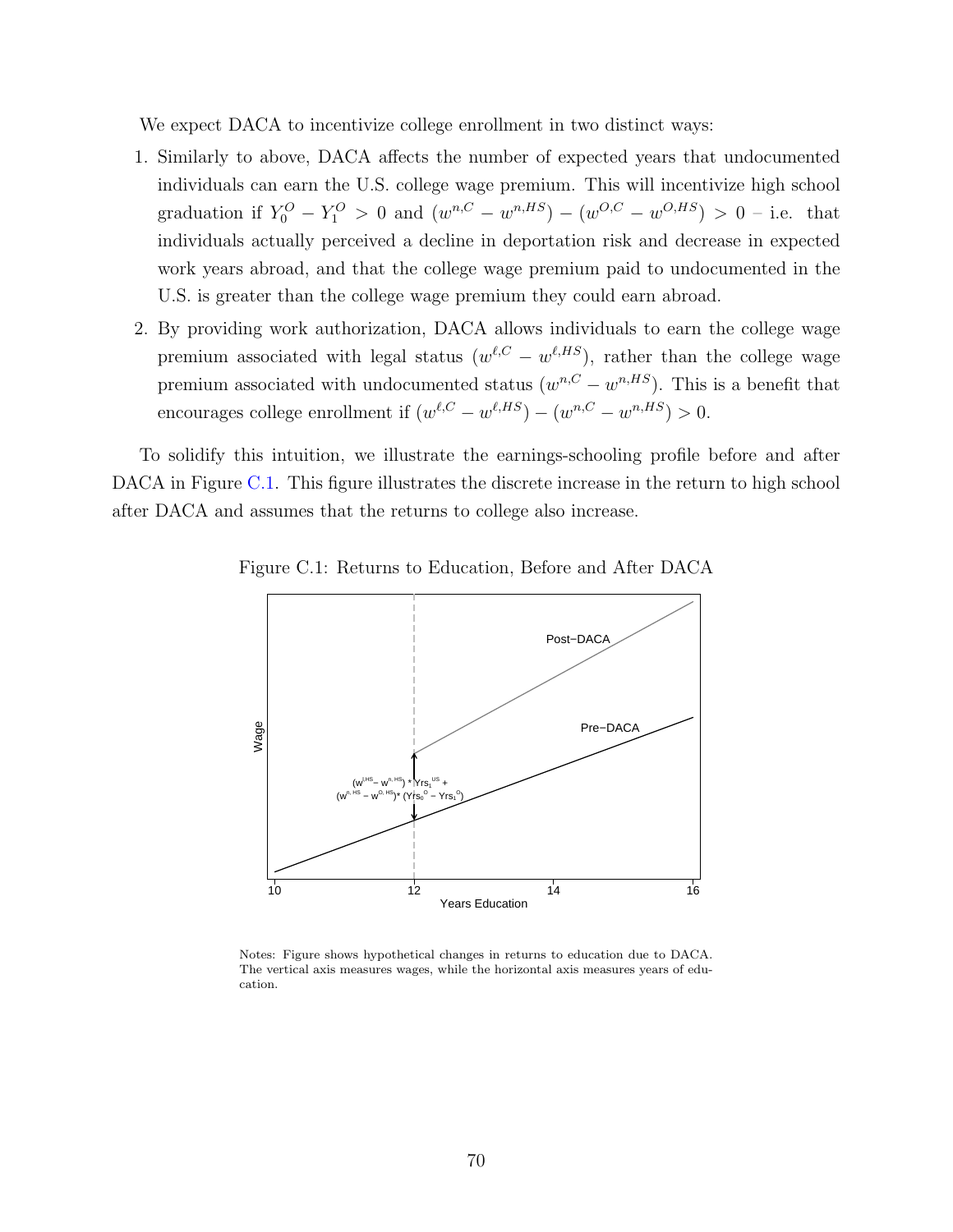#### C.2 Estimating the Elasticity of Schooling

In our estimation of the elasticity, we estimate life time earnings using this model with a few adjustments. First, we allow d to vary by age (18 to 24, 25 to 34, 35 to 44, 45 to 54, and 55 to 60) and sex based on the tabulations of deportations. Second, we calculate  $w^{n,s}$ ,  $w^{\ell,s}$ and  $w^{s,O}$  as the expected annual earnings by multiplying annual earnings for each country, schooling, and legal status by the probability of working for that group. Table [C.1](#page-58-0) shows the inputs into the expected wages before and after DACA by sex. We pair these inputs with the implied ITT estimates of DACA for Hispanics that we calculate in Section [10](#page-28-0) divided by the mean rate of schooling of Hispanics in our sample to obtain the percent increase in schooling. The resulting elasticity of schooling estimates are in Table [9.](#page-50-0)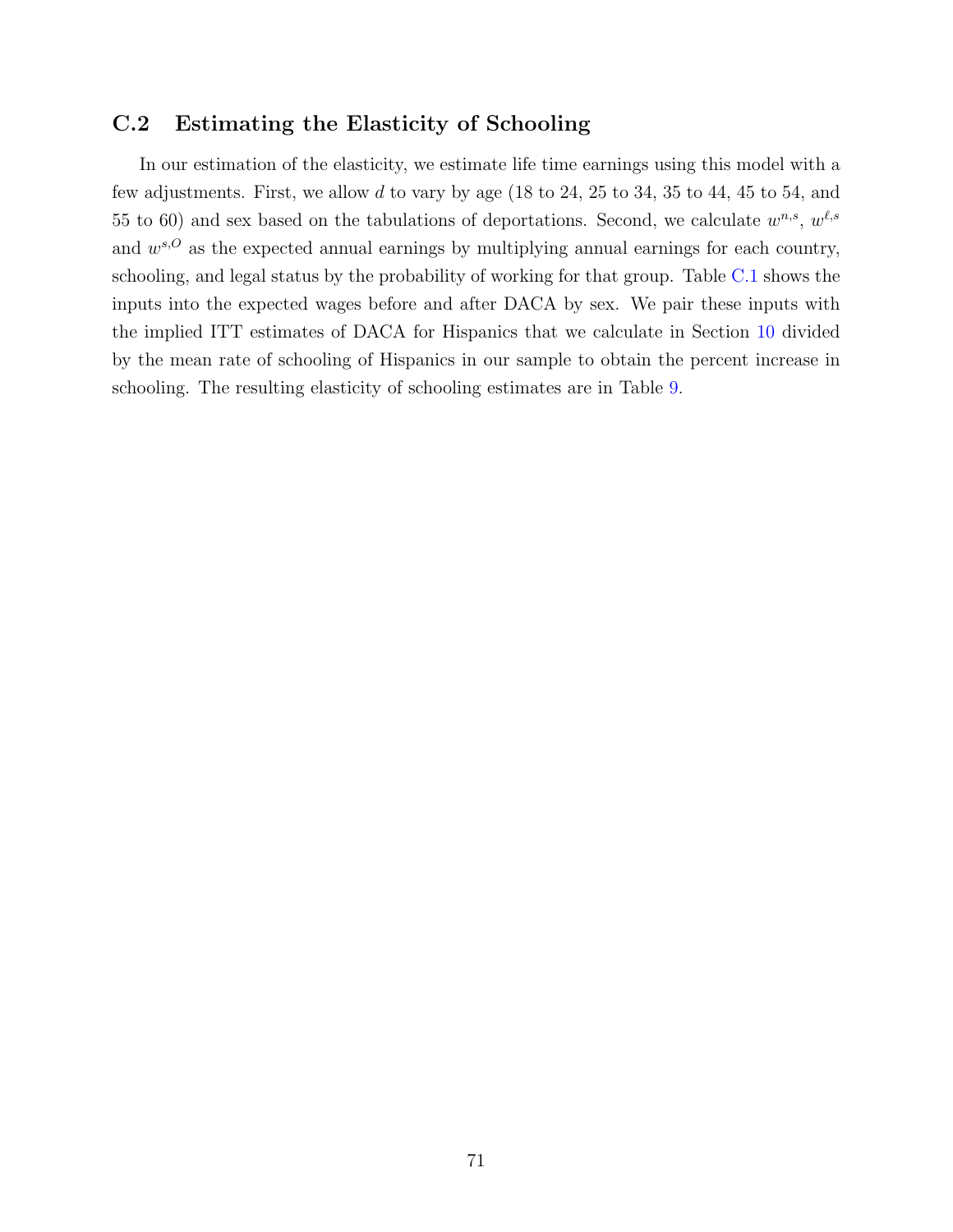|                                              | All    | Male      | Female |
|----------------------------------------------|--------|-----------|--------|
| A: Inputs for Calculation of Returns         |        |           |        |
| Dropout Wages - Mexico                       | 1733   | 2751      | 821    |
| HS Wages - Mexico                            | 2631   | 3677      | 1566   |
| Some College Wages - Mexico                  | 5143   | 6844      | 3616   |
| Dropout Wages - U.S. Noncitizens             | 4469   | 6005      | 2280   |
| HS Wages - U.S. Noncitizens                  | 5471   | 6864      | 3667   |
| Some College Wages - U.S. Noncitizens        | 7143   | 8536      | 5778   |
| Dropout Wages - U.S. Citizens                | 5270   | 6874      | 3518   |
| HS Wages - U.S. Citizens                     | 8355   | 10180     | 6480   |
| Some College Wages - U.S. Citizens           | 15397  | 19552     | 12057  |
| Deportation Risk, Ages 18-60 - Prior to DACA | 0.035  | $0.056\,$ | 0.008  |
| <b>B</b> : Expected Years                    |        |           |        |
| Years illegal in U.S. - Prior to DACA        | 15.358 | 12.069    | 25.851 |
| Years in Mexico - Prior to DACA              | 27.642 | 30.931    | 17.149 |
| Years legal in U.S. - Prior to DACA          | 0.000  | 0.000     | 0.000  |
| Years in Mexico - 4 Year DACA                | 23.643 | 30.960    | 19.005 |
| Years illegal in U.S. - 4 Year DACA          | 15.407 | 8.090     | 20.045 |
| Years legal in U.S. - 4 Year DACA            | 3.950  | 3.950     | 3.950  |
| Years in Mexico - 6 Year DACA                | 21.506 | 24.046    | 13.188 |
| Years illegal in U.S. - 6 Year DACA          | 15.598 | 13.058    | 23.916 |
| Years legal in U.S. - 6 Year DACA            | 5.896  | 5.896     | 5.896  |
| Years in Mexico - Permanent DACA             | 4.415  | 4.415     | 4.415  |
| Years illegal in U.S. - Permanent DACA       | 0.000  | 0.000     | 0.000  |
| Years legal in U.S. - Permanent DACA         | 38.585 | 38.585    | 38.585 |
| C: Returns to Schooling                      |        |           |        |
| Return to HS - Prior to DACA                 | 28466  | 23232     | 42730  |
| Return to College - Prior to DACA            | 71108  | 87033     | 72534  |
| Change in Return to HS - 6 Year DACA         | 49237  | 61991     | 38389  |
| Change in Return to College - 6 Year DACA    | 28409  | 37818     | 20551  |
| Change in Return to HS - Permanent DACA      | 162150 | 194818    | 127253 |
| Change in Return to College - Permanent DACA | 167497 | 232029    | 116924 |

Table C.1: Wages and Returns from DACA - Inputs into Elasticity Calculation

Notes: Inputs to the calculation of the benefits of DACA for all, male, and female DACAeligible youth under various assumptions of the duration of DACA; 4 years, 6 years, and permanent. Wages in Panel A are expected annual earnings are calculated for each country and education as the probability of being employed times the average annual earnings. Wage and employment data for Mexico are from the 2010 Census and for the US are from the 2005 to 2011 ACS. Expected years in Mexico and the U.S. in Panel B are calculated using the equations for  $Y^{US}$  and  $Y^O$  in Section [C.](#page-66-0) In Panel C, the return to HS is the difference between the expected lifetime earnings for a high school graduate and a high school dropout, and the return to college is the difference between the expected lifetime earnings for an individual with some college and a high school graduate.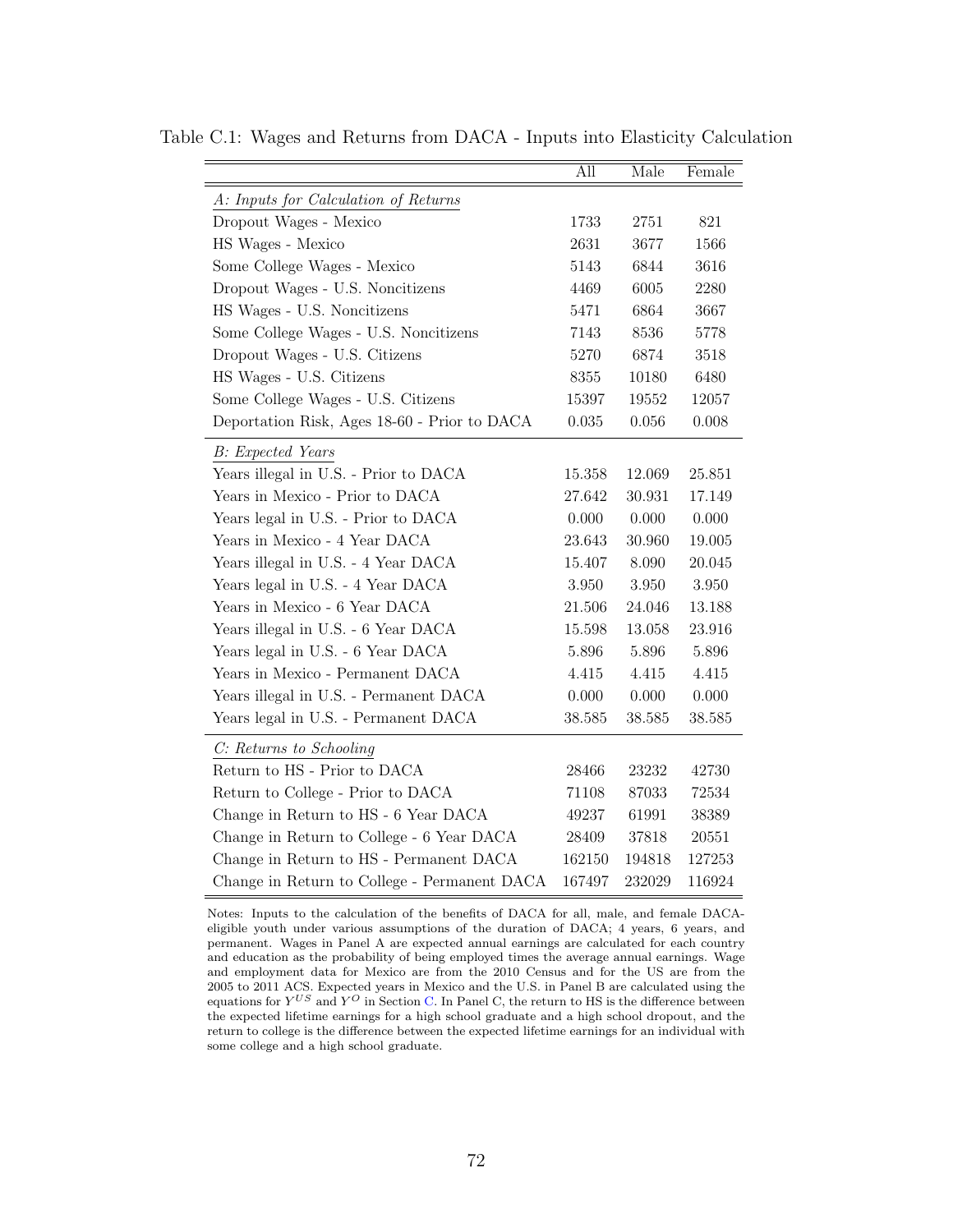# D Appendix: High School Graduation by Month in the NLSY97

The NLSY97 is a longitudinal survey of a nationally representative sample of roughly 9,000 youth that were between the ages of 12 and 16 by December 31, 1996. Respondents are surveyed on an annual basis on a range of topics, including educational progress. We use the NLSY97 to estimate the proportion of youth that receive a high school diploma in each month for individuals that graduate in 4, 5, or 6 years. We calculate the years of high school attended at the time of diploma as the ceiling of the difference between the year and month of diploma and the year and month that high school began. For simplicity, we assume the school year begins in September. Hence, graduating in September at the beginning of one's  $4<sup>th</sup>$  year is considered as graduating in four years. The statistics below are unweighted, and are unchanged when weighted.

|              | _ ._. _ _ _ ._  --- - - - - |       |                          |
|--------------|-----------------------------|-------|--------------------------|
|              | Graduated in:               |       |                          |
|              | 4 yrs                       |       | $5 \text{ yrs.}$ 6+ yrs. |
| Jan. to Jun. | 0.975                       | 0.757 | 0.824                    |
| Jul. to Aug. | 0.019                       | 0.025 | 0.049                    |
| Sep. to Dec. | 0.006                       | 0.218 | 0.127                    |
| Observations | 6091                        | 325   | 102                      |

Table D.1: Graduation by Month and Year

Notes: Data include individuals surveyed in the NLSY97. Statistics in each column represent the share of individuals that graduate in each set of months among those that graduate in a given number of years.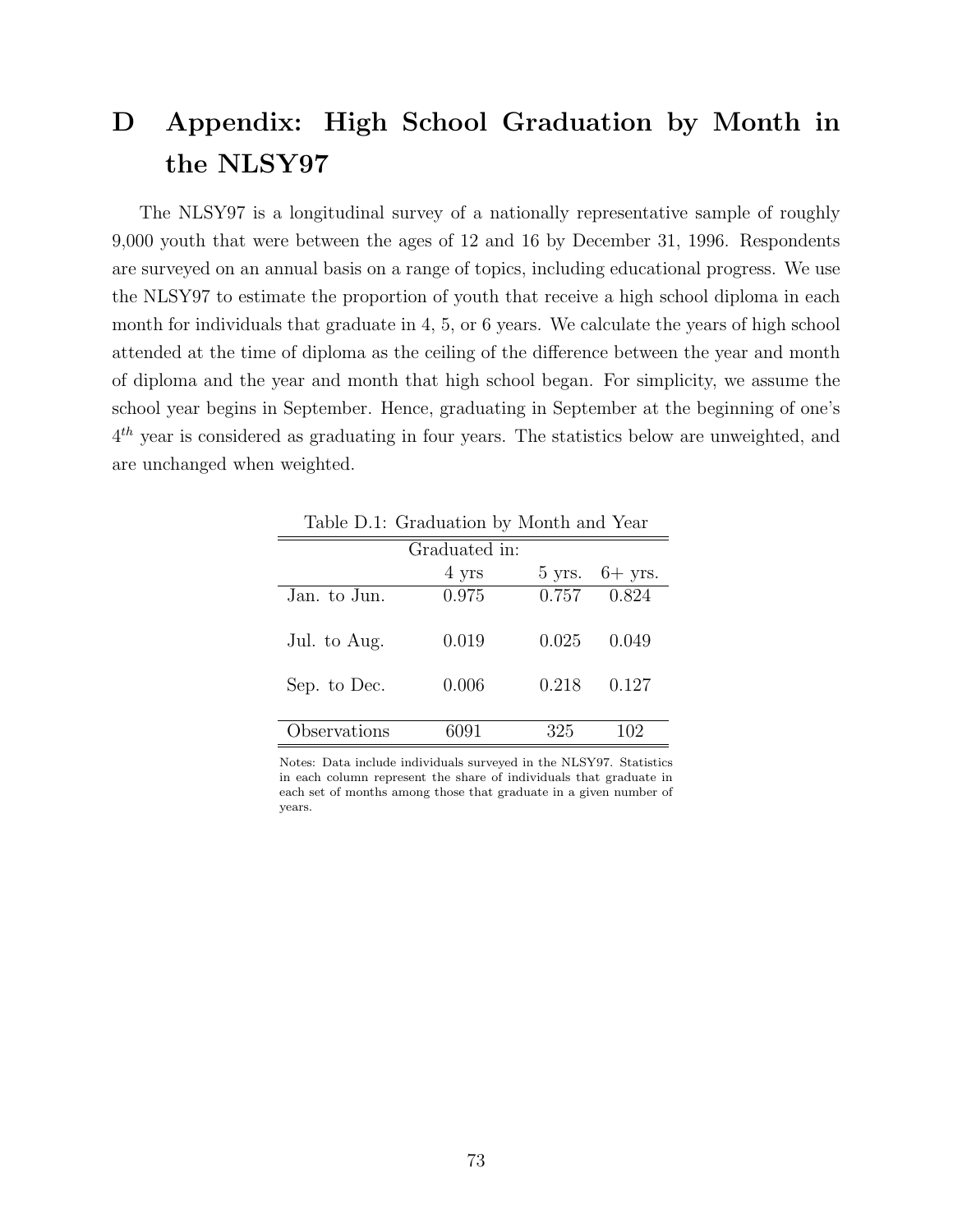### E Appendix: Geographic Level Analysis

#### E.1 CA Enrollment and CAHSEE Results

Before turning to results obtained with geographic (county or state) level variation, we first show that the schooling results identified in our main school attendance analysis are also present when using cross-county variation in California. Figure [E.1](#page-51-0) below shows that counties with a high share of DACA-eligible Hispanics experienced increased school attendance after DACA implementation. This results thus suggest that it is reasonable to investigate test score performance with county-level variation. Moreover, Figure [E.2](#page-52-0) shows a similar pattern of results when estimating the enrollment impact of DACA, where the outcome of interest is county-level hispanic high school enrollment from the California Department of Education as a share of the ACS number of Hispanics aged 14 to 18 in the county.[50](#page-0-0)

Figure E.1: Effect of DACA on School Attendance, Hispanics Ages 14-18 – California County-Level Variation



Notes: Data are from the American Community Survey (ACS) and cover years 2005–2015. We apply a two-step adjustment, where the first step fits a trend to the pre-period data (2005-2011) and removes this trend from the full data; and the second step performs estimation on the de-trended data. Each point represents coefficients from event study regressions that separately estimate interactions between year and an indicator for having above median share of eligible Hispanics, and 95% confidence intervals are provided for reference. The vertical dashed line indicates the enactment of DACA, and year 2011 is the omitted category. The results are weighted by the population in each cell. Standard errors are clustered by county and adjusted for three additional degrees of freedom.

 $50$ Because the ACS only identifies 34 of California's 58 counties, we limit our analysis to these counties. Nonetheless, these 34 counties account for over  $88\%$  of total K-12 enrollment during the 2005-2015 period.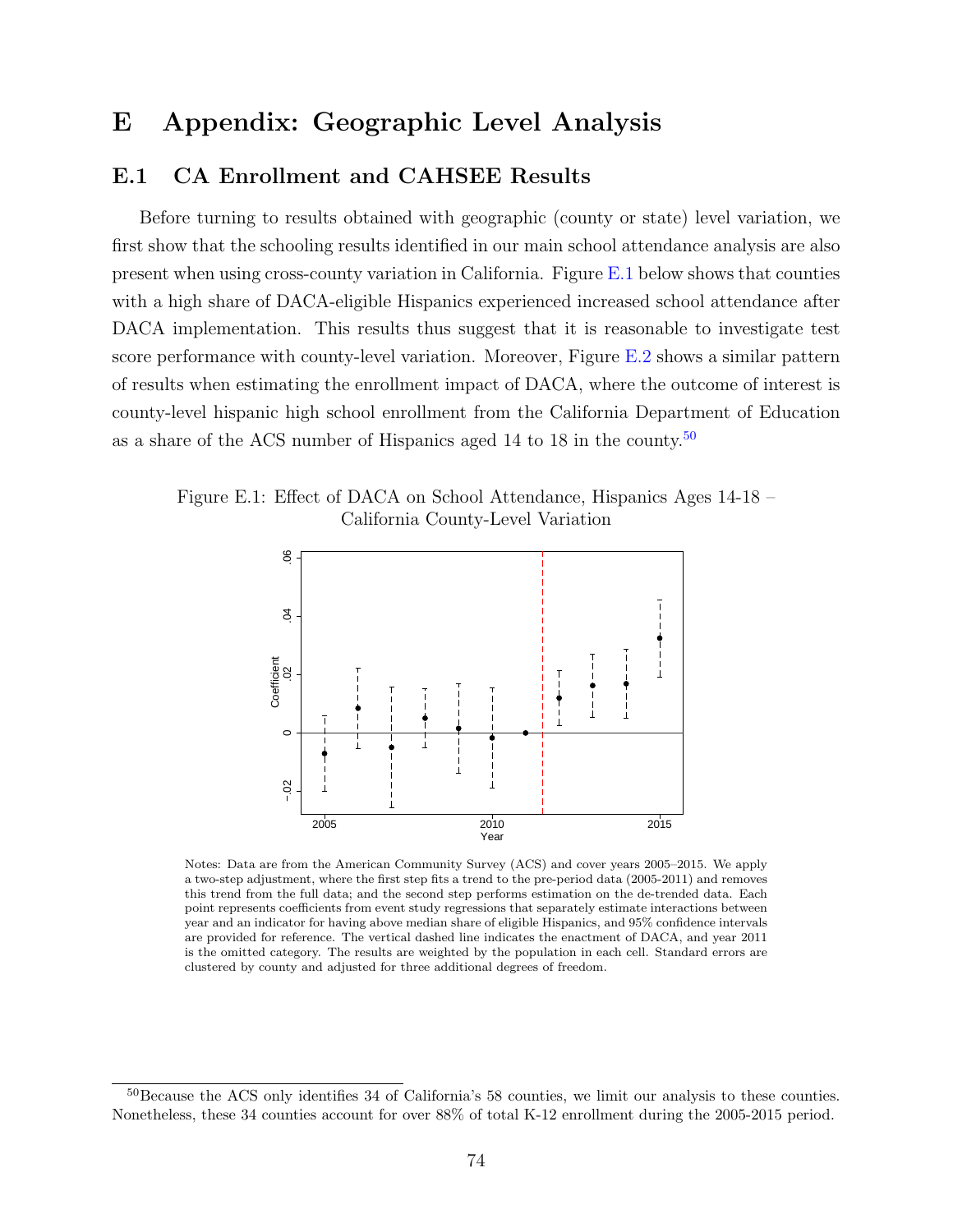Figure E.2: Effect of DACA on High School Enrollment, Hispanics – California County-Level Variation with DOE Data



Notes: Data are from California's Department of Education, and cover years 2005–2015. The sample includes county-level hispanic enrollment in high schools. We apply a twostep adjustment, where the first step fits a trend to the pre-period data (2005-2011) and removes this trend from the full data; and the second step performs estimation on the de-trended data. Each point represents coefficients from event study regressions that separately estimate interactions between year and an indicator for having above median share of eligible Hispanics, and 95 confidence intervals are provided for reference. The vertical dashed line indicates the enactment of DACA, and year 2011 is the omitted category. The results are weighted by the average number of Hispanics aged 14 to 18 in the county in the 2005-2011 ACS. Standard errors are clustered by county and adjusted for three additional degrees of freedom.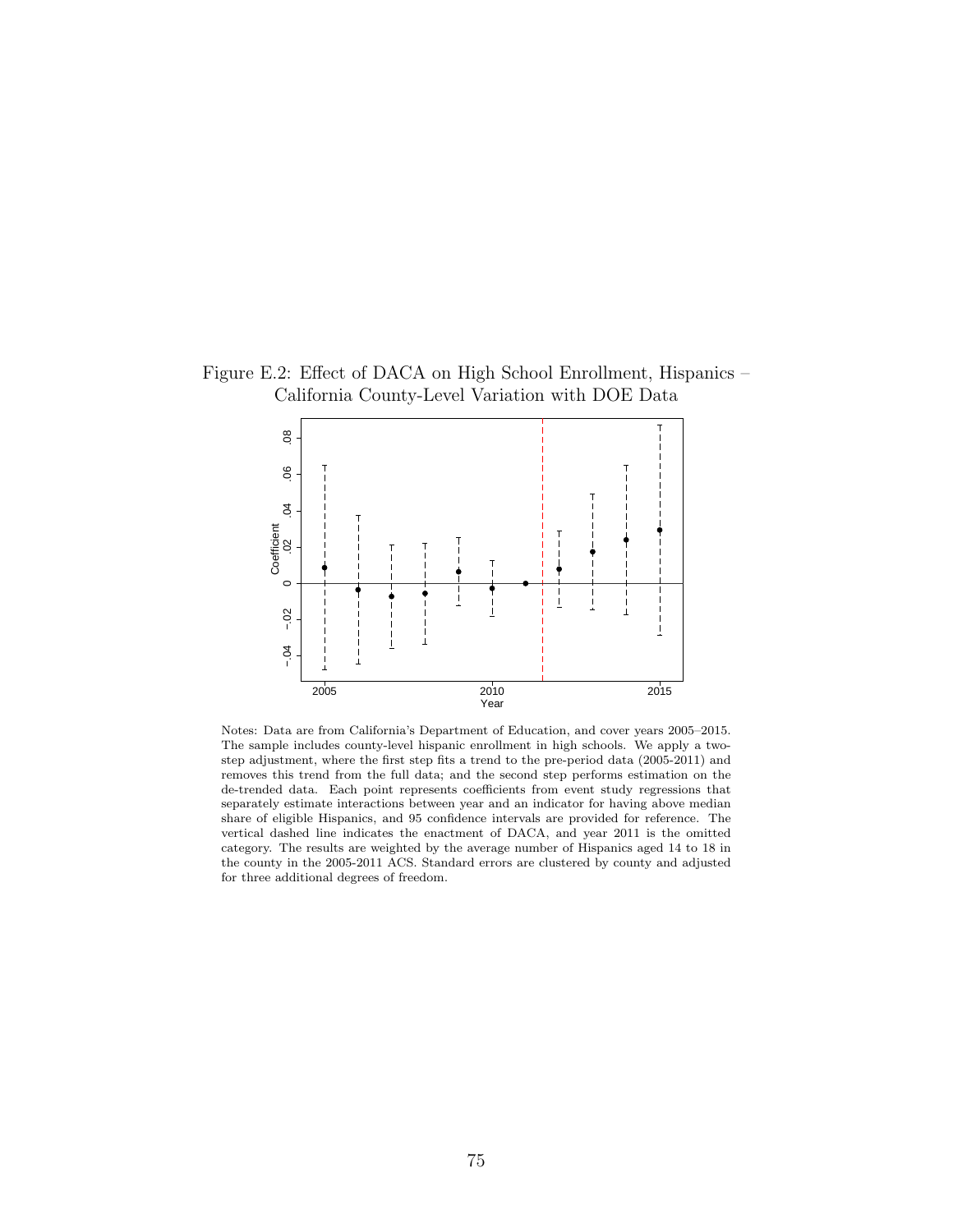

Figure E.3: Effect of DACA on CAHSEE Math Exam, 12th Graders

Notes: Data are from California's Department of Education, and cover years 2005–2015. The sample includes county-level hispanic test takers. We apply a two-step adjustment, where the first step fits a trend to the pre-period data (2005-2011) and removes this trend from the full data; and the second step performs estimation on the de-trended data. Each point represents coefficients from event study regressions that separately estimate interactions between year and an indicator for having above median share of eligible Hispanics, and 95% confidence intervals are provided for reference. The vertical dashed line indicates the enactment of DACA, and year 2011 is the omitted category. The results are weighted by the average number of Hispanics aged 14 to 18 in the county in the 2005-2011 ACS. Standard errors are clustered by county and adjusted for three additional degrees of freedom.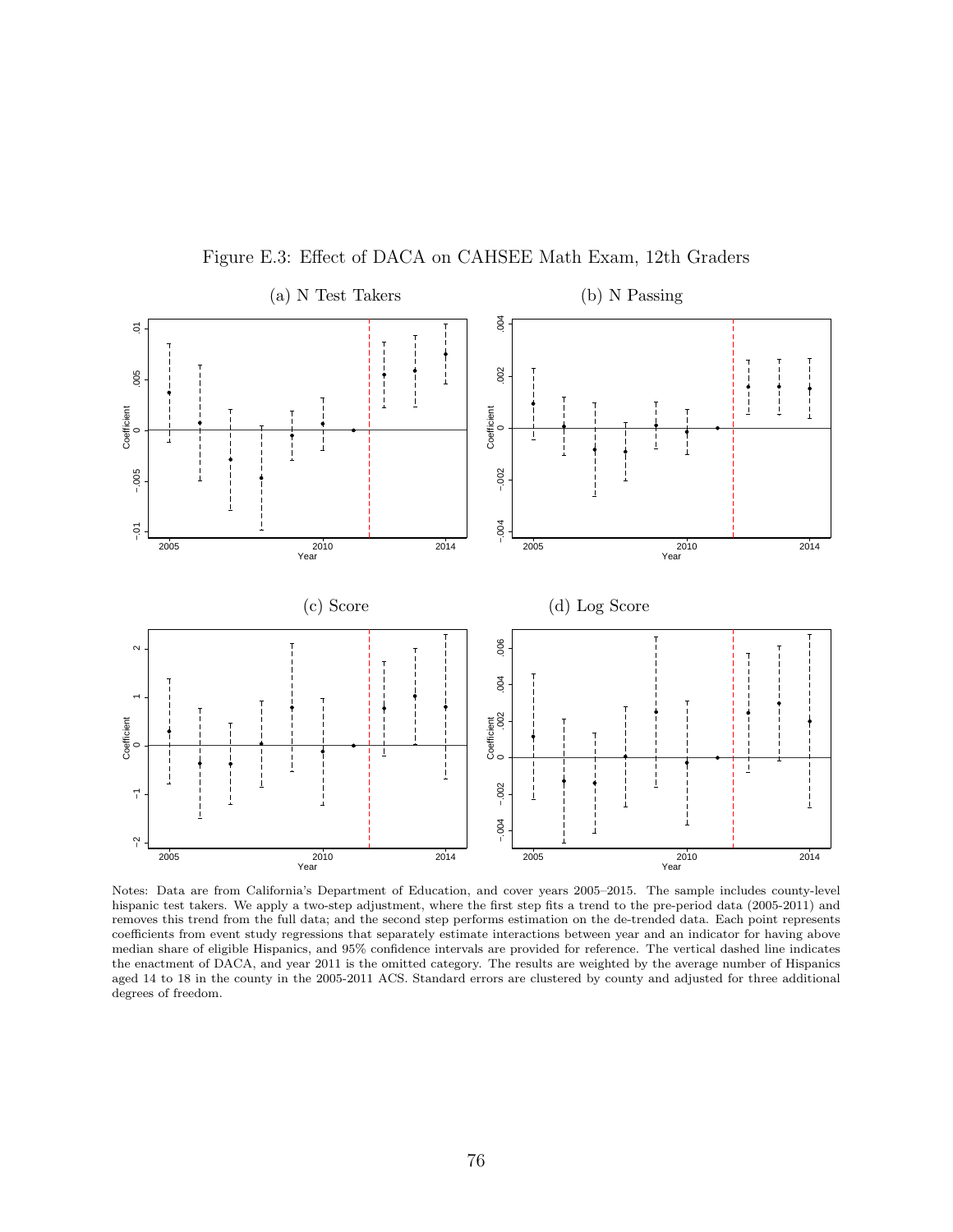

Figure E.4: Effect of DACA on CAHSEE ELA Exam, 12th Graders

Notes: Data are from California's Department of Education, and cover years 2005–2015. The sample includes county-level hispanic test takers. We apply a two-step adjustment, where the first step fits a trend to the pre-period data (2005-2011) and removes this trend from the full data; and the second step performs estimation on the de-trended data. Each point represents coefficients from event study regressions that separately estimate interactions between year and an indicator for having above median share of eligible Hispanics, and 95% confidence intervals are provided for reference. The vertical dashed line indicates the enactment of DACA, and year 2011 is the omitted category. The results are weighted by the average number of Hispanics aged 14 to 18 in the county in the 2005-2011 ACS. Standard errors are clustered by county and adjusted for three additional degrees of freedom.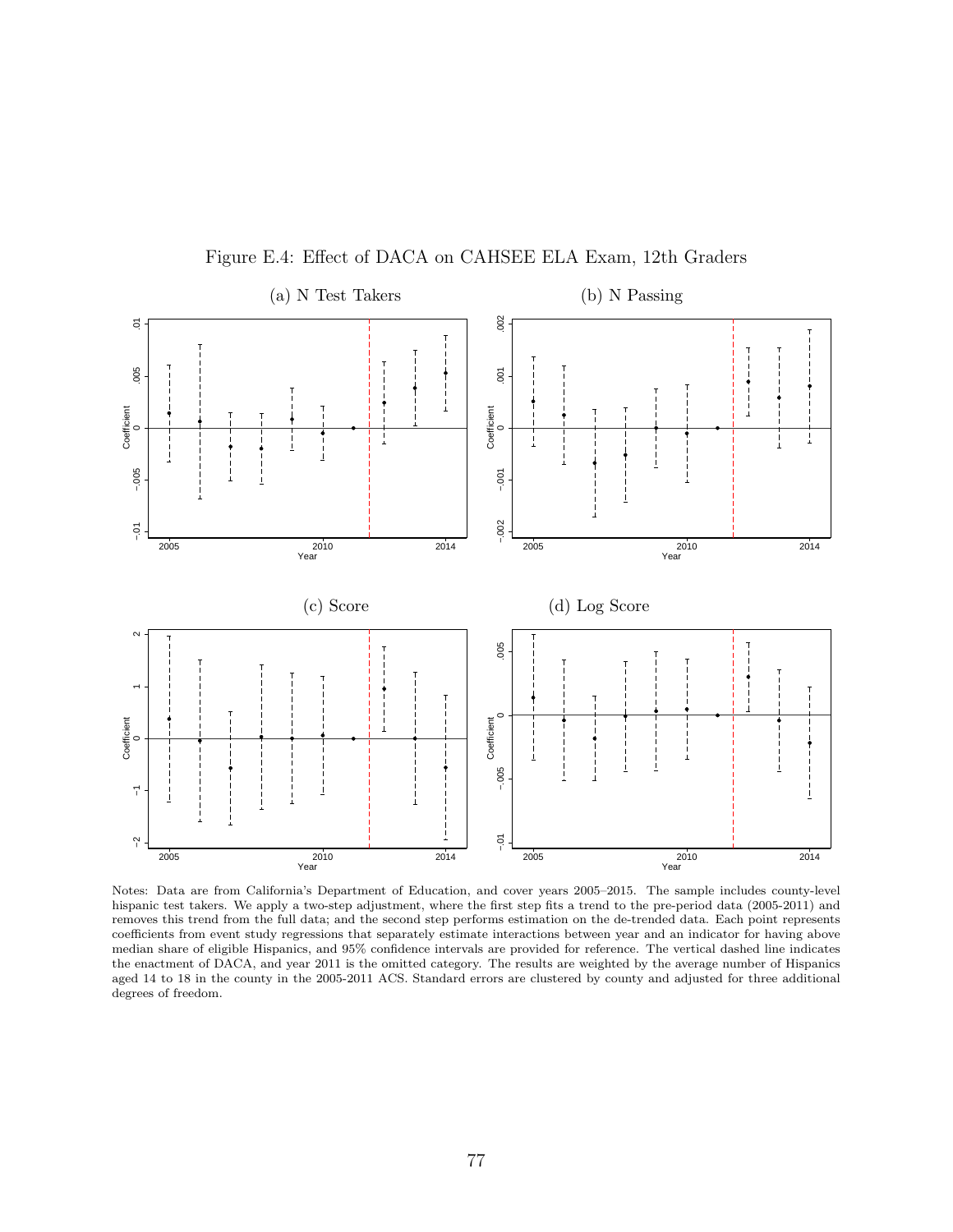## F Results with Inverse Propensity Score Weighting

| Comparison Groups Using Inverse Eropensity Score Weighting, Ages 14-16 |                |                   |                          |                   |  |
|------------------------------------------------------------------------|----------------|-------------------|--------------------------|-------------------|--|
|                                                                        | Sample Weights |                   | Propensity Score Weights |                   |  |
|                                                                        | (1)            | $\left( 2\right)$ | (3)                      | $\left( 4\right)$ |  |
|                                                                        | Eligible       | Ineligible        | Eligible                 | Ineligible        |  |
| Female                                                                 | 0.48           | 0.50              | 0.48                     | 0.48              |  |
| Current Age                                                            | 15.92          | 16.10             | 15.96                    | 15.98             |  |
| Age at Immigration                                                     | 5.21           | 3.82              | 4.89                     | 5.04              |  |
| Year of Immigration                                                    | 1997.39        | 1995.78           | 1997.04                  | 1997.17           |  |
| Current Year                                                           | 2008.12        | 2008.11           | 2008.13                  | 2008.13           |  |
| English Primary Language                                               | 0.02           | 0.17              | 0.07                     | 0.06              |  |
| Spanish Primary Language                                               | 0.98           | 0.82              | 0.93                     | 0.93              |  |
| Poor English                                                           | 0.06           | 0.03              | 0.05                     | 0.06              |  |
| Mother in HH                                                           | 0.14           | 0.14              | 0.14                     | 0.14              |  |
| Father in HH                                                           | 0.72           | 0.65              | 0.70                     | 0.71              |  |
| Number of Family Members                                               | 4.69           | 4.22              | 4.55                     | 4.56              |  |
| Number of Siblings                                                     | 1.71           | 1.37              | 1.60                     | 1.59              |  |
| Income to Poverty Ratio                                                | 1.50           | 2.16              | 1.71                     | 1.72              |  |

Table F.1: Pre-DACA Characteristics of Hispanic Treatment and Comparison Groups Using Inverse Propensity Score Weighting, Ages 14-18

Notes: Data are from the 2005–2011 American Community Survey (ACS). The sample is composed of Hispanic foreign born individuals ages 14 to 18 that immigrated by age 10 and by 2007. Means are weighted by sampling weights in columns (1) and (2) and inverse propensity score weights multiplied by sampling weights in columns (3) and (4).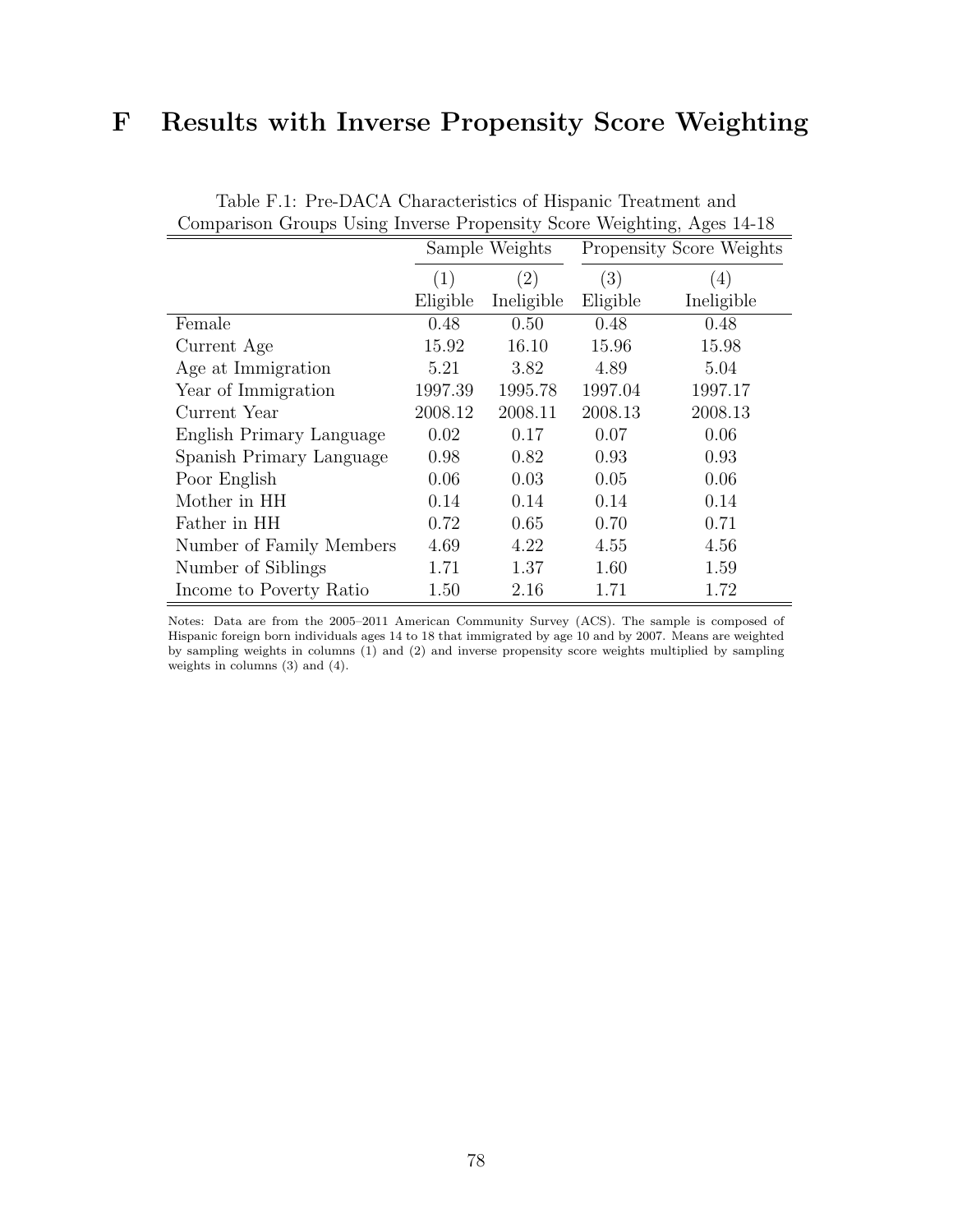| comparison croups come inverse rropensity secre weighting, right to $\mu$ |                |                   |                          |            |  |
|---------------------------------------------------------------------------|----------------|-------------------|--------------------------|------------|--|
|                                                                           | Sample Weights |                   | Propensity Score Weights |            |  |
|                                                                           | (1)            | $\left( 2\right)$ | (3)                      | (4)        |  |
|                                                                           | Eligible       | Ineligible        | Eligible                 | Ineligible |  |
| Female                                                                    | 0.48           | 0.50              | 0.48                     | 0.48       |  |
| Current Age                                                               | 15.92          | 16.10             | 15.96                    | 15.98      |  |
| Age at Immigration                                                        | 5.21           | 3.82              | 4.89                     | 5.04       |  |
| Year of Immigration                                                       | 1997.39        | 1995.78           | 1997.04                  | 1997.17    |  |
| Current Year                                                              | 2008.12        | 2008.11           | 2008.13                  | 2008.13    |  |
| English Primary Language                                                  | 0.02           | 0.17              | 0.07                     | 0.06       |  |
| Spanish Primary Language                                                  | 0.98           | 0.82              | 0.93                     | 0.93       |  |
| Poor English                                                              | 0.06           | 0.03              | 0.05                     | 0.06       |  |
| Mother in HH                                                              | 0.14           | 0.14              | 0.14                     | 0.14       |  |
| Father in HH                                                              | 0.72           | 0.65              | 0.70                     | 0.71       |  |
| Number of Family Members                                                  | 4.69           | 4.22              | 4.55                     | 4.56       |  |
| Number of Siblings                                                        | 1.71           | 1.37              | 1.60                     | 1.59       |  |
| Income to Poverty Ratio                                                   | 1.50           | $2.16\,$          | 1.71                     | 1.72       |  |

Table F.2: Pre-DACA Characteristics of Hispanic Treatment and Comparison Groups Using Inverse Propensity Score Weighting, Ages 19-22

Notes: Data are from the 2005–2011 American Community Survey (ACS). The sample is composed of Hispanic foreign born individuals ages 19 to 22 that immigrated by age 10 and by 2007. Means are weighted by sampling weights in columns (1) and (2) and inverse propensity score weights multiplied by sampling weights in columns (3) and (4).